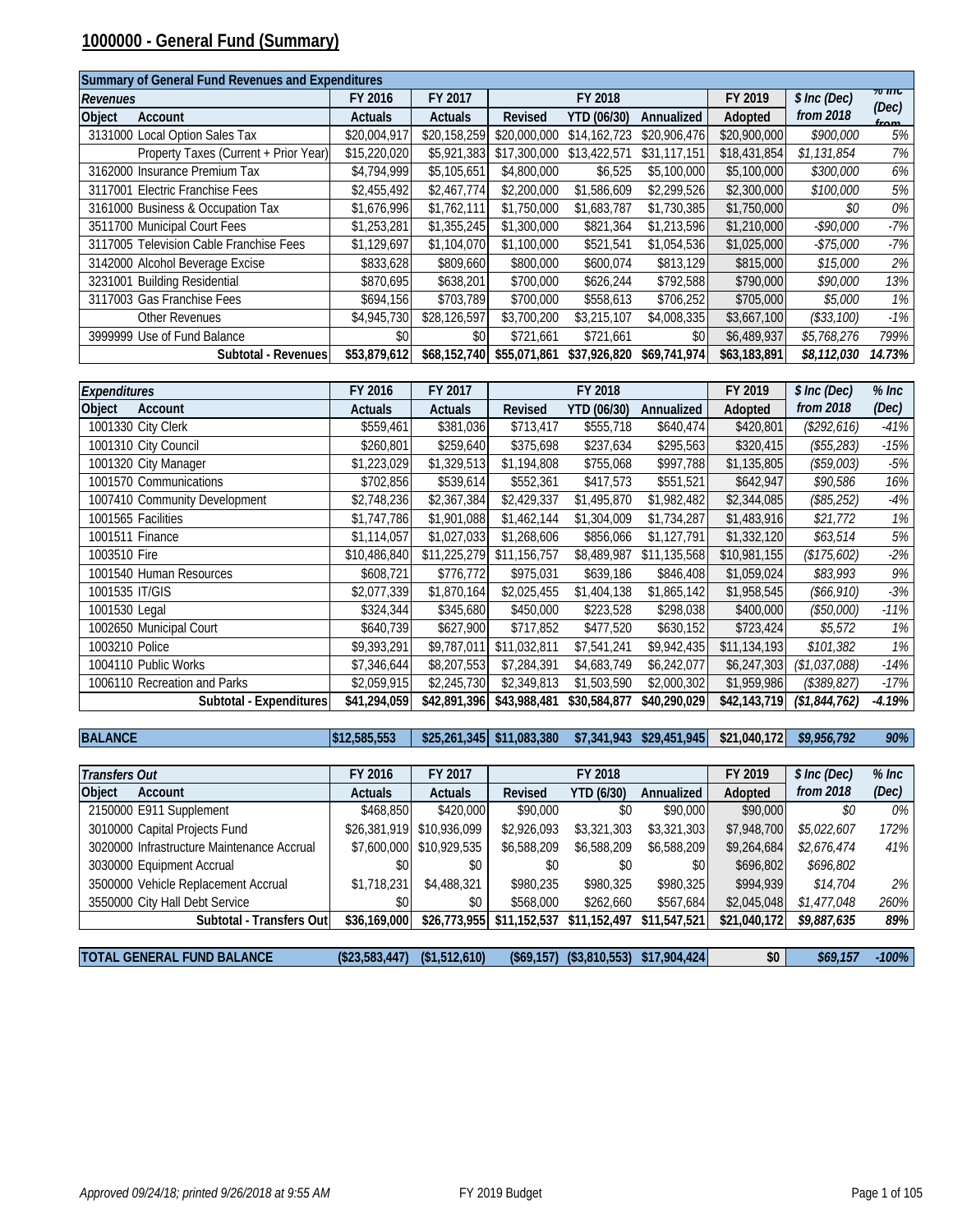### **1000000 Revenues (Summary)**

| Detailed Breakdown of Revenues          |                |                |              |              |              |              |              |         |
|-----------------------------------------|----------------|----------------|--------------|--------------|--------------|--------------|--------------|---------|
| <b>Top 10 Revenue Sources</b>           | FY 2016        | FY 2017        |              | FY 2018      |              | FY 2019      | \$ Inc (Dec) | $%$ Inc |
| Object<br>Account                       | <b>Actuals</b> | <b>Actuals</b> | Revised      | YTD (06/30)  | Annualized   | Adopted      | from 2018    | (Dec)   |
| 3131000 Local Option Sales Tax          | \$20,004,917   | \$20,158,259   | \$20,000,000 | \$14,162,723 | \$20,906,476 | \$20,900,000 | \$900,000    | 5%      |
| 3111000 Real Property Current Year      | \$14,576,635   | \$3,897,083    | \$16,700,000 | \$0          | \$17,694.580 | \$17,694,580 | \$994,580    | 6%      |
| 3112000 Real Property Prior Year        | \$643,386      | \$2,024,299    | \$600,000    | \$13,422,571 | \$13,422,571 | \$737.274    | \$137,274    | 23%     |
| 3162000 Insurance Premium Tax           | \$4,794,999    | \$5,105,651    | \$4,800,000  | \$6,525      | \$5,100,000  | \$5,100,000  | \$300,000    | 6%      |
| 3117001 Electric Franchise Fees         | \$2,455,492    | \$2,467,774    | \$2,200,000  | \$1,586,609  | \$2,299,526  | \$2,300,000  | \$100,000    | 5%      |
| 3161000 Business & Occupation Tax       | \$1,676,996    | \$1,762,111    | \$1,750,000  | \$1,683,787  | \$1,730,385  | \$1,750,000  | \$0          | 0%      |
| 3511700 Municipal Court Fees            | \$1,253,281    | \$1,355,245    | \$1,300,000  | \$821,364    | \$1,213,596  | \$1,210,000  | (\$90,000)   | $-7%$   |
| 3117005 Television Cable Franchise Fees | \$1,129,697    | \$1,104,070    | \$1,100,000  | \$521.541    | \$1,054,536  | \$1,025,000  | (\$75,000)   | $-7%$   |
| 3142000 Alcohol Beverage Excise         | \$833,628      | \$809,660      | \$800,000    | \$600,074    | \$813,129    | \$815,000    | \$15,000     | 2%      |
| 3231001 Building Residential            | \$870,695      | \$638,201      | \$700,000    | \$626,244    | \$792,588    | \$790,000    | \$90,000     | 13%     |
| 3117003 Gas Franchise Fees              | \$694.156      | \$703.789      | \$700,000    | \$558,613    | \$706,252    | \$705,000    | \$5,000      | 1%      |
| Subtotal - Top 10 Revenues              | \$48,933,882   | \$40,026,143   | \$50,650,000 | \$33,990.053 | \$65,733,639 | \$53,026,854 | \$2,376,854  | 5%      |

| Other Revenues (sorted by FY2019)     | FY 2016        | FY 2017              |           | FY 2018     |            | FY 2019   | \$ Inc (Dec) | $%$ Inc |
|---------------------------------------|----------------|----------------------|-----------|-------------|------------|-----------|--------------|---------|
| Account<br>Object                     | <b>Actuals</b> | <b>Actuals</b>       | Revised   | YTD (06/30) | Annualized | Adopted   | from 2018    | (Dec)   |
| 3113150 Motor Vehicle TAVT            | \$1,050,908    | \$878,220            | \$750,000 | \$634,749   | \$800,624  | \$705,000 | (\$45,000)   | $-6%$   |
| 3211000 Alcohol Beverage Licenses     | \$400,825      | \$439,035            | \$400,000 | \$413,715   | \$439,035  | \$440,000 | \$40,000     | 10%     |
| 3231002 Building Commercial           | \$337,576      | \$245,658            | \$325,000 | \$244,909   | \$348,152  | \$350,000 | \$25,000     | 8%      |
| 3113400 Recording Intangible Tax      | \$351,830      | \$320,324            | \$325,000 | \$210,042   | \$271,047  | \$280,000 | (\$45,000)   | $-14%$  |
| 3229005 Building Plan Review          | \$215,313      | \$181,557            | \$220,000 | \$166,583   | \$232,238  | \$235,000 | \$15,000     | 7%      |
| 3163000 Financial Institution Tax     | \$157,490      | \$147,399            | \$150,000 | \$154,670   | \$154,670  | \$155,000 | \$5,000      | 3%      |
| 3113000 Motor Vehicle Tax             | \$431,384      | \$283,360            | \$200,000 | \$150,371   | \$202,337  | \$140,000 | (\$60,000)   | $-30%$  |
| 3911020 Operating Transfers In        | \$143,358      | \$172,073            | \$140,000 | \$92,801    | \$118,273  | \$140,000 | \$0          | $0\%$   |
| 3222100 Zoning & Land Use Residential | \$97,151       | \$40,076             | \$100,000 | \$102,310   | \$111,580  | \$115,000 | \$15,000     | 15%     |
| 3212001 Professional Flat Fee         | \$113,272      | \$113,325            | \$100,000 | \$111,200   | \$111,200  | \$113,000 | \$13,000     | 13%     |
| 3116000 Real Estate Transfer Tax      | \$113,989      | \$114,341            | \$100,000 | \$86,968    | \$97,160   | \$100,000 | \$0          | $0\%$   |
| 3231010 Electrical                    | \$46,672       | \$48,068             | \$40,000  | \$48,501    | \$67,654   | \$70,000  | \$30,000     | 75%     |
| 3229003 Administrative Fee            | \$77,329       | \$59,000             | \$65,000  | \$45,085    | \$59,655   | \$60,000  | (\$5,000)    | $-8\%$  |
| 3421003 False Alarms                  | \$59,641       | \$91,950             | \$60,000  | \$48,175    | \$63,563   | \$60,000  | \$0          | 0%      |
| 3212200 Insurance Fee                 | \$49,500       | \$48,465             | \$50,000  | \$54,768    | \$54,768   | \$55,000  | \$5,000      | 10%     |
| 3479003 Athletic Field Rental         | \$64,580       | \$55,384             | \$50,000  | \$47,066    | \$53,432   | \$55,000  | \$5,000      | 10%     |
| 3611000 Interest Earnings             | \$103,086      | \$44,176             | \$45,000  | \$37,547    | \$50,171   | \$50,000  | \$5,000      | 11%     |
| 3231009 Mechanical                    | \$30,262       | \$39,896             | \$30,000  | \$36,001    | \$49,722   | \$50,000  | \$20,000     | 67%     |
| 3475000 Program Fees                  | \$58,040       | \$59,079             | \$60,000  | \$35,713    | \$41,764   | \$45,000  | (\$15,000)   | $-25%$  |
| 3117006 Telephone Franchise Fees      | \$77,788       | \$63,434             | \$50,000  | \$26,745    | \$53,489   | \$45,000  | (\$5,000)    | $-10%$  |
| 3229001 Site/Plan Review              | \$62,000       | \$41,500             | \$45,000  | \$34,300    | \$44,850   | \$45,000  | \$0          | 0%      |
| 3711002 International Festival        | \$0            | \$0                  | \$0       | \$24,990    | \$24,890   | \$45,000  | \$45,000     |         |
| 3475001 Non-Resident Fees             | \$37,331       | \$36,553             | \$40,000  | \$34,559    | \$49,979   | \$40,000  | \$0          | $0\%$   |
| 3831000 Damaged Property              | \$72,165       | \$123,810            | \$0       | \$33,451    | \$39,454   | \$40,000  | \$40,000     |         |
| 3212102 Commercial                    | \$53,022       | $\overline{$}25,716$ | \$50,000  | \$20,004    | \$30,006   | \$30,000  | (\$20,000)   | $-40%$  |
| 3479002 Pavilion Rental               | \$18,810       | \$22,423             | \$20,000  | \$24,365    | \$33,180   | \$30,000  | \$10,000     | 50%     |
| 3231008 Plumbing                      | \$21,195       | \$28,915             | \$20,000  | \$17,288    | \$24,071   | \$25,000  | \$5,000      | 25%     |
| 3241000 Business License Penalty      | \$33,311       | \$32,751             | \$30,000  | \$18,280    | \$19,012   | \$20,000  | (\$10,000)   | $-33%$  |
| 3421002 Accident Reports              | \$12,418       | \$10,933             | \$10,000  | \$9,352     | \$13,661   | \$14,000  | \$4,000      | 40%     |
| 3222300 Sign Permits                  | \$14,491       | \$14,389             | \$13,000  | \$9,431     | \$12,812   | \$13,000  | \$0          | 0%      |
| 3421005 Background Checks             | \$10,100       | \$10,785             | \$10,000  | \$9,470     | \$12,675   | \$12,000  | \$2,000      | 20%     |
| 3231011 Roofing Residential           | \$33,100       | \$11,400             | \$20,000  | \$8,350     | \$10,800   | \$10,000  | (\$10,000)   | $-50%$  |
| 3711000 Donation Revenue              | \$6,515        | \$1,500              | \$10,110  | \$10,110    | \$10,110   | \$10,000  | (\$110)      | $-1%$   |
| 3479004 Community Room Rental         | \$6,841        | \$8,040              | \$5,000   | \$7,945     | \$10,433   | \$10,000  | \$5,000      | 100%    |
| 3212009 Massage Therapy               | \$6,050        | \$6,250              | \$6,000   | \$5,000     | \$7,500    | \$7,500   | \$1,500      | 25%     |
| 3231012 Roofing Commercial            | \$7,995        | \$10,032             | \$5,000   | \$4,815     | \$7,222    | \$7,000   | \$2,000      | 40%     |
| 3244000 Business License Interest     | \$15,402       | \$18,218             | \$10,000  | \$6,830     | \$6,294    | \$6,000   | (\$4,000)    | $-40%$  |
| 3419010 Election Qualifying Fee       | \$0            | \$6,000              | \$2,000   | \$0         | \$0        | \$6,000   | \$4,000      | 200%    |
| 3231004 Retaining Wall                | \$6,847        | \$4,892              | \$6,000   | \$4,572     | \$5,099    | \$5,000   | (\$1,000)    | $-17%$  |
| 3499000 Other Charges For Services    | \$6,394        | \$6,311              | \$5,000   | \$4,439     | \$4,602    | \$5,000   | \$0          | $0\%$   |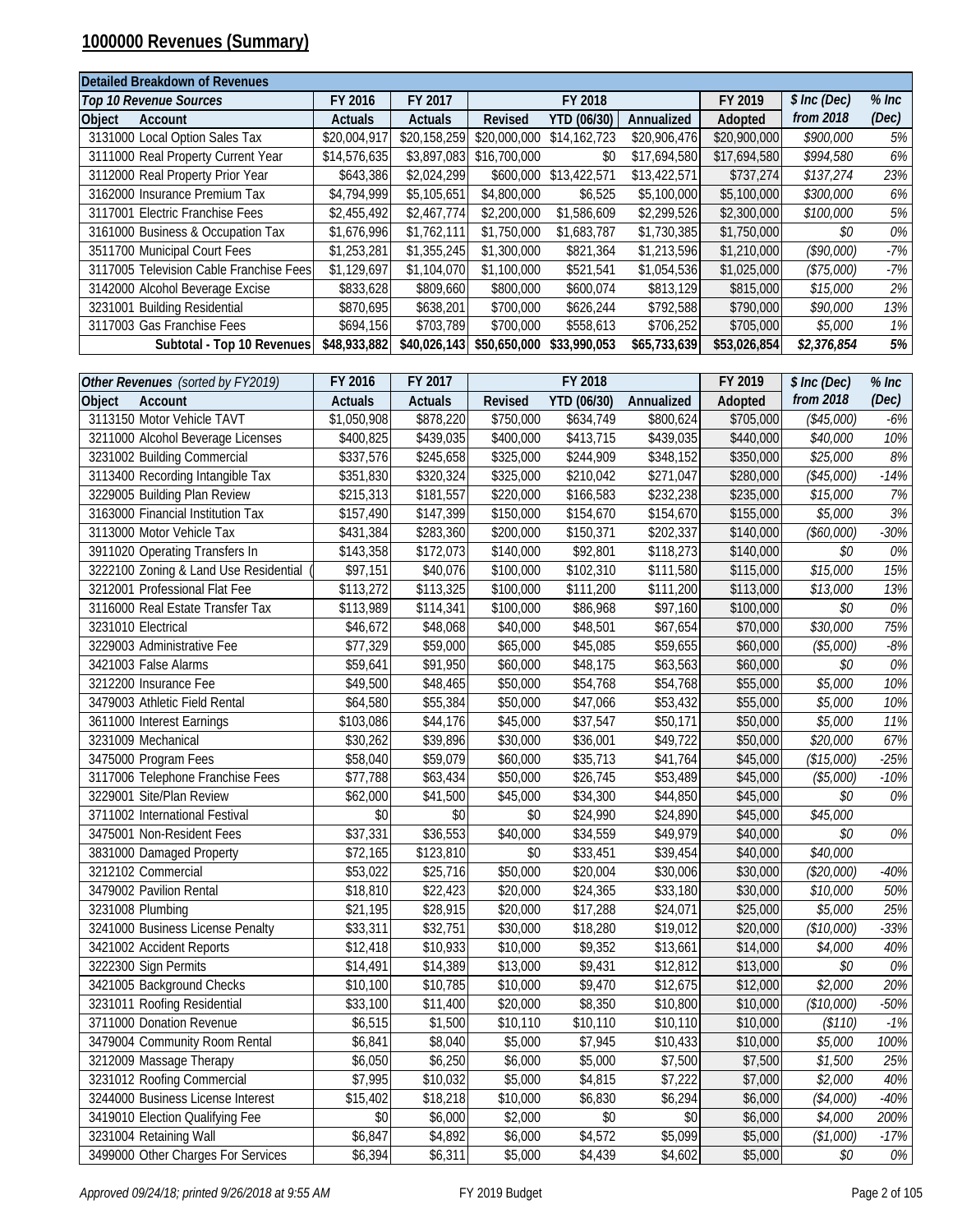| 3219000 Pouring Permit                   | \$4,920     | \$3,300          | \$4,000     | \$3,420     | \$4,590             | \$4,500     | \$500           | 13%     |
|------------------------------------------|-------------|------------------|-------------|-------------|---------------------|-------------|-----------------|---------|
| 3212005 Door-To-Door Solicitation        | \$6,525     | \$4,575          | \$6,000     | \$2,025     | \$2,925             | \$3,000     | (\$3,000)       | $-50%$  |
| 3499010 Police Vehicle Usage             | \$1,970     | \$3,225          | \$1,500     | \$2,705     | \$3,893             | \$3,000     | \$1,500         | 100%    |
| 3222101 Administrative Variance Resident | \$5,600     | \$4,830          | \$5,000     | \$1,900     | \$2,400             | \$2,500     | (\$2,500)       | $-50%$  |
| 3231003 Demolition                       | \$3,700     | \$2,800          | \$3,000     | \$1,700     | $\overline{$2,250}$ | \$2,500     | (\$500)         | $-17%$  |
| 3229004 Administrative Permit            | \$1,850     | \$2,120          | \$1,000     | \$1,810     | \$2,340             | \$2,500     | \$1,500         | 150%    |
| 3212103 Administrative Variance Commer   | \$800       | \$2,350          | \$500       | \$1,700     | \$2,025             | \$2,000     | \$1,500         | 300%    |
| 3419000 Other Fees                       | \$1,674     | \$4,189          | \$0         | \$1,000     | \$1,275             | \$900       | \$900           |         |
| 3229903 Microfilming Fees                | \$812       | \$358            | \$500       | \$536       | \$684               | \$500       | \$0             | 0%      |
| 3479001 Tennis Court Rental              | \$305       | \$620            | \$0         | \$545       | \$425               | \$500       | \$500           |         |
| 3413910 Administrative Fee               | \$275       | \$300            | \$0         | \$1,031     | \$1,509             | \$500       | \$500           |         |
| 3212003 Special Event Fee                | \$1,100     | \$850            | \$0         | \$500       | \$450               | \$450       | \$450           |         |
| 3439010 Right-Of-Way-Donation            | \$670       | \$555            | \$0         | \$425       | \$425               | \$250       | \$250           |         |
| 3493000 NSF Check Fee                    | \$210       | \$270            | \$0         | \$240       | \$240               | \$250       | \$250           |         |
| 3212002 Catering License                 | \$200       | \$200            | $\sqrt{6}$  | \$200       | \$200               | \$200       | \$200           |         |
| 3421006 Expungements                     | \$305       | $\overline{$75}$ | $\sqrt{6}$  | \$50        | \$50                | \$50        | \$50            |         |
| 3312010 Direct (from other governments)  | \$212,036   | \$15,573         | \$61,590    | \$70,941    | \$106,411           | \$0         | (\$61,590)      | $-100%$ |
| 3222106 Zoning & Land Use Residential (I | \$112,462   | \$0              | \$50,000    | \$0         | \$0                 | \$0         | (\$50,000)      | $-100%$ |
| 3891000 Other Misc. Revenue              | \$143,997   | \$377,484        | \$0         | \$88,885    | \$129,060           | \$0         | \$0             |         |
| 3212007 Pawn Shop                        | \$25        | \$25             | \$0         | \$25        | \$0                 | \$0         | \$0             |         |
| 3223000 Motor Vehicle Operators          | \$50        | \$0              | \$0         | \$0         | \$0                 | \$0         | \$0             |         |
| 3229006 Administrative Fee Surety Bonds  | \$0         | \$500            | \$0         | \$0         | \$0                 | \$0         | \$0             |         |
| 3229920 Maintenance Bonds                | \$2,000     | \$0              | \$0         | \$0         | $\sqrt{6}$          | $\sqrt{6}$  | \$0             |         |
| 3239010 Solid Waste                      | \$0         | $\sqrt{6}$       | \$0         | $\sqrt{6}$  | $\sqrt{6}$          | $\sqrt{6}$  | $\overline{50}$ |         |
| 3312000 Operating Noncategorical         | \$11,459    | \$6,888          | $\sqrt{6}$  | \$0         | $\sqrt{6}$          | $\sqrt{6}$  | $\overline{50}$ |         |
| 3412000 Recording Documents              | \$0         | \$0              | $\sqrt{6}$  | $\sqrt{6}$  | $\sqrt{6}$          | $\sqrt{6}$  | $\overline{50}$ |         |
| 3413921 Concept Plans Residential        | $\sqrt{6}$  | \$0              | $\sqrt{6}$  | \$0         | $\sqrt{6}$          | \$0         | $\overline{50}$ |         |
| 3413930 Final Plat Fee Resident          | \$5,550     | \$0              | \$0         | \$0         | \$0                 | \$0         | \$0             |         |
| 3413940 Minor Subdivision Plat           | \$3,500     | \$0              | \$0         | \$0         | \$0                 | \$0         | \$0             |         |
| 3415000 Data Processing                  | \$17,869    | \$0              | $$0$$       | \$0         | \$0                 | \$0         | \$0             |         |
| 3421004 Incident Reports                 | \$0         | $\sqrt{6}$       | $\sqrt{6}$  | \$0         | $\sqrt{6}$          | \$0         | $\overline{50}$ |         |
| 3421007 Rad Kids Program                 | \$0         | \$275            | \$0         | \$0         | $\sqrt{6}$          | \$0         | \$0             |         |
| 3439000 Other Fees                       | $\sqrt{6}$  | \$0              | \$0         | \$0         | $\sqrt{6}$          | $\sqrt{6}$  | \$0             |         |
| 3479000 Rental Fees/Charges              | \$375       | $\sqrt{6}$       | \$0         | \$0         | $\overline{50}$     | $\sqrt{6}$  | \$0             |         |
| 3479005 Concessions                      | \$0         | $\sqrt{6}$       | \$0         | \$0         | $\sqrt{6}$          | $\sqrt{6}$  | \$0             |         |
| 3921000 Sale Of Assets                   | \$1,510     | $\sqrt{6}$       | \$0         | \$0         | $\overline{50}$     | $\sqrt{6}$  | \$0             |         |
| 3935010 Proceeds from Debt Issuance      | \$0         | \$23,830,000     | $\sqrt{6}$  | \$0         | $\sqrt{6}$          | \$0         | $\overline{50}$ |         |
| <b>Total Other Revenues</b>              | \$4,945,730 | \$28,126,597     | \$3,700,200 | \$3,215,107 | \$4,008,335         | \$3,667,100 | $-$ \$33,100    | $-1%$   |
|                                          |             |                  |             |             |                     |             |                 |         |
|                                          |             |                  |             |             |                     |             |                 |         |

**TOTAL REVENUES \$53,879,612 \$68,152,740 \$54,350,200 \$37,205,159 \$69,741,974 \$56,693,954** *\$2,343,754 4%*

3999999 Use Of Reserves - Budget  $\begin{vmatrix} 1 & 0 & 0 \\ 0 & 0 & 0 \\ 0 & 0 & 0 \end{vmatrix}$  \$721,661 \$721,661 \$0 \$6,489,937 \$5,768,276 799% *reserves breakdown: \$945,945 in 2018 growth in property taxes + \$2,323,992 in closed capital projects from 301 (closed with FY2018 Budget Amendment on 08/27/18) + \$3,220,000 in use of unassigned fund balance*

**TOTAL REVENUES + USE OF FUND BALA\$53,879,612 \$68,152,740 \$55,071,861 \$37,926,820 \$69,741,974 \$63,183,891** *\$8,112,030 15%*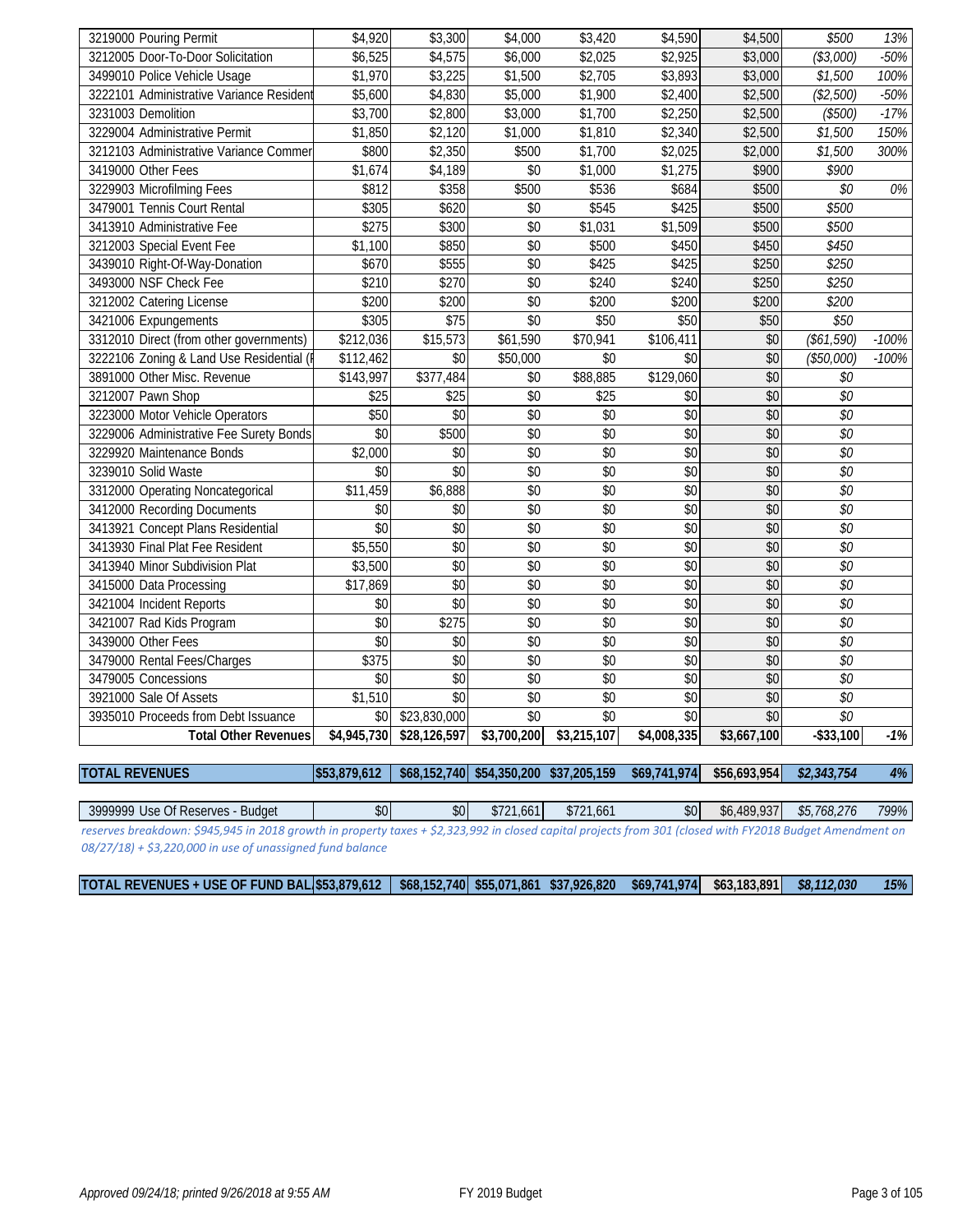#### **Revenue Detail: Local Option Sales Tax \$ 20,900,000** of \$ 63,183,891

**LOST 33.1%**

#### **Purpose**

Local Option Sales Tax (LOST) is intended to be used to assist funding services provided including police and fire protection, streets, roads, parks, and recreational programs. In short, LOST revenues expand the total revenues available to the City to pay for services that would otherwise be paid for out of property taxes.

#### **Mechanics**

A one percent (1%) sales and use tax is charged within Fulton County and collected by the State Revenue Commissioner. The collected funds are distributed to the cities and counties, on a monthly basis, in accordance with the formula in the Certificate of Distribution.

#### **Current Rate**

The City receives 7.7481% of the one percent sales and use tax collected in Fulton County. The distribution percentage is a negotiated amount (approved by Council in Resolution 2013-09-21 in September 2013).

#### **Projection**

The revenue projection FY 2019 represents an **increase of 4.5%** over the FY 2018 budgeted revenues and is based on a review of historical actuals and projected total receipts for FY 2019.



#### **Local Option Sales Tax**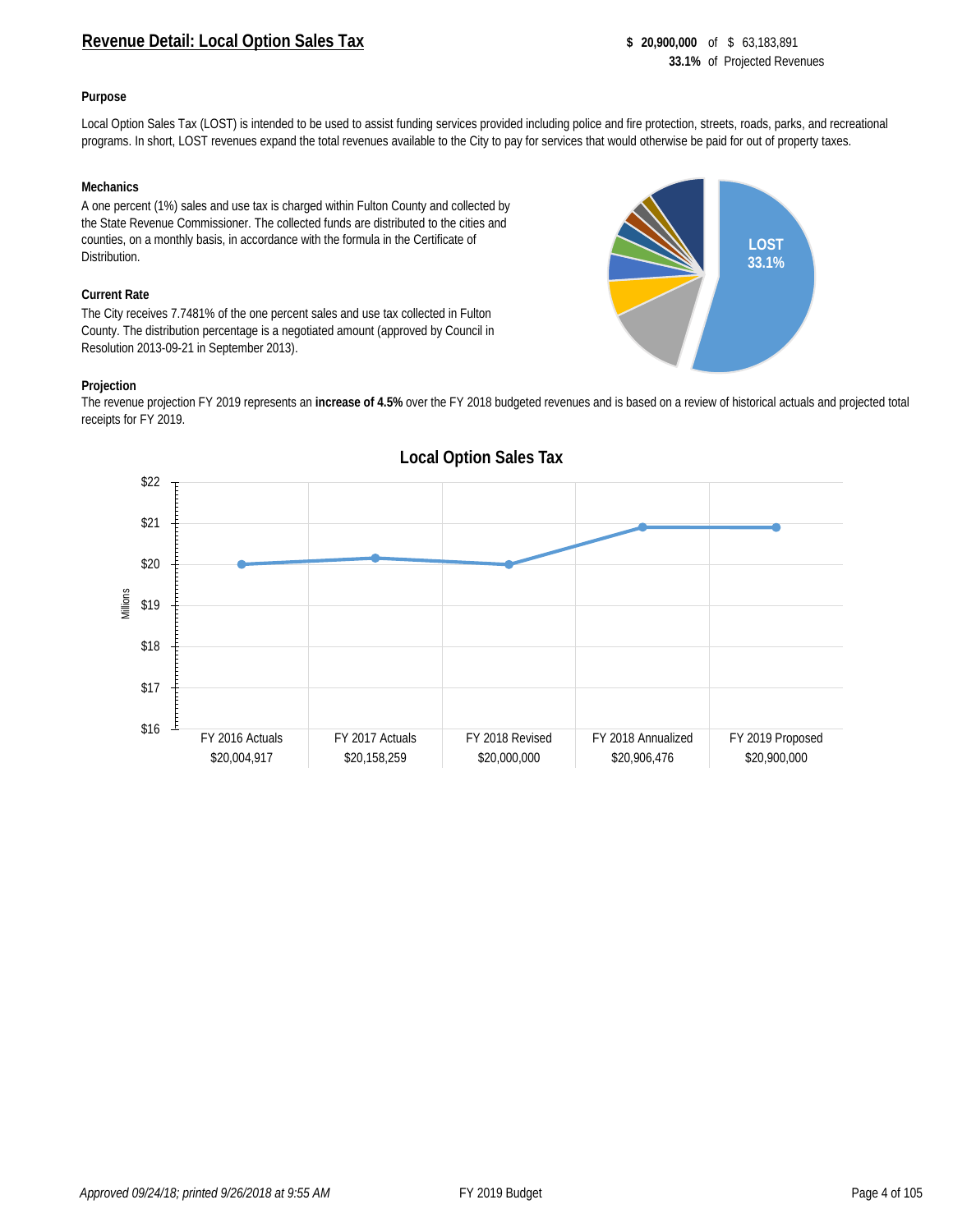**Including Current and Prior Year** 

**Property Tax 29.2%**

#### **Purpose**

Real and Personal Property Tax is for the purpose of raising revenues to defray the costs of operating the City, of providing governmental services, for the repayment of principal and interest on general obligation bonds, and for any other public purpose as determined by the City Council in its discretion.

#### **Mechanics**

Annually the City Council establishes a millage rate for the City property tax. The millage rate is capped at 4.731, unless a higher millage rate is recommended by resolution of the City Council and subsequently approved by a majority of the qualified voters of the City voting in a referendum.

#### **Current Rate**

The 2018 millage rate was set at the August 13, 2018 Council Meeting. The 2018 rate is 3.842 mills, or \$3.84 for every \$1,000 of net assessed value.

#### **Projection**

The revenue projection FY 2019 is a **6.54% increase** compared to FY2018 budgeted numbers but no change as compared to the revenue anticipated at 2018 millage rate of 3.842 mills applied to the 2018 Tax Digest.

**FY2017 revenues** were impacted by Fulton's late billing. Due to Government Accounting and Standards Board rules, revenues received more than thirty days after the close of the Fiscal Year must be recognized in the following Fiscal Year. Typically 96% of revenues are received within that 60-day window and 4% roll forward to the following year. However, in FY2017, the majority of property tax receipts (\$13,422,571) were received in FY2018.

**FY2018 revenues** have not yet been received (anticipated to be collected in October and November 2018) are impacted by three factors - the millage rate, the timing of billing, and the collection percentage. First, Council is adopted a millage rate of 3.842 at the August 13, 2018 Council Meeting. As described above, the millage rate is applied to the assessed value of property to determine taxes owed. Secondly, billing for FY2018 is anticipated in October 2018 so 96% of revenues should be received within a time period that will be recognized for FY2018. Finally, FY2018 collections will be impacted by appeals. Based on historical trends, collections are anticipated at 97% of the billed taxes. Collections may be lower in FY2018 due to higher than average rate of reassessments which led to significant numbers of appeals.

**FY2019 revenues** will be impacted by the three factors impacting FY2018 revenues (millage rate set, percentage received in fiscal year, percentage of collections), the outcome of a November 2018 voter referendum on a new homestead exemption, and changes in the FY2019 Tax Digest (growth and reassessment). For the purpose of projecting FY2019 collections, staff has made four assumptions. First, on-time billing by Fulton (4% of FY2018 property taxes and 96% of FY2019 property taxes will be collected in FY2019). The 4% of FY2018 revenues anticipated to be received in FY2019 is \$737,274. Secondly, collections are anticipated at 97% of billed taxes (based on historical collection rates from FY2011 - FY2017 averaging 97%). Third, staff assumes the Council will follow the intent articulated in the 2018 millage rate adopting Ordinance which states the Council intends to adopt a millage rate for tax year 2019 which shall result in an amount equal to the 2018 gross collections. Finally, staff has assumed Council will rollback reassessment and allow the 2019 Tax Digest to grow by growth. Due to market uncertainties, staff has not anticipated an amount for growth but assumed Council will deal with the growth by amending the budget and allocating any revenue realized from growth to the Tax Digest to capital project(s) when and if growth to the Tax Digest is realized. The reasoning in not including growth in the presented budget is to limit the possibility for overspending or outpacing revenues. The 2018 rate of 3.842 mills would generate \$17,694,580 in FY2018 taxes so the FY2019 Budget continues that assumption for the 96% portion of FY2019 taxes.



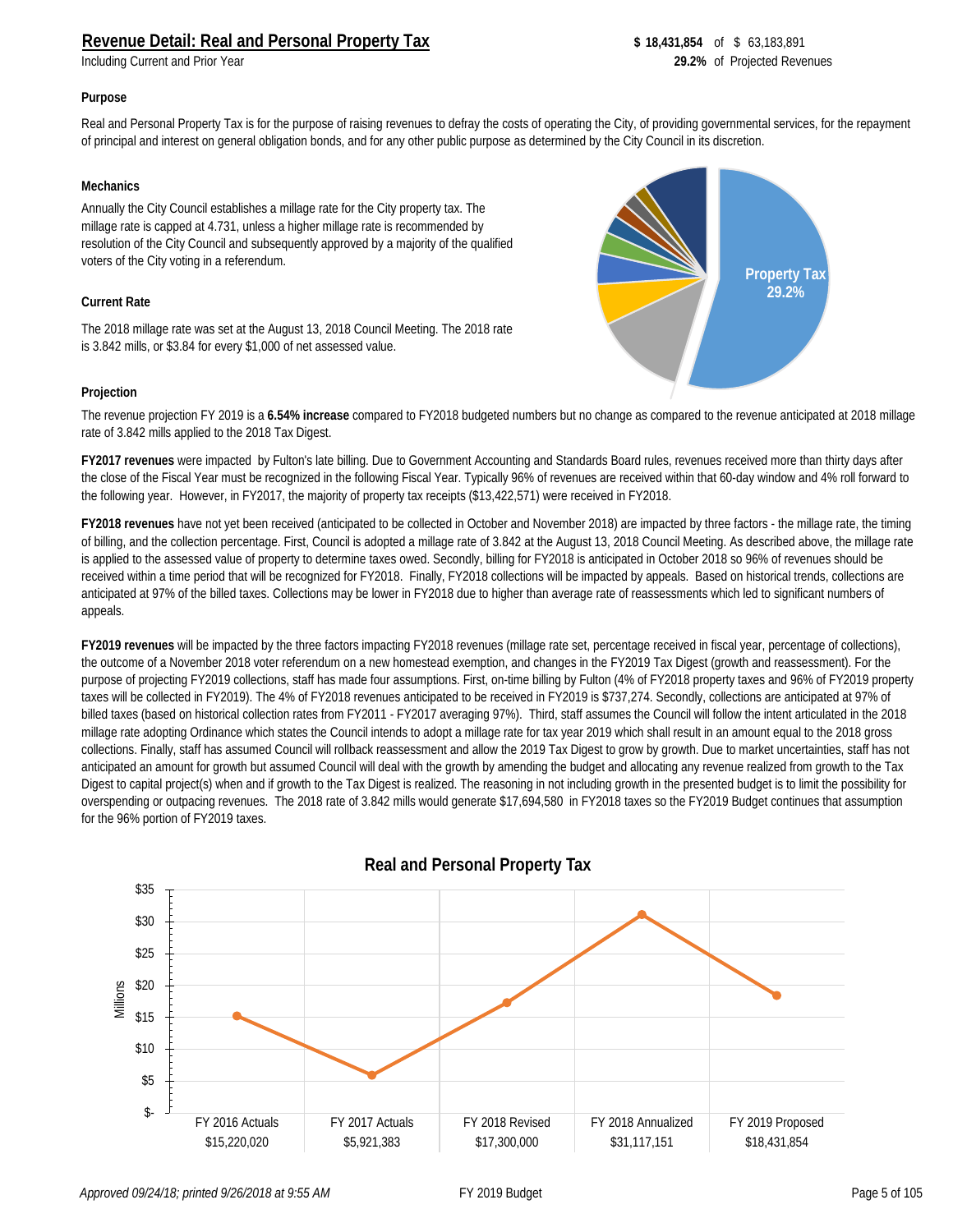#### **Revenue Detail: Insurance Premium Tax 8 65,100,000** of \$63,183,891

#### **Purpose**

The Insurance Premium Tax is levied on gross direct premiums on life, accident, and sickness insurance policies written on persons residing within the boundaries of the City, and other types of insurance policies written by all companies doing business in the State of Georgia.

#### **Mechanics**

Insurance Premium Taxes are collected by the Georgia Commissioner of Insurance and distributed to municipalities based on premiums allocated on a population ratio formula (the population of Johns Creek divided by the population of all other municipalities in Georgia). The tax is distributed in a lump sum payment each fall.

#### **Current Rates**

The current rates are one percent (1%) on gross direct premiums for life, accident, and sickness policies, and two and a half percent (2.5%) on gross premiums of all other types of insurance.

#### **Projection**

The revenue projection FY 2019 represents an **increase of 6.25%** over the FY 2018 budgeted revenues and is based on a review of historical actuals and projected total receipts for FY 2019.

**Insurance Premium 8.1%**



#### **Insurance Premium Tax**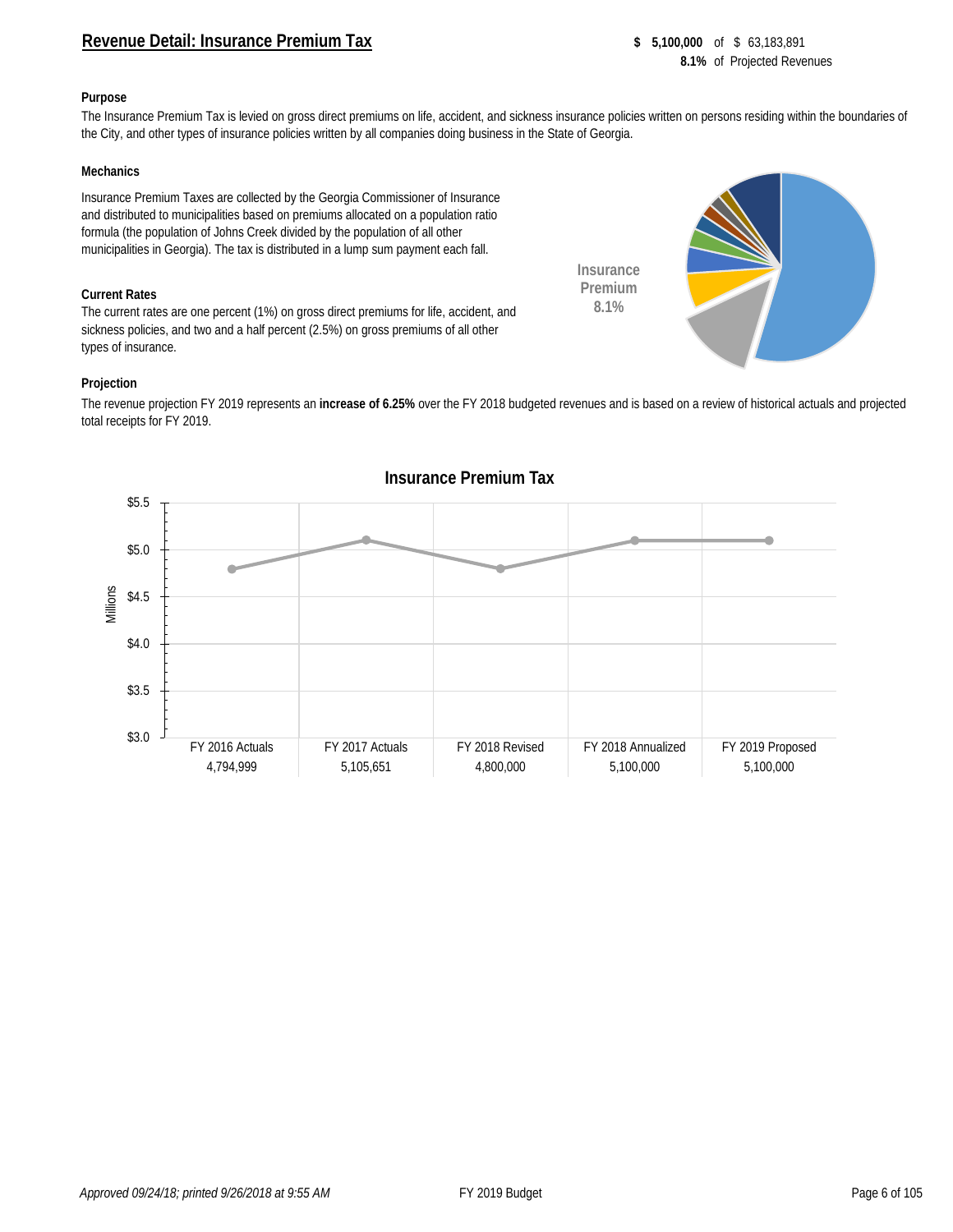#### **Revenue Detail: Electric Franchise Fees 8 2,300,000** of \$ 63,183,891

**Electric Franchise Fees 3.6%**

#### **Purpose**

Franchise fees are implemented as part of a service agreement executed between the City and a utility company or cable company that grants the company usage of the City's rights-of-way. The fees are intended to reimburse the City for the use and maintenance of the right-of-way. Traditionally, the fees are also viewed as compensation for the awarding by local governments of exclusive rights to specific public utility companies to provide service in specific areas.

#### **Mechanics**

The City currently collects electric franchise fees from two electricity providers: Georgia Power and Sawnee EMC. Georgia Power remits their payments annually, while Sawnee remits their payments quarterly.

#### **Current Rate**

The current electric franchise fee rate is four percent (4%) of total electricity sales receipts.

#### **Projection**

The revenue projection FY 2019 represents **4.55% increase** over the FY 2018 budgeted revenues and is based on a review of historical actuals and projected total receipts for FY 2019.



### **Electric Franchise Fees**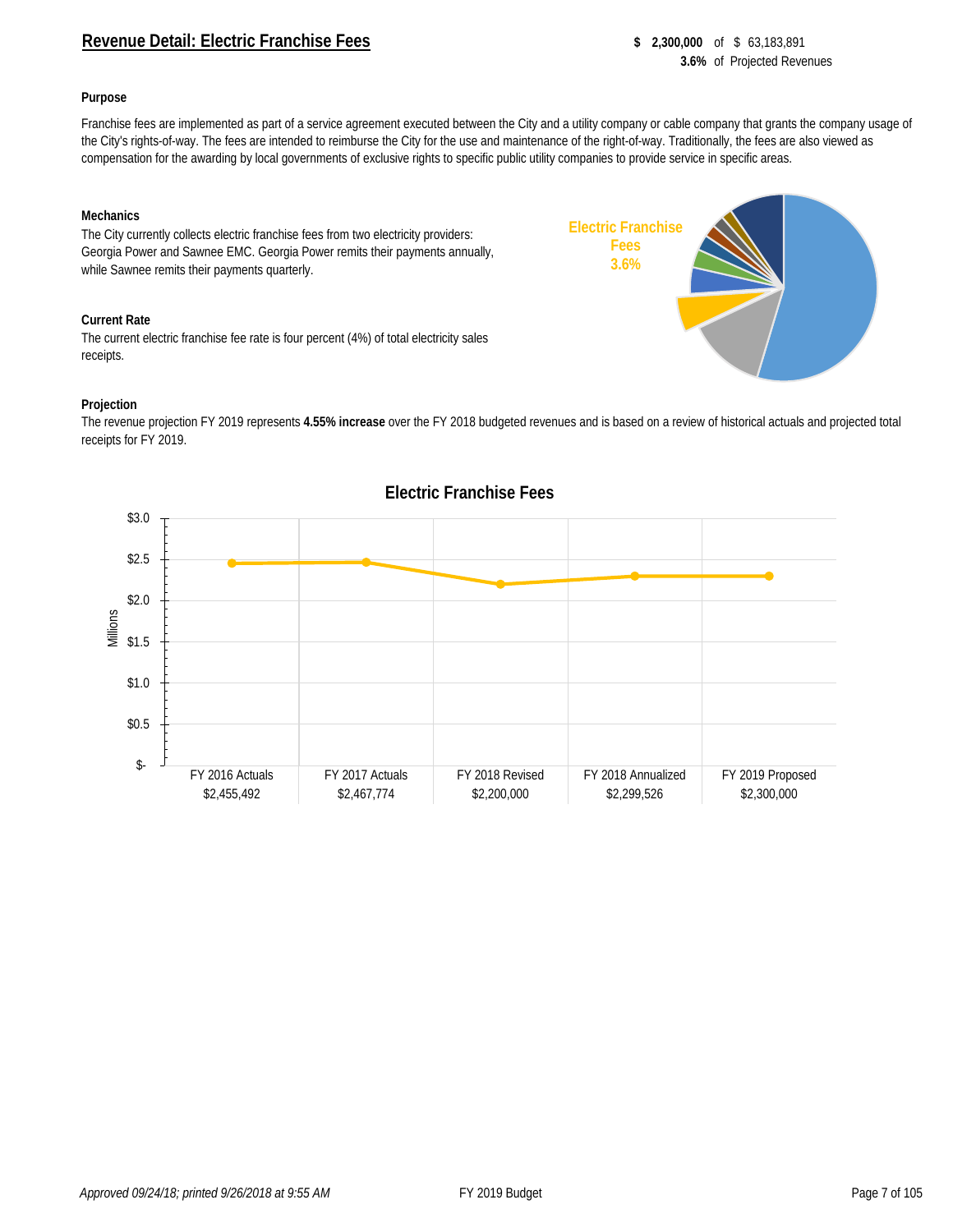#### **Revenue Detail: Business and Occupation Tax \$ 1,750,000** of \$ 63,183,891

#### **Purpose**

Business and Occupation Taxes are taxes imposed on businesses located within the City for the purpose of raising revenue for the provision of local government services.

#### **Mechanics**

City Council adopts a schedule of fees establishing the taxation method and scale for occupations within the City. The current methodology utilizes a combination of profitability ratios, gross receipts, and number of employees to reach a final tax number. Businesses must pay their occupation taxes annually by March 31, and state law mandates that the occupation tax for a new business be paid within thirty (30) days of commencing the business.

#### **Current Rate**

The current rate establishes twenty four (24) profitability ratio tiers based on NAIC (North American Industry Classification) codes with corresponding tax rates, ranging from \$0.50 to \$2.20 per thousand dollars gross revenue. The tax rate increases based on the profitability of the business. An additional \$13 per employee tax and a \$75 administrative fee is included in the final taxes due. Professional practitioners, as identified by state law, may choose to pay a \$400 flat rate in lieu of the gross receipt/profitability ratio classification.



The revenue projection FY 2019 represents **no change** over the FY 2018 budgeted revenues and is based on a review of historical actuals and projected total receipts for FY 2019.



#### **Business/Occupation Tax**

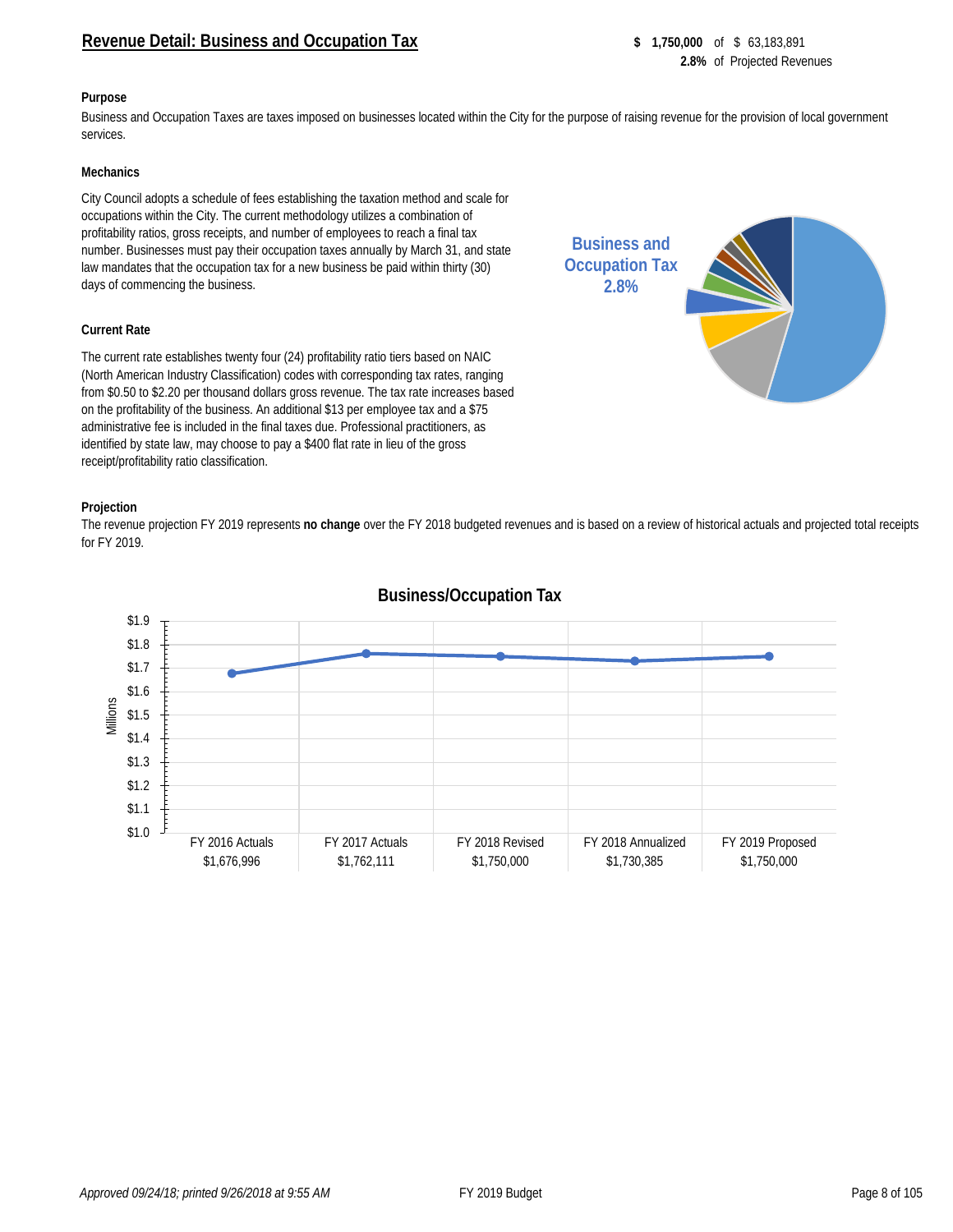#### **Revenue Detail: Municipal Court Fees 8 1,210,000** of \$ 63,183,891

#### **Purpose**

Municipal Court Fees are payments to the Court for citations issued for violations of municipal ordinances including traffic and City code violations.

#### **Mechanics**

Municipal Court Judges require specific payments for violations of municipal ordinances as punitive measure for offenses committed within its jurisdiction.

#### **Current Rate**

Fines issued by the Judge reflect consistent fee amounts with the standardized maximum amount, varying according to violation and statute.

#### **Projection**

The revenue projection FY 2019 represents a **decline of 6.92%** compared to the FY 2018 budgeted revenues and is based on a review of historical actuals and projected total receipts for FY 2019.



# **Municipal Court Fees 1.9%**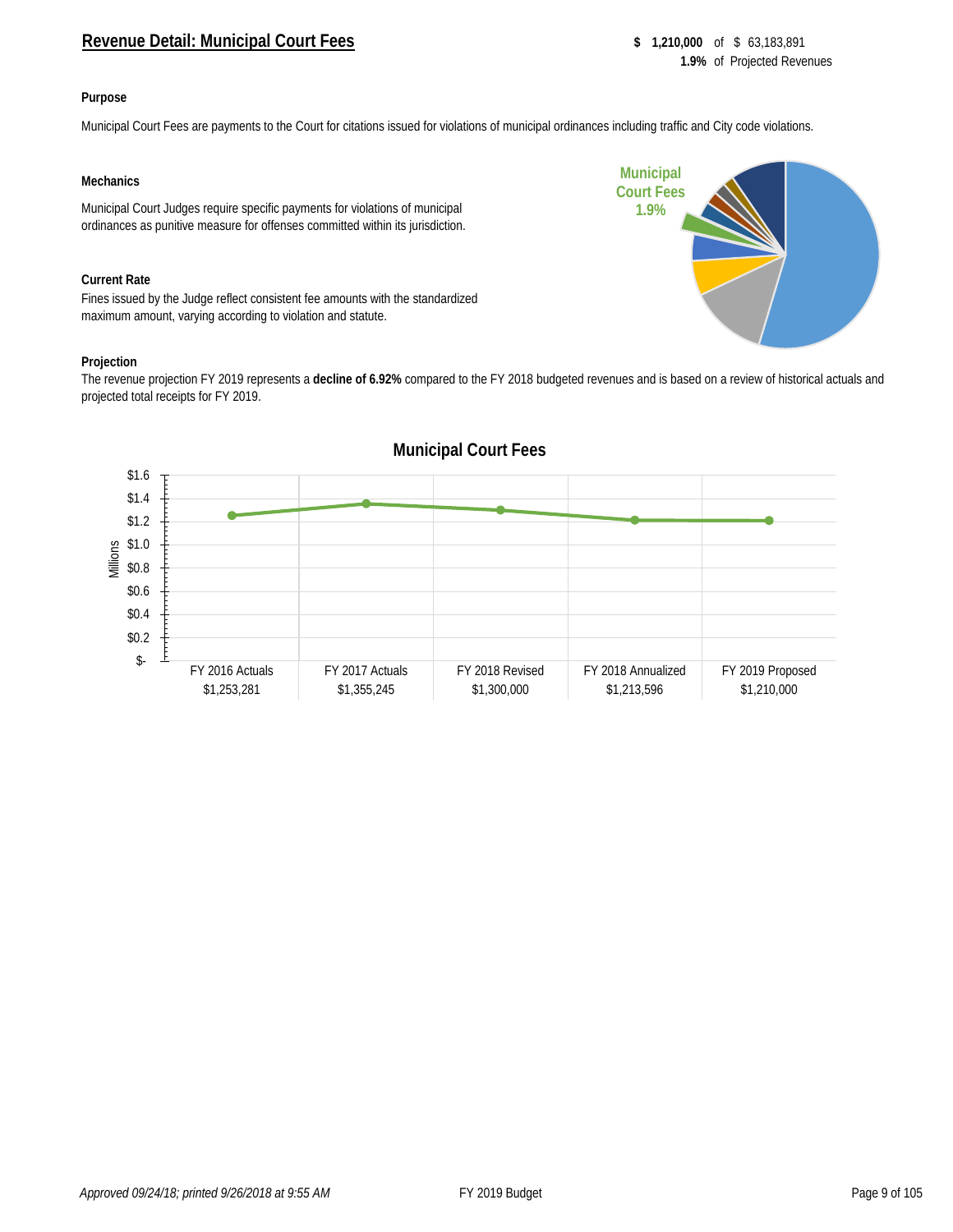#### **Revenue Detail: Television Cable Franchise Fees \$ 1,025,000** of \$ 63,183,891

**Television Cable Franchise Fees 1.6%**

#### **Purpose**

Franchise fees are implemented as part of a service agreement executed between the City and a utility company or cable company that grants the company usage of the City's rights-of-way. The fees are intended to reimburse the City for the use and maintenance of the right-of-way. Traditionally, the fees are also viewed as compensation for the awarding by local governments of exclusive rights to specific public utility companies to provide service in specific areas.

#### **Mechanics**

The City currently collects television cable franchise fees from one cable provider: Comcast. Comcast remits their payments quarterly.

#### **Current Rate**

The current television cable franchise fee rate is five percent (5%) of full basic service and converter rental sales receipts.

#### **Projection**

The revenue projection FY 2019 represents a **6.82% decline** over the FY 2018 budgeted revenues and is based on a review of historical actuals and projected total receipts for FY 2019.



#### **Television Cable Franchise Fees**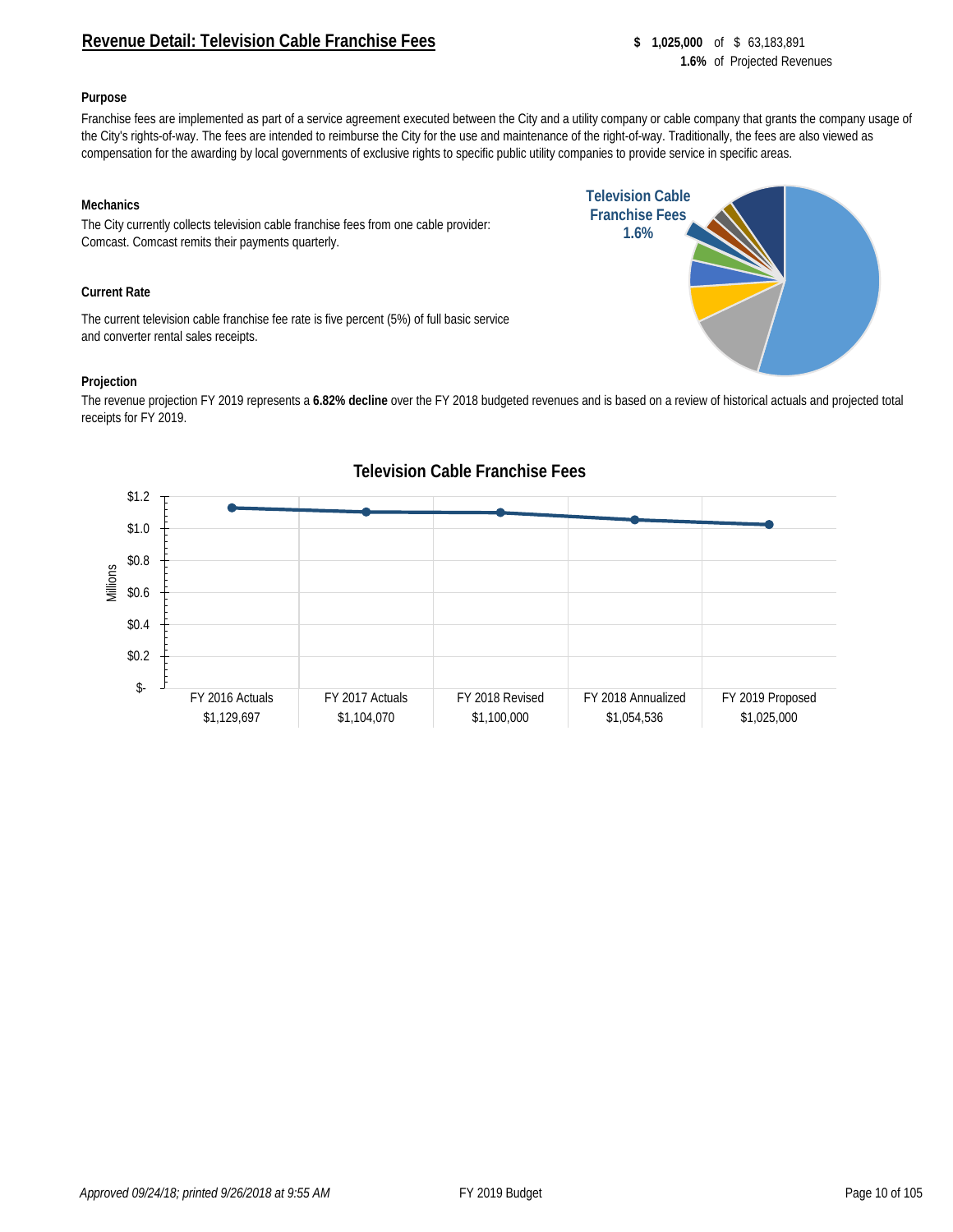#### **Revenue Detail: Alcoholic Beverage Excise Tax 815,000 \$ 815,000** of \$ 63,183,891

**Alcoholic Beverage Excise Tax 1.3%**

#### **Purpose**

The Alcoholic Beverage Excise Tax is an excise tax imposed on liquor by the drink within the City for the purpose of raising revenue for City operations.

#### **Mechanics**

Alcoholic Beverage Taxes are adopted by the City Council as part of the Schedule of Fees and are paid monthly to the City by applicable businesses.

#### **Current Rate**

The current excise tax rate is three percent (3%) on all liquor by the drink.

#### **Projection**

The revenue projection FY 2019 represents a **1.88% increase** over the FY 2018 budgeted revenues and is based on a review of historical actuals and projected total receipts for FY 2019.



#### **Alcoholic Beverage Excise Tax**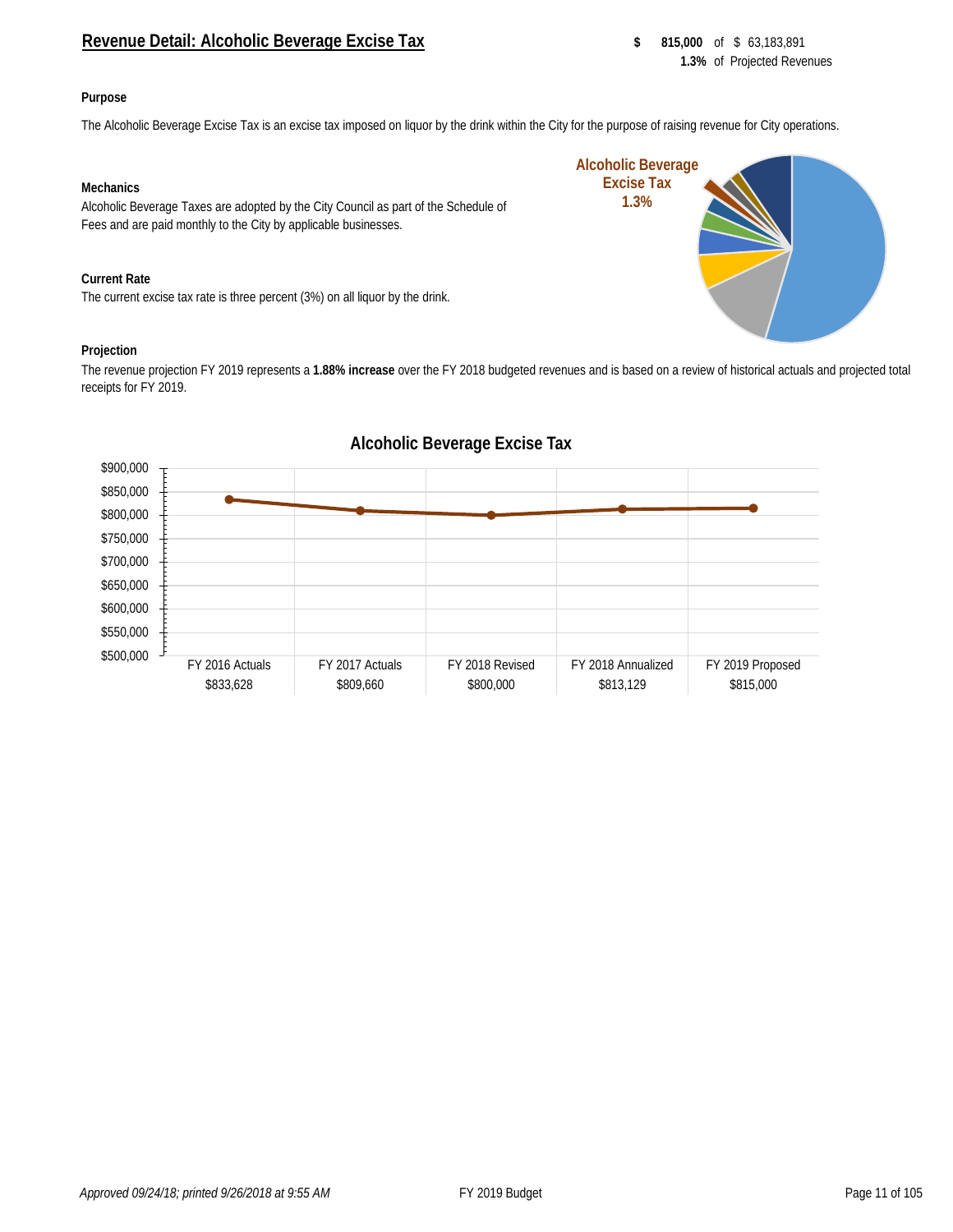#### **Revenue Detail: Gas Franchise Fees 8 705,000** of \$ 63,183,891

#### **Purpose**

Franchise fees are implemented as part of a service agreement executed between the City and a utility company or cable company that grants the company usage of the City's rights-of-way. The fees are intended to reimburse the City for the use and maintenance of the right-of-way. Traditionally, the fees are also viewed as compensation for the awarding by local governments of exclusive rights to specific public utility companies to provide service in specific areas.

#### **Mechanics**

The City currently collects gas franchise fees from one natural gas provider: Atlanta Gas Light. AGL remits their payments quarterly.

#### **Current Rate**

The current gas franchise fee rate is roughly three percent (3%) of total gas sales receipts. It is calculated by using the base year franchise fee factor multiplied by the inflation index and the design day capacity of the last day of the previous fiscal year.

#### **Projection**

The revenue projection FY 2019 is **essentially flat** (0.71% increase) compared to the FY 2018 budgeted revenues and is based on a review of historical actuals and projected total receipts for FY 2019.



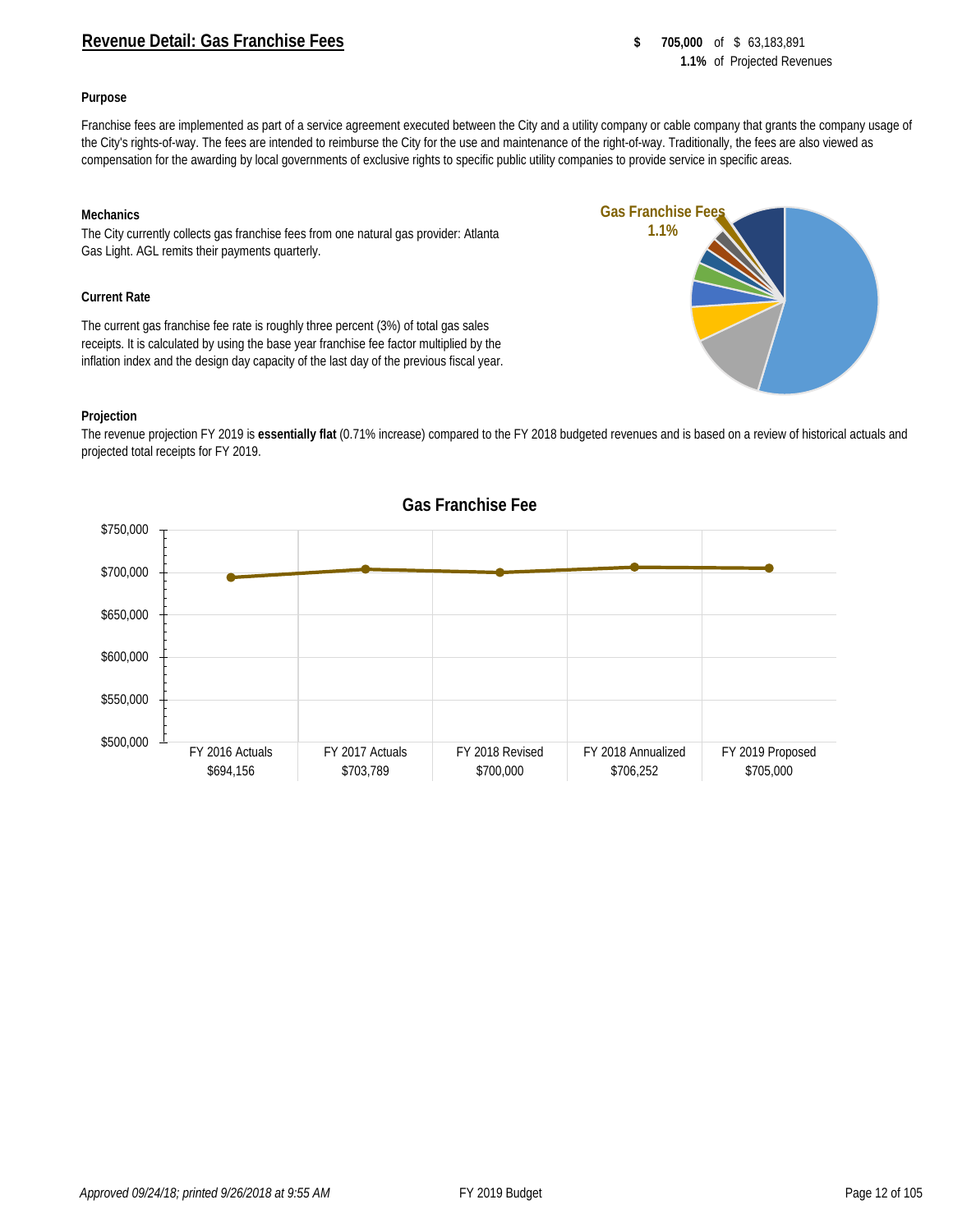#### **Revenue Detail: Building Permits Residential <b>building Serverse Struck** \$ 790,000 of \$ 63,183,891

**Building Permits Residential 1.3%**

#### **Purpose**

Building Permit and Inspections Fees are imposed to offset the regulatory cost of reviewing, permitting and inspecting the building activity.

#### **Mechanics**

Permits and Inspection Fees are set by City Council as part of the approved fee schedule.

#### **Current Rate**

Fee is based on submitted construction cost with a building valuation per square foot multiplier within a tiered fee structure. Additional functions such as additional reviews and other permits have additional associated fees.

#### **Projection**

The revenue projection FY 2019 represents an **increase of 12.86%** over the FY 2018 budgeted revenues and is based on a review of historical actuals and projected total receipts for FY 2019.



### **Building Permits - Residential**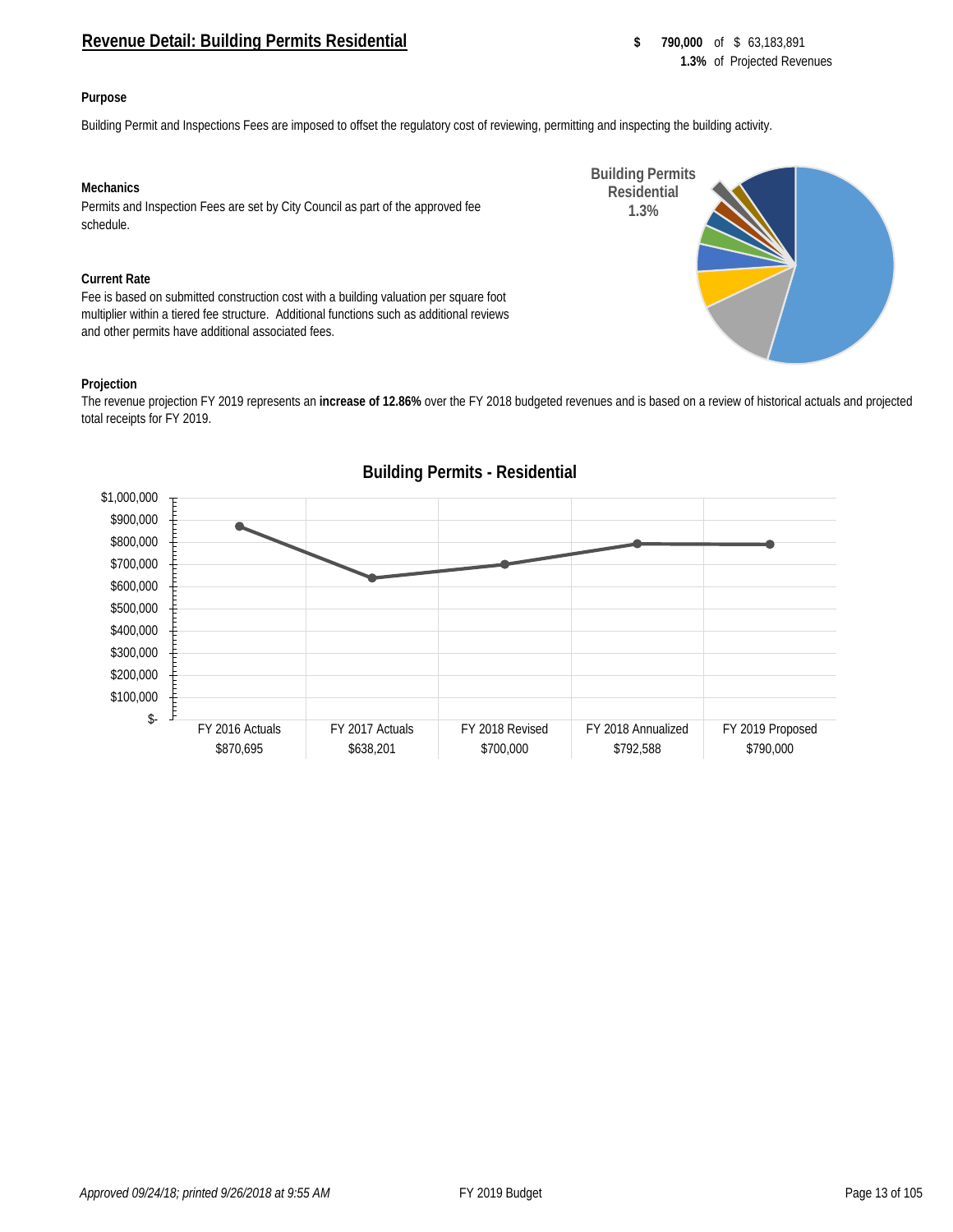### **Personnel**

The FY2019 Budget includes 230 authorized positions with 75% (172 positions) being public s

#### **City Clerk**

(1) City Clerk, (1) Assistant City Clerk, (1) Records Clerk

(1) Part Time Administrative Worker

#### **City Council**

(1) Director of Office of the Mayor / Executive Aide

(7) Part Time Elected Officials

#### **City Manager**

(1) City Manager, (1) Sr. Assistant City Manager, (1) Assistant City Manager, (1) Executive Assistant

#### **Communications**

(1) Communications Director, (3) Communications Managers

#### **Community Development**

(1) Community Development Director, (1) Executive Assistant, (1) Land Development Manager, (2) Site Inspectors, (1) Chief Code Compliance Official, (1) Code Compliance Officer, (1) Administrative Assistant, (1) Planning and Zoning Administrator, (1) Planner III, (1) Planner II, (1) Planning Coordinator, (new in FY2019) Stormwater Engineer (1)

#### **Court**

(1) Court Administrator, (3) Deputy Court Clerks

#### **Facilities**

(1) Senior Manager, (1) Receptionist, (1) Facilities Technician, (1) Citizen Responder

#### **Finance**

(1) Finance Director, (1) Controller, (1) Budget Analyst, (1) Accountant, (1) AP Specialist, (1) Financial Analyst, (1) Purchasing Manager, (1) Revenue Manager, (1) Revenue Specialist, (1) Cashier

#### **Fire**

(1) Fire Chief, (1) Deputy Chief, (1) Assistant Chief, (1) Division Chief, (1) Fire Marshal / Division Chief, (1) EMS Coordinator / Lieutenant, (1) Deputy Fire Marshals / Lietenant, (1) Training Officer / Lieutenant, (1) Executive Assistant, (1) Administrative Assistant, (3) Battalion Chiefs, (9) Captains, (6) Lietenants, (5) Sergeants, (18) Fire Apparatus Operators, (27) Firefighter II's, (11) Firefighter I's.

(2) Part Time Firefighter II's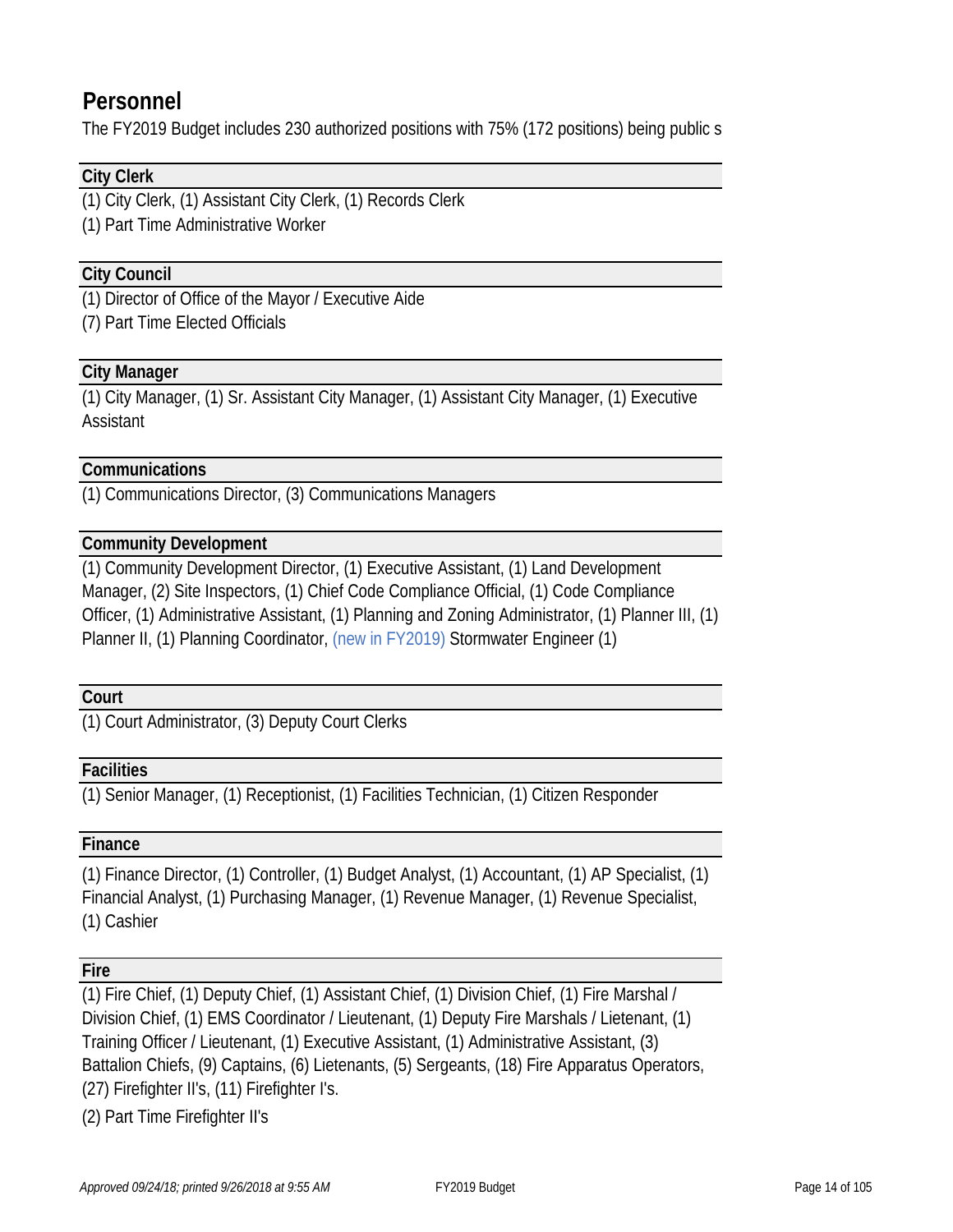#### **Human Resources**

(1) HR Director, (1) Sr. HR Generalist, (1) HR Generalist, (1) Risk Manager, (1) Executive Assistant

#### **IT/GIS**

(1) IT Director, (1) Applications Project Manager, (1) IT Systems Administrator, (1) IT Technician, (1) Chief Data officer, (1) GIS Analyst

#### **Legal**

*Contracted*

#### **Police**

75 Sworn Positions: (1) Police Chief, (2) Majors, (1) Captain, (8) Lieutenants, (9) Sergeants, (12) Corporals, (42) Officers

9 Civilian Position: (2) Crime Scene Investigators, (1) Records Manager, (3) Records Clerks,

(1) Accreditation Manager, (1) Executive Assistant, (1) Administrative Assistant

(1) Part Time Administrative Worker

#### **Public Works**

(2) Traffic Response Vehicle Workers

*All other positions are contracted*

#### **Recreation and Parks**

(1) Recreation Coordinator, (1) Park Place Coordinator

(6) Part Time Recreation Leaders, (2) Part Time Recreation Leader II's, (1) Part Time Swim Coach, (1), Part Time Assistant Swim Coach

*All other positions are contracted*

**Total Personnel**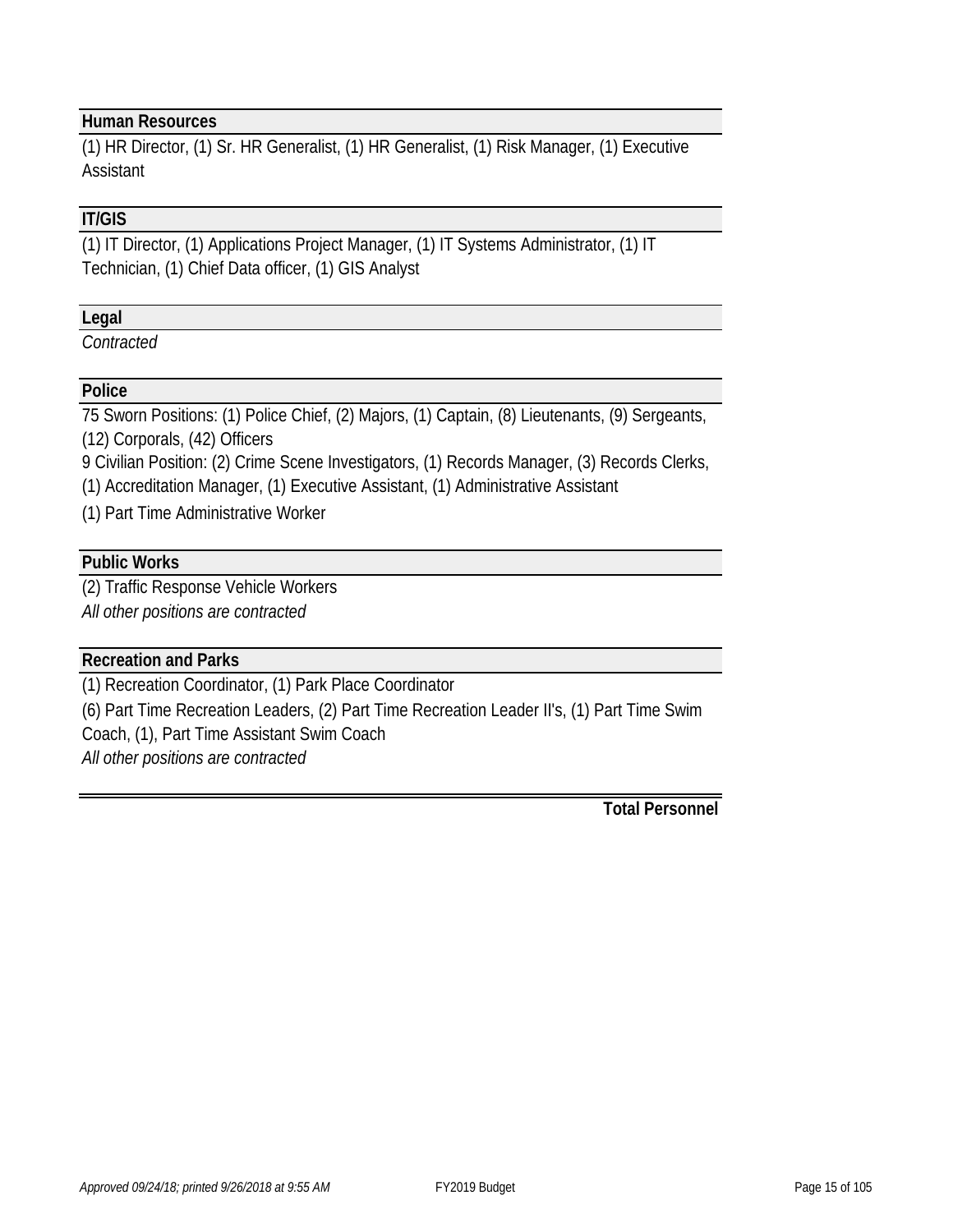### **Departmental Summaries**

|                                | FY 2016        | FY 2017        |              | FY 2018      |              | FY 2019                  | \$ Inc (Dec)  | $%$ Inc          |
|--------------------------------|----------------|----------------|--------------|--------------|--------------|--------------------------|---------------|------------------|
| Department                     | <b>Actuals</b> | <b>Actuals</b> | Revised      | <b>YTD</b>   | Annualized   | Adopted                  | from 2018     | (Dec)            |
| 1001330 City Clerk             | \$559,461      | \$381,036      | \$713,417    | \$555,718    | \$640,474    | \$420,801                | $-$292,616$   | $-41%$           |
| Personnel                      | \$335,043      | \$300,716      | \$355,533    | \$240,892    | \$319,157    | \$346,641                | $-$ \$8,892   | $-3%$            |
| Operations                     | \$224,418      | \$80,320       | \$357,884    | \$314,827    | \$321,316    | \$74,160                 | $-$283,724$   | $-79%$           |
| 1001310 City Council           | \$260,801      | \$259,640      | \$375,698    | \$237,634    | \$295,563    | \$320,415                | $- $55,283$   | $-15%$           |
| Personnel                      | \$209,393      | \$216,497      | \$238,058    | \$136,448    | \$180,660    | \$245,256                | \$7,198       | $3\%$            |
| Operations                     | \$51,408       | \$43,143       | \$137,640    | \$101,186    | \$114,904    | \$75,159                 | $- $62,482$   | $-45%$           |
| 1001320 City Manager           | \$1,223,029    | \$1,329,513    | \$1,194,808  | \$755,068    | \$997,788    | \$1,135,805              | $- $59,003$   | $-5\%$           |
| Personnel                      | \$931,449      | \$882,831      | \$808,423    | \$591,322    | \$779,723    | \$828,768                | \$20,345      | $3\%$            |
| Operations                     | \$291,580      | \$446,681      | \$386,385    | \$163,747    | \$218,065    | \$307,037                | $- $79,348$   | $-21%$           |
| 1001570 Communications         | \$702,856      | \$539,614      | \$552,361    | \$417,573    | \$551,521    | \$642,947                | \$90,586      | 16%              |
| Personnel                      | \$552,969      | \$393,467      | \$462,220    | \$327,838    | \$433,824    | \$498,344                | \$36,124      | $8\%$            |
| Operations                     | \$149,887      | \$146,147      | \$90,141     | \$89,735     | \$117,697    | \$144,604                | \$54,463      | 60%              |
| 1007410 Community Development  | \$2,748,236    | \$2,367,384    | \$2,429,337  | \$1,495,870  | \$1,982,482  | \$2,344,085              | $-$ \$85,252  | $-4%$            |
| Personnel                      | \$0            | \$0            | \$1,303,797  | \$710,097    | \$934,784    | \$1,327,973              | \$24,176      | 2%               |
| Operations                     | \$2,748,236    | \$2,367,384    | \$1,125,540  | \$785,773    | \$1,047,698  | \$1,016,112              | $-$109,428$   | $-10%$           |
| 1002650 Court                  | \$640,739      | \$627,900      | \$717,852    | \$477,520    | \$630,152    | \$723,424                | \$5,572       | 1%               |
| Personnel                      | \$353,986      | \$360,920      | \$381,327    | \$280,942    | \$368,048    | \$390,631                | \$9,304       | $2\%$            |
| Operations                     | \$286,753      | \$266,980      | \$336,525    | \$196,578    | \$262,104    | \$332,792                | $- $3,733$    | $-1%$            |
| 1001565 Facilities             | \$1,747,786    | \$1,901,088    | \$1,462,144  | \$1,304,009  | \$1,734,287  | \$1,483,916              | \$21,772      | $\overline{1\%}$ |
| Personnel                      | \$380,727      | \$362,931      | \$355,269    | \$268,562    | \$353,692    | \$369,649                | \$14,380      | $4\%$            |
| Operations                     | \$1,367,059    | \$1,538,158    | \$1,106,875  | \$1,035,446  | \$1,380,595  | \$1,114,267              | \$7,392       | $1\%$            |
| 1001511 Finance                | \$1,114,057    | \$1,027,033    | \$1,268,606  | \$856,066    | \$1,127,791  | \$1,332,120              | \$63,514      | 5%               |
| Personnel                      | \$932,122      | \$911,341      | \$1,030,692  | \$744,603    | \$979,174    | \$1,059,842              | \$29,150      | $3\%$            |
| Operations                     | \$181,935      | \$115,692      | \$237,914    | \$111,463    | \$148,617    | \$272,278                | \$34,364      | 14%              |
| 1003510 Fire                   | \$10,486,840   | \$11,225,279   | \$11,156,757 | \$8,489,987  | \$11,135,568 | \$10,981,155             | $-$175,602$   | $-2%$            |
| Personnel                      | \$8,730,529    | \$9,350,284    | \$9,636,295  | \$7,262,163  | \$9,530,196  | \$9,887,163              | \$250,868     | $3\%$            |
| Operations                     | \$1,756,311    | \$1,874,995    | \$1,520,462  | \$1,227,824  | \$1,605,373  | \$1,093,992              | $-$426,470$   | $-28%$           |
| 1001540 Human Resources        | \$608,721      | \$776,772      | \$975,031    | \$639,186    | \$846,408    | \$1,059,024              | \$83,993      | 9%               |
| Personnel                      | \$479,307      | \$469,078      | \$518,696    | \$341,278    | \$449,427    | \$581,288                | \$62,592      | 12%              |
| Operations                     | \$129,414      | \$307,694      | \$456,335    | \$297,908    | \$396,981    | \$477,736                | \$21,401      | $5\%$            |
| 1001535 IT/GIS                 | \$2,077,339    | \$1,870,164    | \$2,025,455  | \$1,404,138  | \$1,865,142  | \$1,958,545              | $- $66,910$   | $-3%$            |
| Personnel                      | \$764,552      | \$741,859      | \$787,573    | \$562,009    | \$742,304    | \$809,949                | \$22,376      | $3\%$            |
| Operations                     | \$1,312,788    | \$1,128,305    | \$1,237,882  | \$842,129    | \$1,122,838  | \$1,148,596              | $-$ \$89,286  | $-7%$            |
| 1001530 Legal                  | \$324,344      | \$345,680      | \$450,000    | \$223,528    | \$298,038    | \$400,000                | $-$50,000$    | $-11%$           |
| Personnel                      | \$0            | \$0            | \$0          | \$0          | \$0          | \$0                      | \$0           | 0%               |
| Operations                     | \$324,344      | \$345,680      | \$450,000    | \$223,528    | \$298,038    | \$400,000                | $- $50,000$   | $-11%$           |
| 1003210 Police                 | \$9,393,291    | \$9,787,011    | \$11,032,811 | \$7,541,241  | \$9,942,435  | \$11,134,193             | \$101,382     | 1%               |
| Personnel                      | \$7,855,808    | \$8,242,928    | \$9,062,307  | \$6,418,755  | \$8,445,789  | \$9,339,122              | \$276,815     | $3\%$            |
| Operations                     | \$1,537,484    | \$1,544,083    | \$1,970,504  | \$1,122,485  | \$1,496,647  | \$1,795,071              | $-$175,433$   | $-9%$            |
| 1004110 Public Works           | \$7,346,644    | \$8,207,553    | \$7,284,391  | \$4,683,749  | \$6,242,077  | \$6,247,303              | $-$1,037,088$ | $-14%$           |
| Personnel                      | \$155,608      | \$159,050      | \$163,375    | \$120,986    | \$158,392    | \$168,798                | \$5,423       | $3\%$            |
| Operations                     | \$7,191,036    | \$8,048,502    | \$7,121,016  | \$4,562,763  | \$6,083,684  | \$6,078,505              | $-$1,042,511$ | $-15%$           |
| 1006110 Recreation and Parks   | \$2,059,915    | \$2,245,730    | \$2,349,813  | \$1,503,590  | \$2,000,302  | \$1,959,986              | $-$ \$389,827 | $-17%$           |
| Personnel                      | \$228,148      | \$256,002      | \$288,061    | \$197,247    | \$258,691    | \$298,916                | \$10,855      | 4%               |
| Operations                     | \$1,831,767    | \$1,989,727    | \$2,061,752  | \$1,306,342  | \$1,741,612  | \$1,661,070              | $-$400,682$   | $-19%$           |
| <b>Total - All Departments</b> | \$41,294,059   | \$42,891,396   | \$43,988,481 | \$30,584,877 | \$40,290,029 | \$42,143,719             | $-$1,844,762$ | $-4%$            |
| Total - Personnel              | \$21,909,640   | \$22,647,905   | \$25,391,626 | \$18,203,143 | \$23,933,860 | $\overline{$26,152,341}$ | \$760,715     | 3%               |
| <b>Total - Operations</b>      | \$19,384,418   | \$20,243,491   | \$18,596,855 | \$12,381,734 | \$16,356,169 | \$15,991,378             | $-$2,605,477$ | $-14%$           |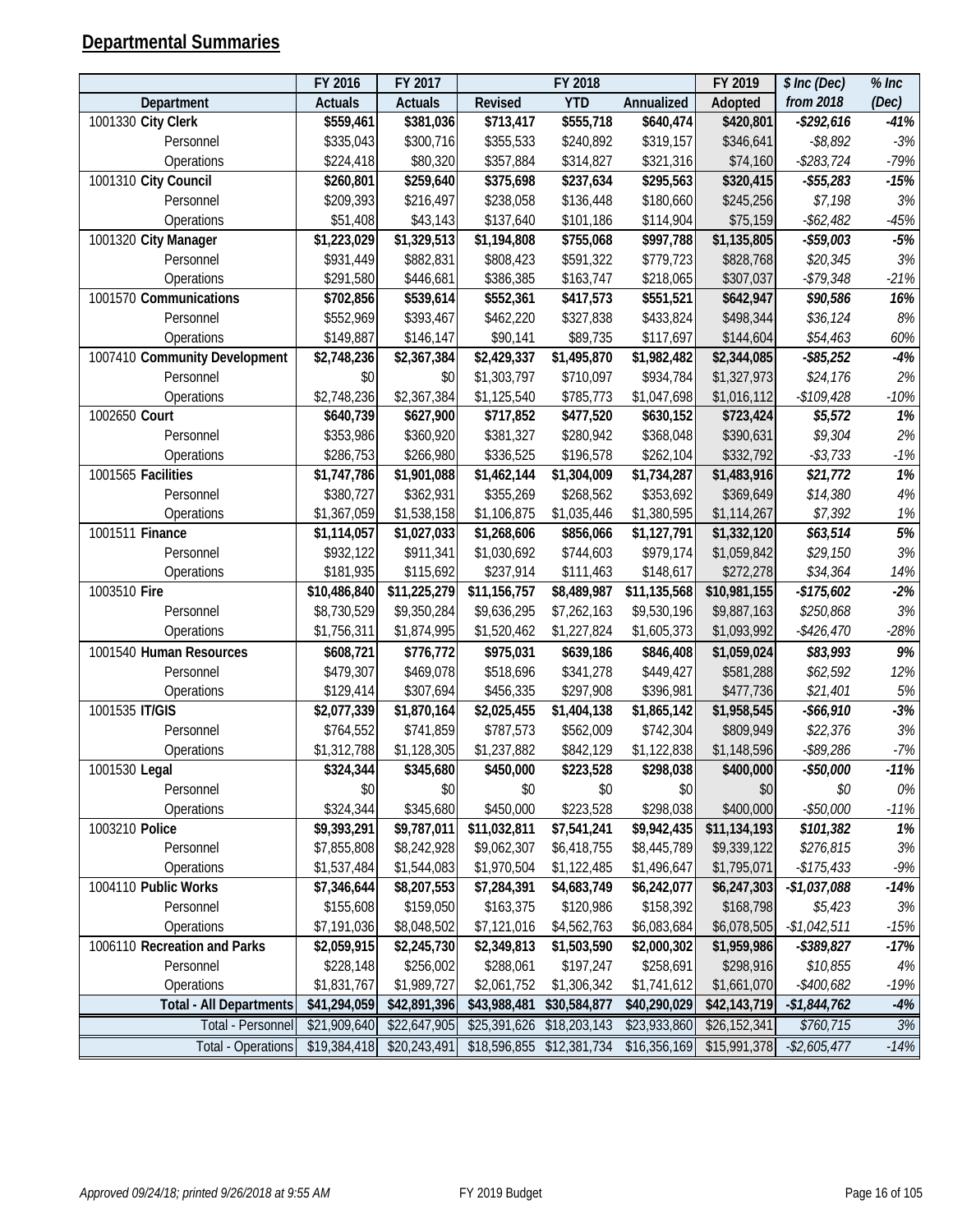### **City Clerk (1001330)**

| Personnel               |                                | FY 2016        | FY 2017        |           | FY 2018               |                       | FY 2019   | \$ Inc (Dec)         |             |
|-------------------------|--------------------------------|----------------|----------------|-----------|-----------------------|-----------------------|-----------|----------------------|-------------|
| Object                  | Account                        | <b>Actuals</b> | <b>Actuals</b> | Revised   | YTD (6/30) Annualized |                       | Adopted   | from 2018            | % Inc (Dec) |
|                         | 5111000 Regular Employees      | \$246,832      | \$221,430      | \$242,355 | \$181,079             | \$241,439             | \$253,549 | \$11,194             | 5%          |
|                         | 5111501 Car Allowance          | \$3,729        | \$3,621        | \$3,600   | \$2,700               | \$3,600               | \$3,600   | \$0                  | 0%          |
|                         | 5111503 Gym Membership         | \$186          | \$114          | \$0       | \$0                   | \$0                   | \$0       | \$0                  |             |
|                         | 5112000 Temporary/PT Employee  | \$9,966        | \$6,866        | \$7,851   | \$4,790               | \$6,387               | \$7,851   | \$0                  | 0%          |
|                         | 5113000 Overtime               | \$2,615        | \$0            | \$1,550   | \$0                   | \$0                   | \$0       | $-$1,550$            | $-100%$     |
| 5121001 Health          |                                | \$11,833       | \$10,975       | \$24,522  | \$11,678              | \$14,014              | \$13,307  | $-$11,215$           | $-46%$      |
|                         | 5121002 Long-Term Disability   | \$1,436        | \$1,313        | \$1,139   | \$1,146               | \$1,375               | \$1,500   | \$361                | 32%         |
| 5121003 Dental          |                                | \$1,684        | \$1,710        | \$2,843   | \$1,477               | \$1,773               | \$1,915   | $-$ \$928            | $-33%$      |
| 5121004 Life            |                                | \$1,155        | \$1,054        | \$1,427   | \$936                 | \$1,123               | \$1,221   | $-$206$              | $-14%$      |
|                         | 5122000 Social Security (FICA) | \$15,847       | \$13,870       | \$15,513  | \$11,232              | \$14,976              | \$16,204  | \$691                | 4%          |
|                         | 5123000 Medicare               | \$3,706        | \$3,244        | \$3,628   | \$2,627               | \$3,502               | \$3,790   | \$162                | 4%          |
|                         | 5124000 Retirement             | \$35,768       | \$31,468       | \$50,511  | \$22,535              | \$30,046              | \$43,103  | $-$7,408$            | $-15%$      |
|                         | 5127000 Workers Compensation   | \$284          | \$5,051        | \$594     | \$692                 | \$923                 | \$601     | \$7                  | 1%          |
|                         | Subtotal - Personnel           | \$335,043      | \$300,716      | \$355,533 | \$240,892             | \$319,157             | \$346,641 | $-$ \$8,892          | $-3%$       |
|                         |                                |                |                |           |                       |                       |           |                      |             |
| <b>Operations</b>       |                                | FY 2016        | FY 2017        |           | FY 2018               |                       | FY 2019   | \$ Inc (Dec)         |             |
| Object                  | Account                        | <b>Actuals</b> | <b>Actuals</b> | Revised   |                       | YTD (6/30) Annualized | Adopted   | from 2018            | % Inc (Dec) |
|                         | 5212003 Contractual            | \$8,037        | \$4,947        | \$12,500  | \$5,301               | \$7,067               | \$12,500  | \$0                  | 0%          |
|                         | 5212004 Election               | \$203,578      | \$33,700       | \$295,852 | \$281,609             | \$281,609             | \$18,614  | $-$277,238$          | $-94%$      |
|                         | 5233000 Advertising            | \$993          | \$18,843       | \$8,000   | \$2,073               | \$2,764               | \$8,000   | \$0                  | 0%          |
|                         | 5234000 Printing & Binding     | \$201          | \$0            | \$500     | \$130                 | \$173                 | \$500     | \$0                  | 0%          |
|                         | 5236000 Dues & Fees            | \$747          | \$770          | \$1,060   | \$761                 | \$1,015               | \$1,250   | \$190                | 18%         |
|                         | 5237000 Education & Training   | \$9,085        | \$5,665        | \$10,300  | \$8,872               | \$11,829              | \$6,400   | $- $3,900$           | $-38%$      |
|                         | 5239001 Hospitality            | \$71           | \$617          | \$850     | \$101                 | \$135                 | \$850     | \$0                  | 0%          |
|                         | 5239005 Recording Fees         | \$98           | \$339          | \$430     | \$135                 | \$180                 | \$455     | \$25                 | 6%          |
|                         | 5311000 Supplies               | \$1,609        | \$1,253        | \$3,300   | \$1,850               | \$2,466               | \$3,300   | \$0                  | 0%          |
|                         | 5311002 Office Supplies        | \$0            | \$1,266        | \$0       | \$41                  | \$55                  | \$1,500   | \$1,500              |             |
|                         | 5311003 Postage                | \$0            | \$0            | \$92      | \$207                 | \$275                 | \$791     | \$699                | 760%        |
|                         | 5317003 Operating Supplies     | \$0            | \$12,919       | \$25,000  | \$13,749              | \$13,749              | \$20,000  | $-$5,000$            | $-20%$      |
|                         | Subtotal - Operations          | \$224,418      | \$80,320       | \$357,884 | \$314,827             | \$321,316             |           | \$74,160 (\$283,724) | $-79%$      |
| <b>TOTAL CITY CLERK</b> |                                | \$559,461      |                |           |                       | \$640,474             |           |                      |             |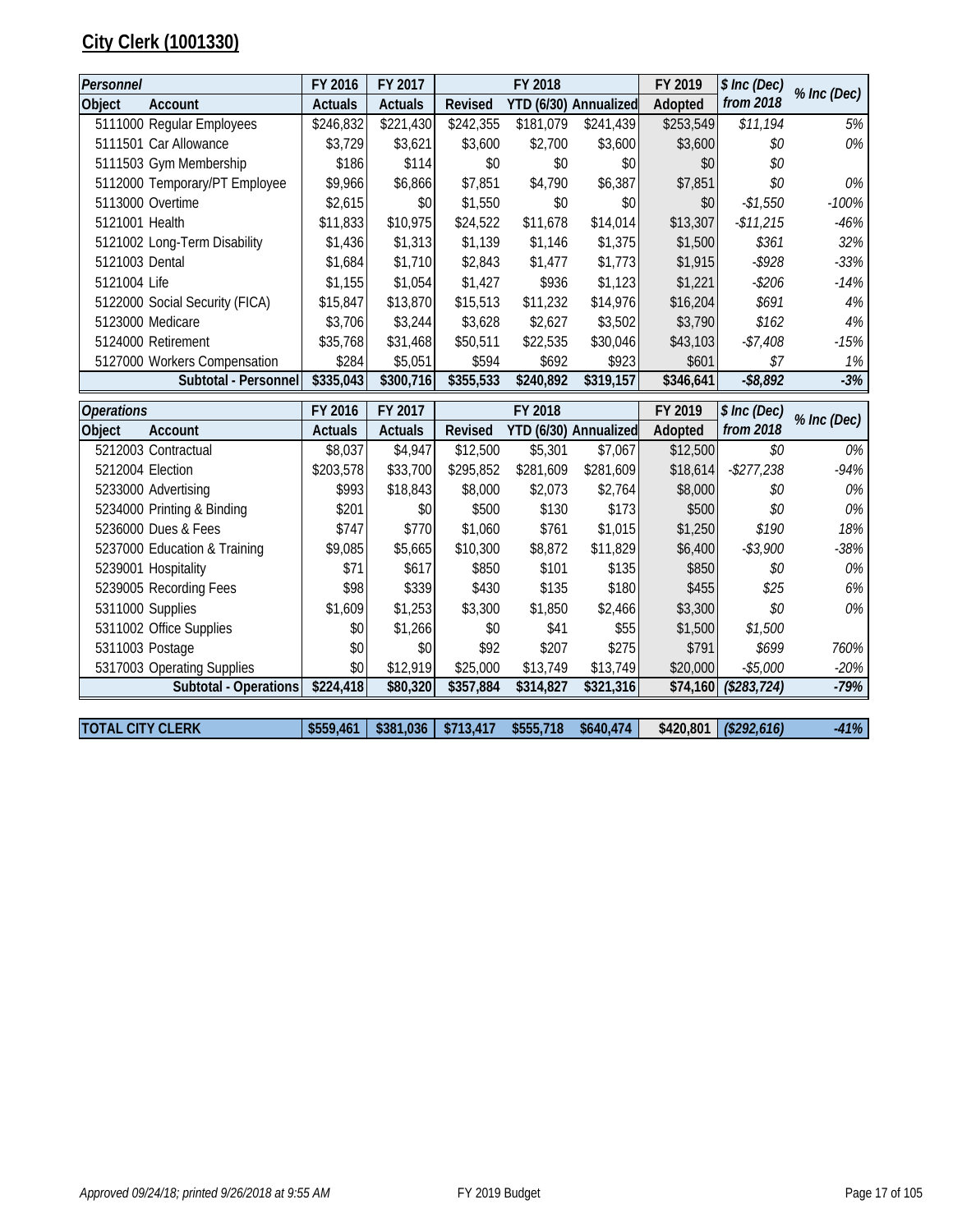### **City Clerk (1001330)**

| <b>Vendor Name</b>                              | Cost per                                                                                                                                                                                                                                                                                                                                      | <b>Units</b>                                                                                                     | <b>Total</b>                                                                           |
|-------------------------------------------------|-----------------------------------------------------------------------------------------------------------------------------------------------------------------------------------------------------------------------------------------------------------------------------------------------------------------------------------------------|------------------------------------------------------------------------------------------------------------------|----------------------------------------------------------------------------------------|
| Municode                                        | \$10,000                                                                                                                                                                                                                                                                                                                                      | 1                                                                                                                | \$10,000                                                                               |
| Easy Vote                                       | \$2,500                                                                                                                                                                                                                                                                                                                                       | 1                                                                                                                | \$2,500                                                                                |
|                                                 |                                                                                                                                                                                                                                                                                                                                               |                                                                                                                  | \$12,500                                                                               |
|                                                 |                                                                                                                                                                                                                                                                                                                                               |                                                                                                                  |                                                                                        |
| <b>Vendor Name</b>                              | Cost per                                                                                                                                                                                                                                                                                                                                      | <b>Units</b>                                                                                                     | Total                                                                                  |
| November 2018 - Referendum for HB 708 and SB 17 | \$18,614                                                                                                                                                                                                                                                                                                                                      | 1                                                                                                                | \$18,614                                                                               |
|                                                 |                                                                                                                                                                                                                                                                                                                                               |                                                                                                                  | \$18,614                                                                               |
|                                                 |                                                                                                                                                                                                                                                                                                                                               |                                                                                                                  |                                                                                        |
|                                                 |                                                                                                                                                                                                                                                                                                                                               |                                                                                                                  | <b>Total</b>                                                                           |
|                                                 |                                                                                                                                                                                                                                                                                                                                               |                                                                                                                  | \$3,000                                                                                |
|                                                 |                                                                                                                                                                                                                                                                                                                                               |                                                                                                                  | \$5,000                                                                                |
|                                                 |                                                                                                                                                                                                                                                                                                                                               |                                                                                                                  | \$8,000                                                                                |
|                                                 |                                                                                                                                                                                                                                                                                                                                               |                                                                                                                  |                                                                                        |
|                                                 |                                                                                                                                                                                                                                                                                                                                               |                                                                                                                  | <b>Total</b>                                                                           |
|                                                 |                                                                                                                                                                                                                                                                                                                                               |                                                                                                                  | \$500                                                                                  |
|                                                 |                                                                                                                                                                                                                                                                                                                                               |                                                                                                                  | \$500                                                                                  |
|                                                 |                                                                                                                                                                                                                                                                                                                                               |                                                                                                                  | <b>Total</b>                                                                           |
|                                                 |                                                                                                                                                                                                                                                                                                                                               |                                                                                                                  | \$225                                                                                  |
|                                                 |                                                                                                                                                                                                                                                                                                                                               |                                                                                                                  | \$35                                                                                   |
|                                                 |                                                                                                                                                                                                                                                                                                                                               |                                                                                                                  | \$390                                                                                  |
|                                                 |                                                                                                                                                                                                                                                                                                                                               |                                                                                                                  | \$175                                                                                  |
|                                                 |                                                                                                                                                                                                                                                                                                                                               |                                                                                                                  | \$200                                                                                  |
|                                                 |                                                                                                                                                                                                                                                                                                                                               | 1                                                                                                                | \$225                                                                                  |
|                                                 |                                                                                                                                                                                                                                                                                                                                               |                                                                                                                  | \$1,250                                                                                |
|                                                 |                                                                                                                                                                                                                                                                                                                                               |                                                                                                                  |                                                                                        |
| <b>Vendor Name</b>                              | Cost per                                                                                                                                                                                                                                                                                                                                      | <b>Units</b>                                                                                                     | <b>Total</b>                                                                           |
| <b>IIMC</b>                                     | \$1,000                                                                                                                                                                                                                                                                                                                                       |                                                                                                                  | \$1,000                                                                                |
| <b>GMC/FOA</b>                                  | \$250                                                                                                                                                                                                                                                                                                                                         | 1                                                                                                                | \$250                                                                                  |
| <b>GMA</b>                                      | \$1,000                                                                                                                                                                                                                                                                                                                                       | 1                                                                                                                | \$1,000                                                                                |
| <b>ARMA</b>                                     | \$1,700                                                                                                                                                                                                                                                                                                                                       | 1                                                                                                                | \$1,700                                                                                |
| <b>ARMA</b>                                     | \$50                                                                                                                                                                                                                                                                                                                                          | 9                                                                                                                | \$450                                                                                  |
| <b>GRA</b>                                      | \$1,500                                                                                                                                                                                                                                                                                                                                       | 1                                                                                                                | \$1,500                                                                                |
| various                                         | \$100                                                                                                                                                                                                                                                                                                                                         | 3                                                                                                                | \$300                                                                                  |
| JC Chamber                                      | \$50                                                                                                                                                                                                                                                                                                                                          | 4                                                                                                                | \$200                                                                                  |
|                                                 |                                                                                                                                                                                                                                                                                                                                               |                                                                                                                  | \$6,400                                                                                |
|                                                 |                                                                                                                                                                                                                                                                                                                                               |                                                                                                                  |                                                                                        |
|                                                 |                                                                                                                                                                                                                                                                                                                                               |                                                                                                                  |                                                                                        |
| Vendor Name                                     | Cost per                                                                                                                                                                                                                                                                                                                                      | <b>Units</b>                                                                                                     | <b>Total</b>                                                                           |
| Various                                         | \$100                                                                                                                                                                                                                                                                                                                                         | 3                                                                                                                | \$300                                                                                  |
| Various                                         | \$200                                                                                                                                                                                                                                                                                                                                         | $\overline{2}$                                                                                                   | \$400                                                                                  |
| Regional Records Round Table Meeting<br>Various | \$150                                                                                                                                                                                                                                                                                                                                         | 1                                                                                                                | \$150<br>\$850                                                                         |
|                                                 | Vendor Name<br>Johns Creek Hera<br><b>AJC</b><br><b>Vendor Name</b><br>Fed Ex - Allegra<br>Vendor Name<br><b>ARMA</b><br><b>GRA</b><br>International Institute of Municipal Clerks IIMA<br>Association of Imaging and Information MAIIM<br>Georgia Clerks and Finance Officers Ass GMC/FOA<br>Nat'l Association of Govnt Archives and FNAGARA | Cost per<br>\$100<br>\$500<br>Cost per<br>\$100<br>Cost per<br>\$225<br>\$35<br>\$390<br>\$175<br>\$200<br>\$225 | <b>Units</b><br>30<br>10<br><b>Units</b><br>5<br><b>Units</b><br>1<br>1<br>1<br>1<br>1 |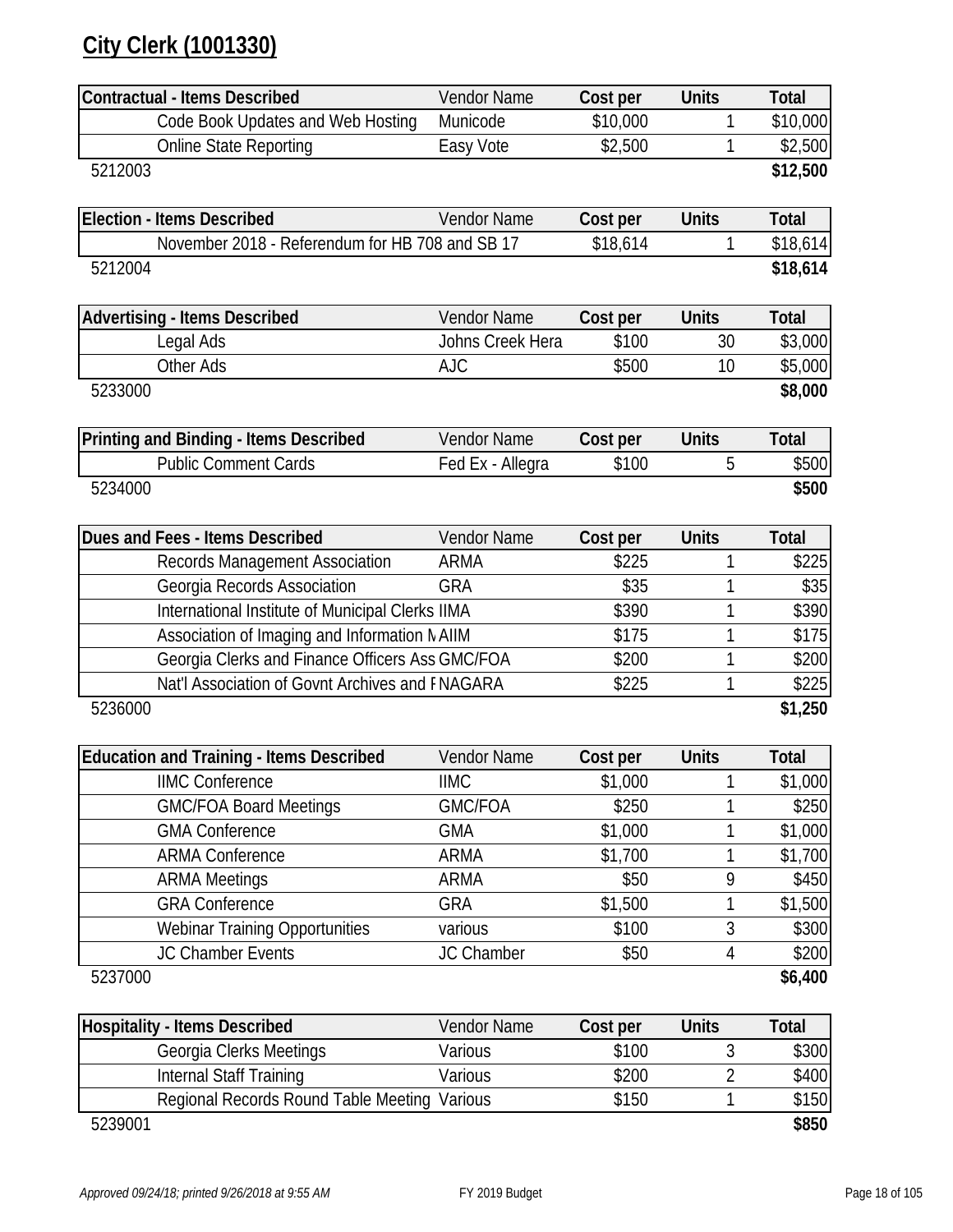| <b>Recording Fees - Items Described</b>                       | Vendor Name        | Cost per | <b>Units</b> | Total        |
|---------------------------------------------------------------|--------------------|----------|--------------|--------------|
| <b>Printing Records for GSCCCA</b>                            | <b>GSCCCA</b>      | \$25     | 11           | \$275        |
| Recordings                                                    | <b>GSCCCA</b>      | \$15     | 12           | \$180        |
| 5239005                                                       |                    |          |              | \$455        |
|                                                               |                    |          |              |              |
| <b>Supplies - Items Described</b>                             | Vendor Name        | Cost per | <b>Units</b> | <b>Total</b> |
| <b>Shredding Services</b>                                     | <b>Shred Ahead</b> | \$250    | 4            | \$1,000      |
| Basic Office Supplies - Folders, Pens, Et Office Depot, Stap  |                    | \$2,000  | 1            | \$2,000      |
| Minute Books                                                  | Castleberry        | \$300    |              | \$300        |
| 5311000                                                       |                    |          |              | \$3,300      |
|                                                               |                    |          |              |              |
| <b>Office Supplies - Items Described</b>                      | Vendor Name        | Cost per | <b>Units</b> | <b>Total</b> |
| Clerk-specific supplies (archival paper, notary seal, proclam |                    | \$500    | 3            | \$1,500      |
| 5311002                                                       |                    |          |              | \$1,500      |
|                                                               |                    |          |              |              |
| Postage - Items Described                                     | Vendor Name        | Cost per | <b>Units</b> | <b>Total</b> |
| Letters and Mailings                                          | <b>USPS</b>        | \$0.50   | 1,582        | \$791        |
| 5311003                                                       |                    |          |              | \$791        |
|                                                               |                    |          |              |              |
| <b>Operating Supplies</b>                                     | Vendor Name        | Cost per | <b>Units</b> | <b>Total</b> |
| <b>Founders Day Parade</b>                                    |                    | \$20,000 |              | \$20,000     |
| 5317003                                                       |                    |          |              | \$20,000     |
|                                                               |                    |          |              |              |
|                                                               |                    |          |              |              |

**\$74,160**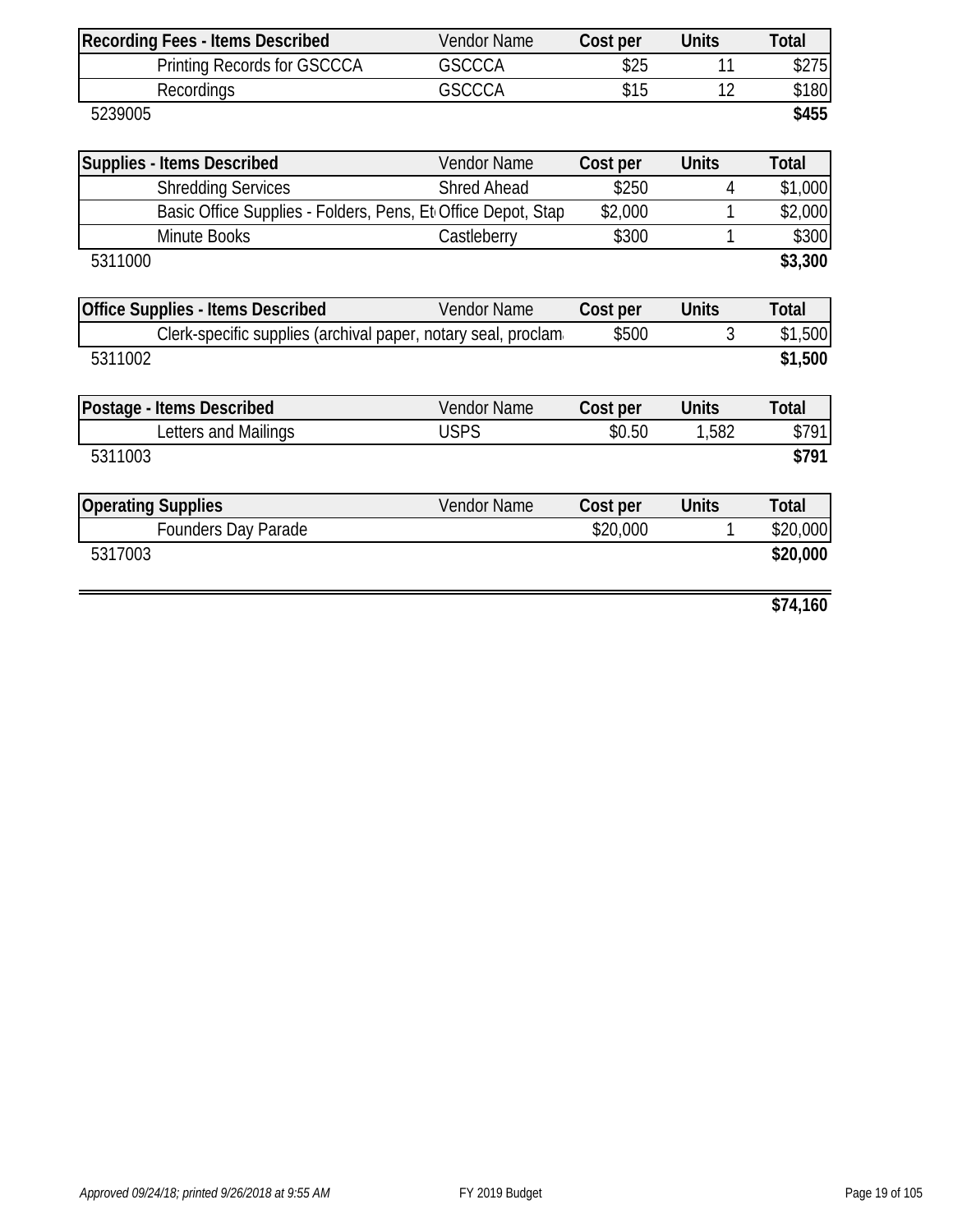### **City Council (1001310)**

| Personnel      |                                | FY 2016        | FY 2017        |           | FY 2018    |            | FY 2019   | \$ Inc (Dec) | $%$ Inc |
|----------------|--------------------------------|----------------|----------------|-----------|------------|------------|-----------|--------------|---------|
| <b>Object</b>  | Account                        | <b>Actuals</b> | <b>Actuals</b> | Revised   | YTD (6/30) | Annualized | Adopted   | from 2018    | (Dec)   |
|                | 5111000 Regular Employees      | \$170,914      | \$177,396      | \$193,286 | \$114,871  | \$153,162  | \$192,149 | (\$1,137)    | $-1%$   |
|                | 5111501 Car Allowance          | \$4,971        | \$4,629        | \$4,800   | \$2,400    | \$3,200    | \$4,800   | \$0          | $0\%$   |
| 5111503 Gym    |                                | \$0            | \$0            | \$0       | \$90       | \$120      | \$180     | \$180        |         |
| 5121001 Health |                                | \$10,369       | \$10,361       | \$10,136  | \$8,579    | \$10,294   | \$17,587  | \$7,451      | 74%     |
|                | 5121002 Long-Term Disability   | \$424          | \$445          | \$294     | \$187      | \$225      | \$462     | \$168        | 57%     |
| 5121003 Dental |                                | \$1,032        | \$1,085        | \$1,119   | \$602      | \$723      | \$1,451   | \$332        | 30%     |
| 5121004 Life   |                                | \$341          | \$358          | \$370     | \$163      | \$196      | \$371     | \$1          | $0\%$   |
|                | 5122000 Social Security (FICA) | \$10,351       | \$10,889       | \$11,984  | \$7,012    | \$9,350    | \$11,913  | (571)        | $-1%$   |
|                | 5123000 Medicare               | \$2,421        | \$2,547        | \$2,803   | \$1,640    | \$2,187    | \$2,786   | ( \$17)      | $-1\%$  |
|                | 5124000 Retirement             | \$8,570        | \$8,663        | \$13,112  | \$0        | \$0        | \$13,115  | \$3          | 0%      |
|                | 5127000 Workers Compensation   | \$0            | \$124          | \$154     | \$903      | \$1,204    | \$442     | \$288        | 187%    |
|                | Subtotal - Personnel           | \$209,393      | \$216,497      | \$238,058 | \$136,448  | \$180,660  | \$245,256 | \$7,198      | 3%      |

| <b>Operations</b> |                               | FY 2016        | FY 2017        |                      | FY 2018           |            | FY 2019   | \$ Inc (Dec) | $%$ Inc |
|-------------------|-------------------------------|----------------|----------------|----------------------|-------------------|------------|-----------|--------------|---------|
| <b>Object</b>     | Account                       | <b>Actuals</b> | <b>Actuals</b> | Revised              | <b>YTD (6/30)</b> | Annualized | Adopted   | from 2018    | (Dec)   |
|                   | 5212000 Professional Services | \$0            | \$0            | \$750                | \$2,750           | \$3,667    | \$750     | \$0          | 0%      |
| 5212007 Other     |                               | \$0            | \$2,727        | \$60,000             | \$60,000          | \$60,000   | \$0       | (\$60,000)   | $-100%$ |
| 5235000 Travel    |                               | \$0            | \$0            | \$0                  | \$0               | \$0        | \$25,000  | \$25,000     |         |
|                   | 5236000 Dues & Fees           | \$22,169       | \$21,991       | \$30,690             | \$24,771          | \$33,028   | \$30,690  | \$0          | 0%      |
|                   | 5237000 Education & Training  | \$20,853       | \$16,968       | \$38,500             | \$11,874          | \$15,832   | \$13,500  | (\$25,000)   | $-65%$  |
|                   | 5239001 Hospitality           | \$1,892        | \$267          | \$1,500              | \$957             | \$1,276    | \$1,500   | \$0          | $0\%$   |
|                   | 5239006 Local Grant Match     | \$2,730        | \$0            | \$0                  | \$0               | \$0        | \$0       | \$0          |         |
|                   | 5311000 Supplies              | \$377          | \$172          | \$700                | \$62              | \$83       | \$700     | \$0          | $0\%$   |
|                   | 5311002 Office Supplies       | \$2,057        | \$609          | \$3,000              | \$366             | \$487      | \$3,000   | \$0          | $0\%$   |
|                   | 5311003 Postage               | \$0            | \$0            | \$0                  | \$8               | \$0        | \$19      | \$19         |         |
|                   | 5317003 Operating Supplies    | \$1,330        | \$408          | \$2,500              | \$397             | \$530      | \$0       | (\$2,500)    | $-100%$ |
|                   | Subtotal - Operations         | \$51,408       |                | $$43,143$ $$137,640$ | \$101,186         | \$114,904  | \$75,159  | (\$62,482)   | $-45%$  |
|                   |                               |                |                |                      |                   |            |           |              |         |
|                   | <b>TOTAL CITY COUNCIL</b>     | \$260,801      |                | \$259,640 \$375,698  | \$237,634         | \$295,563  | \$320,415 | $- $55,283$  | $-15%$  |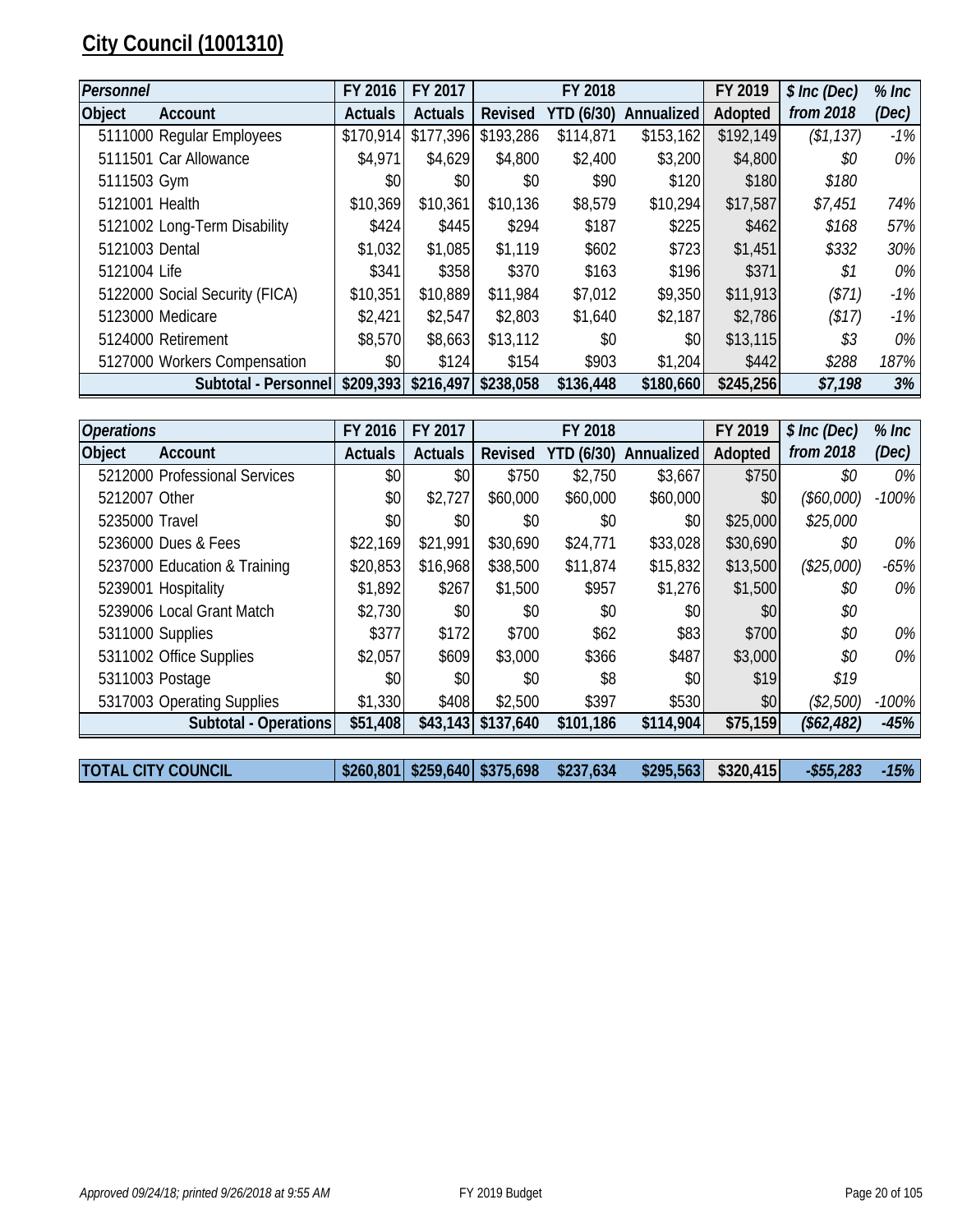### **City Council (1001310)**

| <b>Professional Services - Items Described</b>          | Vendor Name                    | Cost per | <b>Units</b>   | <b>Total</b> |
|---------------------------------------------------------|--------------------------------|----------|----------------|--------------|
| <b>Professional Services</b>                            | Various                        | \$250    | 3              | \$750        |
| 5212000                                                 |                                |          |                | \$750        |
| <b>Travel - Items Described</b>                         | Vendor Name                    | Cost per | <b>Units</b>   | <b>Total</b> |
| Mileage Reimbursements                                  | Various                        | \$3,000  | 1              | \$3,000      |
| <b>Travel Costs for Training</b>                        | Various                        | \$1,750  | 12             | \$21,000     |
| Per Diem for Education and Training Opportuniti Various |                                | \$20     | 50             | \$1,000      |
| 5235000                                                 |                                |          |                | \$25,000     |
| Dues and Fees - Items Described                         | Vendor Name                    | Cost per | <b>Units</b>   | <b>Total</b> |
| Georgia Municipal Association - Annual Dues             | <b>GMA</b>                     | \$22,000 | 1              | \$22,000     |
| US Conference of Mayors - Annual Dues                   | <b>USCM</b>                    | \$5,400  | 1              | \$5,400      |
| <b>Newspaper Subscription</b>                           | Atlanta Journal Constitution   | \$15     | 12             | \$180        |
| <b>Industry Publication</b>                             | Atlanta Business Chronicle     | \$11     | 10             | \$110        |
| Professional Organizations                              | Various                        | \$300    | 5              | \$1,500      |
| <b>Dinners and Luncheons</b>                            | Various                        | \$20     | 75             | \$1,500      |
| 5236000                                                 |                                |          |                | \$30,690     |
| <b>Education and Training - Items Described</b>         | Vendor Name                    | Cost per | <b>Units</b>   | <b>Total</b> |
| <b>GMA Annual Conference (in Savannah)</b>              | Georgia Municipal Associat'n   | \$650    | 5              | \$3,250      |
| Mayor's Day Annual Conference (in Atlanta)              | Georgia Municipal Associat'n   | \$450    | 5              | \$2,250      |
| <b>Training Courses for Elected Officials</b>           | Carl Vinson Institute          | \$650    | 10             | \$6,500      |
| <b>USCM Annual Conference</b>                           | <b>US Conference of Mayors</b> | \$1,500  | 1              | \$1,500      |
| 5237000                                                 |                                |          |                | \$13,500     |
| <b>Hospitality - Items Described</b>                    | Vendor Name                    | Cost per | <b>Units</b>   | <b>Total</b> |
| <b>Hosting Visiting Dignitaries</b>                     | Various                        | \$100    | 10             | \$1,000      |
| <b>Other Meetings</b>                                   | Various                        | \$50     | 10             | \$500        |
| 5239001                                                 |                                |          |                | \$1,500      |
| <b>Supplies - Items Described</b>                       | <b>Vendor Name</b>             | Cost per | <b>Units</b>   | <b>Total</b> |
| <b>General Supplies</b>                                 | Various                        | \$100    | $\overline{7}$ | \$700        |
| 5311000                                                 |                                |          |                | \$700        |
| <b>Office Supplies - Items Described</b>                | Vendor Name                    | Cost per | <b>Units</b>   | <b>Total</b> |
| Basic Office Supplies - Folders, Pens, Etc.             | Office Depot, Staples, etc.    | \$100    | 30             | \$3,000      |
| 5311002                                                 |                                |          |                | \$3,000      |
| Postage - Items Described                               | Vendor Name                    | Cost per | <b>Units</b>   | <b>Total</b> |
| Letters and Mailings                                    | <b>USPS</b>                    | \$0.50   | 37             | \$19         |
| 5311003                                                 |                                |          |                | \$19         |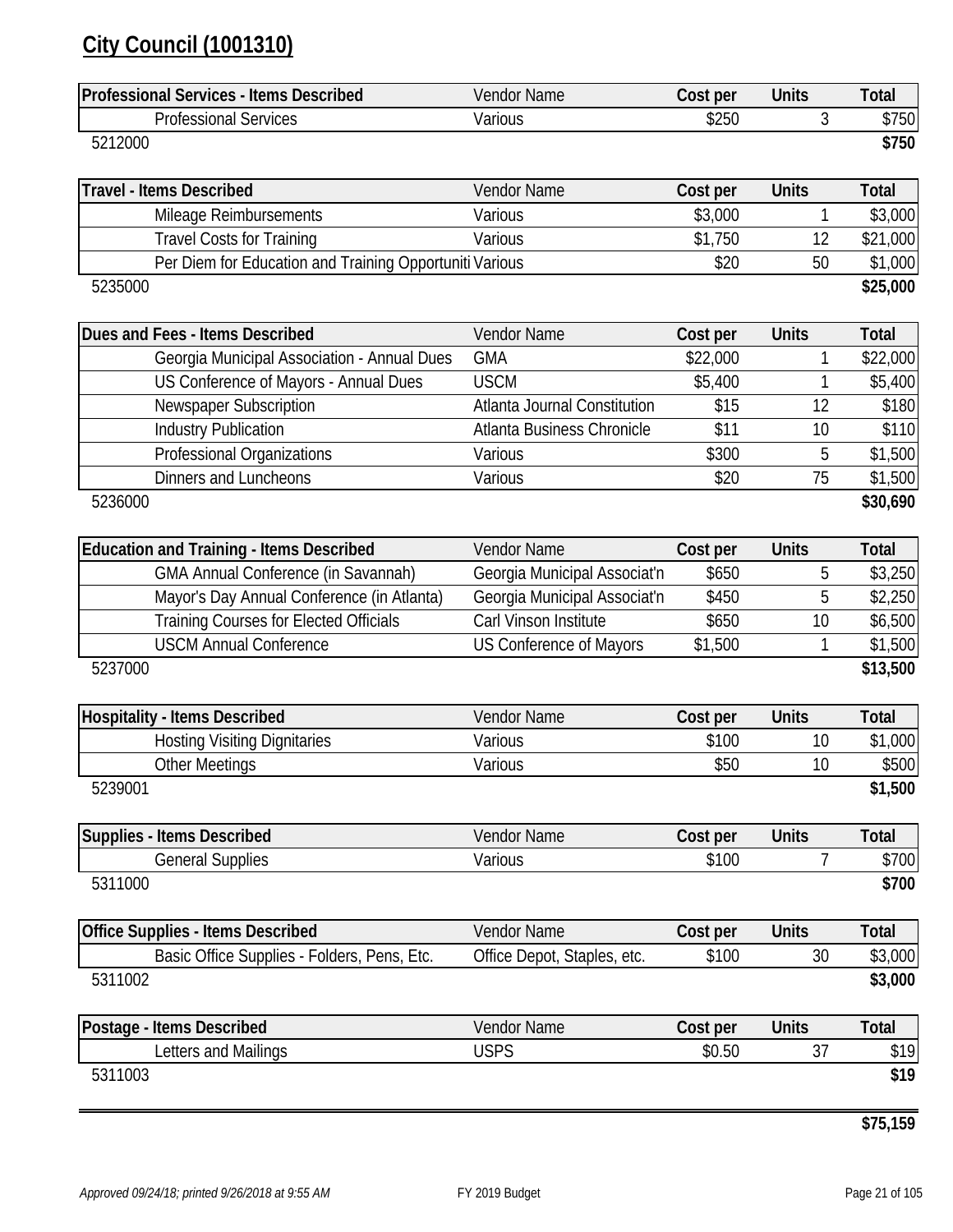### **City Manager (1001320)**

| Personnel                      |                      | FY 2016        | FY 2017        |           | FY 2018    |            | FY 2019   | \$ Inc (Dec) | $%$ Inc |
|--------------------------------|----------------------|----------------|----------------|-----------|------------|------------|-----------|--------------|---------|
| <b>Object</b><br>Account       |                      | <b>Actuals</b> | <b>Actuals</b> | Revised   | YTD (6/30) | Annualized | Adopted   | from 2018    | (Dec)   |
| 5111000 Regular Employees      |                      | \$660,289      | \$628,589      | \$546,283 | \$416,094  | \$554,792  | \$583,745 | \$37,462     | 7%      |
| 5111501 Car Allowance          |                      | \$23,987       | \$22,298       | \$18,360  | \$13,770   | \$18,360   | \$18,360  | \$0          | $0\%$   |
| 5111503 Gym Membership         |                      | \$559          | \$363          | \$180     | \$135      | \$180      | \$180     | \$0          | $0\%$   |
| 5121001 Health                 |                      | \$76,777       | \$76,653       | \$90,410  | \$56,758   | \$68,110   | \$69,811  | -\$20,599    | $-23%$  |
| 5121002 Long-Term Disability   |                      | \$4,310        | \$3,026        | \$2,211   | \$2,326    | \$2,791    | \$2,886   | \$675        | 31%     |
| 5121003 Dental                 |                      | \$6,320        | \$6,397        | \$7,053   | \$4,338    | \$5,206    | \$5,805   | $-$1,248$    | $-18%$  |
| 5121004 Life                   |                      | \$3,457        | \$2,160        | \$2,726   | \$1,870    | \$2,245    | \$2,805   | \$79         | 3%      |
| 5122000 Social Security (FICA) |                      | \$33,961       | \$32,066       | \$33,870  | \$20,370   | \$27,159   | \$36,177  | \$2,307      | 7%      |
| 5123000 Medicare               |                      | \$9,264        | \$8,836        | \$7,921   | \$5,822    | \$7,763    | \$8,461   | \$540        | 7%      |
| 5124000 Retirement             |                      | \$111,577      | \$104,882      | \$98,253  | \$68,648   | \$91,530   | \$99,196  | \$943        | $1\%$   |
| 5127000 Workers Compensation   |                      | \$946          | $-$ \$2,439    | \$1,156   | \$1,191    | \$1,588    | \$1,342   | \$186        | 16%     |
|                                | Subtotal - Personnel | \$931,449      | \$882,831      | \$808,423 | \$591,322  | \$779,723  | \$828,768 | \$20,345     | 3%      |

| <b>Operations</b> |                                    | FY 2016        | FY 2017        |                | FY 2018           |            | FY 2019   | \$ Inc (Dec) | $%$ Inc |
|-------------------|------------------------------------|----------------|----------------|----------------|-------------------|------------|-----------|--------------|---------|
| <b>Object</b>     | Account                            | <b>Actuals</b> | <b>Actuals</b> | <b>Revised</b> | <b>YTD (6/30)</b> | Annualized | Adopted   | from 2018    | (Dec)   |
|                   | 5212000 Professional Services      | \$0            | \$82,910       | \$10,000       | \$30,875          | \$41,167   | \$10,000  | \$0          | $0\%$   |
| 5212007 Other     |                                    | \$241,190      | \$233,776      | \$298,000      | \$79,591          | \$106,121  | \$230,000 | $-$68,000$   | $-23%$  |
|                   | 5223200 Rental - Equipment & Vehic | \$0            | \$221          | \$0            | \$0               | \$0        | \$0       | \$0          |         |
|                   | 5233000 Advertising                | \$740          | \$275          | \$0            | \$0               | \$0        | \$0       | \$0          |         |
| 5235000 Travel    |                                    | \$0            | \$0            | \$0            | \$0               | \$0        | \$9,750   | \$9,750      |         |
|                   | 5236000 Dues & Fees                | \$29,670       | \$28,520       | \$26,485       | \$20,669          | \$27,559   | \$27,114  | \$629        | $2\%$   |
|                   | 5237000 Education & Training       | \$14,242       | \$10,020       | \$26,900       | \$9,647           | \$12,862   | \$10,950  | $-$ \$15,950 | $-59%$  |
|                   | 5239001 Hospitality                | \$4,610        | \$1,428        | \$5,000        | \$409             | \$545      | \$5,000   | \$0          | 0%      |
|                   | 5311002 Office Supplies            | \$296          | \$477          | \$2,000        | \$70              | \$94       | \$2,000   | \$0          | 0%      |
|                   | 5311003 Postage                    | \$0            | \$0            | \$0            | \$198             | \$0        | \$441     | \$441        |         |
|                   | 5317003 Operating Supplies         | \$831          | \$14,055       | \$18,000       | \$22,288          | \$29,717   | \$11,782  | $-$6,218$    | $-35%$  |
|                   | 5411000 Sites/Land                 | \$0            | \$75,000       | \$0            | \$0               | \$0        | \$0       | \$0          |         |
|                   | Subtotal - Operations              | \$291,580      | \$446,681      | \$386,385      | \$163,747         | \$218,065  | \$307,037 | $-$79,348$   | $-21%$  |

**TOTAL CITY MANAGER \$1,223,029 \$1,329,513 \$1,194,808 \$755,068 \$997,788 \$1,135,805** *-\$59,003 -5%*

*Approved 09/24/18; printed 9/26/2018 at 9:55 AM* FY 2019 Budget Page 22 of 105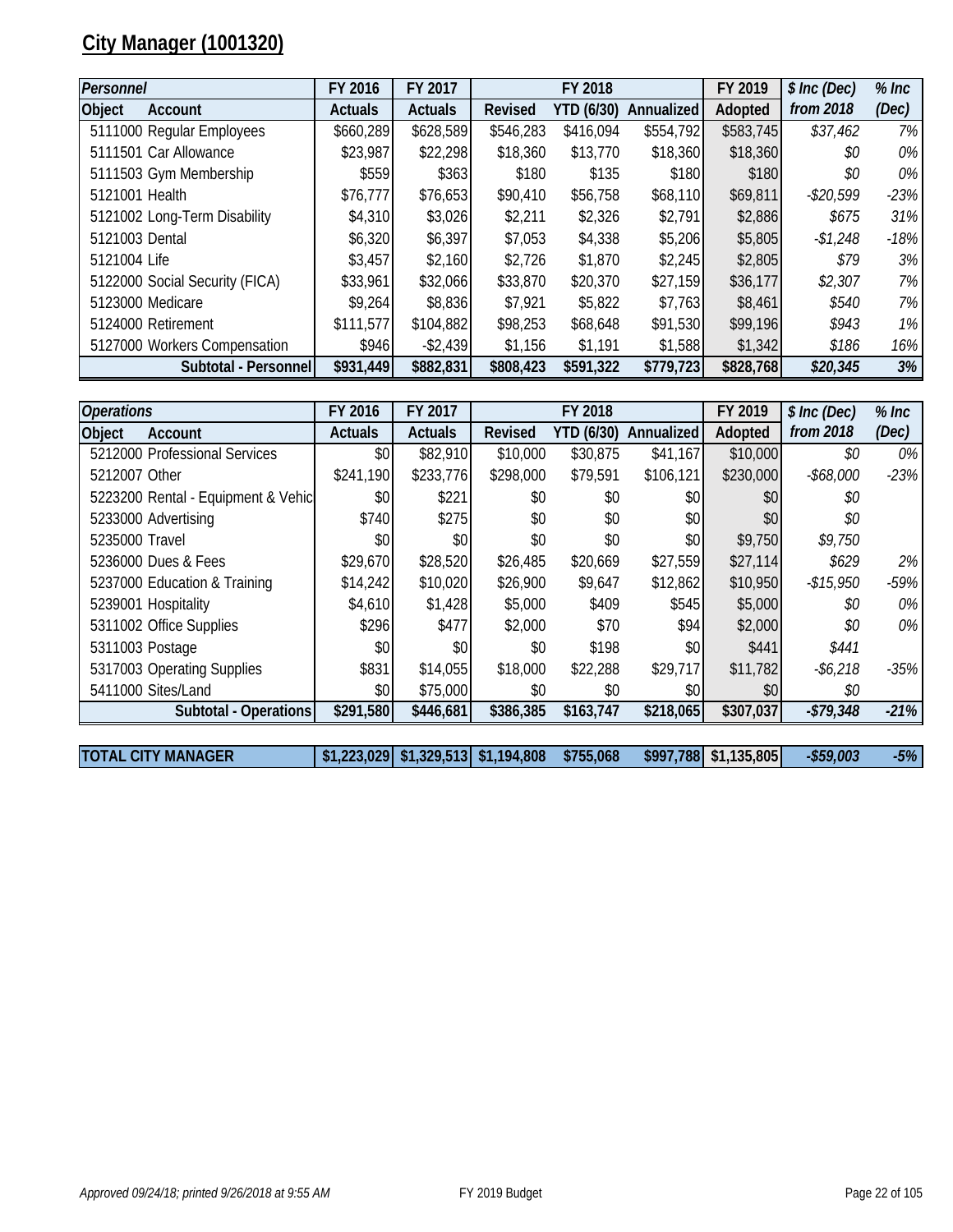### **City Manager (1001320)**

| <b>Professional Services - Items Described</b> | Vendor Name | Cost per Units | Total    |
|------------------------------------------------|-------------|----------------|----------|
| Renderings                                     |             | \$2,500        | \$10,000 |
| 5212000                                        |             |                | \$10,000 |

| Other - Items Described                | <b>Vendor Name</b>         | Cost per | <b>Units</b> | Total       |
|----------------------------------------|----------------------------|----------|--------------|-------------|
| <b>Economic Development</b>            | Johns Creek Advar \$25,000 |          |              | 4 \$100,000 |
| <b>Economic Development Consulting</b> | Pendleton                  | \$2,500  |              | \$30,000    |
| <b>Other Consultants</b>               | Various                    | \$25,000 |              | 4 \$100,000 |
| 5212007                                |                            |          |              | \$230,000   |

| <b>Travel - Items Described</b>         | Vendor Name   | Cost per | <b>Units</b> | Total   |
|-----------------------------------------|---------------|----------|--------------|---------|
| Parking Fees                            | Various Staff | \$10     | 25           | \$250   |
| <b>Travel for GMA Annual Conference</b> | TBD           | \$1,000  |              | \$2,000 |
| Travel for GMA Mayor's Day Conference   | TBD           | \$100    |              | \$100   |
| <b>Travel to GCCMA Conferences</b>      | Various       | \$400    | 6            | \$2,400 |
| Travel to ICMA Conference               | Various       | \$1,000  |              | \$3,000 |
| Per Diem at GSA Rates                   | <b>Staff</b>  | \$50     | 40           | \$2,000 |
| 5235000                                 |               |          |              | \$9,750 |

| Dues and Fees - Items Described                 | Vendor Name | Cost per | <b>Units</b> | <b>Total</b> |
|-------------------------------------------------|-------------|----------|--------------|--------------|
| Johns Creek Chamber of Commerce                 | <b>JCC</b>  | \$10,000 |              | \$10,000     |
| Greater North Fulton Chamber of Commerco GNFCC  |             | \$5,000  |              | \$5,000      |
| Georgia City County Managers Association GCCMA  |             | \$125    | 3            | \$375        |
| International City County Managers Associa ICMA |             | \$1,400  | 3            | \$4,200      |
| Leadership Johns Creek - Tuition                | LJC         | \$2,500  | 2            | \$5,000      |
| Leadership Johns Creek - Alumni                 | <b>LJC</b>  | \$50     | 3            | \$150        |
| Project Management Institute                    | PMI         | \$164    |              | \$164        |
| Special Needs Certified - Citywide              | <b>SNC</b>  | \$365    |              | \$365        |
| Rotary of Johns Creek - Quarterly Dues          | <b>RJC</b>  | \$360    | 4            | \$1,440      |
| Costco Membership for City                      | Costco      | \$60     |              | \$60         |
| Civitan Johns Creek                             | <b>CJC</b>  | \$360    |              | \$360        |
| 5236000                                         |             |          |              | \$27,114     |

| <b>Education and Training - Items Described</b> | Vendor Name        | Cost per | <b>Units</b> | <b>Total</b> |
|-------------------------------------------------|--------------------|----------|--------------|--------------|
| <b>GCCMA Spring Conference</b>                  | <b>GCCMA</b>       | \$450    |              | \$900        |
| <b>GCCMA Fall Conference</b>                    | <b>GCCMA</b>       | \$450    | 2            | \$900        |
| <b>ICMA Annual Conference</b>                   | <b>ICMA</b>        | \$750    | 3            | \$2,250      |
| <b>GMA Annual Conference</b>                    | <b>GMA</b>         | \$1,000  | 2            | \$2,000      |
| <b>Project Management Course</b>                | PMI                | \$500    | 2            | \$1,000      |
| Webinars and Other Training                     | Various            | \$250    | 4            | \$1,000      |
| <b>GMA Mayor's Day Annual Conference</b>        | <b>GMA</b>         | \$500    |              | \$500        |
| <b>Chamber and GNFCC Meetings</b>               | Various            | \$50     | 8            | \$400        |
| <b>Facilitation Training</b>                    | Leadership Strateg | \$2,000  |              | \$2,000      |
| 5237000                                         |                    |          |              | \$10,950     |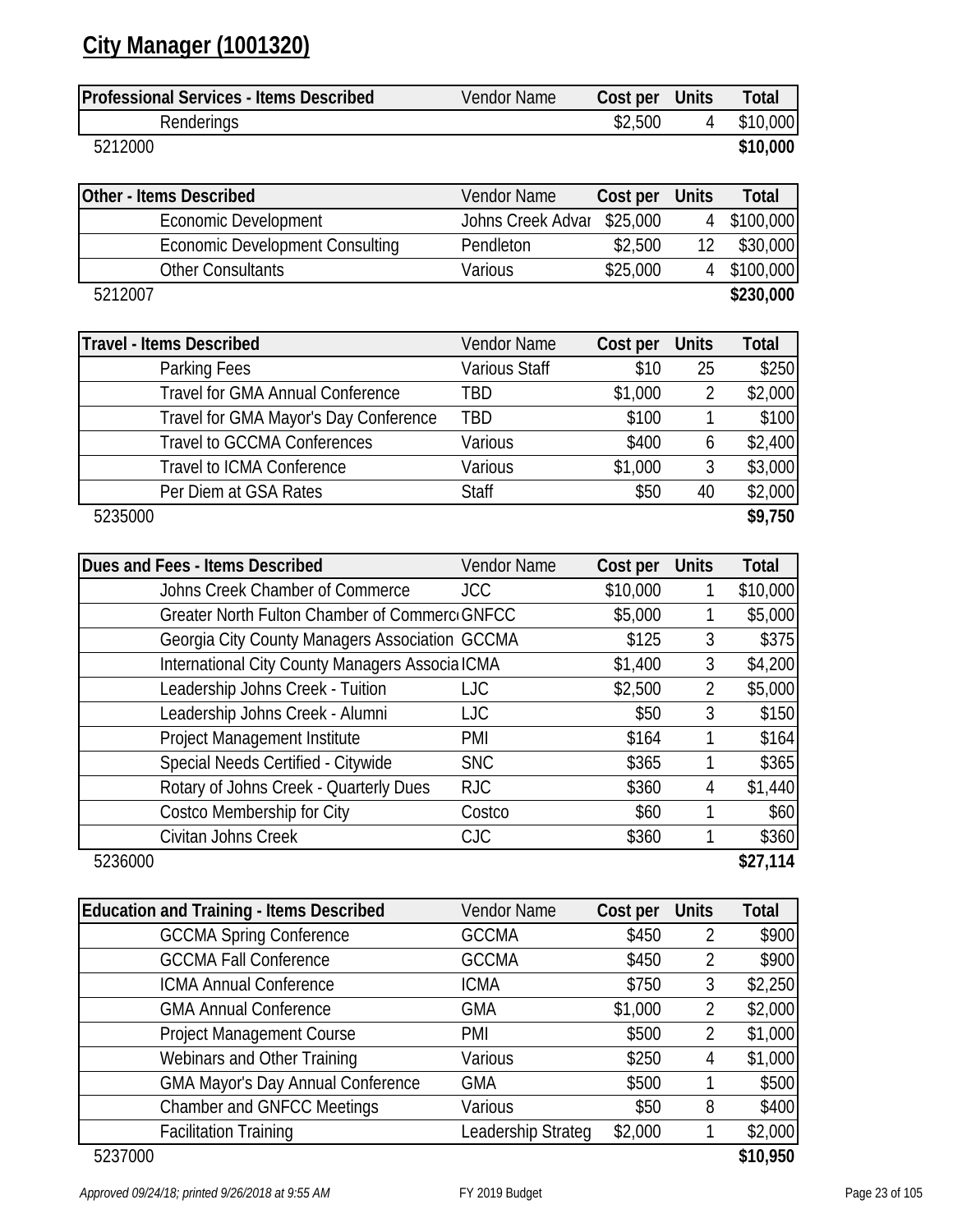| <b>Hospitality - Items Described</b>                | <b>Vendor Name</b>  | Cost per | <b>Units</b> | Total        |
|-----------------------------------------------------|---------------------|----------|--------------|--------------|
| City Manager - Rotating Employee Luncheo Various    |                     | \$100    | 12           | \$1,200      |
| City Merchandise for Visitors / Tour Groups Various |                     | \$3      | 1,000        | \$3,000      |
| Meetings with Visitors and Guests                   | Various             | \$50     | 16           | \$800        |
| 5239001                                             |                     |          |              | \$5,000      |
|                                                     |                     |          |              |              |
| <b>Office Supplies - Items Described</b>            | <b>Vendor Name</b>  | Cost per | <b>Units</b> | Total        |
| Basic Office Supplies - Folders, Pens, Etc.         | Office Depot, Stapl | \$100    | 20           | \$2,000      |
| 5311002                                             |                     |          |              | \$2,000      |
|                                                     |                     |          |              |              |
| Postage - Items Described                           | <b>Vendor Name</b>  | Cost per | <b>Units</b> | <b>Total</b> |
| Letters and Mailings                                | <b>USPS</b>         | \$0.50   | 882          | \$441        |
| 5311003                                             |                     |          |              | \$441        |
|                                                     |                     |          |              |              |
| <b>Operating Supplies - Items Described</b>         | <b>Vendor Name</b>  | Cost per | <b>Units</b> | Total        |
| <b>Arts Festival</b>                                |                     | \$11,782 |              | \$11,782     |
| 5317003                                             |                     |          |              | \$11,782     |
|                                                     |                     |          |              |              |
|                                                     |                     |          |              |              |

**\$307,037**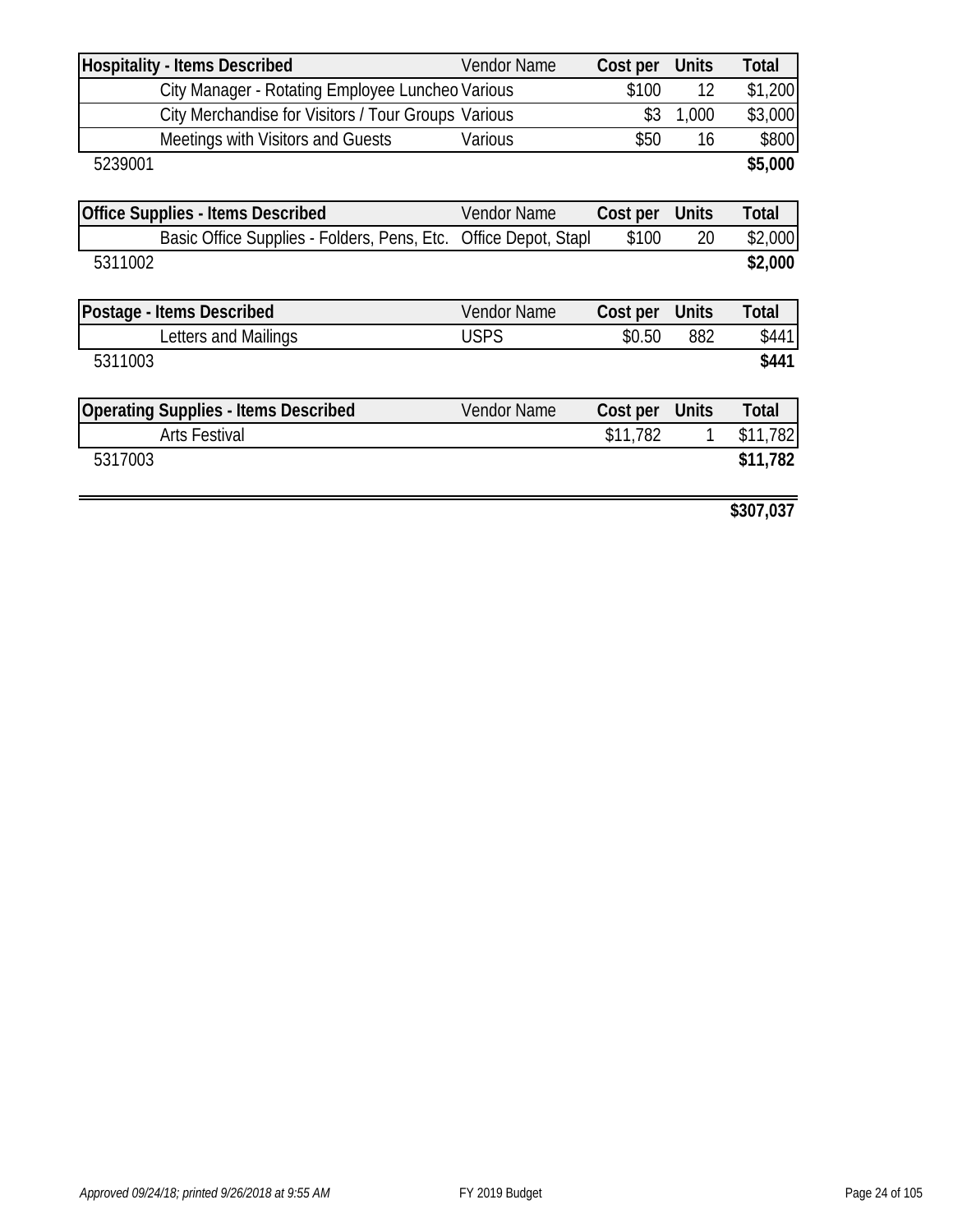## **Communications (1001570)**

| Personnel      |                                | FY 2016        | FY 2017        |                | FY 2018    |            | FY 2019   | \$ Inc (Dec) | $%$ Inc |
|----------------|--------------------------------|----------------|----------------|----------------|------------|------------|-----------|--------------|---------|
| Object         | Account                        | <b>Actuals</b> | <b>Actuals</b> | <b>Revised</b> | YTD (6/30) | Annualized | Adopted   | from 2018    | (Dec)   |
|                | 5111000 Regular Employees      | \$407,967      | \$294,643      | \$331,145      | \$242,841  | \$323,788  | \$364,701 | \$33,556     | 10%     |
|                | 5111501 Car Allowance          | \$4,971        | \$4,829        | \$4,800        | \$3,600    | \$4,800    | \$4,800   | \$0          | $0\%$   |
|                | 5111503 Gym Membership         | \$366          | \$264          | \$180          | \$270      | \$360      | \$360     | \$180        | 100%    |
|                | 5113000 Overtime               | \$2,808        | \$19           | \$0            | \$0        | \$0        | \$0       | \$0          |         |
| 5121001 Health |                                | \$42,302       | \$24,922       | \$37,600       | \$19,442   | \$23,330   | \$41,970  | \$4,370      | 12%     |
|                | 5121002 Long-Term Disability   | \$2,401        | \$1,800        | \$1,250        | \$1,493    | \$1,792    | \$2,021   | \$771        | 62%     |
| 5121003 Dental |                                | \$4,121        | \$3,482        | \$4,232        | \$2,509    | \$3,011    | \$4,808   | \$576        | 14%     |
| 5121004 Life   |                                | \$1,920        | \$1,452        | \$1,566        | \$1,260    | \$1,512    | \$1,680   | \$114        | $7\%$   |
|                | 5122000 Social Security (FICA) | \$25,071       | \$18,214       | \$20,531       | \$15,041   | \$20,055   | \$21,681  | \$1,150      | $6\%$   |
|                | 5123000 Medicare               | \$5,864        | \$4,260        | \$4,802        | \$3,518    | \$4,690    | \$5,071   | \$269        | $6\%$   |
|                | 5124000 Retirement             | \$54,951       | \$39,167       | \$55,462       | \$36,962   | \$49,283   | \$50,448  | (\$5,014)    | $-9\%$  |
|                | 5127000 Workers Compensation   | \$227          | \$415          | \$652          | \$901      | \$1,201    | \$804     | \$152        | 23%     |
|                | Subtotal - Personnel           | \$552,969      | \$393,467      | \$462,220      | \$327,838  | \$433,824  | \$498,344 | \$36,124     | 8%      |

| <b>Operations</b> |                                | FY 2016        | FY 2017        |                | FY 2018           |            | FY 2019   | \$ Inc (Dec) | $%$ Inc |
|-------------------|--------------------------------|----------------|----------------|----------------|-------------------|------------|-----------|--------------|---------|
| <b>Object</b>     | <b>Account</b>                 | <b>Actuals</b> | <b>Actuals</b> | <b>Revised</b> | <b>YTD (6/30)</b> | Annualized | Adopted   | from 2018    | (Dec)   |
|                   | 5212000 Professional Services  | \$0            | \$39,365       | \$0            | \$45              | \$60       | \$0       | \$0          |         |
|                   | 5212002 Jacobs (fka CH2M Hill) | \$44,805       | \$0            | \$0            | \$0               | \$0        | \$0       | \$0          |         |
|                   | 5212100 Contracted             | \$4,926        | \$3,045        | \$3,000        | \$3,000           | \$4,000    | \$21,900  | \$18,900     | 630%    |
|                   | 5213000 Technical Services     | \$46,524       | \$10,830       | \$10,028       | \$3,821           | \$5,094    | \$18,738  | \$8,710      | 87%     |
|                   | 5223200 Rental Equipment       | \$0            | \$0            | \$0            | \$0               | \$0        | \$800     | \$800        |         |
|                   | 5233000 Advertising            | \$25,300       | \$46,536       | \$42,463       | \$25,019          | \$33,359   | \$36,674  | (\$5,789)    | $-14%$  |
|                   | 5234000 Printing & Binding     | \$7,903        | \$19,900       | \$1,100        | \$3,132           | \$4,176    | \$5,400   | \$4,300      | 391%    |
| 5235000 Travel    |                                | \$1,177        | \$0            | \$11,650       | \$8,958           | \$11,944   | \$13,050  | \$1,400      | 12%     |
|                   | 5236000 Dues & Fees            | \$7,385        | \$4,809        | \$4,775        | \$2,137           | \$2,849    | \$4,525   | (\$250)      | -5%     |
|                   | 5237000 Education & Training   | \$3,991        | \$12,054       | \$9,775        | \$2,166           | \$2,888    | \$7,390   | (\$2,385)    | $-24%$  |
| 5239000 Other     |                                | \$0            | \$0\$          | \$0            | \$35,883          | \$46,000   | \$0       | \$0          |         |
|                   | 5239001 Hospitality            | \$0            | \$0\$          | \$150          | \$0               | \$0        | \$6,150   | \$6,000      | 4000%   |
|                   | 5311002 Office Supplies        | \$121          | \$261          | \$400          | \$194             | \$258      | \$200     | $(\$200)$    | $-50\%$ |
|                   | 5311003 Postage                | \$0            | \$0            | \$0            | \$79              | \$0        | \$177     | \$177        |         |
|                   | 5316000 Small Equipment        | \$0            | \$0            | \$0            | \$0               | \$0        | \$2,100   | \$2,100      |         |
|                   | 5317003 Operating Supplies     | \$7,756        | \$9,348        | \$6,800        | \$5,302           | \$7,069    | \$27,500  | \$20,700     | 304%    |
|                   | Subtotal - Operations          | \$149,887      | \$146,147      | \$90,141       | \$89,735          | \$117,697  | \$144,604 | \$54,463     | 60%     |
|                   |                                |                |                |                |                   |            |           |              |         |

| <b>TOTAL COMMUNICATIONS</b> |  | $$702,856$ $$539,614$ $$552,361$ | \$417,573 | $$551,521$ $$642,947$ | \$90,586 | $16\%$ |
|-----------------------------|--|----------------------------------|-----------|-----------------------|----------|--------|
|                             |  |                                  |           |                       |          |        |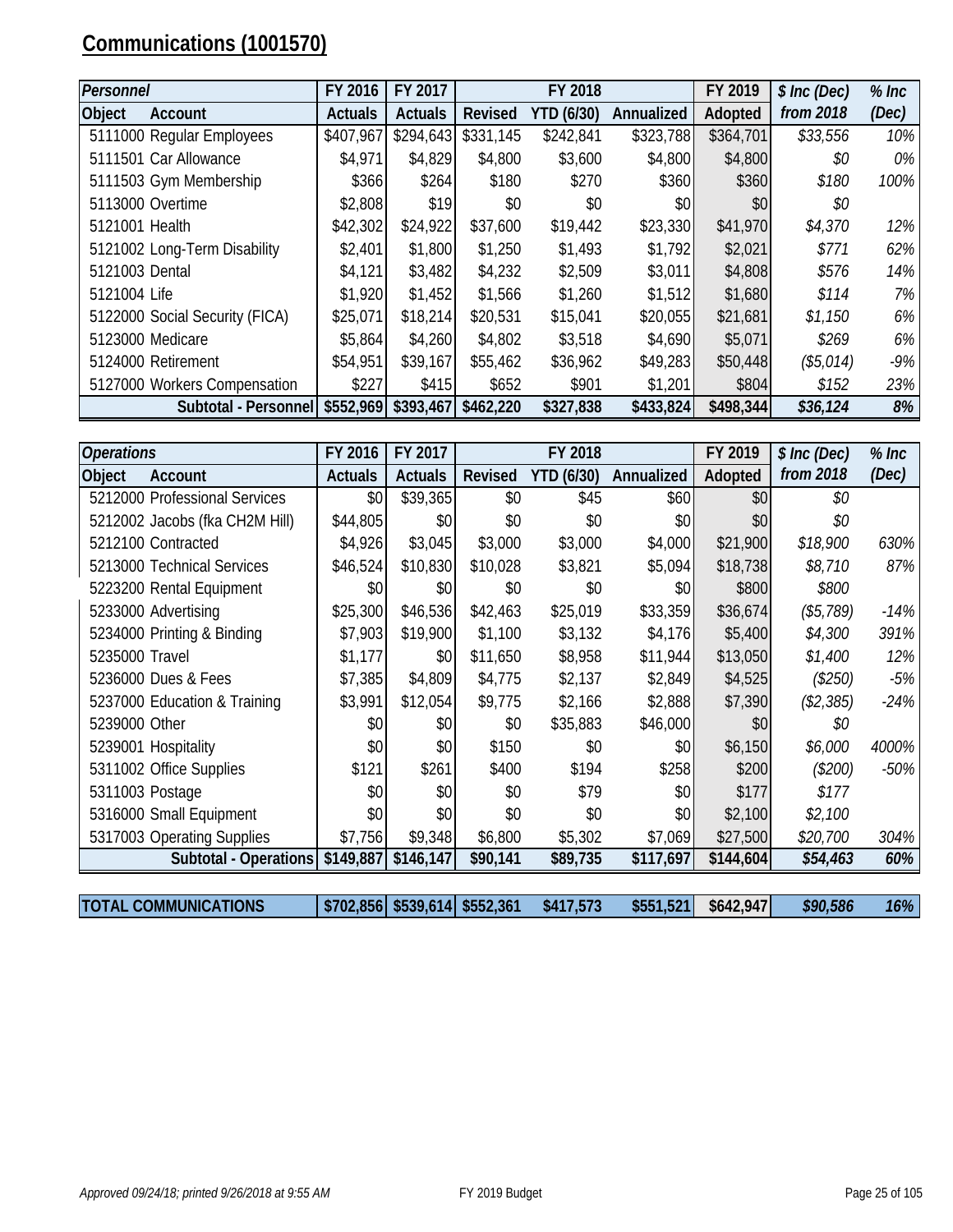### **Communications (1001570)**

| Contracted - Items Described | Vendor Name | Cost per | <b>Units</b> | Total    |
|------------------------------|-------------|----------|--------------|----------|
| Web Tech Support             | Blue Key    | \$3,000  |              | \$3,000  |
| Citizen Survey               | ICMA, KSU   | \$18,000 |              | \$18,000 |
| Actors for videos            | TBD.        | \$150    |              | \$900    |
| 5212100                      |             |          |              | \$21,900 |

| <b>Technical Services - Items Described</b> | Vendor Name             | Cost per | <b>Units</b> | <b>Total</b> |
|---------------------------------------------|-------------------------|----------|--------------|--------------|
| Website hosting                             | Wakefly                 | \$3,500  |              | \$3,500      |
| E-mail service                              | <b>Constant Contact</b> | \$2,700  |              | \$2,700      |
| Web Security Certificate (SSL Cert.)        | Wakefly                 | \$150    |              | \$150        |
| Online forms                                | WuFoo                   | \$259    |              | \$259        |
| Online public calendars                     | Calendar Wiz            | \$259    |              | \$259        |
| Custom URLs for city projects               | Go Daddy                | \$100    |              | \$100        |
| Music Licensing                             | Music Vine              | \$45     | 8            | \$360        |
| <b>Online Media Monitoring Service</b>      | Meltwater               | \$1,000  |              | \$1,000      |
| Social Media Archiving Solution             | <b>Archive Social</b>   | \$4,800  |              | \$4,800      |
| <b>Website Auditing Service</b>             | SiteImprove             | \$5,610  |              | \$5,610      |
| 5213000                                     |                         |          |              | \$18,738     |

| Rental Equipment - Items Described | Vendor Name | Cost per | Units | Total |
|------------------------------------|-------------|----------|-------|-------|
| A/V Equipment Rental               | Various     | \$400    |       | \$800 |
| 5223200                            |             |          |       | \$800 |

| <b>Advertising - Items Described</b>                     | <b>Vendor Name</b>       | Cost per | <b>Units</b> | Total    |
|----------------------------------------------------------|--------------------------|----------|--------------|----------|
| Quarter Page Advertisements - Calenc Johns Creek Herald  |                          | \$360    | 6            | \$2,160  |
| Third Page Advertisements - Calendar Johns Creek Herald  |                          | \$498    | 6            | \$2,988  |
| Half Page Advertisements (for events) Johns Creek Herald |                          | \$634    | 9            | \$5,706  |
| Quarter Page Advertisement                               | <b>Chinese Tribune</b>   | \$350    |              | \$350    |
| Quarter Page Advertisement                               | <b>Shriners Ad</b>       | \$350    |              | \$350    |
| <b>Full Page Advertisement</b>                           | <b>Chamber Guidebook</b> | \$2,500  |              | \$2,500  |
| Peach Jar - School Advertising                           | Peach Jar                | \$645    | 4            | \$2,580  |
| Social Media Advertising                                 | Facebook                 | \$20     | 390          | \$7,800  |
| Social Media Advertising                                 | Twitter                  | \$20     | 210          | \$4,200  |
| Social Media - Post Boost (for events) Facebook          |                          | \$80     | 8            | \$640    |
| Atlanta Profiles Magazine                                | Profiles Magazine        | \$1,500  |              | \$1,500  |
| Additional community ads                                 | TBD                      | \$500    | 3            | \$1,500  |
| Direct Mail (Targeted)                                   | TBD                      | \$550    | 8            | \$4,400  |
| 5233000                                                  |                          |          |              | \$36,674 |

| 5233000 |  |  |  |
|---------|--|--|--|
|         |  |  |  |

| Printing and Binding - Items Described | <b>Vendor Name</b> | Cost per Units | Total   |
|----------------------------------------|--------------------|----------------|---------|
| Annual Report                          | TBD                | \$1,400        | \$1,400 |
| Brochures and Flyers                   | TBD.               | \$4,000        | \$4,000 |
| 5234000                                |                    |                | \$5,400 |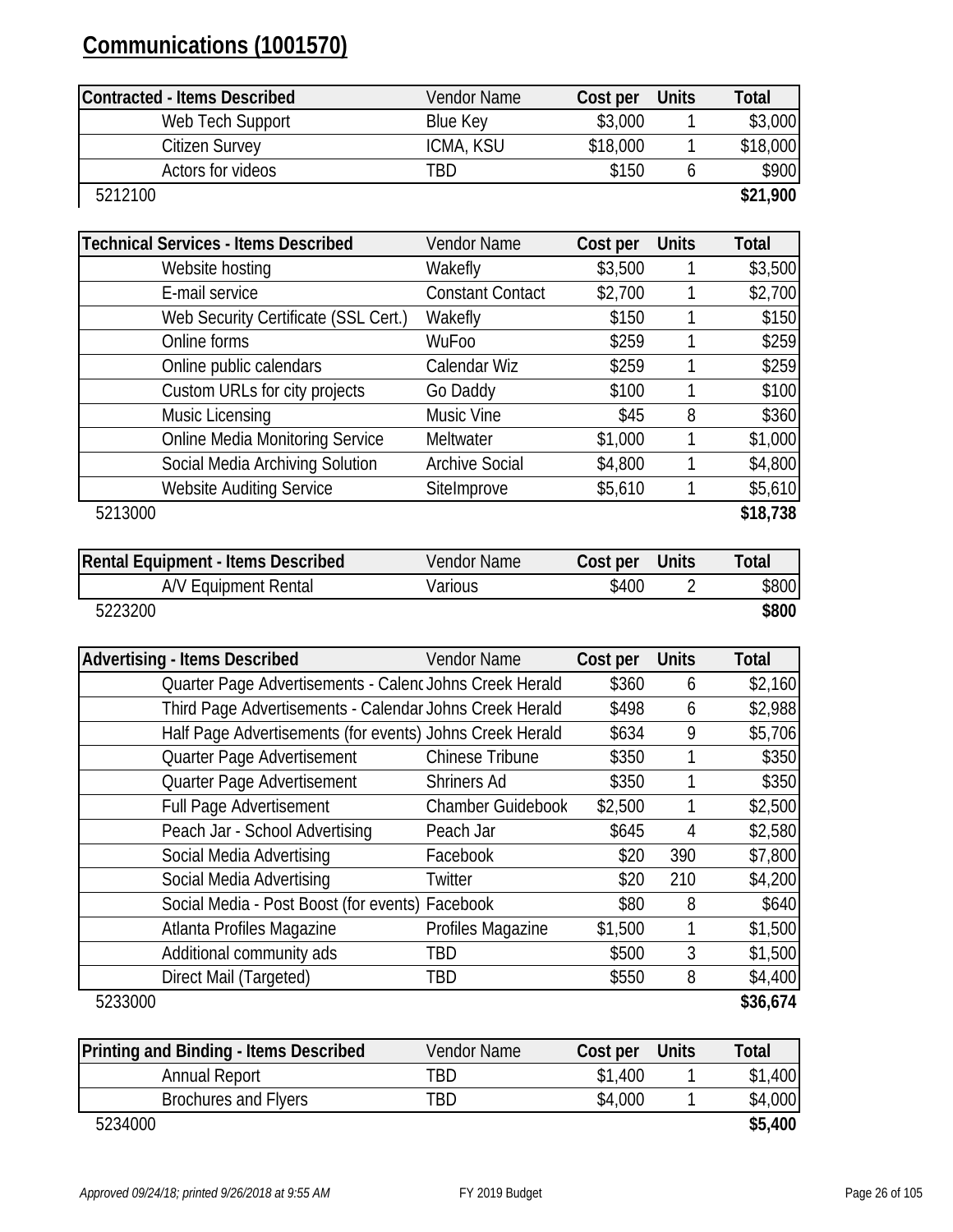|         | <b>Travel - Items Described</b>                              | Vendor Name          | Cost per | <b>Units</b>   | <b>Total</b> |
|---------|--------------------------------------------------------------|----------------------|----------|----------------|--------------|
|         | Mileage Reimbursements                                       | <b>Various Staff</b> | \$0.55   | 300            | \$165        |
|         | Hotel                                                        | <b>TBD</b>           | \$300    | 23             | \$6,900      |
|         | Transportation                                               | <b>TBD</b>           | \$60     | 6              | \$360        |
|         | Airfare                                                      | <b>TBD</b>           | \$3,350  | 1              | \$3,350      |
|         | Per Diem at GSA Rates                                        | Staff                | \$91     | 25             | \$2,275      |
| 5235000 |                                                              |                      |          |                | \$13,050     |
|         |                                                              |                      |          |                |              |
|         | Dues and Fees - Items Described                              | <b>Vendor Name</b>   | Cost per | <b>Units</b>   | <b>Total</b> |
|         | Rotary - Quarterly Dues                                      | Rotary               | \$360    | 4              | \$1,440      |
|         | Public Relations Society of America - / PRSA                 |                      | \$380    | 1              | \$380        |
|         | City County Communications and Marl 3CMA                     |                      | \$360    | 4              | \$1,440      |
|         | Newspaper Subscription                                       | Atlanta Journal Cons | \$340    | 1              | \$340        |
|         | National Association of Government WNAGW                     |                      | \$125    | 1              | \$125        |
|         | <b>Award Application Fees</b>                                | Various              | \$200    | $\overline{4}$ | \$800        |
| 5236000 |                                                              |                      |          |                | \$4,525      |
|         |                                                              |                      |          |                |              |
|         | <b>Education and Training - Items Described</b>              | <b>Vendor Name</b>   | Cost per | <b>Units</b>   | Total        |
|         | <b>3CMA Annual Conference</b>                                | 3CMA                 | \$715    | 1              | \$715        |
|         | <b>PRSA National Conference</b>                              | <b>PRSA</b>          | \$1,295  | 1              | \$1,295      |
|         | <b>SXSW Conference</b>                                       | <b>SXSW</b>          | \$930    | 1              | \$930        |
|         | <b>NAGW Conference</b>                                       | <b>NAGW</b>          | \$455    | 1              | \$455        |
|         | <b>Animation in After Effects</b>                            | <b>After Effects</b> | \$1,300  | 1              | \$1,300      |
|         | Web Development Class                                        | <b>TBD</b>           | \$1,100  | 1              | \$1,100      |
|         | National Association of Broadcasters (NAB                    |                      | \$600    | 1              | \$600        |
|         | Adobe Max Conference                                         | Adobe                | \$995    | 1              | \$995        |
| 5237000 |                                                              |                      |          |                | \$7,390      |
|         | <b>Hospitality - Items Described</b>                         | Vendor Name          | Cost per | <b>Units</b>   | <b>Total</b> |
|         | Promotional Items for City Events                            | Various              | \$150    | 1              | \$150        |
|         | <b>Branded Items</b>                                         | Various              | \$1,000  | 6              | \$6,000      |
| 5239001 |                                                              |                      |          |                | \$6,150      |
|         | <b>Office Supplies - Items Described</b>                     | Vendor Name          | Cost per | <b>Units</b>   | <b>Total</b> |
|         | Basic Office Supplies - Folders, Pens, Office Depot, Staples |                      | \$200    | 1              | \$200        |
| 5311002 |                                                              |                      |          |                | \$200        |
|         | Postage - Items Described                                    | Vendor Name          | Cost per | <b>Units</b>   | <b>Total</b> |
|         | Letters and Mailings                                         | <b>USPS</b>          | \$0.50   | 353            | \$177        |
| 5311003 |                                                              |                      |          |                | \$177        |
|         |                                                              |                      |          |                |              |
|         | <b>Small Equipment - Items Described</b>                     | Vendor Name          | Cost per | <b>Units</b>   | <b>Total</b> |
|         | Equipment (audio recorder for remote meetings, telepromte    |                      | \$2,100  | 1              | \$2,100      |
| 5316000 |                                                              |                      |          |                | \$2,100      |

| <b>Operating Supplies - Items Described</b> | <b>Vendor Name</b> | Cost per Units | Total |
|---------------------------------------------|--------------------|----------------|-------|
|---------------------------------------------|--------------------|----------------|-------|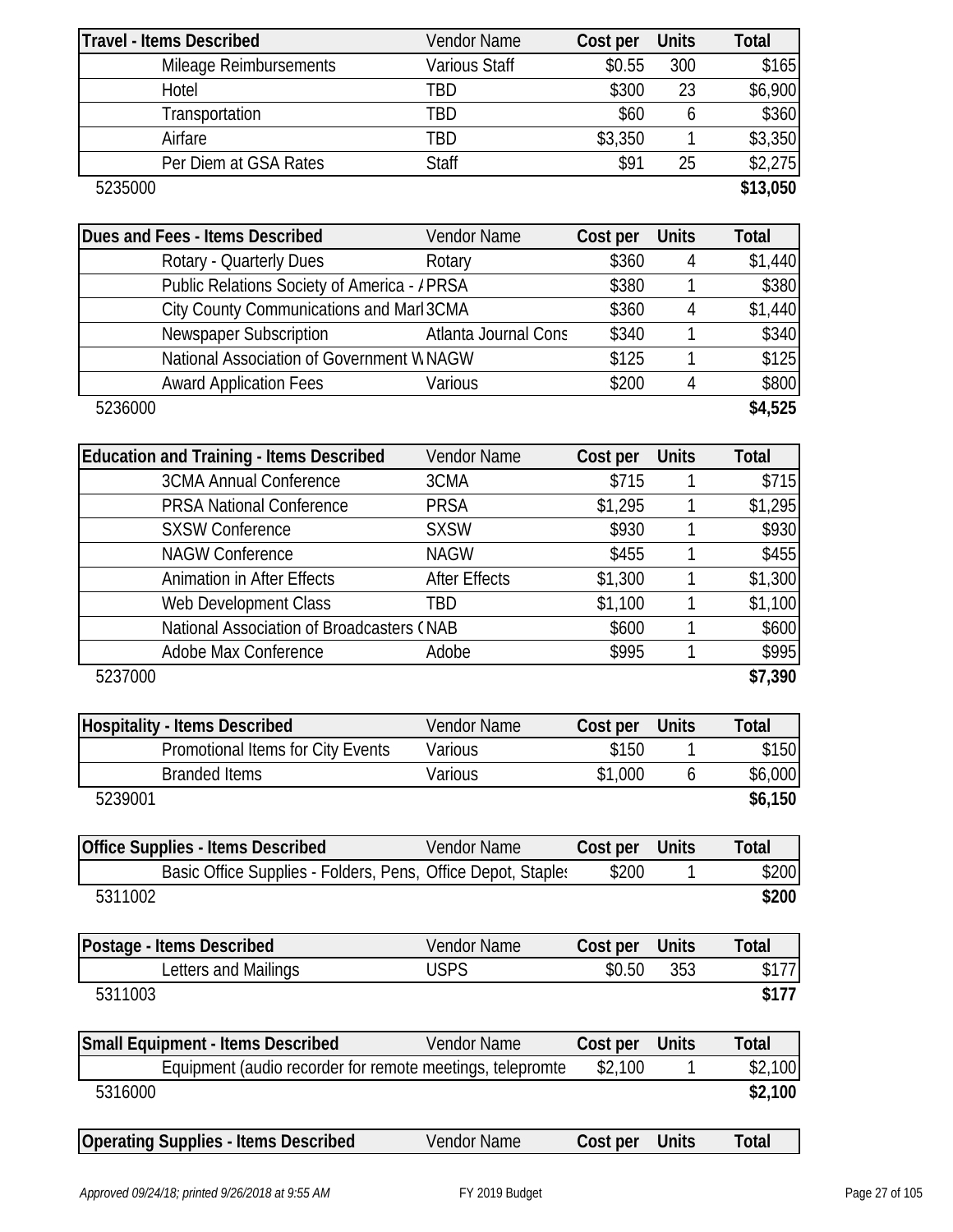|                                             | Traffic Response Vehicle - Refresh Contest and Vehicle Wra   | \$2,500  | \$2,500  |
|---------------------------------------------|--------------------------------------------------------------|----------|----------|
| i• JohnsCreek events - Walk with a Doc, etc |                                                              | \$5,000  | \$10,000 |
|                                             | Various<br>International Festival                            | \$15,000 | \$15,000 |
|                                             | Pole Banners (for Int'l Fest, add Arts Fest, and Founders Da | \$3,680  | \$11,040 |
| 5317003                                     |                                                              |          | \$27,500 |
|                                             |                                                              |          |          |

**\$144,604**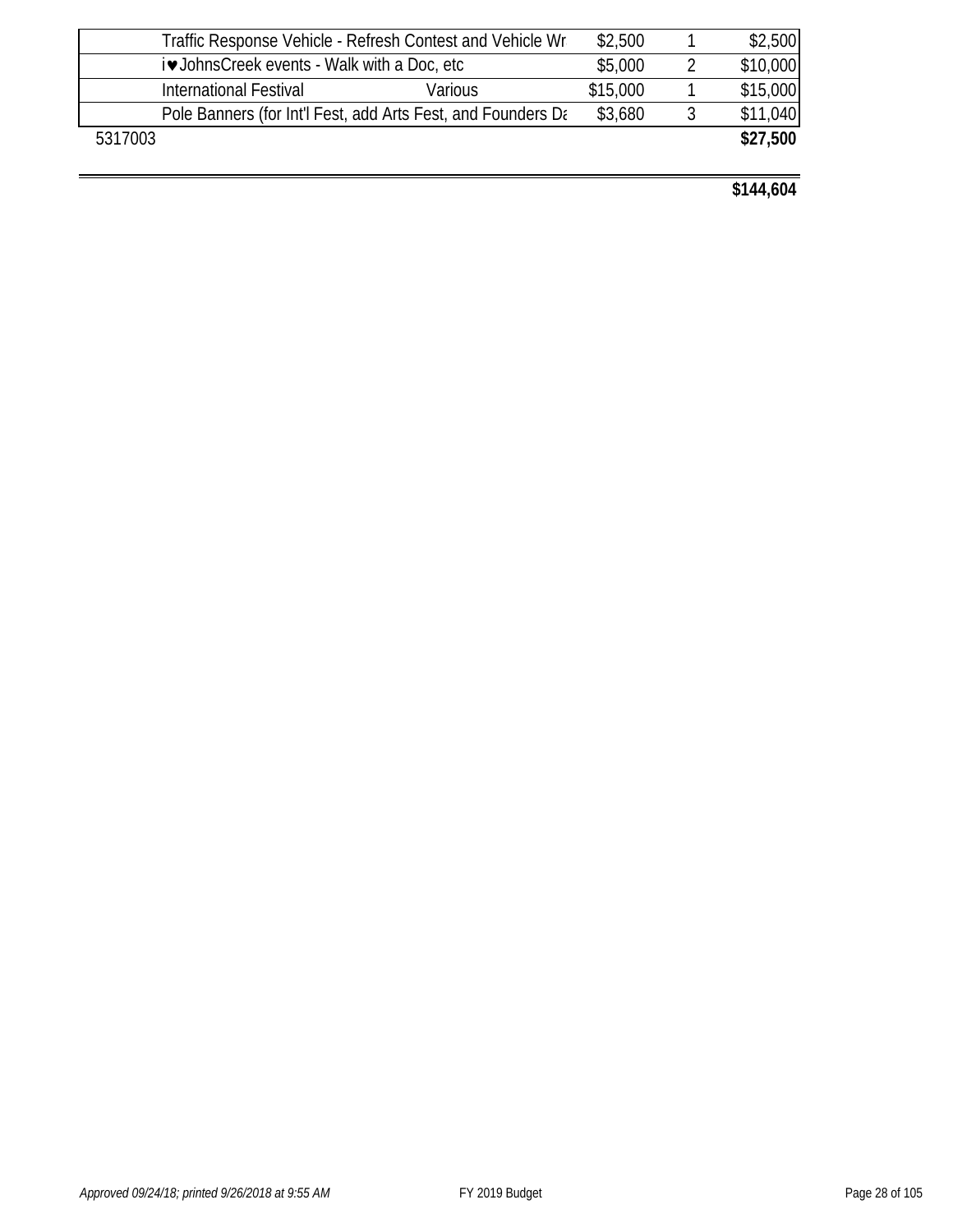### **Community Development (1007410)**

| Personnel                       | FY 2016        | FY 2017          |             | FY 2018    |            | FY 2019     | \$ Inc (Dec) | $%$ Inc |
|---------------------------------|----------------|------------------|-------------|------------|------------|-------------|--------------|---------|
| Object<br>Account               | <b>Actuals</b> | <b>Actuals</b>   | Revised     | YTD (6/30) | Annualized | Adopted     | from 2018    | (Dec)   |
| 5111000 Regular Employees       | \$0            | \$0              | \$893,085   | \$531,709  | \$708,946  | \$928,128   | \$35,043     | 4%      |
| 5111500 Excess Regular Salaries | \$0            | \$0              | \$0         | \$165      | \$220      | \$0         | \$0          |         |
| 5111501 Car Allowance           | \$0            | \$0              | \$0         | \$3,600    | \$4,800    | \$4,800     | \$4,800      |         |
| 5111503 Gym Membership          | \$0            | \$0              | \$0         | \$75       | \$100      | \$360       | \$360        |         |
| 5113000 Overtime                | \$0            | \$0              | \$0         | \$1,420    | \$1,894    | \$0         | \$0          |         |
| 5121001 Health                  | \$0            | \$0              | \$153,605   | \$77,813   | \$93,376   | \$136,051   | (\$17,554)   | $-11%$  |
| 5121002 Long-Term Disability    | \$0            | \$0              | \$5,183     | \$3,380    | \$4,056    | \$5,429     | \$246        | 5%      |
| 5121003 Dental                  | \$0            | \$0              | \$11,663    | \$6,044    | \$7,253    | \$11,813    | \$150        | $1\%$   |
| 5121004 Life                    | \$0            | \$0              | \$4,295     | \$2,847    | \$3,416    | \$4,091     | (\$204)      | $-5%$   |
| 5122000 Social Security (FICA)  | \$0            | \$0              | \$55,371    | \$32,135   | \$42,846   | \$57,544    | \$2,173      | 4%      |
| 5123000 Medicare                | \$0            | \$0              | \$12,950    | \$7,515    | \$10,021   | \$13,458    | \$508        | 4%      |
| 5124000 Retirement              | \$0            | \$0              | \$151,824   | \$41,242   | \$54,989   | \$157,782   | \$5,958      | 4%      |
| 5127000 Workers Compensation    | \$0            | \$0              | \$15,821    | \$2,150    | \$2,867    | \$8,519     | (\$7,302)    | $-46%$  |
| Subtotal - Personnel            | \$0            | \$0 <sub>1</sub> | \$1,303,797 | \$710,097  | \$934,784  | \$1,327,973 | \$24,176     | 2%      |

| <b>Operations</b>                                                           | FY 2016        | FY 2017                                |             | FY 2018           |                   | FY 2019                   | $$$ Inc (Dec) | $%$ Inc |
|-----------------------------------------------------------------------------|----------------|----------------------------------------|-------------|-------------------|-------------------|---------------------------|---------------|---------|
| Object<br>Account                                                           | <b>Actuals</b> | <b>Actuals</b>                         | Revised     | <b>YTD (6/30)</b> | <b>Annualized</b> | Adopted                   | from 2018     | (Dec)   |
| 5212000 Professional Services                                               | \$0            | \$87,737                               | \$0         | \$28,029          | \$37,373          | \$0                       | \$0           |         |
| 5212002 Jacobs (fka CH2M Hill)                                              | \$1,375,038    | \$1,280,770                            | \$0         | \$0               | \$0               | \$0                       | \$0           |         |
| 5212008 Other IGA (SAFEbuilt)                                               | \$1,331,385    | \$952,548                              | \$1,034,640 | \$695,377         | \$927,169         | \$943,877                 | (\$90,763)    | $-9%$   |
| 5224100 Abatement R&M                                                       | \$0            | \$0                                    | \$2,000     | \$0               | \$0               | \$2,000                   | \$0           | 0%      |
| 5233000 Advertising                                                         | \$8,769        | \$9,857                                | \$15,550    | \$14,130          | \$18,840          | \$15,550                  | \$0           | $0\%$   |
| 5234000 Printing & Binding                                                  | \$1,641        | \$1,620                                | \$7,000     | \$1,937           | \$2,582           | \$15,250                  | \$8,250       | 118%    |
| 5235000 Travel                                                              | \$0            | \$0                                    | \$0         | \$0               | \$0               | \$14,640                  | \$14,640      |         |
| 5236000 Dues & Fees                                                         | \$0            | \$0                                    | \$50,000    | \$16,716          | \$22,288          | \$4,210                   | (\$45,790)    | $-92%$  |
| 5237000 Education and Training                                              | \$0            | \$0                                    | \$0         | \$2,377           | \$3,170           | \$7,996                   | \$7,996       |         |
| 5238502 Software Licensing Fee                                              | \$3,500        | \$0                                    | \$0         | \$0               | \$0               | \$0                       | \$0           |         |
| 5239000 Other                                                               | \$1,346        | \$0                                    | \$0         | \$0               | \$0               | \$0                       | \$0           |         |
| 5239003 Merchant Services Charge                                            | 15,851         | 24,489                                 | \$13,500    | \$20,882          | \$27,843          | \$0                       | (\$13,500)    | $-100%$ |
| 5311002 Office Supplies                                                     | \$2,070        | \$3,905                                | \$2,750     | \$3,582           | \$4,776           | \$4,950                   | \$2,200       | 80%     |
| 5311003 Postage                                                             | \$0            | \$0                                    | \$100       | \$2,742           | \$3,656           | \$5,889                   | \$5,789       | 5789%   |
| 5311011 Vehicles                                                            | \$3,636        | \$3,024                                | \$0         | \$0               | \$0               | \$0                       | \$0           |         |
| 5312700 Gasoline/Diesel - Fuel                                              | \$5,001        | \$3,435                                | \$0         | \$0               | \$0               | \$0                       | \$0           |         |
| 5317010 Uniforms                                                            | \$0            | \$0                                    | \$0         | \$0               | \$0               | \$1,750                   | \$1,750       |         |
| Subtotal - Operations                                                       |                | $$2,748,236$ $$2,367,384$ $$1,125,540$ |             | \$785,773         |                   | $$1,047,698$ $$1,016,112$ | (\$111, 178)  | $-10%$  |
| TOTAL COMMUNITY DEVELOPMENT \$2,748,236 \$2,367,384 \$2,429,337 \$1,495,870 |                |                                        |             |                   | \$1,982,482       | \$2,344,085               | (\$87,002)    | $-4%$   |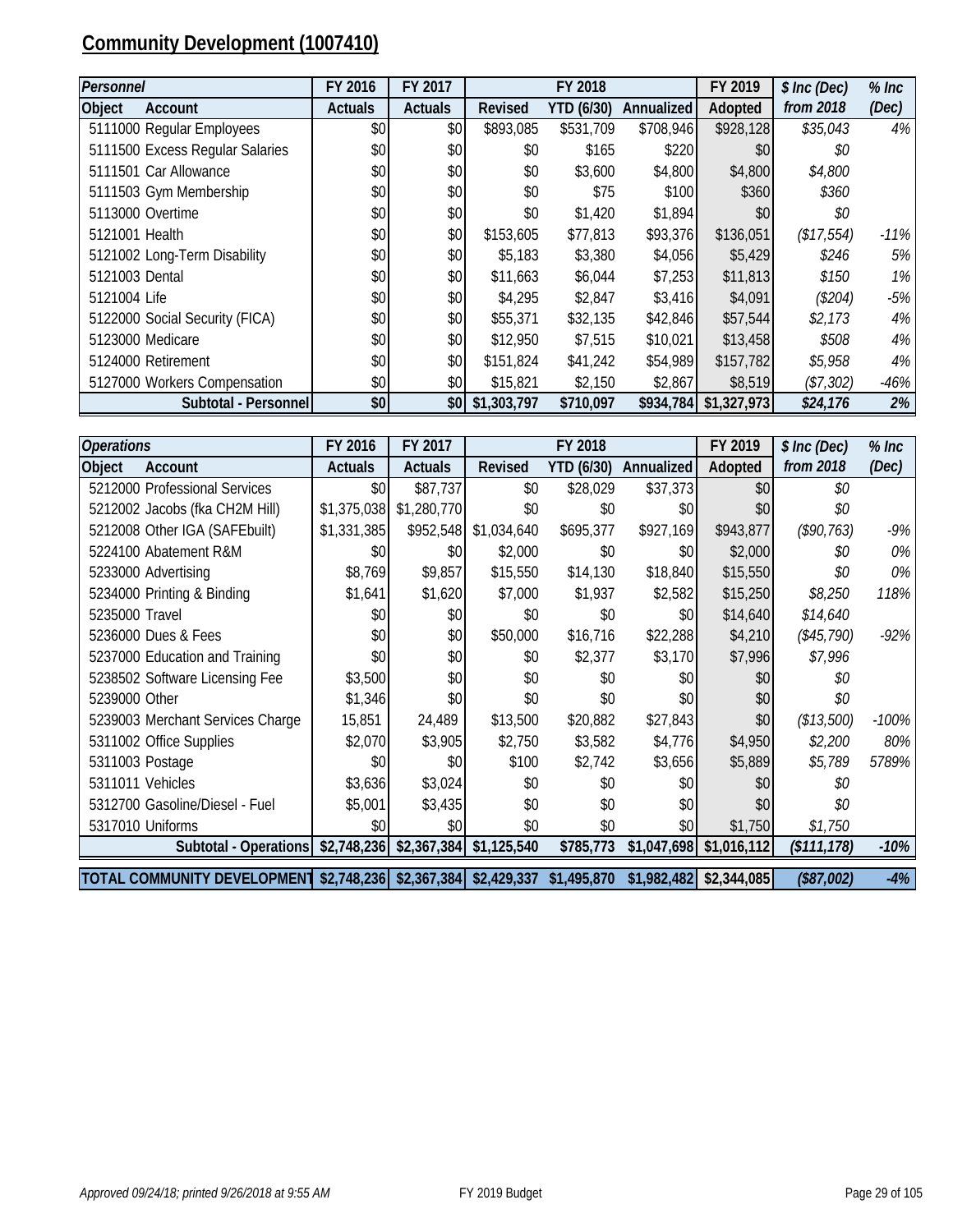### **Community Development (1007410)**

| Other IGA - Items Described                                      | Vendor Name          | Cost per  | <b>Units</b>   | <b>Total</b> |
|------------------------------------------------------------------|----------------------|-----------|----------------|--------------|
| <b>Building Permits and Inspections Staff</b>                    | <b>SAFEBuilt</b>     | \$946,700 | 1              | \$943,877    |
| 5212008                                                          |                      |           |                | \$943,877    |
| <b>Abatement R&amp;M - Items Described</b>                       | Vendor Name          | Cost per  | <b>Units</b>   | <b>Total</b> |
| <b>Repairs to Vacant Properties</b>                              | Various              | \$500     | 4              | \$2,000      |
| 5224100                                                          |                      |           |                | \$2,000      |
| <b>Advertising - Items Described</b>                             | Vendor Name          | Cost per  | <b>Units</b>   | <b>Total</b> |
| Legal Ads - Rezonings, Public Hearings, etc.                     | Johns Creek Herald   | \$250     | 35             | \$8,750      |
| Legal Ads - Rezonings, Public Hearings, etc.                     | <b>AJC</b>           | \$700     | 4              | \$2,800      |
| Public Hearing Signs, postcard notices                           |                      | \$40      | 100            | \$4,000      |
| 5233000                                                          |                      |           |                | \$15,550     |
| Printing and Binding - Items Described                           | Vendor Name          | Cost per  | <b>Units</b>   | <b>Total</b> |
| <b>Brochures and Forms</b>                                       | Various              | \$500     | 3              | \$1,500      |
| Printing for Board Meetings, Focus Groups and Various            |                      | \$1,000   | $\overline{2}$ | \$2,000      |
| Public outreach and engagement materials, banners, etc.          |                      | \$3,917   | 3              | \$11,750     |
| 5234000                                                          |                      |           |                | \$15,250     |
| <b>Travel - Items Described</b>                                  | Vendor Name          | Cost per  | <b>Units</b>   | <b>Total</b> |
| Mileage Reimbursements                                           | <b>Various Staff</b> | \$0.55    | 300            | \$165        |
| Hotel                                                            | <b>TBD</b>           | \$300     | 24             | \$7,200      |
| Transportation and/or Airfare                                    | TBD                  | \$250     | 20             | \$5,000      |
| Per Diem at GSA Rates                                            | <b>Staff</b>         | \$91      | 25             | \$2,275      |
| 5235000                                                          |                      |           |                | \$14,640     |
| Dues and Fees - Items Described                                  | Vendor Name          | Cost per  | <b>Units</b>   | <b>Total</b> |
| <b>American Society of Engineers</b>                             | ASE                  | \$295     |                | \$295        |
| American Planning Association                                    | APA                  | \$400     | 4              | \$1,600      |
| Congress for New Urbanism                                        | CNU                  | \$125     | 4              | \$500        |
| <b>Water Environmental Federation</b>                            | <b>WEF</b>           | \$396     | 1              | \$396        |
| Georgia Professional Engineer license                            | State of Georgia     | \$150     | 1              | \$150        |
| Georgia Professional Landscape Architect licen State of Georgia  |                      | \$125     | 1              | \$125        |
| American Society of Landscape Architects and ASLA                |                      | \$354     | 1              | \$354        |
| Georgia Association of Code Enforcement                          | <b>GACE</b>          | \$395     | $\overline{2}$ | \$790        |
| 5236000                                                          |                      |           |                | \$4,210      |
| <b>Education and Training - Items Described</b>                  | Vendor Name          | Cost per  | <b>Units</b>   | <b>Total</b> |
| Georgia Soil & Water Conservation Certificate, Level II          |                      | \$125     | 5              | \$625        |
| Georgia Soil & Water Conservation, Inspector's Red Card Training |                      | \$275     | 1              | \$275        |
| Georgia Association of Code Enforcement Annual Conference        |                      | \$750     | 2              | \$1,500      |
| <b>Congress for New Urbanism Annual Conference</b>               |                      | \$750     | 2              | \$1,500      |
| American Planning Association Annual Conference                  |                      | \$750     | $\overline{2}$ | \$1,500      |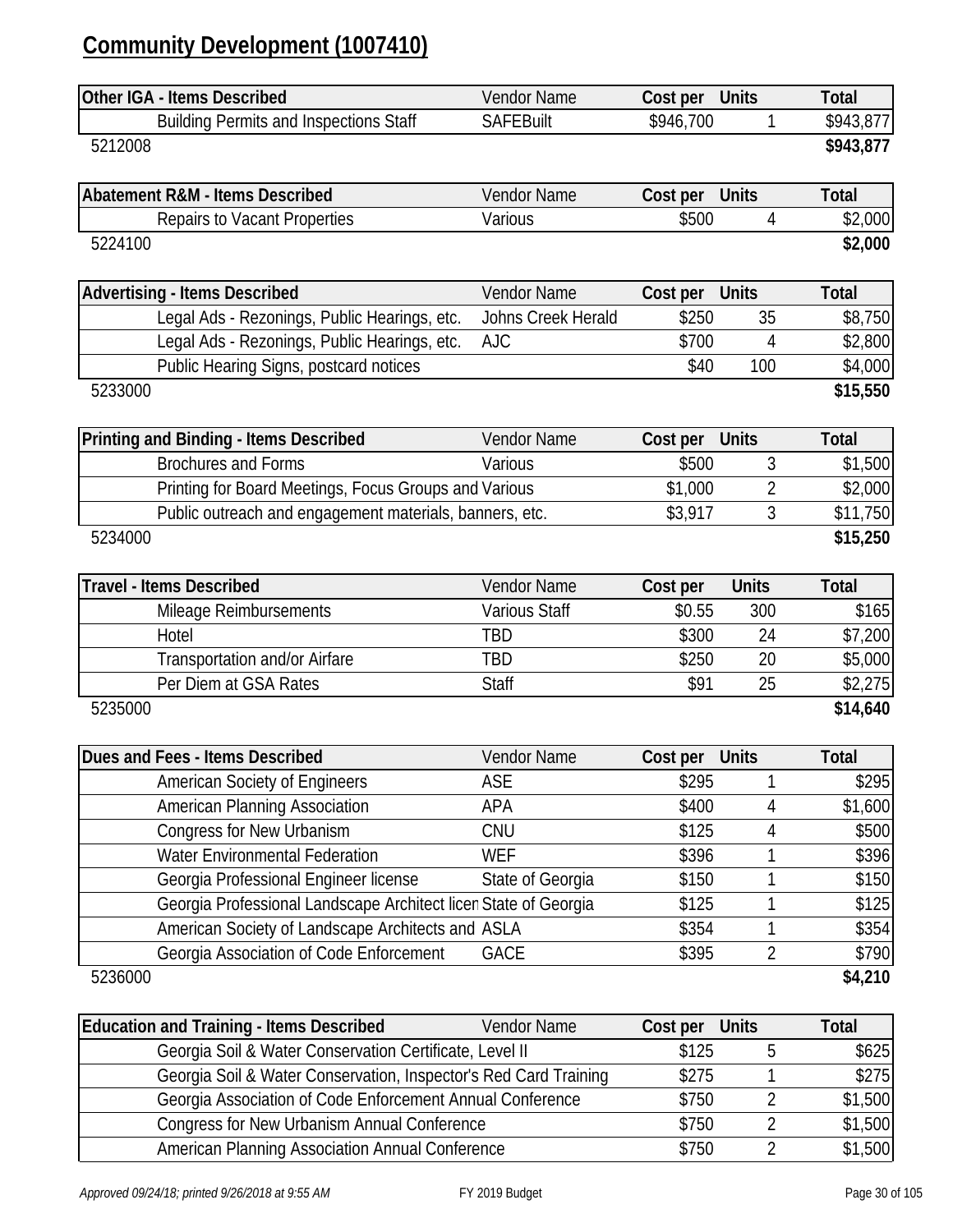| Water Environmental Federation Annual Conference           | \$750 | \$750   |
|------------------------------------------------------------|-------|---------|
| American Society of Civil Engineers learning credit events | \$35  | \$315   |
| Notary Training and recertification                        | \$177 | \$531   |
| Georgia Planning Association Annual Conference             | \$500 | \$1,000 |
| 5237000                                                    |       | \$7,996 |

| <b>Office Supplies - Items Described</b>                  | Vendor Name           | Cost per | <b>Units</b>   | <b>Total</b> |
|-----------------------------------------------------------|-----------------------|----------|----------------|--------------|
| Basic Office Supplies - Folders, Pens, Etc.               | Office Depot, Staples | \$25     | 90             | \$2,250      |
| <b>Business cards</b>                                     |                       | \$500    |                | \$500        |
| Inspection Equipment (meters, measuring devices, etc.)    |                       | \$50     | 4              | \$200        |
| Special Folders and Paper Supplies (zoning folders, etc.) |                       | \$50     | 40             | \$2,000      |
| 5311002                                                   |                       |          |                | \$4,950      |
|                                                           |                       |          |                |              |
| Postage - Items Described                                 | <b>Vendor Name</b>    | Cost per | <b>Units</b>   | <b>Total</b> |
| Letters                                                   | <b>USPS</b>           |          | \$0.50 11,778  | \$5,889      |
| 5311003                                                   |                       |          |                | \$5,889      |
|                                                           |                       |          |                |              |
| <b>Uniforms - Items Described</b>                         | <b>Vendor Name</b>    | Cost per | <b>Units</b>   | <b>Total</b> |
| <b>Inspector Uniforms</b>                                 | TBD                   | \$250    | 4              | \$1,000      |
| Arborist Uniform                                          | TBD                   | \$250    |                | \$250        |
| Code Compliance Uniforms                                  | TBD                   | \$250    | $\overline{2}$ | \$500        |

5317010 **\$1,750**

**\$1,024,108**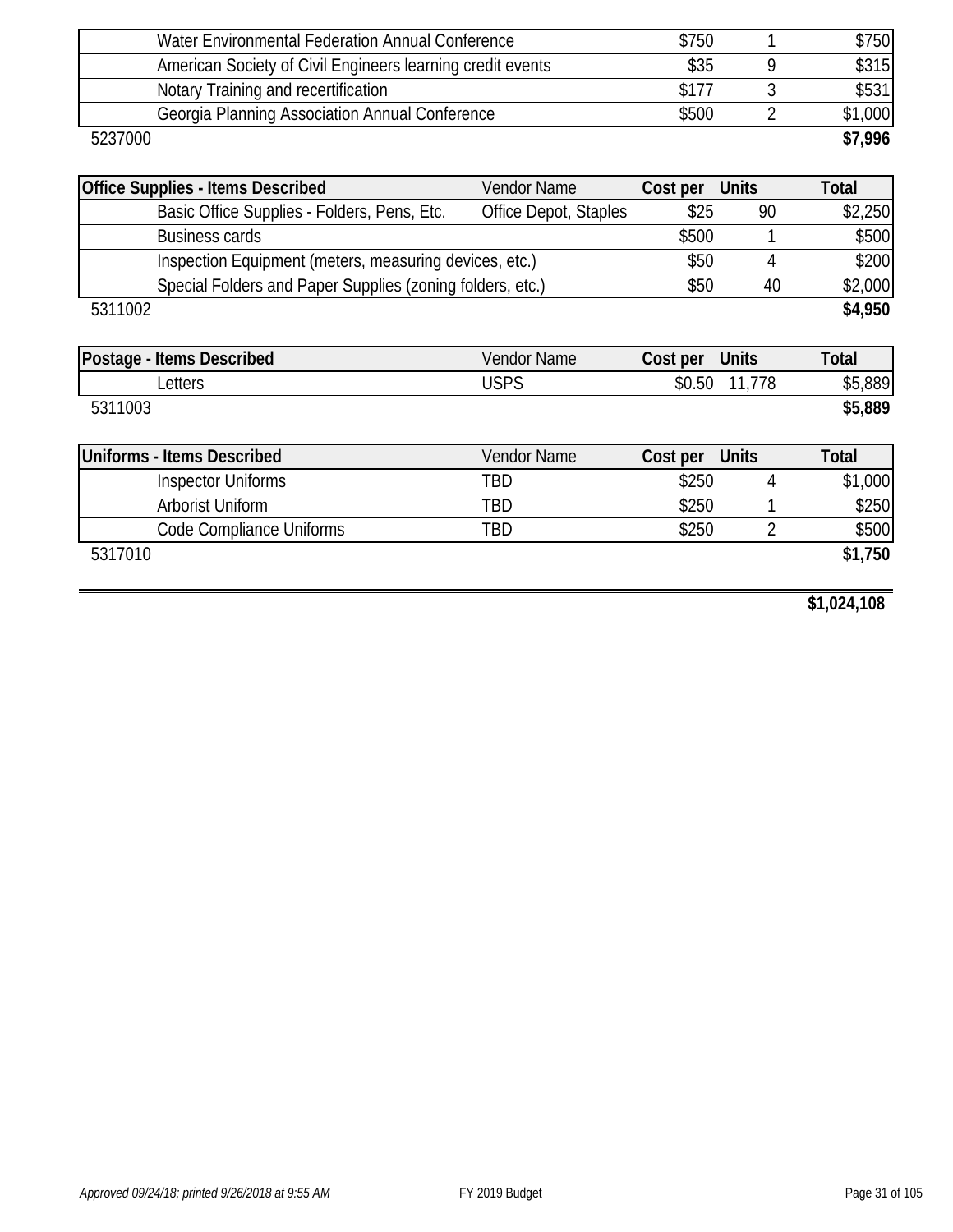### **Court (1002650)**

| Personnel      |                                 | FY 2016        | FY 2017   |                | FY 2018    |                   | FY 2019   | \$ Inc (Dec) | $%$ Inc |
|----------------|---------------------------------|----------------|-----------|----------------|------------|-------------------|-----------|--------------|---------|
| Object         | Account                         | <b>Actuals</b> | Actuals   | <b>Revised</b> | YTD (6/30) | <b>Annualized</b> | Adopted   | from 2018    | (Dec)   |
|                | 5111000 Regular Employees       | \$231,745      | \$239,224 | \$247,468      | \$181,050  | \$241,399         | \$256,435 | \$8,967      | 4%      |
|                | 5111503 Gym Membership          | \$231          | \$181     | \$180          | \$405      | \$540             | \$360     | \$180        | 100%    |
|                | 5112000 Temporary / PT Employee | \$0            | \$0       | \$2,900        | \$2,255    | \$3,007           | \$2,900   | \$0          | 0%      |
|                | 5113000 Overtime                | \$8,944        | \$6,027   | \$7,622        | \$5,044    | \$6,726           | \$6,600   | (\$1,022)    | $-13%$  |
| 5121001 Health |                                 | \$54,885       | \$52,517  | \$56,416       | \$43,672   | \$52,407          | \$52,894  | (\$3,522)    | $-6\%$  |
|                | 5121002 Long-Term Disability    | \$1,371        | \$1,409   | \$926          | \$1,108    | \$1,330           | \$1,535   | \$609        | 66%     |
| 5121003 Dental |                                 | \$4,092        | \$4,281   | \$4,383        | \$3,359    | \$4,031           | \$4,494   | \$111        | $3\%$   |
| 5121004 Life   |                                 | \$1,102        | \$1,134   | \$1,154        | \$923      | \$1,108           | \$1,234   | \$80         | 7%      |
|                | 5122000 Social Security (FICA)  | \$13,952       | \$14,334  | \$15,343       | \$10,954   | \$14,605          | \$16,079  | \$736        | 5%      |
|                | 5123000 Medicare                | \$3,263        | \$3,352   | \$3,588        | \$2,562    | \$3,416           | \$3,760   | \$172        | 5%      |
|                | 5124000 Retirement              | \$34,188       | \$37,709  | \$40,866       | \$28,975   | \$38,633          | \$43,594  | \$2,728      | 7%      |
|                | 5127000 Workers Compensation    | \$212          | \$752     | \$481          | \$635      | \$847             | \$746     | \$265        | 55%     |
|                | Subtotal - Personnel \$353,986  |                | \$360,920 | \$381,327      | \$280,942  | \$368,048         | \$390,631 | \$9,304      | 2%      |

| <b>Operations</b> |                                       | FY 2016        | FY 2017        |           | FY 2018           |            | FY 2019   | \$ Inc (Dec) | $%$ Inc |
|-------------------|---------------------------------------|----------------|----------------|-----------|-------------------|------------|-----------|--------------|---------|
| Object            | Account                               | <b>Actuals</b> | <b>Actuals</b> | Revised   | <b>YTD (6/30)</b> | Annualized | Adopted   | from 2018    | (Dec)   |
|                   | 5212003 Contractual                   | \$42,736       | \$40,584       | \$63,101  | \$41,248          | \$54,997   | \$64,406  | \$1,305      | 2%      |
|                   | 5212008 Other IGA                     | \$16,800       | \$16,800       | \$16,800  | \$12,600          | \$16,800   | \$16,800  | \$0          | 0%      |
|                   | 5212011 Municipal Judge               | \$43,313       | \$43,281       | \$72,100  | \$38,025          | \$50,700   | \$61,200  | (\$10,900)   | $-15%$  |
|                   | 5212012 Court Solicitor               | \$156,318      | \$145,765      | \$153,600 | \$86,127          | \$114,836  | \$152,400 | (\$1,200)    | $-1%$   |
|                   | 5212013 Indigent Defense              | \$6,420        | \$5,585        | \$5,500   | \$3,221           | \$4,294    | \$5,500   | \$0          | 0%      |
|                   | 5213000 Technical Services            | \$160          | \$149          | \$192     | \$9               | \$12       | \$0       | (\$192)      | $-100%$ |
|                   | 5222200 Facility Repair & Maintenance | \$0            | \$0            | \$1,000   | \$0               | \$0        | \$0       | (\$1,000)    | $-100%$ |
|                   | 5231000 Insurance                     | \$140          | \$140          | \$0       | \$140             | \$187      | \$0       | \$0          |         |
|                   | 5233000 Advertising                   | \$75           | \$125          | \$300     | \$100             | \$133      | \$300     | \$0          | 0%      |
|                   | 5234000 Printing & Binding            | \$1,529        | \$1,425        | \$2,000   | \$768             | \$1,023    | \$6,000   | \$4,000      | 200%    |
| 5235000 Travel    |                                       | \$0            | \$0            | \$0       | \$0               | \$0        | \$3,900   | \$3,900      |         |
|                   | 5236000 Dues & Fees                   | \$587          | \$1,023        | \$572     | \$500             | \$667      | \$646     | \$74         | 13%     |
|                   | 5237000 Education & Training          | \$8,002        | \$2,003        | \$8,500   | \$3,569           | \$4,759    | \$7,700   | $(\$800)$    | $-9%$   |
|                   | 5239001 Hospitality                   | \$754          | \$1,353        | \$1,080   | \$420             | \$560      | \$1,260   | \$180        | 17%     |
|                   | 5239003 Merchant Service Charges      | \$40           | \$0            | \$480     | \$399             | \$532      | \$960     | \$480        | 100%    |
|                   | 5311002 Office Supplies               | \$3,828        | \$2,456        | \$3,000   | \$2,349           | \$3,132    | \$3,000   | \$0          | 0%      |
|                   | 5311003 Postage                       | \$3,730        | \$3,220        | \$4,000   | \$1,005           | \$1,341    | \$5,322   | \$1,322      | 33%     |
|                   | 5314000 Books & Periodicals           | \$0            | \$539          | \$1,200   | \$797             | \$1,062    | \$900     | (\$300)      | $-25%$  |
|                   | 5317003 Operating Supplies            | \$2,323        | \$2,533        | \$3,100   | \$5,302           | \$7,069    | \$2,499   | $(\$601)$    | -19%    |
|                   | Subtotal - Operations \$286,753       |                | \$266,980      | \$336,525 | \$196,578         | \$262,104  | \$332,792 | ( \$3, 733)  | $-1%$   |
|                   |                                       |                |                |           |                   |            |           |              |         |

| <b>TOTAL COURT</b> |  | $\frac{1}{2}$ \$640,739   \$627,900   \$717,852 \$477,520 | $$630,152$ $$723,424$ | \$5,572 | $1\%$ |
|--------------------|--|-----------------------------------------------------------|-----------------------|---------|-------|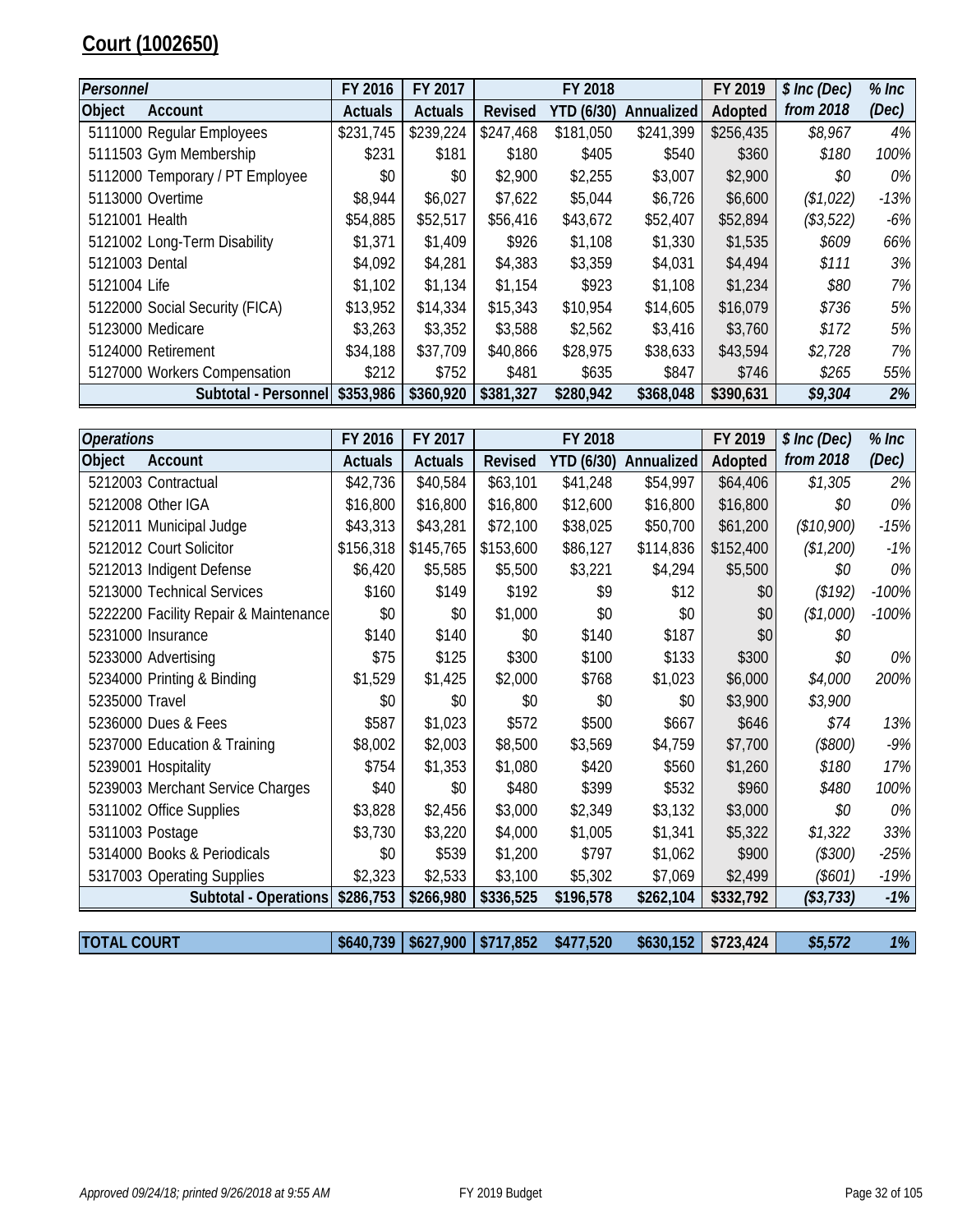### **Court (1002650)**

| Contractual - Items Described                                               | Vendor Name                | Cost per | <b>Units</b>   | <b>Total</b> |
|-----------------------------------------------------------------------------|----------------------------|----------|----------------|--------------|
| Operating System Software License (fee based o Courtware                    |                            |          |                | \$33,191     |
| Secure Remote Safe                                                          | <b>PNC Bank</b>            | \$685    | 12             | \$8,220      |
| Moving (Uninstall/Reinstall) Secure Remote Safe                             |                            | \$400    | $\overline{2}$ | \$800        |
| Spanish Translation Services and Travel                                     | 8A Translation, LLC        | \$155    | 102            | \$15,820     |
| Other Translation Services and Travel                                       | 8A Translation, LLC        | \$255    | 25             | \$6,375      |
| 5212003                                                                     |                            |          |                | \$64,406     |
| Other IGA - Items Described                                                 | Vendor Name                | Cost per | <b>Units</b>   | <b>Total</b> |
| Warrant Management                                                          | City of Doraville          | \$1,400  | 12             | \$16,800     |
| 5212008                                                                     |                            |          |                | \$16,800     |
| Municipal Judge - Items Described                                           | Vendor Name                | Cost per | <b>Units</b>   | <b>Total</b> |
| Presiding Over Court (4 hrs at \$150 per hour)                              | Donald Schaefer            | \$600    | 45             | \$27,000     |
| Presiding Over Court (4 hrs at \$150 per hour)                              | E. Scott Carter            | \$600    | 45             | \$27,000     |
| Presiding Over Court (4 hrs at \$150 per hour)                              | Kalin Jones                | \$600    | 12             | \$7,200      |
| 5212011                                                                     |                            |          |                | \$61,200     |
| <b>Court Solicitor - Items Described</b>                                    | Vendor Name                | Cost per | <b>Units</b>   | <b>Total</b> |
| Solicitor - Court Sessions (4 hrs at \$150 per)                             | Larry Delan                | \$600    | 102            | \$61,200     |
| Assistant Solicitors - Court Sessions (4 hrs at \$15 Angela Couch, Maggie I |                            | \$600    | 102            | \$61,200     |
| Solicitors - Outside of Court                                               | Solicitor and Asst. Solici | \$150    | 200            | \$30,000     |
| 5212012                                                                     |                            |          |                | \$152,400    |
| Indigent Defense - Items Described                                          | Vendor Name                | Cost per | <b>Units</b>   | <b>Total</b> |
| <b>Public Defender</b>                                                      | Various                    | \$100    | 55             | \$5,500      |
| 5212013                                                                     |                            |          |                | \$5,500      |
| <b>Advertising - Items Described</b>                                        | Vendor Name                | Cost per | <b>Units</b>   | <b>Total</b> |
| Legal Ads and Notices                                                       | ALM Media, LLC             | \$25     | 12             | \$300        |
| 5233000                                                                     |                            |          |                | \$300        |
| Printing and Binding - Items Described                                      | Vendor Name                | Cost per | <b>Units</b>   | <b>Total</b> |
| <b>Court Forms and STOP Brochures</b>                                       | <b>Priority Printing</b>   | \$400    | 5              | \$2,000      |
| Bond Forms/Envelopes and Bond Receipts (with new address)                   |                            | \$2,000  | 1              | \$2,000      |
| Court Envelopes and Labels (with new address)                               |                            | \$2,000  | 1              | \$2,000      |
| 5234000                                                                     |                            |          |                | \$6,000      |
| <b>Travel - Items Described</b>                                             | Vendor Name                | Cost per | <b>Units</b>   | <b>Total</b> |
| Per Diem for Travel to Conferences - Clerks                                 | Various                    | \$150    | 13             | \$1,950      |
| Per Diem for Travel to Conferences - Judges                                 | Various                    | \$150    | 13             | \$1,950      |
| 5235000                                                                     |                            |          |                | \$3,900      |
| Dues and Fees - Items Described                                             | Vendor Name                | Cost per | <b>Units</b>   | Total        |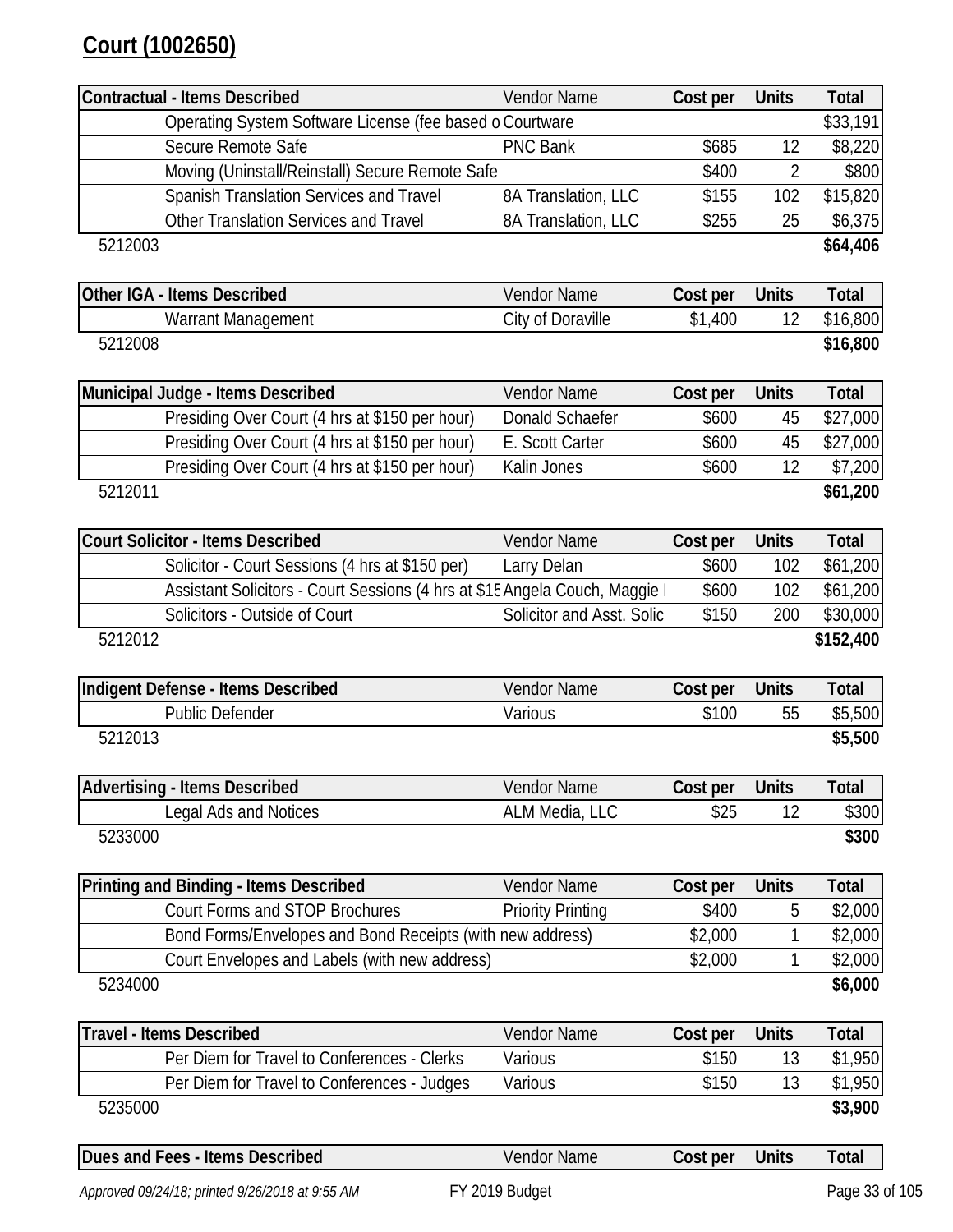| Georgia Municipal Court Clerks Council   | <b>GMCCC</b>     | \$45  | \$180 |
|------------------------------------------|------------------|-------|-------|
| National Association of Court Management | <b>NACM</b>      | \$125 | \$125 |
| Georgia Council of Court Administrators  | <b>GCCA</b>      | \$75  | \$150 |
| Georgia Records Association              | <b>GRA</b>       | \$20  | \$20  |
| <b>GCIC Terminal Agency Coordinator</b>  | <b>GCIC</b>      | \$20  | \$60  |
| Notary Public                            | State of Georgia | \$37  | \$111 |
| 5236000                                  |                  |       | \$646 |

| <b>Education and Training - Items Described</b>          | <b>Vendor Name</b> | Cost per | <b>Units</b> | Total   |
|----------------------------------------------------------|--------------------|----------|--------------|---------|
| Institute of Continuing Judicial Education - Clerks ICJE |                    | \$225    | 4            | \$900   |
| Institute of Continuing Judicial Education - Judge: ICJE |                    | \$325    | 3            | \$975   |
| Georgia Council of Court Administrators - Spring GCCA    |                    | \$575    |              | \$575   |
| Georgia Council of Court Administrators - Fall Co GCCA   |                    | \$500    |              | \$500   |
| National Association of Court Management Confe NACM      |                    | \$750    |              | \$750   |
| Skill Path Training                                      | TBD                | \$500    | 4            | \$2,000 |
| <b>Certification Program</b>                             | TBD                | \$2,000  |              | \$2,000 |
| 5237000                                                  |                    |          |              | \$7,700 |

| <b>Hospitality - Items Described</b> | <b>Vendor Name</b> | Cost per | <b>Units</b> | Total   |
|--------------------------------------|--------------------|----------|--------------|---------|
| Refreshments for STOP Classes        | Various            | \$60     |              | \$720   |
| Coffee                               | Various            | \$45     |              | \$540   |
| 5239001                              |                    |          |              | \$1,260 |

| Merchant Service Charges - Items Described | <b>Vendor Name</b> | Cost per | <b>Units</b> | Total |
|--------------------------------------------|--------------------|----------|--------------|-------|
| <b>Bank Service Charges</b>                | United Community   | \$50     |              | \$600 |
| Stop Check Fees                            | United Community   | \$30     |              | \$360 |
| 5239003                                    |                    |          |              | \$960 |

| <b>Office Supplies - Items Described</b>    | Vendor Name              | Cost per | <b>Units</b> | Total   |
|---------------------------------------------|--------------------------|----------|--------------|---------|
| Basic Office Supplies - Folders, Pens, Etc. | Office Depot, Staples, e | \$1,500  |              | \$3,000 |
| 5311002                                     |                          |          |              | \$3,000 |

| Postage - Items Described | <b>Vendor Name</b> | Cost per | <b>Units</b> | Total   |
|---------------------------|--------------------|----------|--------------|---------|
| Court Notices             | USPS               | \$0.50   | 10.043       | \$5,022 |
| Certified Mail            | USPS               | \$6      | 50           | \$300   |
| 5311003                   |                    |          |              | \$5,322 |

| Books and Periodicals - Items Described | Vendor Name    | Cost per | <b>Units</b> | $\tau$ otal |
|-----------------------------------------|----------------|----------|--------------|-------------|
| Court Reference Materials               | Thomas Reuters | \$225    |              | \$900       |
| 5314000                                 |                |          |              | \$900       |

| <b>Operating Supplies - Items Described</b>              | Vendor Name | Cost per | <b>Units</b> | Total   |
|----------------------------------------------------------|-------------|----------|--------------|---------|
| Jail Supplies - evidence bags, pens, paper, etc. Various |             | \$833    |              | \$2,499 |
| 5317003                                                  |             |          |              | \$2,499 |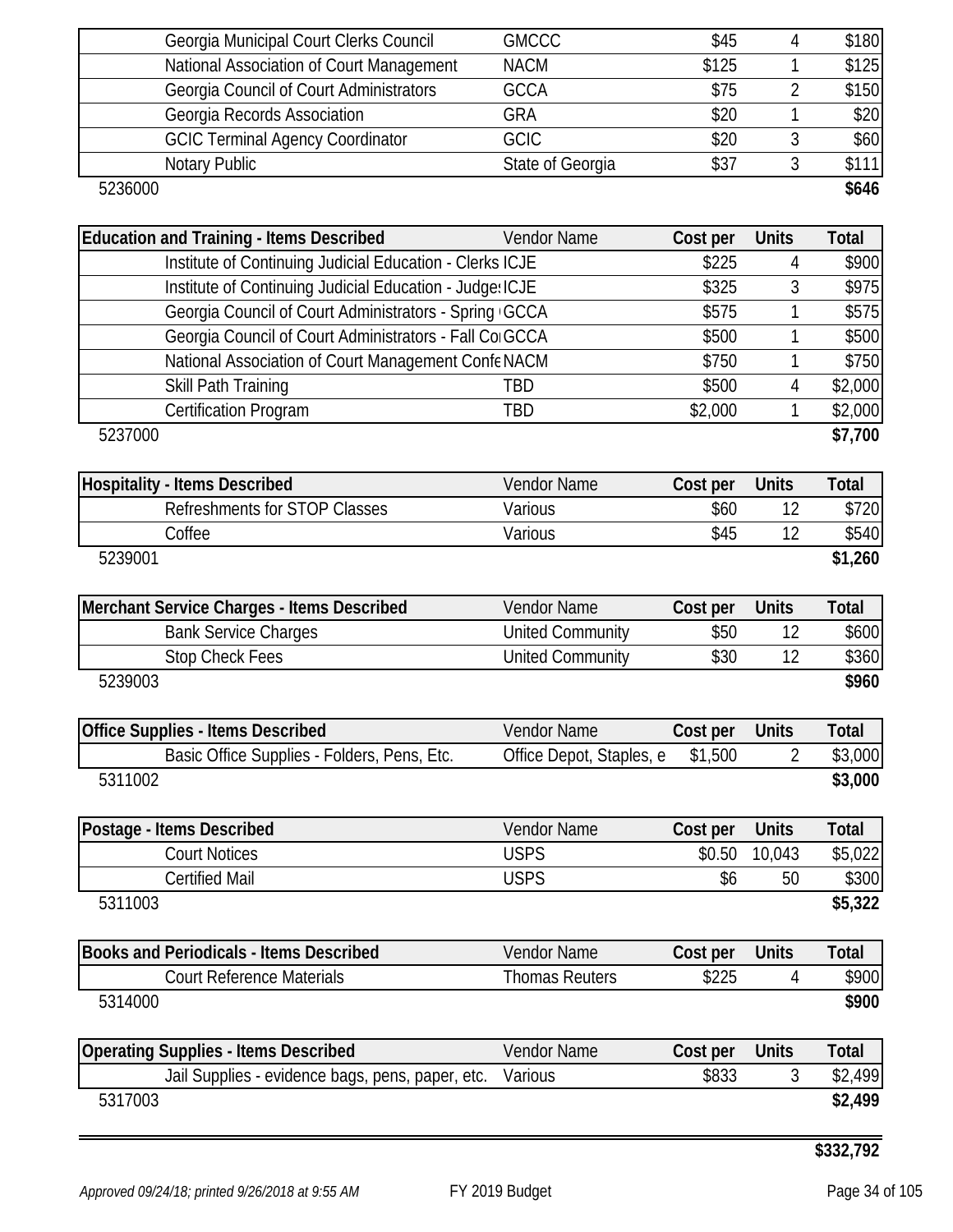### **Facilities (1001565)**

| Personnel                      | FY 2016        | FY 2017        |           | FY 2018    |            | FY 2019   | \$ Inc (Dec) | $%$ Inc |
|--------------------------------|----------------|----------------|-----------|------------|------------|-----------|--------------|---------|
| <b>Object</b><br>Account       | <b>Actuals</b> | <b>Actuals</b> | Revised   | YTD (6/30) | Annualized | Adopted   | from 2018    | (Dec)   |
| 5111000 Regular Employees      | \$264,970      | \$254,004      | \$250,185 | \$186,082  | \$248,109  | \$259,038 | \$8,853      | 4%      |
| 5111501 Car Allowance          | \$3,729        | \$3,621        | \$3,600   | \$2,700    | \$3,600    | \$3,600   | \$0          | 0%      |
| 5111503 Gym Membership         | \$66I          | \$181          | \$180     | \$135      | \$180      | \$180     | \$0          | 0%      |
| 5113000 Overtime               | \$1,479        | \$5,123        | \$1,737   | \$2,116    | \$2,821    | \$1,750   | \$13         | 1%      |
| 5121001 Health                 | \$47,295       | \$34,572       | \$32,638  | \$27,931   | \$33,517   | \$33,853  | \$1,215      | 4%      |
| 5121002 Long-Term Disability   | \$1,398        | \$1,331        | \$932     | \$1,046    | \$1,255    | \$1,450   | \$518        | 56%     |
| 5121003 Dental                 | \$3,679        | \$3,926        | \$3,962   | \$3,026    | \$3,631    | \$4,048   | \$86         | 2%      |
| 5121004 Life                   | \$1,210        | \$1,138        | \$1,163   | \$930      | \$1,116    | \$1,246   | \$83         | 7%      |
| 5122000 Social Security (FICA) | \$13,936       | \$13,539       | \$15,511  | \$10,896   | \$14,528   | \$16,060  | \$549        | 4%      |
| 5123000 Medicare               | \$3,675        | \$3,581        | \$3,628   | \$2,548    | \$3,398    | \$3,756   | \$128        | 4%      |
| 5124000 Retirement             | \$39,049       | \$41,031       | \$41,248  | \$30,459   | \$40,612   | \$44,036  | \$2,788      | 7%      |
| 5127000 Workers Compensation   | \$241          | \$884          | \$485     | \$694      | \$925      | \$631     | \$146        | 30%     |
| Subtotal - Personnel           | \$380,727      | \$362,931      | \$355,269 | \$268,562  | \$353,692  | \$369,649 | \$14,380     | 4%      |

| <b>Operations</b>                     | FY 2016        | FY 2017                                             |           | FY 2018           |             | FY 2019                   | \$ Inc (Dec) | $%$ Inc |
|---------------------------------------|----------------|-----------------------------------------------------|-----------|-------------------|-------------|---------------------------|--------------|---------|
| Object<br>Account                     | <b>Actuals</b> | <b>Actuals</b>                                      | Revised   | <b>YTD (6/30)</b> | Annualized  | Adopted                   | from 2018    | (Dec)   |
| 5212000 Professional Services         | \$0            | \$295                                               | \$0       | \$174             | \$231       | \$177,998                 | \$177,998    |         |
| 5212002 Jacobs (fka CH2M Hill)        | $-$7,489$      | $-$ \$444                                           | \$1,320   | \$0               | \$0         | \$1,320                   | \$0          | $0\%$   |
| 5212003 Contractual                   | \$9,965        | \$52,769                                            | \$9,400   | \$27,340          | \$36,454    | \$2,556                   | (\$6,844)    | $-73%$  |
| 5222001 Equipment                     | \$2,512        | \$4,060                                             | \$6,650   | \$6,242           | \$8,323     | \$0                       | (\$6,650)    | $-100%$ |
| 5222003 Building                      | \$4,826        | \$52,842                                            | \$5,000   | \$3,664           | \$4,885     | \$5,000                   | \$0          | $0\%$   |
| 5223100 Rental - Land & Buildings     | \$1,302,224    | \$1,359,539                                         | \$999,800 | \$946,807         | \$1,262,409 | \$619,804                 | (\$379,996)  | $-38%$  |
| 5223200 Rental - Equipment & Vehicles | \$0            | \$526                                               | \$0       | \$0               | \$0         | \$0                       | \$0          |         |
| 5236000 Dues & Fees                   | \$125          | \$498                                               | \$610     | \$248             | \$330       | \$610                     | \$0          | 0%      |
| 5238501 Maintenance Contracts         | \$0            | \$0                                                 | \$0       | \$0               | \$0         | \$96,494                  | \$96,494     |         |
| 5237000 Education & Training          | \$145          | \$358                                               | \$0       | \$0               | \$0         | \$1,300                   | \$1,300      |         |
| 5239001 Hospitality                   | \$0            | \$0                                                 | \$0       | \$0               | \$0         | \$28,000                  | \$28,000     |         |
| 5311002 Office Supplies               | \$23,730       | \$25,183                                            | \$29,150  | \$13,189          | \$17,585    | \$32,750                  | \$3,600      | $12\%$  |
| 5311003 Postage                       | \$2,132        | \$4,661                                             | \$9,600   | \$5,388           | \$7,184     | \$6,380                   | (\$3,220)    | $-34%$  |
| 5311011 Vehicles                      | \$0            | \$169                                               | \$4,970   | \$8,633           | \$11,511    | \$16,780                  | \$11,810     | 238%    |
| 5312100 Water /Sewage                 | \$0            | \$0                                                 | \$0       | \$0               | \$0         | \$10,800                  | \$10,800     |         |
| 5312300 Electricity                   | \$0            | \$0                                                 | \$0       | \$0               | \$0         | \$87,600                  | \$87,600     |         |
| 5312700 Gasoline/Diesel - Fuel        | \$0            | \$160                                               | \$9,375   | \$2,887           | \$3,850     | \$25,375                  | \$16,000     | 171%    |
| 5317002 Office Equipment              | \$1,441        | \$810                                               | \$1,500   | \$300             | \$400       | \$1,500                   | \$0          | $0\%$   |
| 5317003 Operating Supplies            | \$27,448       | \$36,731                                            | \$29,500  | \$20,575          | \$27,434    | \$0                       | (\$29,500)   | $-100%$ |
| Subtotal - Operations                 |                | $$1,367,059$ $$1,538,158$ $$1,106,875$ $$1,035,446$ |           |                   |             | $$1,380,595$ $$1,114,267$ | \$7,392      | 1%      |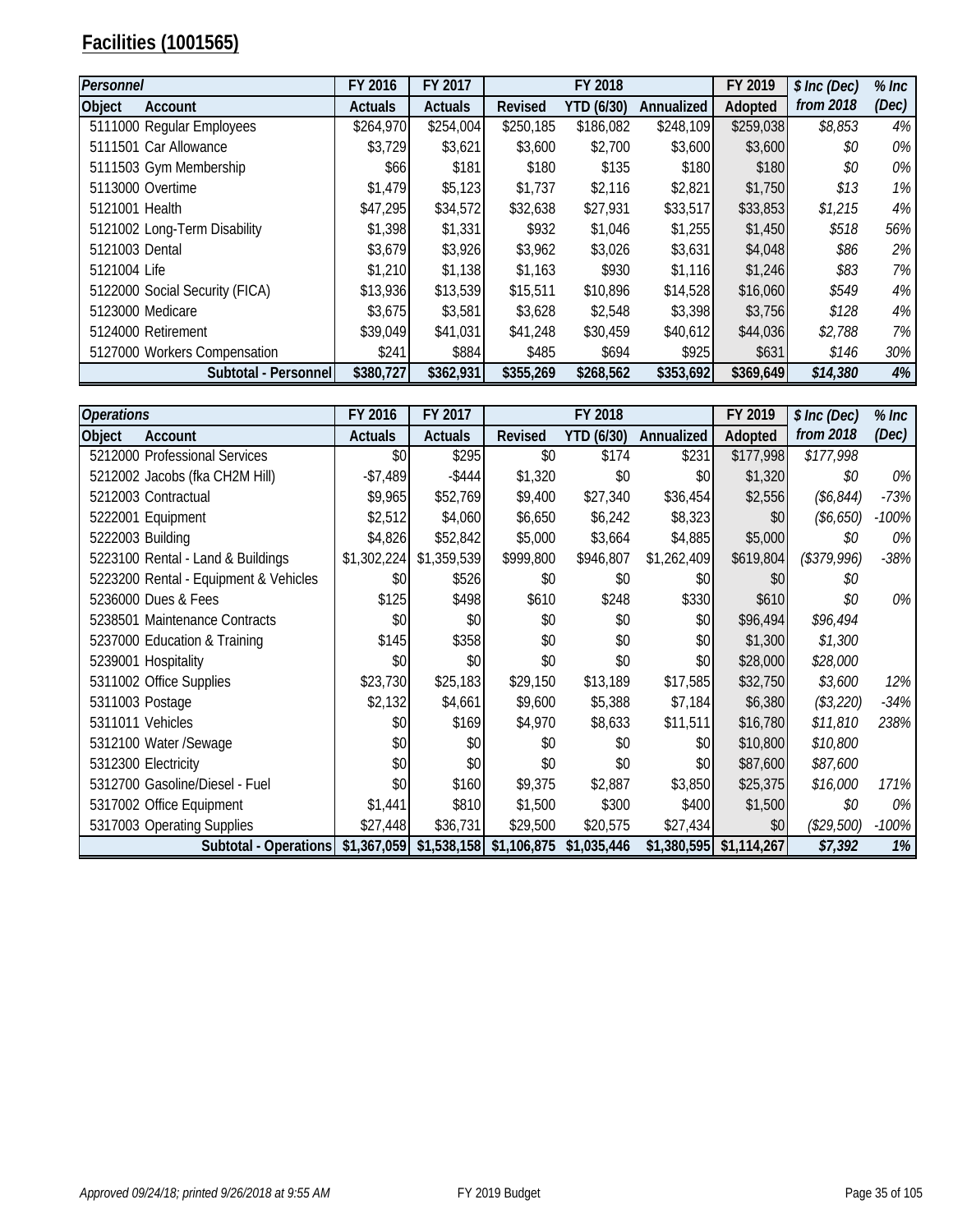| <b>Professional Services - Items Described</b>          | Vendor Name           | Cost per | <b>Units</b>                    | <b>Total</b>     |
|---------------------------------------------------------|-----------------------|----------|---------------------------------|------------------|
| Technology Park Common Area Assessme JC Owners Asso     |                       | \$9,000  | 1                               | \$9,000          |
| Roof Anchor Inspection (City Hall - Lakefiel TBD        |                       | \$650    | 1                               | \$650            |
| Handyman Services - Drywall repair, etc.                | Various               | \$142    | 22                              | \$3,124          |
| Janitorial Services (City Hall - Lakefield)             | <b>TBD</b>            | \$6,104  | 6                               | \$36,624         |
| <b>Locksmith Services</b>                               | Various               | \$250    | 4                               | \$1,000          |
| Moving Services (from Interim City Hall)                | TBD                   | \$50,000 | 1                               | \$50,000         |
| Moving Services (from Police Department / Court)        |                       | \$75,000 | 1                               | \$75,000         |
| Window Cleaning (City Hall - Lakefield)                 | TBD                   | \$2,600  | 1                               | \$2,600          |
| 5212000                                                 |                       |          |                                 | \$177,998        |
|                                                         |                       |          |                                 |                  |
| Jacobs Contract - Items Described                       | Vendor Name           | Cost per | <b>Units</b>                    | <b>Total</b>     |
| Call Center - Backup Only                               | Jacobs (CH2M)         | \$2      | 660                             | \$1,320          |
| 5212002                                                 |                       |          |                                 | \$1,320          |
|                                                         |                       |          |                                 |                  |
| Contractual - Items Described                           | Vendor Name           | Cost per | <b>Units</b>                    | <b>Total</b>     |
| <b>Shredding Services</b>                               | A Shred Ahead         | \$88     | 12                              | \$1,056          |
| <b>Vending Machine Leases</b>                           | <b>Allied Vending</b> | \$125    | 12                              | \$1,500          |
| 5212003                                                 |                       |          |                                 | \$2,556          |
|                                                         |                       |          |                                 |                  |
| <b>Building - Items Described</b>                       | Vendor Name           | Cost per | <b>Units</b>                    | <b>Total</b>     |
| <b>Minor Renovations</b>                                | Various               | \$1,000  | 5                               | \$5,000          |
| 5222003                                                 |                       |          |                                 | \$5,000          |
|                                                         |                       |          |                                 |                  |
| Rental - Land and Building - Items Described            | Vendor Name           | Cost per | <b>Units</b>                    | <b>Total</b>     |
| Interim City Hall Lease (Abbotts Bridge)                | Abbotts Bridge,       | \$26,334 | 6                               | \$158,004        |
| Interim City Hall CAM, Janitorial, Taxes                | Abbotts Bridge,       | \$15,150 | 6                               | \$90,900         |
| Interim City Hall Utility Fees                          |                       | \$650    | 6                               | \$3,900          |
| Police/Court Lease (11445 Johns Creek Pk Realco GA 001, |                       | \$40,000 | 8                               | \$320,000        |
| Police/Court CAM                                        | Realco GA 001,        | \$3,500  | 8                               | \$28,000         |
| Interim City Hall Repairs                               |                       | \$10,000 | 1                               | \$10,000         |
| TPA Common Area Charges                                 |                       | \$750    | 12                              | \$9,000          |
| 5223100                                                 |                       |          |                                 | \$619,804        |
| ad Foon, Home Departhead                                |                       |          | 11 <sub>m</sub> 11 <sub>n</sub> | $T_{\alpha}$ tal |

| Dues and Fees - Items Described               | Vendor Name | Cost per | <b>Units</b> | Total |
|-----------------------------------------------|-------------|----------|--------------|-------|
| Southeast Government Fleet Managers As: SGFMA |             | \$100    |              | \$100 |
| National Emergency Number Association NENA    |             | \$150    |              | \$150 |
| Civitan Annual Dues                           | Civitan     | \$360    |              | \$360 |
| 5236000                                       |             |          |              | \$610 |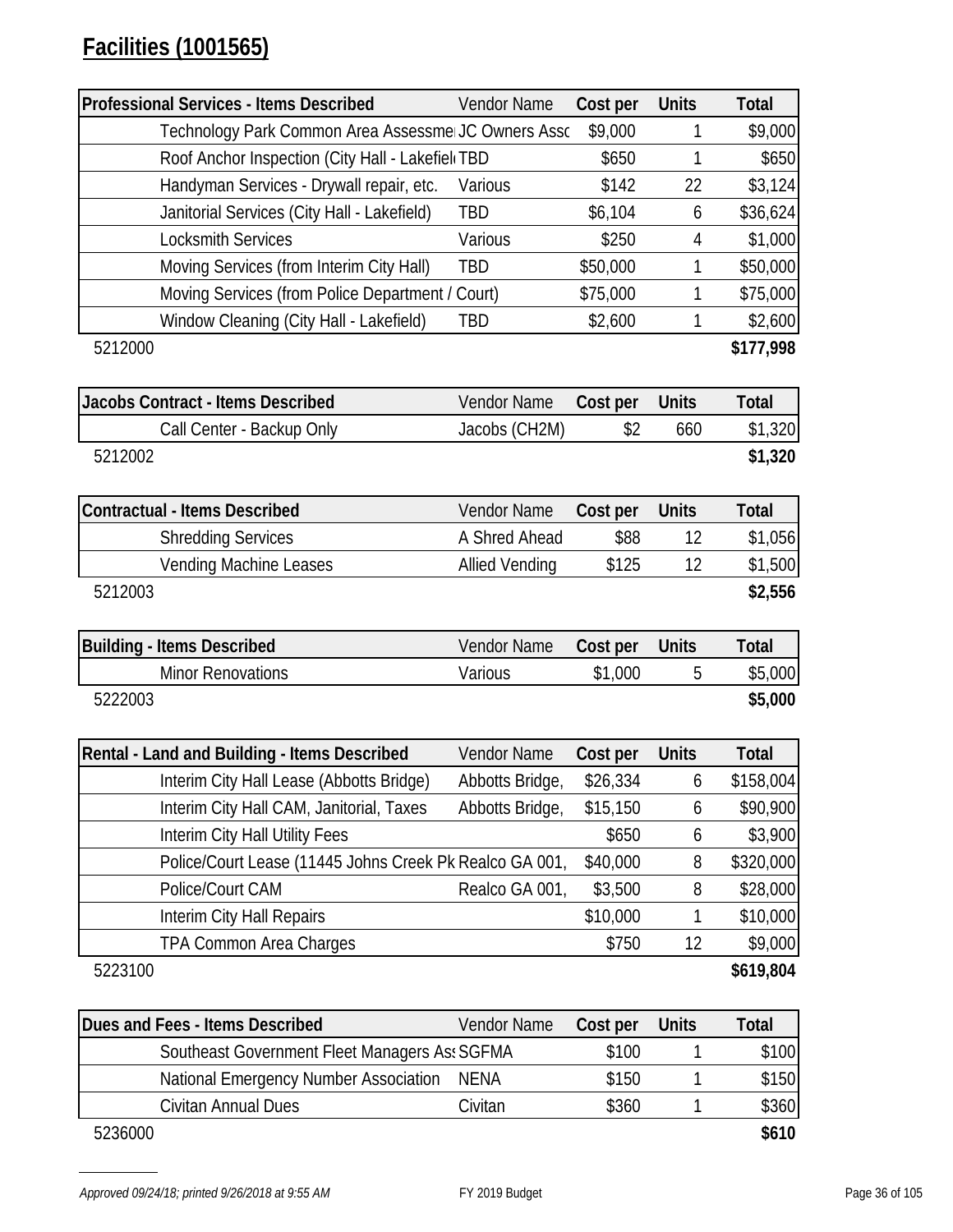| Maintenance Contracts - Items Described                       | Vendor Name           | Cost per | <b>Units</b>   | Total        |
|---------------------------------------------------------------|-----------------------|----------|----------------|--------------|
| Dumpster / Waste Management (City Hall - TBD                  |                       | \$100    | 26             | \$2,600      |
| Elevator Maintenance (City Hall - Lakefield) Thyssenkrupp     |                       | \$2,340  | 4              | \$9,360      |
| Fire Suppression Maintenance (City Hall - LTBD                |                       | \$450    | $\overline{2}$ | \$900        |
| Generator - PD (then backup at City Hall - L Yancy Brothers   |                       | \$262    | 12             | \$3,144      |
| Generator (main) (City Hall - Lakefield)                      | <b>TBD</b>            | \$500    | 6              | \$3,000      |
| HVAC for TCC/Server rooms (Interim and CMaxAir                |                       | \$600    | 4              | \$2,400      |
| HVAC Maintenance (City Hall - Lakefield)                      | TBD                   | \$4,000  | 6              | \$24,000     |
| Landscaping (City Hall - Lakefield) Quarterl TBD              |                       | \$4,500  | $\overline{2}$ | \$9,000      |
| Lawn Chemical Treatment (City Hall - Laket TBD                |                       | \$300    | 6              | \$1,800      |
| Lawn Maintenance (City Hall - Lakefield)                      | TBD                   | \$3,000  | 12             | \$36,000     |
| Pest Control (City Hall - Lakefield)                          | TBD                   | \$335    | 6              | \$2,010      |
| Pest Control (Interim City Hall)                              | TBD                   | \$90     | 6              | \$540        |
| Security and Fire Alarm System                                | <b>TYCO</b>           | \$145    | 12             | \$1,740      |
| 5238501                                                       |                       |          |                | \$96,494     |
| <b>Education &amp; Training</b>                               | Vendor Name           | Cost per | <b>Units</b>   | Total        |
| <b>Customer Service Training</b>                              | <b>TBD</b>            | \$250    | 4              | \$1,000      |
| Online 311-type training                                      | TBD                   | \$75     | 4              | \$300        |
| 5237000                                                       |                       |          |                | \$1,300      |
| <b>Hospitality - Items Described</b>                          | Vendor Name           | Cost per | <b>Units</b>   | Total        |
| <b>Council Meeting Meals</b>                                  | Various               | \$500    | 26             | \$13,000     |
| <b>Breakroom Coffee</b>                                       | <b>Community Coff</b> | \$750    | 12             | \$9,000      |
| Breakroom Supplies (plates, cutlery, etc.)                    | Various               | \$250    | 24             | \$6,000      |
| 5239001                                                       |                       |          |                | \$28,000     |
|                                                               |                       |          |                |              |
| <b>Office Supplies - Items Described</b>                      | Vendor Name           | Cost per | <b>Units</b>   | <b>Total</b> |
| Basic Office Supplies - Folders, Pens, Etc. Office Depot, Sta |                       | \$500    | 52             | \$26,000     |
| New Employee Supplies - Start up Supplies Office Depot, Sta   |                       | \$100    | 15             | \$1,500      |
| New Employee Supplies - Nametags                              |                       | \$50     | 15             | \$750        |
| New Employee Supplies - Business Cards (new address)          |                       | \$60     | 75             | \$4,500      |
| 5311002                                                       |                       |          |                | \$32,750     |
| Postage - Items Described                                     | Vendor Name           | Cost per | <b>Units</b>   | <b>Total</b> |
| Postage Machine                                               | <b>Pitney Bowes</b>   | \$345    | 12             | \$4,140      |
| Postage Machine Supplies (Postage Labels Pitney Bowes         |                       | \$88     | 5              | \$440        |
| <b>Courier Services</b>                                       | Various               | \$100    | 8              | \$800        |
| <b>Mailing Services</b>                                       | UPS, FedEx            | \$25     | 40             | \$1,000      |
| 5311003                                                       |                       |          |                | \$6,380      |
|                                                               |                       |          |                |              |
| Vehicles - Items Described                                    | Vendor Name           | Cost per | <b>Units</b>   | Total        |

*Approved 09/24/18; printed 9/26/2018 at 9:55 AM* FY 2019 Budget Page 37 of 105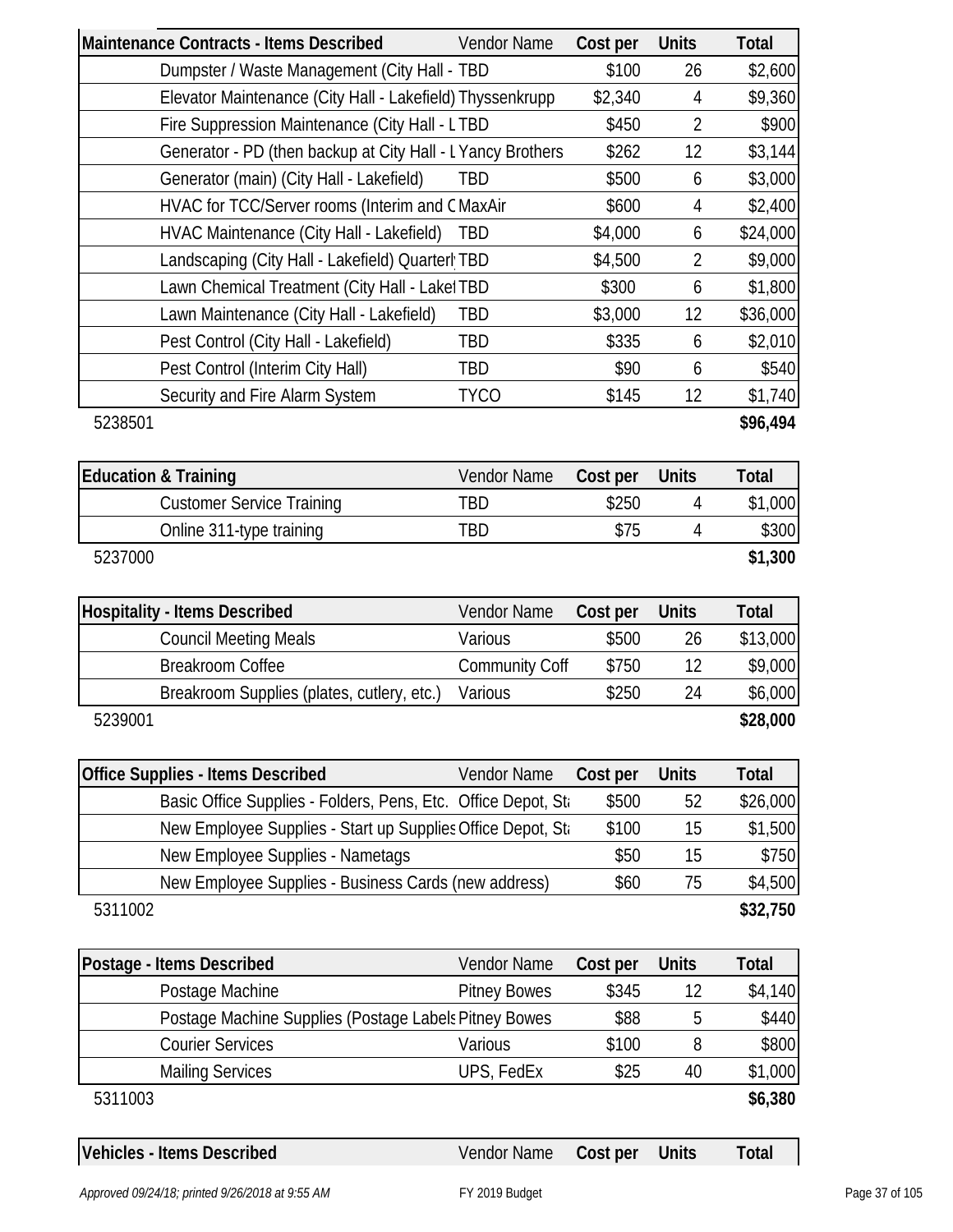| Various                                                      | \$30                                                            | 51                                      | \$1,530                |
|--------------------------------------------------------------|-----------------------------------------------------------------|-----------------------------------------|------------------------|
| Various                                                      | \$250                                                           | 17                                      | \$4,250                |
| Various                                                      | \$500                                                           | 22                                      | \$11,000               |
|                                                              |                                                                 |                                         | \$16,780               |
|                                                              |                                                                 |                                         |                        |
| <b>Vendor Name</b>                                           | Cost per                                                        | <b>Units</b>                            | <b>Total</b>           |
| <b>Fulton County</b>                                         | \$1,800                                                         | 6                                       | \$10,800               |
|                                                              |                                                                 |                                         | \$10,800               |
|                                                              |                                                                 |                                         |                        |
| <b>Vendor Name</b>                                           | Cost per                                                        | <b>Units</b>                            | <b>Total</b>           |
| Lights (interior/exterior) (City Hall - Lakefield Sawnee EMC | \$14,400                                                        | 6                                       | \$86,400               |
| Sawnee EMC                                                   | \$200                                                           | 6                                       | \$1,200                |
|                                                              |                                                                 |                                         | \$87,600               |
|                                                              |                                                                 |                                         | <b>Total</b>           |
|                                                              |                                                                 |                                         | \$25,375               |
|                                                              |                                                                 |                                         |                        |
|                                                              |                                                                 |                                         | \$25,375               |
| Vendor Name                                                  | Cost per                                                        | <b>Units</b>                            | <b>Total</b>           |
|                                                              | \$100                                                           | 15                                      | \$1,500                |
|                                                              |                                                                 |                                         | \$1,500                |
|                                                              |                                                                 |                                         | \$1,114,267            |
|                                                              | Vendor Name<br>Gasoline (City Hall, Non-Public Safety Vehicles) | Cost per<br>\$2.50<br>Office Depot, St. | <b>Units</b><br>10,150 |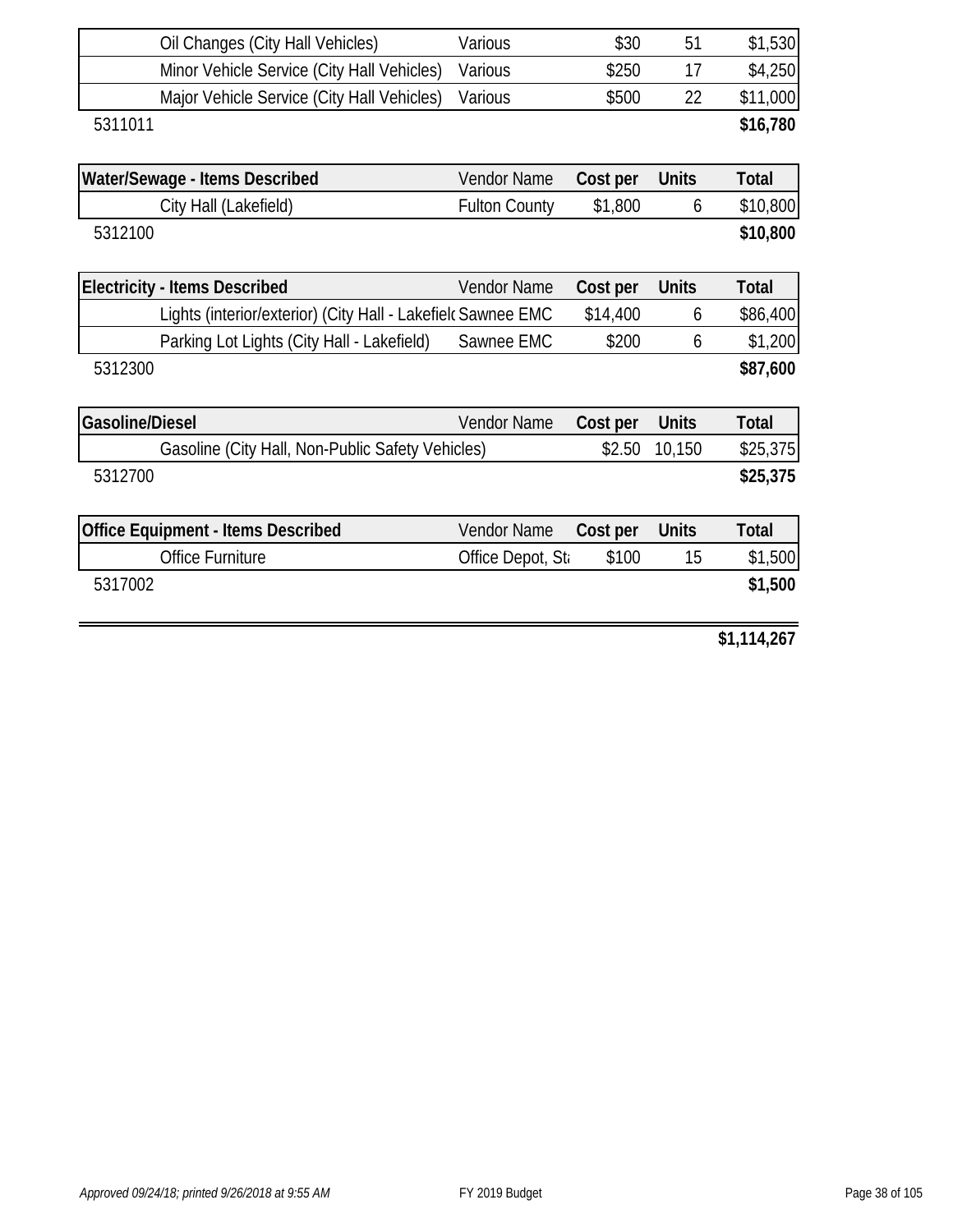# **Finance (1001511)**

| Personnel      |                                | FY 2016        | FY 2017        |                | FY 2018           |            | FY 2019     | \$ Inc (Dec) | $%$ Inc |
|----------------|--------------------------------|----------------|----------------|----------------|-------------------|------------|-------------|--------------|---------|
| <b>Object</b>  | Account                        | <b>Actuals</b> | <b>Actuals</b> | <b>Revised</b> | <b>YTD (6/30)</b> | Annualized | Adopted     | from 2018    | (Dec)   |
|                | 5111000 Regular Employees      | \$678,969      | \$655,650      | \$720,814      | \$522,189         | \$696,252  | \$730,058   | \$9,244      | $1\%$   |
|                | 5111501 Car Allowance          | \$4,871        | \$4,829        | \$4,800        | \$3,200           | \$4,267    | \$4,800     | \$0          | $0\%$   |
|                | 5111503 Gym Membership         | \$664]         | \$566          | \$720          | \$585             | \$780      | \$1,080     | \$360        | 50%     |
|                | 5113000 Overtime               | \$102          | \$432          | \$364          | \$0               | \$0        | \$0         | $-$ \$364    | $-100%$ |
| 5121001 Health |                                | \$93,424       | \$96,475       | \$113,328      | \$89,031          | \$106,837  | \$124,128   | \$10,800     | 10%     |
|                | 5121002 Long-Term Disability   | \$3,654        | \$3,707        | \$2,663        | \$3,115           | \$3,738    | \$4,160     | \$1,497      | 56%     |
| 5121003 Dental |                                | \$7,849        | \$8,407        | \$10,195       | \$7,489           | \$8,987    | \$10,973    | \$778        | 8%      |
| 5121004 Life   |                                | \$2,938        | \$2,983        | \$3,328        | \$2,590           | \$3,108    | \$3,502     | \$174        | 5%      |
|                | 5122000 Social Security (FICA) | \$37,650       | \$38,756       | \$44,691       | \$30,164          | \$40,218   | \$45,140    | \$449        | $1\%$   |
|                | 5123000 Medicare               | \$9,344        | \$9,064        | \$10,452       | \$7,148           | \$9,531    | \$10,557    | \$105        | 1%      |
|                | 5124000 Retirement             | \$91,750       | \$89,059       | \$117,949      | \$77,587          | \$103,450  | \$123,770   | \$5,821      | 5%      |
|                | 5127000 Workers Compensation   | \$907          | \$1,415        | \$1,388        | \$1,505           | \$2,007    | \$1,675     | \$287        | 21%     |
|                | Subtotal - Personnel           | \$932,122      | \$911,341      | \$1,030,692    | \$744,603         | \$979,174  | \$1,059,842 | \$29,150     | 3%      |

| <b>Operations</b>    |                                   | FY 2016        | FY 2017                   |             | FY 2018           |             | FY 2019     | \$ Inc (Dec) | $%$ Inc |
|----------------------|-----------------------------------|----------------|---------------------------|-------------|-------------------|-------------|-------------|--------------|---------|
| Object               | Account                           | <b>Actuals</b> | <b>Actuals</b>            | Revised     | <b>YTD (6/30)</b> | Annualized  | Adopted     | from 2018    | (Dec)   |
|                      | 5212000 Professional Services     | \$72,504       | \$20,183                  | \$2,000     | \$2,553           | \$3,404     | \$2,000     | \$0          | 0%      |
| 5212001 Audit        |                                   | \$34,555       | \$32,000                  | \$40,000    | \$23,000          | \$30,667    | \$40,000    | \$0          | 0%      |
|                      | 5212003 Contractual               | \$53,765       | \$33,745                  | \$155,000   | \$66,893          | \$89,191    | \$155,000   | \$0          | 0%      |
|                      | 5213000 Technical Services        | \$275          | \$200                     | \$1,000     | \$225             | \$300       | \$1,000     | \$0          | 0%      |
|                      | 5222000 Repairs & Maintenance     | \$0            | \$0                       | \$500       | \$0               | \$0         | \$500       | \$0          | 0%      |
|                      | 5233000 Advertising               | \$0            | \$0                       | \$0         | \$250             | \$333       | \$0         | \$0          |         |
|                      | 5234000 Printing & Binding        | \$1,340        | \$723                     | \$1,310     | \$1,264           | \$1,685     | \$1,310     | \$0          | 0%      |
|                      | 5236000 Dues & Fees               | \$2,372        | \$3,953                   | \$3,515     | \$2,005           | \$2,673     | \$3,040     | $-$ \$475    | $-14%$  |
|                      | 5237000 Education & Training      | \$6,286        | \$12,723                  | \$19,800    | \$5,893           | \$7,857     | \$18,300    | $-$1,500$    | -8%     |
|                      | 5239001 Hospitality               | \$152          | \$71                      | \$250       | \$0               | \$0         | \$250       | \$0          | 0%      |
|                      | 5239003 Merchant Services Charge  | \$0            | \$0                       | \$0         | \$0               | \$0         | \$30,000    | \$30,000     |         |
|                      | 5239004 Finance Charges/Bank Char | \$742          | \$1,090                   | \$800       | \$2,096           | \$2,795     | \$800       | \$0          | 0%      |
|                      | 5311000 Supplies                  | \$0            | \$0                       | \$0         | \$51              | \$68        | \$0         | \$0          |         |
|                      | 5311002 Office Supplies           | \$2,488        | \$3,207                   | \$4,480     | \$2,610           | \$3,480     | \$3,080     | $-$1,400$    | -31%    |
|                      | 5311003 Postage                   | \$51           | \$11                      | \$259       | \$3,535           | \$4,713     | \$7,998     | \$7,739      | 2988%   |
|                      | 5317003 Operating Supplies        | \$7,406        | \$7,786                   | \$9,000     | \$1,089           | \$1,452     | \$9,000     | \$0          | 0%      |
|                      | Subtotal - Operations             | \$181,935      | \$115,692                 | \$237,914   | \$111,463         | \$148,617   | \$272,278   | \$34,364     | 14%     |
|                      |                                   |                |                           |             |                   |             |             |              |         |
| <b>TOTAL FINANCE</b> |                                   |                | $$1,114,057$ $$1,027,033$ | \$1,268,606 | \$856,066         | \$1,127,791 | \$1,332,120 | \$63,514     | 5%      |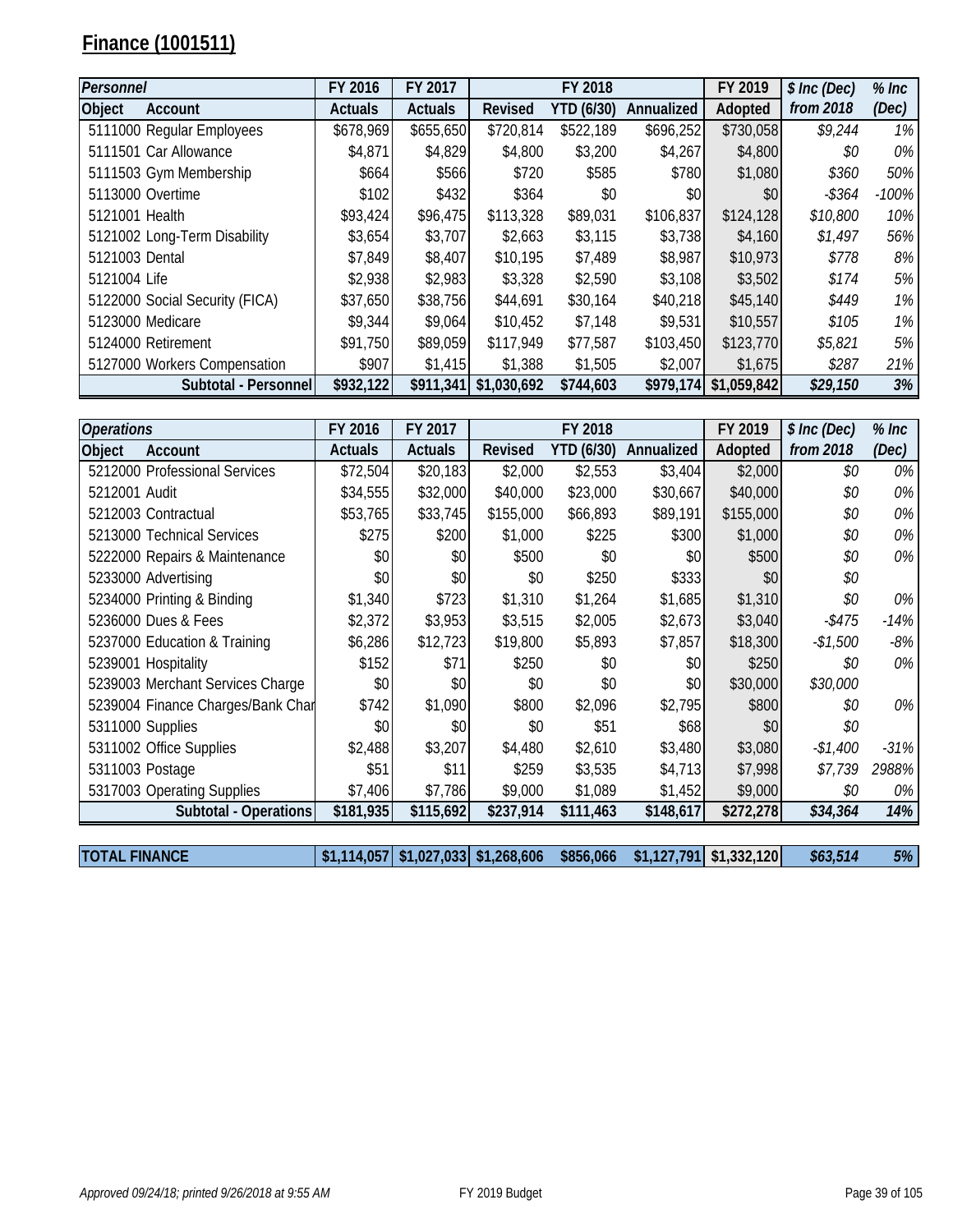# **Finance (1001511)**

| <b>Professional Services - Items Described</b>  | Vendor Name                    | Cost per | <b>Units</b>   | <b>Total</b> |
|-------------------------------------------------|--------------------------------|----------|----------------|--------------|
| <b>Outside Professional Services</b>            | Various                        | \$2,000  | 1              | \$2,000      |
| 5212000                                         |                                |          |                | \$2,000      |
| <b>Audit - Items Described</b>                  | <b>Vendor Name</b>             | Cost per | <b>Units</b>   | <b>Total</b> |
| <b>Annual External Audit</b>                    | Mauldin and Jenkins            | \$40,000 | 1              | \$40,000     |
| 5212001                                         |                                |          |                | \$40,000     |
|                                                 |                                |          |                |              |
| <b>Contractual - Items Described</b>            | Vendor Name                    | Cost per | <b>Units</b>   | <b>Total</b> |
| <b>Business License Discovery</b>               | TBD                            | \$30,000 | 1              | \$30,000     |
| <b>Property Tax Billing</b>                     | Dr. Ferdinand                  | \$35,000 | 1              | \$35,000     |
| <b>Financial Advisor</b>                        | <b>Todd Barnes</b>             | \$55,000 | 1              | \$55,000     |
| <b>Internal Auditor</b>                         | TBD                            | \$8,750  | 4              | \$35,000     |
| 5212003                                         |                                |          |                | \$155,000    |
| <b>Technical Services - Items Described</b>     | Vendor Name                    | Cost per | <b>Units</b>   | <b>Total</b> |
| <b>Check Immigration Statues</b>                | <b>SAVE</b>                    | \$300    | 1              | \$300        |
| <b>NIGP Code License</b>                        | <b>NIGP</b>                    | \$500    | 1              | \$500        |
| <b>Other Online Services</b>                    | Various                        | \$200    | 1              | \$200        |
| 5213000                                         |                                |          |                | \$1,000      |
|                                                 |                                |          |                |              |
| Repairs and Maintenance - Items Described       | Vendor Name                    | Cost per | <b>Units</b>   | <b>Total</b> |
| Repairs to Office Equipment                     | Various                        | \$250    | $\overline{2}$ | \$500        |
| 5222000                                         |                                |          |                | \$500        |
| Printing and Binding - Items Described          | Vendor Name                    | Cost per | <b>Units</b>   | <b>Total</b> |
| Laser Checks                                    | <b>Safeguard Business Syst</b> | \$655    | $\overline{2}$ | \$1,310      |
| 5234000                                         |                                |          |                | \$1,310      |
|                                                 |                                |          |                |              |
| Dues and Fees - Items Described                 | Vendor Name                    | Cost per | <b>Units</b>   | <b>Total</b> |
| <b>Govn't Finance Officers Association</b>      | <b>GFOA</b>                    | \$325    | 3              | \$975        |
| Georgia Govn't Finance Officers Associ GGFOA    |                                | \$150    | 3              | \$450        |
| <b>Association of Govn't Accountants</b>        | AGA                            | \$135    | 1              | \$135        |
| National Institute of Govn't Purchasing         | <b>NIGP</b>                    | \$250    | 1              | \$250        |
| Georgia Society of CPAs                         | <b>GSCPA</b>                   | \$265    | $\overline{2}$ | \$530        |
| American Institute of CPAs                      | <b>AICPA</b>                   | \$250    | $\overline{2}$ | \$500        |
| Board of Accountancy                            | <b>BOA</b>                     | \$100    | $\overline{2}$ | \$200        |
| 5236000                                         |                                |          |                | \$3,040      |
| <b>Education and Training - Items Described</b> | Vendor Name                    | Cost per | <b>Units</b>   | <b>Total</b> |
| <b>Grants Training</b>                          | TBD                            | \$1,500  | 1              | \$1,500      |
| <b>Training Classes</b>                         | Carl Vinson Institute of G     | \$300    | 6              | \$1,800      |
| Govn't Finance Officers Association Co GFOA     |                                | \$3,500  | 1              | \$3,500      |
| <b>GGFOA - Fall Conference</b>                  | <b>GGFOA</b>                   | \$1,500  | $\overline{2}$ | \$3,000      |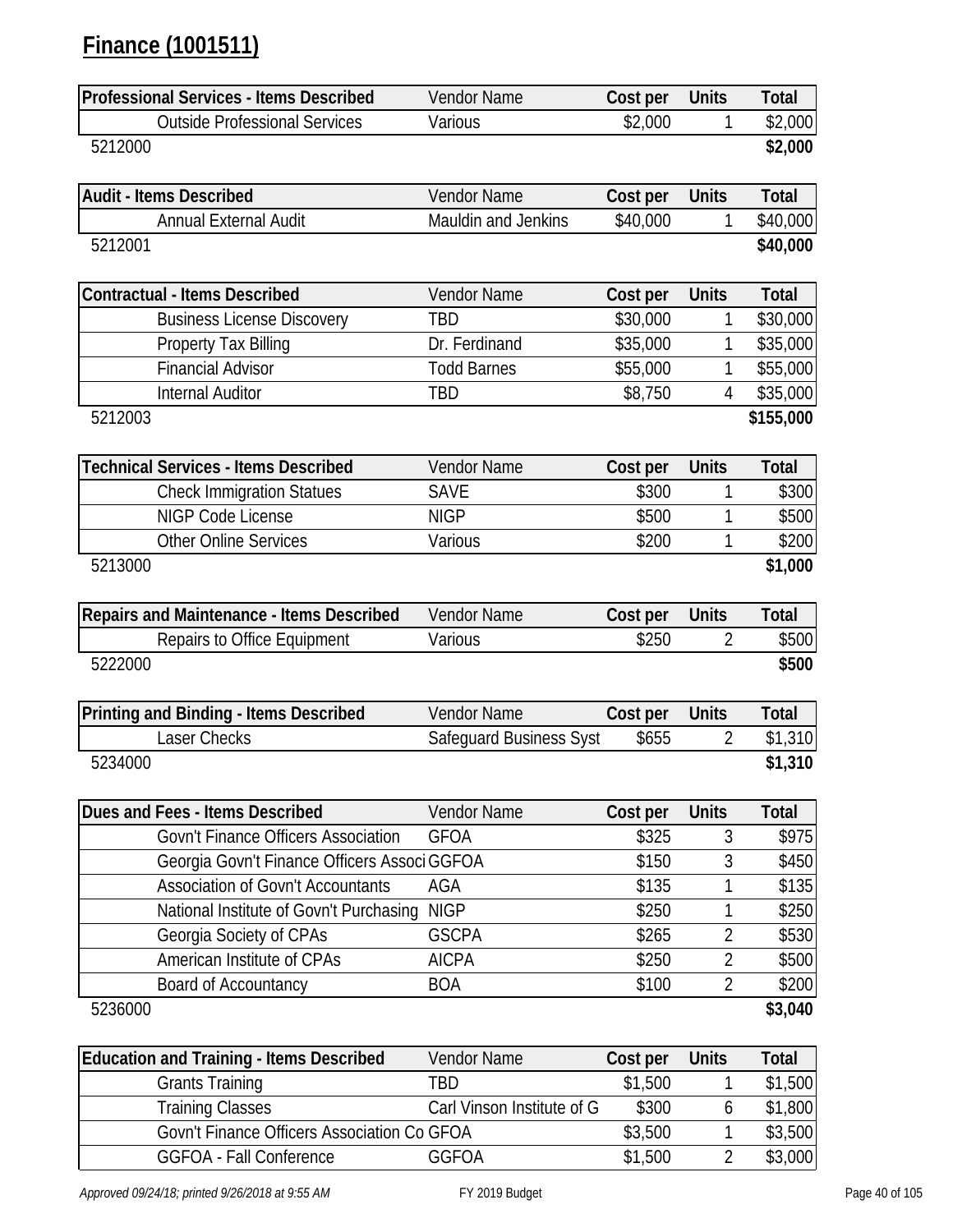|         | <b>Purchasing Training</b>                                         | Various            | \$3,000  | 1            | \$3,000      |
|---------|--------------------------------------------------------------------|--------------------|----------|--------------|--------------|
|         | <b>Budget Training</b>                                             | Various            | \$1,750  | 1            | \$1,750      |
|         | Revenue Training                                                   | Various            | \$2,500  | 1            | \$2,500      |
|         | CPA Continuing Education Training                                  | Various            | \$1,250  | 1            | \$1,250      |
| 5237000 |                                                                    |                    |          |              | \$18,300     |
|         | <b>Hospitality - Items Described</b>                               | Vendor Name        | Cost per | <b>Units</b> | <b>Total</b> |
|         | <b>Division Training Lunches</b>                                   | Various            | \$50     | 5            | \$250        |
| 5239001 |                                                                    |                    |          |              | \$250        |
|         | Merchant Service Fees - Items Described                            | <b>Vendor Name</b> | Cost per | <b>Units</b> | <b>Total</b> |
|         | <b>Credit Card Processing Fee</b>                                  | <b>Bank</b>        | \$3      | 12,000       | \$30,000     |
| 5239003 |                                                                    |                    |          |              | \$30,000     |
|         | Finance Charges/Bank Charges - Items Descrit Vendor Name           |                    | Cost per | <b>Units</b> | <b>Total</b> |
|         | Credit Card - Executive Level Card Fee Bank of America             |                    | \$200    | 2            | \$400        |
|         | <b>Account Charges</b>                                             | TBD                | \$100    | 4            | \$400        |
| 5239004 |                                                                    |                    |          |              | \$800        |
|         | <b>Office Supplies - Items Described</b>                           | Vendor Name        | Cost per | <b>Units</b> | <b>Total</b> |
|         | Basic Office Supplies - Folders, Pens, EOffice Depot, Staples, etc |                    | \$50     | 52           | \$2,600      |
|         | Intuit Online                                                      | Intuit             | \$40     | 12           | \$480        |
| 5311002 |                                                                    |                    |          |              | \$3,080      |
|         | Postage - Items Described                                          | <b>Vendor Name</b> | Cost per | <b>Units</b> | <b>Total</b> |
|         | Letters                                                            | <b>USPS</b>        | \$0.50   | 15,939       | \$7,970      |
|         | <b>Certified Mail</b>                                              | <b>USPS</b>        | \$1      | 25           | \$29         |
| 5311003 |                                                                    |                    |          |              | \$7,998      |
|         | <b>Operating Supplies - Items Described</b>                        | Vendor Name        | Cost per | <b>Units</b> | <b>Total</b> |
|         | City Shirts (for citywide employees)                               | TBD                | \$50     | 160          | \$8,000      |
|         | <b>Other Operating Supplies</b>                                    | Various            | \$250    | 4            | \$1,000      |
| 5317003 |                                                                    |                    |          |              | \$9,000      |
|         |                                                                    |                    |          |              | \$272,278    |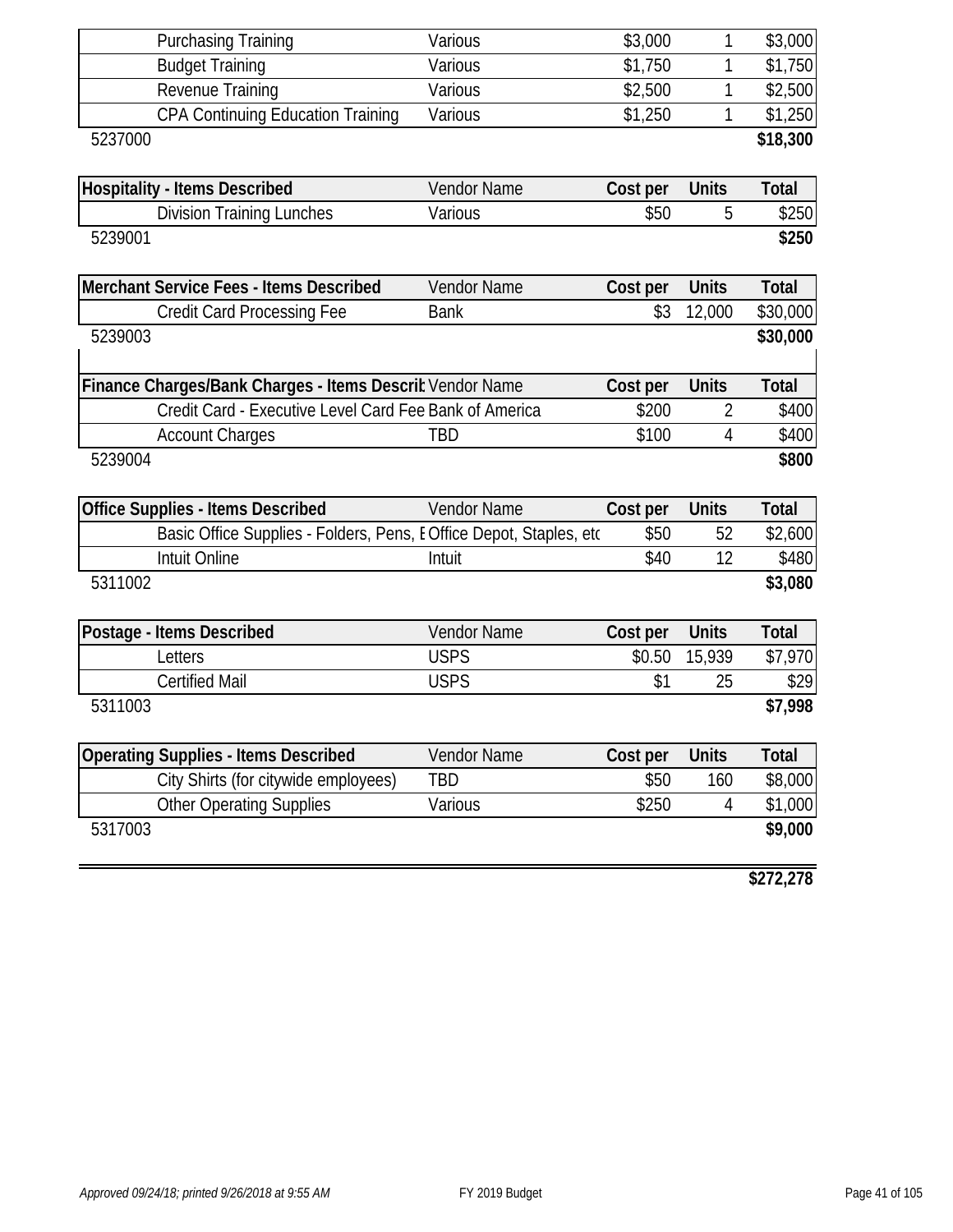## **Fire (1003510)**

| Personnel                       | FY 2016        | FY 2017        |             | FY 2018           |             | FY 2019     | \$ Inc (Dec) | $%$ Inc $\,$ |
|---------------------------------|----------------|----------------|-------------|-------------------|-------------|-------------|--------------|--------------|
| Object<br>Account               | <b>Actuals</b> | <b>Actuals</b> | Revised     | <b>YTD (6/30)</b> | Annualized  | Adopted     | from 2018    | (Dec)        |
| 5111000 Regular Employees       | \$5,731,044    | \$5,924,622    | \$6,112,852 | \$4,499,681       | \$5,999,575 | \$6,273,801 | \$160,949    | 3%           |
| 5111500 Excess Regular Salaries | \$0            | \$226          | \$0         | \$0               | \$0         | \$0         | \$0          |              |
| 5111503 Gym Membership          | \$9,351        | \$9,414        | \$9,360     | \$8,805           | \$11,740    | \$10,620    | \$1,260      | 13%          |
| 5111504 Paramedic Incentive Pay | \$52,500       | \$67,500       | \$77,500    | \$70,000          | \$77,500    | \$97,500    | \$20,000     | 26%          |
| 5112000 Temporary/PT Employee   | \$32,319       | \$19,026       | \$0         | \$1,764           | \$2,352     | \$0         | \$0          |              |
| 5113000 Overtime                | \$326,213      | \$448,624      | \$340,000   | \$313,705         | \$418,273   | \$340,000   | \$0          | 0%           |
| 5121001 Health                  | \$965,316      | \$1,044,542    | \$1,144,977 | \$906,005         | \$1,087,206 | \$1,089,094 | (\$55,883)   | -5%          |
| 5121002 Long-Term Disability    | \$31,968       | \$34,535       | \$22,366    | \$26,714          | \$32,057    | \$37,153    | \$14,787     | 66%          |
| 5121003 Dental                  | \$77,680       | \$84,922       | \$90,497    | \$71,367          | \$85,640    | \$99,018    | \$8,521      | 9%           |
| 5121004 Life                    | \$14,677       | \$27,920       | \$28,059    | \$22,327          | \$26,792    | \$30,316    | \$2,257      | 8%           |
| 5122000 Social Security (FICA)  | \$359,762      | \$374,088      | \$397,961   | \$283,512         | \$378,016   | \$390,836   | (\$7,125)    | $-2%$        |
| 5123000 Medicare                | \$84,899       | \$88,866       | \$93,071    | \$66,689          | \$88,919    | \$91,405    | (\$1,666)    | $-2%$        |
| 5124000 Retirement              | \$882,164      | \$930,598      | \$993,978   | \$715,380         | \$953,839   | \$1,071,646 | \$77,668     | 8%           |
| 5127000 Workers Compensation    | \$162,636      | \$295,400      | \$325,674   | \$276,214         | \$368,285   | \$355,773   | \$30,099     | 9%           |
| Subtotal - Personnel            | \$8,730,529    | \$9,350,284    | \$9,636,295 | \$7,262,163       | \$9,530,196 | \$9,887,163 | \$250,868    | 3%           |

| <b>Operations</b> |                                      | FY 2016        | FY 2017        |                         | FY 2018           |             | FY 2019     | \$ Inc (Dec) | $%$ Inc |
|-------------------|--------------------------------------|----------------|----------------|-------------------------|-------------------|-------------|-------------|--------------|---------|
| Object            | Account                              | <b>Actuals</b> | <b>Actuals</b> | <b>Revised</b>          | <b>YTD (6/30)</b> | Annualized  | Adopted     | from 2018    | (Dec)   |
|                   | 5212000 Professional Services        | \$16,500       | \$1,813        | \$3,315                 | \$879             | \$1,172     | \$3,315     | \$0          | 0%      |
|                   | 5212003 Contractual                  | \$47,047       | \$36,417       | \$34,128                | \$24,372          | \$32,496    | \$35,160    | \$1,032      | 3%      |
|                   | 5212005 Fire IGA                     | \$23,130       | \$24,350       | \$23,800                | \$0               | \$23,800    | \$28,860    | \$5,060      | 21%     |
|                   | 5212019 False Alarm Contract Fees    | \$3,501        | \$4,336        | \$3,500                 | \$2,591           | \$3,454     | \$4,100     | \$600        | 17%     |
|                   | 5222200 Facility Repair & Maintenand | \$123,543      | \$66,994       | \$38,770                | \$40,855          | \$54,474    | \$0         | (\$38,770)   | $-100%$ |
|                   | 5231000 Insurance                    | \$109,338      | \$101,101      | \$112,000               | \$124,810         | \$166,413   | \$131,600   | \$19,600     | 18%     |
|                   | 5232000 Communications               | \$695          | \$63           | \$500                   | \$0               | \$0         | \$500       | \$0          | 0%      |
|                   | 5233000 Advertising                  | \$0            | \$0            | \$900                   | \$663             | \$883       | \$900       | \$0          | 0%      |
|                   | 5234000 Printing & Binding           | \$0            | \$1,876        | \$1,300                 | \$411             | \$548       | \$1,300     | \$0          | 0%      |
|                   | 5236000 Dues & Fees                  | \$21,814       | \$19,972       | \$26,224                | \$22,918          | \$30,557    | \$26,838    | \$614        | 2%      |
|                   | 5237000 Education & Training         | \$49,497       | \$48,494       | \$23,675                | \$17,471          | \$23,294    | \$27,775    | \$4,100      | 17%     |
|                   | 5238501 Maintenance Contracts        | \$72,724       | \$96,361       | \$121,127               | \$93,274          | \$124,365   | \$116,212   | (\$4,915)    | $-4%$   |
|                   | 5239001 Hospitality                  | \$0            | \$0            | \$0                     | \$64              | \$86        | \$0         | \$0          |         |
|                   | 5311002 Office Supplies              | \$9,972        | \$10,431       | \$7,855                 | \$4,503           | \$6,004     | \$7,855     | \$0          | 0%      |
| 5311003 Postage   |                                      | \$0            | \$0            | \$0                     | \$68              | \$0         | \$149       | \$149        |         |
|                   | 5311010 Other Supplies               | \$13,464       | \$27,957       | \$35,830                | \$34,415          | \$45,887    | \$14,950    | (\$20,880)   | $-58%$  |
|                   | 5311011 Vehicles                     | \$240,198      | \$183,286      | \$167,970               | \$146,496         | \$195,327   | \$167,970   | \$0          | 0%      |
| 5311014 Medical   |                                      | \$40,721       | \$42,276       | \$26,900                | \$26,527          | \$35,369    | \$36,700    | \$9,800      | 36%     |
|                   | 5312100 Water/Sewage                 | \$6,100        | \$5,815        | \$6,480                 | \$4,008           | \$5,345     | \$6,480     | \$0          | 0%      |
|                   | 5312200 Natural Gas                  | \$11,292       | \$11,330       | \$8,754                 | \$3,134           | \$4,179     | \$8,754     | \$0          | 0%      |
|                   | 5312300 Electricity                  | \$40,606       | \$41,700       | \$47,832                | \$30,345          | \$40,460    | \$47,832    | \$0          | 0%      |
|                   | 5312700 Gasoline/Diesel - Fuel       | \$50,299       | \$58,561       | \$66,250                | \$54,485          | \$72,646    | \$66,250    | \$0          | 0%      |
|                   | 5314000 Books & Periodicals          | \$196          | \$0            | \$0                     | \$0               | \$0         | \$0         | \$0          |         |
| 5317000 Other     |                                      | \$7,800        | \$15,272       | \$25,850                | \$12,770          | \$17,026    | \$21,200    | (\$4,650)    | $-18%$  |
|                   | 5317002 Office Equipment             | \$0            | \$0            | \$1,100                 | \$899             | \$1,198     | \$0         | (\$1,100)    | $-100%$ |
|                   | 5317003 Operating Supplies           | \$13,129       | \$11,701       | \$12,540                | \$8,416           | \$11,222    | \$13,740    | \$1,200      | 10%     |
|                   | 5317010 Uniforms                     | \$45,300       | \$35,017       | \$83,466                | \$14,670          | \$19,560    | \$54,140    | (\$29,326)   | $-35%$  |
|                   | 5317011 Officer Supplies             | \$180,793      | \$109,103      | \$279,425               | \$253,307         | \$282,307   | \$8,200     | (\$271, 225) | $-97%$  |
|                   | 5812000 Capital Lease Principal      | \$190,398      | \$491,661      | \$235,983               | \$176,366         | \$235,155   | \$247,694   | \$11,711     | 5%      |
|                   | 5822000 Capital Lease Interest       | \$47,098       | \$37,951       | \$27,198                | \$21,073          | \$28,098    | \$15,518    | (\$11,680)   | $-43%$  |
|                   | 5916110 Operating Transfers Out      | \$391,159      | \$391,159      | \$97,790                | \$108,036         | \$144,048   | \$0         | (\$97,790)   | $-100%$ |
|                   | Subtotal - Operations                | \$1,756,311    | \$1,874,995    | $\overline{$1,520,462}$ | \$1,227,824       | \$1,605,373 | \$1,093,992 | $(*426,470)$ | $-28%$  |

**TOTAL FIRE \$10,486,840 \$11,225,279 \$11,156,757 \$8,489,987 \$11,135,568 \$10,981,155** *(\$175,602) -2%*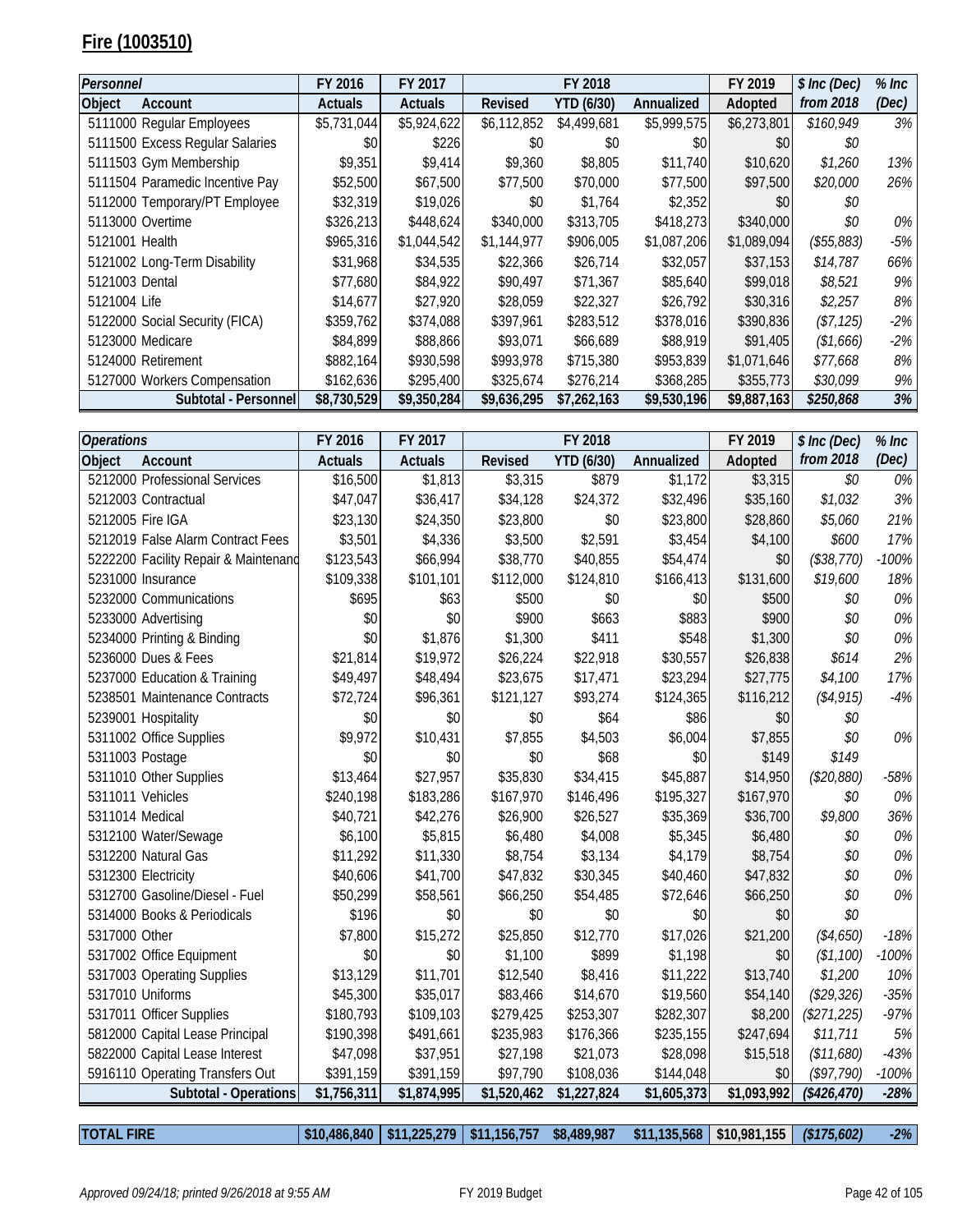# **Fire (1003510)**

| <b>Professional Services - Items Described</b>         | <b>Vendor Name</b>    | Cost per  | <b>Units</b>   | <b>Total</b> |
|--------------------------------------------------------|-----------------------|-----------|----------------|--------------|
| <b>Recruitment Administrative Costs</b>                | Various               | \$125     | 3              | \$375        |
| Polygraph Exam                                         | Montezino's Polygraph | \$150     | 3              | \$450        |
| Pre-Employment Background Check                        | Various               | \$100     | 3              | \$300        |
| Pre-Employment Medical Exam                            | Concentra             | \$380     | 3              | \$1,140      |
| Psychological Review                                   | Stone and Associates  | \$350     | 3              | \$1,050      |
| 5212000                                                |                       |           |                | \$3,315      |
| <b>Contractual - Items Described</b>                   | <b>Vendor Name</b>    | Cost per  | <b>Units</b>   | <b>Total</b> |
| <b>Medical Director</b>                                | Dr. Dukes             | \$2,930   | 12             | \$35,160     |
| 5212003                                                |                       |           |                | \$35,160     |
| Fire IGA - Items Described                             | <b>Vendor Name</b>    | Cost per  | <b>Units</b>   | <b>Total</b> |
| Radio IGA                                              | <b>Fulton County</b>  | \$370     | 68             | \$25,160     |
| Radio fees for two fire consoles at ChatComm           |                       | \$1,850   | $\overline{2}$ | \$3,700      |
| 5212005                                                |                       |           |                | \$28,860     |
| <b>False Alarm Contract Fees - Items Described</b>     | <b>Vendor Name</b>    | Cost per  | <b>Units</b>   | <b>Total</b> |
| Fees for False Alarm Monitoring Contrac Superion       |                       | \$4,100   | 1              | \$4,100      |
| 5212019                                                |                       |           |                | \$4,100      |
| <b>Insurance - Items Described</b>                     | Vendor Name           | Cost per  | <b>Units</b>   | <b>Total</b> |
| Liability / Professional / Vehicle / Propert Travelers |                       | \$117,600 | 1              | \$117,600    |
| Cancer Insurance                                       |                       | \$14,000  | 1              | \$14,000     |
| 5231000                                                |                       |           |                | \$131,600    |
| <b>Communications - Items Described</b>                | Vendor Name           | Cost per  | <b>Units</b>   | <b>Total</b> |
| <b>Graphic Design</b>                                  | TBD                   | \$500     | 1              | \$500        |
| 5232000                                                |                       |           |                | \$500        |
| <b>Advertising - Items Described</b>                   | <b>Vendor Name</b>    | Cost per  | <b>Units</b>   | <b>Total</b> |
| Advertising (RFP's), etc.                              | Various               | \$100     | 6              | \$600        |
| Advertising for Recruitment to Open Pos Various        |                       | \$100     | 3              | \$300        |
| 5233000                                                |                       |           |                | \$900        |
| Printing and Binding - Items Described                 | <b>Vendor Name</b>    | Cost per  | <b>Units</b>   | <b>Total</b> |
| Large Document Printing (Annual Repor Various          |                       | \$1,300   | 1              | \$1,300      |
| 5234000                                                |                       |           |                | \$1,300      |
| Dues and Fees - Items Described                        | <b>Vendor Name</b>    | Cost per  | <b>Units</b>   | <b>Total</b> |
| <b>National Fire Protection Association</b>            | <b>NFPA</b>           | \$200     |                | \$200        |
| <b>International Code Council</b>                      | ICC                   | \$240     | 1              | \$240        |
| <b>International Association of Fire Chiefs</b>        | <b>IAFC</b>           | \$280     | 7              | \$1,960      |
| Georgia Association of Fire Chiefs (chief GAFC         |                       | \$80      | 7              | \$560        |

 $\mathsf{l}$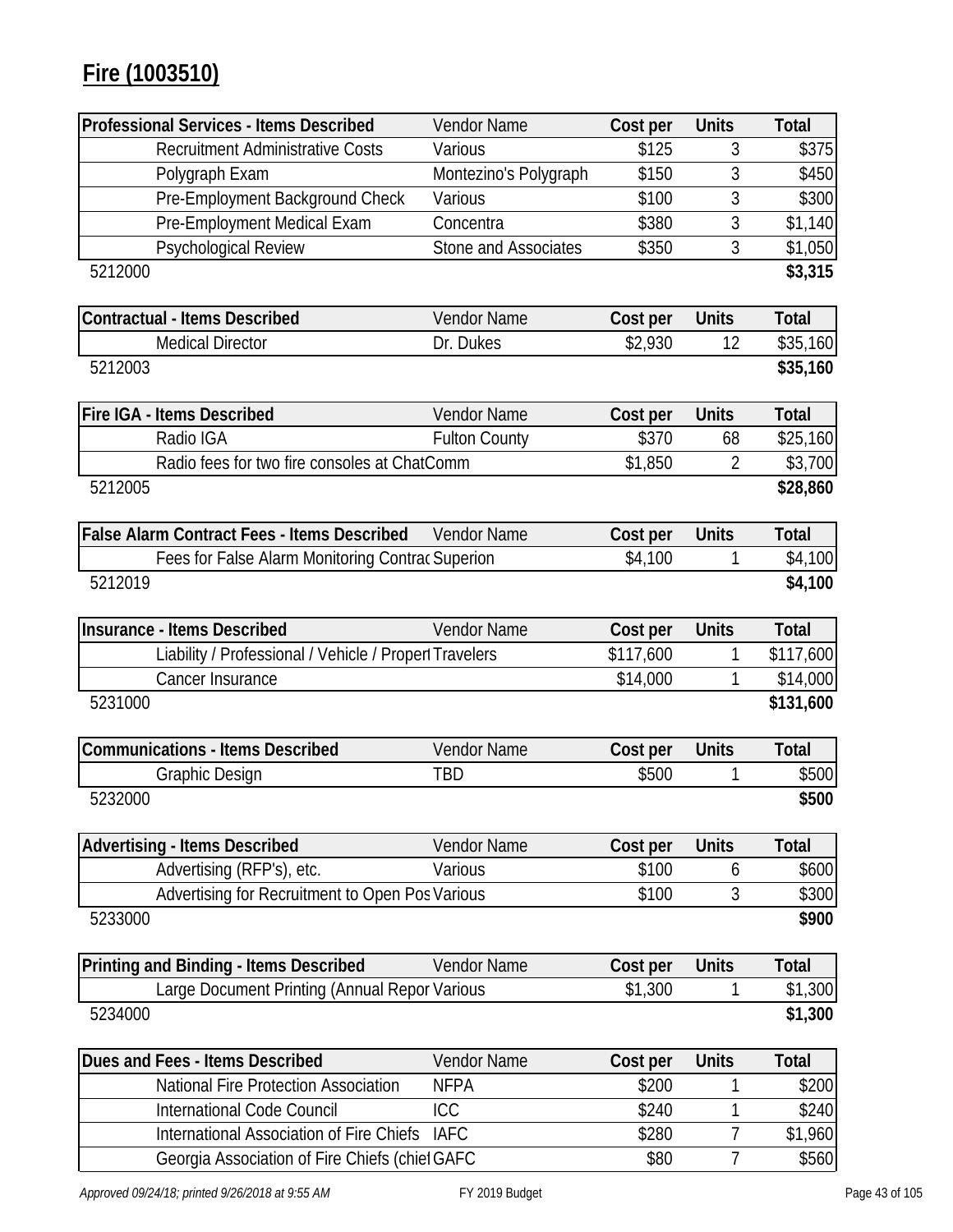|         | Georgia Association of Fire Chiefs (fire c GAFC         |                  | \$100   | 1              | \$100    |
|---------|---------------------------------------------------------|------------------|---------|----------------|----------|
|         | Metro Atlanta Fire Chiefs Association                   | <b>MAFCA</b>     | \$200   | 1              | \$200    |
|         | International Association of Arson Invest IAAI          |                  | \$75    | 4              | \$300    |
|         | Georgia Fire Investigators Association                  | <b>GFIA</b>      | \$25    | 5              | \$125    |
|         | Georgia Fire Inspectors Association                     | <b>GFIA</b>      | \$25    | $\overline{3}$ | \$75     |
|         | Georgia State Firefighters Association                  | <b>GFA</b>       | \$25    | 87             | \$2,175  |
|         | International Society of Fire Service InstilSFSI        |                  | \$125   | 1              | \$125    |
|         | Georgia EMS Instructor Association                      | <b>GEMSA</b>     | \$60    | 5              | \$300    |
|         | National Fire Protection Administration SNFPA           |                  | \$1,525 | 1              | \$1,525  |
|         | National Association of Emergency Med NA-EMT            |                  | \$40    | $\overline{2}$ | \$80     |
|         | National Registry - Paramedics                          | <b>NREMT</b>     | \$20    | 12             | \$240    |
|         | National Registry - EMT's                               | <b>NREMT</b>     | \$15    | 15             | \$225    |
|         | <b>Paramedic Certification</b>                          | State of Georgia | \$75    | 28             | \$2,100  |
|         | Emergency Medical Technician Certifica State of Georgia |                  | \$75    | 34             | \$2,550  |
|         | <b>EMT - Advanced Certification</b>                     | State of Georgia | \$75    | 11             | \$825    |
|         | <b>Online Training Platform</b>                         | TBD (RFP 6/2016) | \$9,300 | 1              | \$9,300  |
|         | <b>CFO Re-Designation</b>                               | <b>CPSE</b>      | \$350   | 4              | \$1,400  |
|         | <b>MiFireE</b>                                          | <b>MiFire</b>    | \$160   | 3              | \$480    |
|         | Other Dues and Fees                                     | Various          | \$100   | $\overline{1}$ | \$700    |
|         | Fire Dept. Incident Safety Officer Associ FDSOA         |                  | \$385   | 1              | \$385    |
|         | Public Opinion Survey for Public Educati Survey Monkey  |                  | \$210   | 1              | \$210    |
|         | Child Car Safety Seat Certification (Rece Safe Kids WW  |                  | \$30    | $\overline{1}$ | \$210    |
|         | <b>CPR Recertification (Cards)</b>                      | AHA              | \$8     | 15             | \$120    |
|         | <b>ACLS Recertification</b>                             | AHA              | \$8     | 16             | \$128    |
| 5236000 |                                                         |                  |         |                | \$26,838 |

| <b>Education and Training - Items Described</b>  | <b>Vendor Name</b>  | Cost per | <b>Units</b>   | <b>Total</b> |
|--------------------------------------------------|---------------------|----------|----------------|--------------|
| Southeast Arson Conference                       | <b>GFIA</b>         | \$670    | 5              | \$3,350      |
| <b>GPSFIA Spring Arson Conference</b>            | <b>GPSFIA</b>       | \$200    | 5              | \$1,000      |
| Georgia Fire Chiefs Association Confere GFAC     |                     | \$500    | 3              | \$1,500      |
| Georgia EMS Conference                           | <b>GEMSA</b>        | \$500    | 5              | \$2,500      |
| National Fire Protection Association Cor NFPA    |                     | \$2,400  |                | \$2,400      |
| <b>Training Facility Fees and Materials</b>      | Various             | \$200    | 30             | \$6,000      |
| Webinars and Other On-Demand Trainir Various     |                     | \$250    | 4              | \$1,000      |
| Travel and Per Diem for Training                 | Various             | \$25     | 40             | \$1,000      |
| Station Study Books, Materials, Test Bar Various |                     | \$1,000  |                | \$1,000      |
| <b>Firehouse Conference</b>                      | Firehouse           | \$2,600  | $\overline{2}$ | \$5,200      |
| Georgia Fire Safety Symposium                    | <b>GPSTC</b>        | \$125    | 3              | \$375        |
| Vision 20/20 Symposium                           | <b>Vision 20/20</b> | \$1,000  |                | \$1,000      |
| <b>Automatic Sprinkler Class</b>                 | <b>NFA</b>          | \$1,450  |                | \$1,450      |
| 5237000                                          |                     |          |                | \$27,775     |

| Maintenance Contracts - Items Described           | Vendor Name | Cost per | <b>Units</b> | Total    |
|---------------------------------------------------|-------------|----------|--------------|----------|
| Lawn Maintenance                                  | Aspire      | \$356    | 36           | \$12,816 |
| Lawn Chemical Treatment (weeds, fertilizer, etc.) |             | \$300    |              | \$3,600  |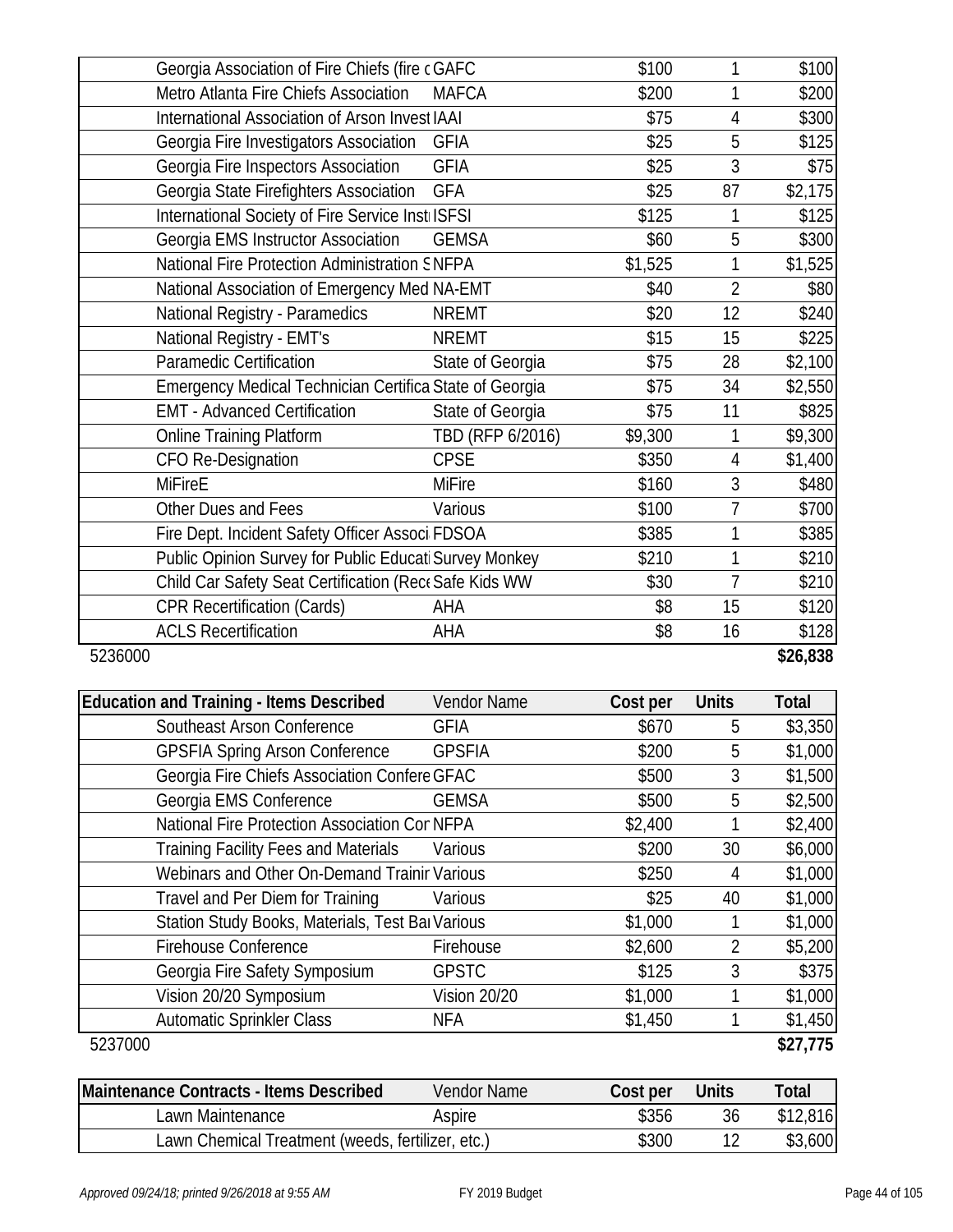|         | <b>Dumpster Service</b>                                            | <b>Advanced Disposal</b>            | \$325              | 12             | \$3,900              |
|---------|--------------------------------------------------------------------|-------------------------------------|--------------------|----------------|----------------------|
|         | Pest Control/Exterminators/Rodent Cont Arrow                       |                                     | \$335              | 12             | \$4,020              |
|         | Medical Oxygen Service                                             | Airgas                              | \$100              | 7              | \$700                |
|         | Turn-Out Gear and PPE Repairs and Ma Various                       |                                     | \$1,000            | 3              | \$3,000              |
|         | <b>Uniform Cleaning and Repairs</b>                                | Various                             | \$100              | 10             | \$1,000              |
|         | <b>Hydrant Maintenance</b>                                         | Samples                             | \$15.5             | 4,500          | \$69,750             |
|         | Knox Box and Click2Enter Service                                   | Knox Box                            | \$2,000            | 1              | \$2,000              |
|         | Fire Extinguisher Maintenance and Inspr Various                    |                                     | \$100              | 21             | \$2,100              |
|         | Stove Hood Extinguishing Testing and RTBD                          |                                     | \$475              | 3              | \$1,425              |
|         | Radio Tuning, Programming, Repairs                                 | <b>Atlanta Communications</b>       | \$50               | 68             | \$3,400              |
|         | Self Contained Breathing Apparatus Fit MES                         |                                     | \$41               | 79             | \$3,239              |
|         | Document Shredding                                                 | Allshred                            | \$42               | 11             | \$462                |
|         | Lucas Device Maintenance Contract                                  | Physio Control                      | \$4,800            | 1              | \$4,800              |
| 5238501 |                                                                    |                                     |                    |                | \$116,212            |
|         |                                                                    |                                     |                    |                |                      |
|         | <b>Office Supplies - Items Described</b>                           | Vendor Name                         | Cost per           | <b>Units</b>   | Total                |
|         | Inspections Forms                                                  | <b>TBD</b>                          | \$1                | 2,000          | \$2,000              |
|         | <b>Shipping Fees</b>                                               | USPS, FedEx, UPS                    | \$50               | 20             | \$1,000              |
|         | Stationary                                                         | <b>TBD</b>                          | \$75               | 8              | \$600                |
|         | Basic Office Supplies - Folders, Pens, E Office Depot, Staples, et |                                     | \$235              | 13             | \$3,055              |
|         | Printer Ink Cartridges                                             | Office Depot, Staples, et           | \$50               | 24             | \$1,200              |
| 5311002 |                                                                    |                                     |                    |                | \$7,855              |
|         |                                                                    |                                     |                    |                |                      |
|         |                                                                    |                                     |                    |                |                      |
|         | Postage - Items Described                                          | <b>Vendor Name</b>                  | Cost per           | <b>Units</b>   | <b>Total</b>         |
|         | Letters and Mailings                                               | <b>USPS</b>                         | \$0.50             | 297            |                      |
| 5311003 |                                                                    |                                     |                    |                | \$149<br>\$149       |
|         |                                                                    |                                     |                    |                |                      |
|         | Other Supplies - Items Described                                   | Vendor Name                         | Cost per           | <b>Units</b>   | <b>Total</b>         |
|         | <b>Bottled Water and Sports Drinks</b>                             | Various                             | \$2                | 1,000          | \$2,000              |
|         | Food for Emergency Incidents                                       | Various                             | \$25               | 20             |                      |
|         | Batteries (Flashlights, SCBA, Portable R Batteries Plus            |                                     | \$100              | 34             | \$3,400              |
|         | <b>Click to Enter Devices</b>                                      | Click to Enter                      | \$1,840            | 3              | \$5,520              |
|         | Portable Radio Supplies (straps, micropl TBD                       |                                     | \$1,350            | 1              | \$1,350              |
|         | Kitchenware (pots, pans, plates, cutlery) TBD                      |                                     | \$500              | 3              | \$500<br>\$1,500     |
|         | Filtration Masks and Cannisters (FMO)                              | <b>TBD</b>                          | \$170              | 4              | \$680                |
| 5311010 |                                                                    |                                     |                    |                | \$14,950             |
|         |                                                                    |                                     |                    |                |                      |
|         | <b>Vehicles - Items Described</b>                                  | Vendor Name                         | Cost per           | <b>Units</b>   | <b>Total</b>         |
|         | Fire Admin. Vehicles - Preventative Mair Various                   |                                     | \$40               | 20             | \$800                |
|         | Fire Admin. Vehicles - Minor Vehicle Ser Various                   |                                     | \$250              | 8              | \$2,000              |
|         | Fire Admin. Vehicles - Major Vehicle Ser Various                   |                                     | \$500              | 4              | \$2,000              |
|         | Apparatus Scheduled Maintenance                                    | Various                             | \$750              | 20             | \$15,000             |
|         | Utility Vehicle Scheduled Maintenance & Various                    |                                     | \$600              | 1              | \$600                |
|         | Rescue Boat Scheduled Maintenance & Various                        |                                     | \$700              | $\overline{2}$ | \$1,400              |
|         | <b>Tire Replacement</b><br>Apparatus - Minor Repairs               | Southern Tire Mart / Nex<br>Various | \$1,000<br>\$2,000 | 32<br>28       | \$32,000<br>\$56,000 |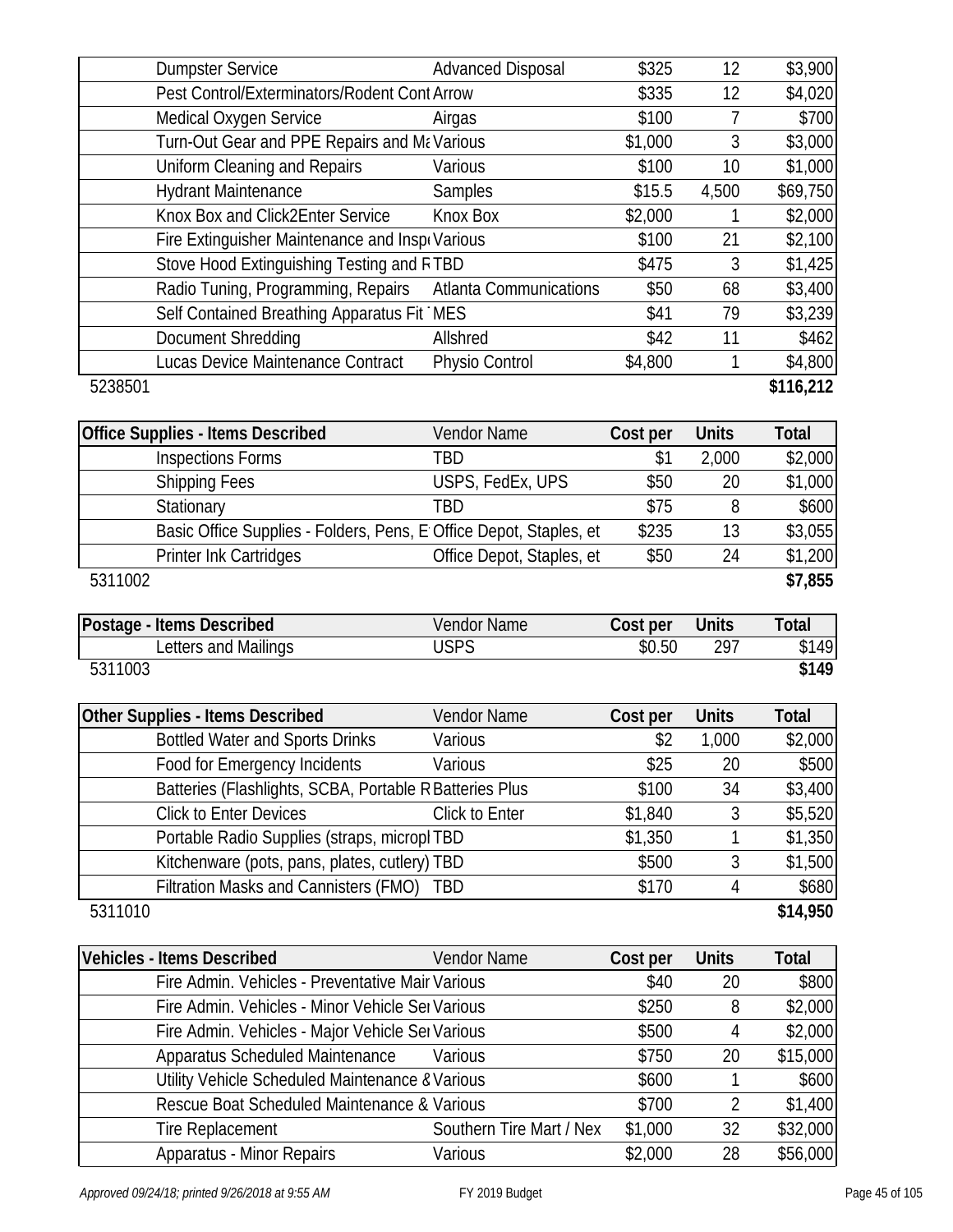| Apparatus - Major Repairs                     | Various                         | \$5,000  | 8              | \$40,000              |
|-----------------------------------------------|---------------------------------|----------|----------------|-----------------------|
| NFPA Required Ladder/Aerial Testing           | <b>Consolidated Fleet Servi</b> | \$1,450  | $\overline{2}$ | \$2,900               |
| Pump Maintenance                              | Ten-8                           | \$275    | 6              | \$1,650               |
| Vehicle Cleaning and Detailing                | Club Corners Car Wash           | \$125    | 8              | \$1,000               |
| <b>Hydraulic Tool Maintenance</b>             | Georgia Fire and Rescue         | \$500    | 3              | \$1,500               |
| Small Motorized Equipment Maintenanc Various  |                                 | \$100    | 35             | \$3,500               |
| Air Trailer Maintenance and Air Quality SMES  |                                 | \$200    | 12             | \$2,400               |
| In-House Vehicle Maintenance and Clea Various |                                 | \$260    | 12             | \$3,120               |
| <b>Pump Testing</b>                           | Ten-8                           | \$350    | 6              | \$2,100               |
| 5311011                                       |                                 |          |                | \$167,970             |
| Medical - Items Described                     | <b>Vendor Name</b>              | Cost per | <b>Units</b>   | <b>Total</b>          |
| <b>Medical Supplies</b>                       | Various                         | \$2,100  | 12             | \$25,200              |
| <b>SWAT Medic Specialized Supplies</b>        | Various                         | \$200    | 6              | \$1,200               |
| Pharmaceutical                                | Lillys                          | \$4,100  | 1              | \$4,100               |
| Physio-compatable AEDs for Trucks             | <b>TBD</b>                      | \$3,100  | $\overline{2}$ | \$6,200               |
| 5311014                                       |                                 |          |                | \$36,700              |
| Water/Sewage - Items Described                | Vendor Name                     | Cost per | <b>Units</b>   | <b>Total</b>          |
| Station 61                                    | <b>Fulton County</b>            | \$240    | 12             | \$2,880               |
| Station 62                                    | <b>Fulton County</b>            | \$85     | 12             | \$1,020               |
| Station 63                                    | <b>Fulton County</b>            | \$215    | 12             | \$2,580               |
| 5312100                                       |                                 |          |                | \$6,480               |
|                                               |                                 |          |                |                       |
| Natural Gas - Items Described                 | Vendor Name                     | Cost per | <b>Units</b>   | <b>Total</b>          |
| Station 61                                    | Gas South                       | \$324    | 12             | \$3,888               |
| Station 62                                    | Gas South                       | \$228    | 12             | \$2,736               |
| Station 63                                    | Gas South                       | \$140    | 12             | \$1,680               |
| LP Tank @ Station 62 (Emergency Generator)    |                                 | \$450    | 1              |                       |
| 5312200                                       |                                 |          |                | \$8,754               |
| <b>Electricity - Items Described</b>          | Vendor Name                     | Cost per | <b>Units</b>   | <b>Total</b>          |
| Station 61                                    | Georgia Power                   | \$1,523  | 12             | \$18,276              |
| Station 62                                    | Sawnee EMC                      | \$1,325  | 12             | \$15,900              |
| Station 63                                    | Sawnee EMC                      | \$1,138  | 12             | \$13,656              |
| 5312300                                       |                                 |          |                | \$47,832              |
| <b>Gasoline/Diesel - Items Described</b>      | Vendor Name                     | Cost per | <b>Units</b>   | <b>Total</b>          |
| Gasoline                                      | <b>SA White</b>                 | \$3      | 3,750          | \$9,375               |
| <b>Diesel</b>                                 | <b>SA White</b>                 | \$4      | 16,250         | \$56,875              |
| 5312700                                       |                                 |          |                | \$66,250              |
| <b>Other - Items Described</b>                | Vendor Name                     | Cost per | <b>Units</b>   | \$450<br><b>Total</b> |
| <b>Risk Watch</b>                             | Safe Kids WW                    | \$250    | 2              | \$500                 |
| Citizens Fire Academy                         | Various                         | \$100    | 20             | \$2,000               |

 $\mathbf l$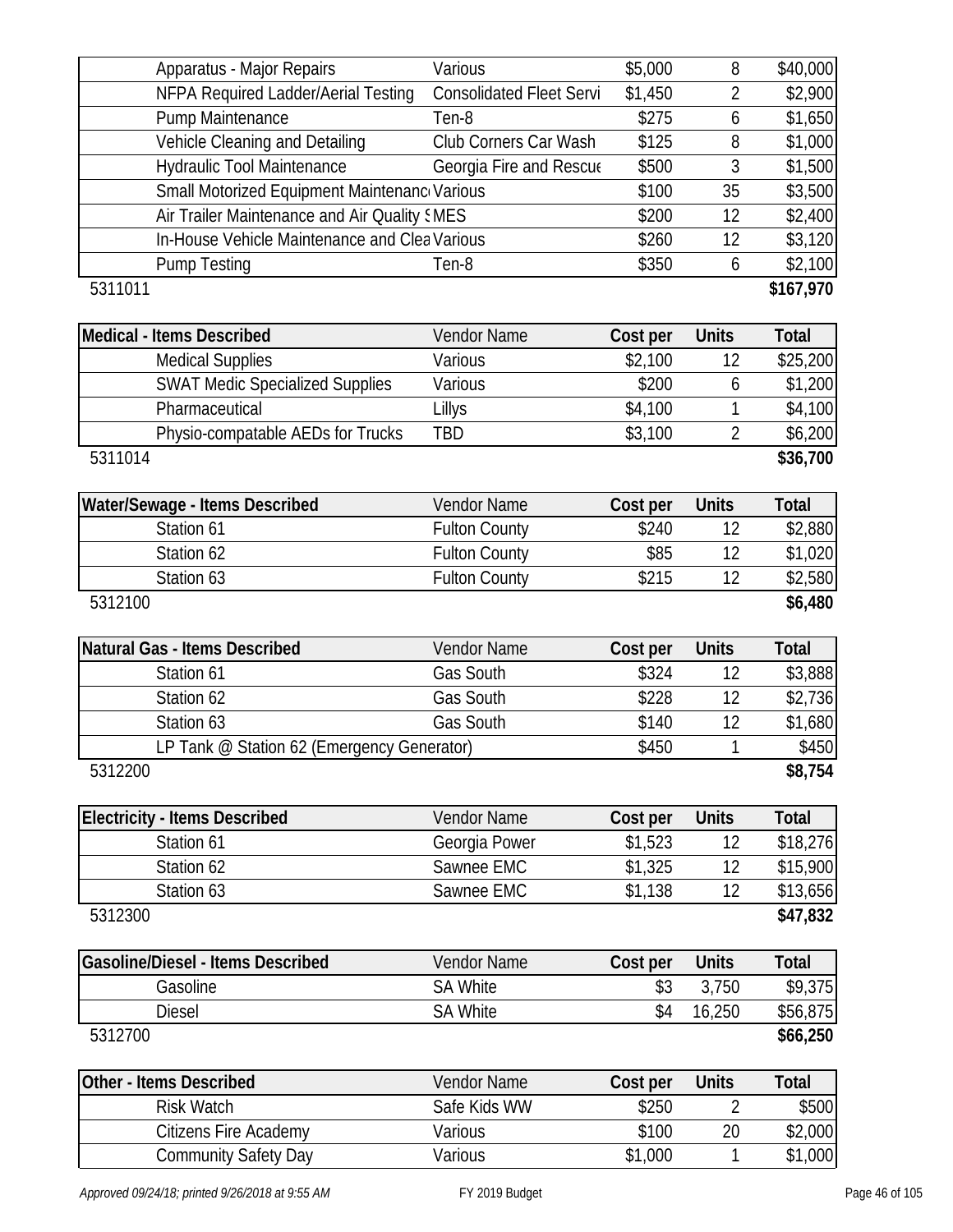| Fire and Safety Education Materials                    | Various            | \$10,550                                    | 1              | \$10,550              |
|--------------------------------------------------------|--------------------|---------------------------------------------|----------------|-----------------------|
| <b>CPR Classes (Cards, Materials)</b>                  | AHA                | \$8                                         | 400            | \$3,200               |
| CPR Supplies (books, face shields, etc.) Chenning Bete |                    | \$900                                       | 1              | \$900                 |
| H.E.A.T. Program                                       | Various            | \$2,000                                     |                | \$2,000               |
| Stop the Bleed campaign                                | <b>TBD</b>         | \$1,050                                     | 1              | \$1,050               |
| 5317000                                                |                    |                                             |                | \$21,200              |
|                                                        |                    |                                             |                |                       |
| <b>Operating Supplies - Items Described</b>            | Vendor Name        | Cost per                                    | <b>Units</b>   | <b>Total</b>          |
| Station 61                                             | Grainger / Various | \$465                                       | 12             | \$5,580               |
| Station 62                                             | Grainger / Various | \$270                                       | 12             | \$3,240               |
| Station 63                                             | Grainger / Various | \$350                                       | 12             | \$4,200               |
| HQ                                                     | Grainger / Various | \$720                                       | 1              | \$720                 |
| 5317003                                                |                    |                                             |                | \$13,740              |
|                                                        |                    |                                             |                |                       |
| <b>Uniforms - Items Described</b>                      | Vendor Name        | Cost per                                    | <b>Units</b>   | <b>Total</b>          |
| Utility Uniforms - Full Time Personnel                 | <b>TBD</b>         | \$590                                       | 86             | \$50,740              |
| <b>SWAT Medic Tactical Uniforms</b>                    | <b>TBD</b>         | \$200                                       | 7              | \$1,400               |
| Replacements for Rips, Tears, Etc.                     | TBD                | \$200                                       | 10             | \$2,000               |
| 5317010                                                |                    |                                             |                | \$54,140              |
| <b>Officer Supplies - Items Described</b>              | <b>Vendor Name</b> | Cost per                                    | <b>Units</b>   | <b>Total</b>          |
| Firefighter of the Quarter                             | Various            | \$800                                       | 4              | \$3,200               |
| <b>HAZMAT Supplies</b>                                 | Various            | \$500                                       | 6              | \$3,000               |
| <b>Technical Rescue Equipment Replacem Various</b>     |                    | \$1,000                                     | 1              | \$1,000               |
| Fire and Arson Debris Analysis                         | Various            | \$500                                       | $\overline{2}$ | \$1,000               |
| 5317011                                                |                    |                                             |                | \$8,200               |
|                                                        |                    |                                             |                |                       |
| <b>Capital Lease Principal - Items Described</b>       | Vendor Name        | Cost per                                    | <b>Units</b>   | <b>Total</b>          |
| Fire Station #62 (Shakerag)                            |                    | Fulton County - COPs Issuance (see Debt Ser |                | $\overline{$}247,694$ |
| 5812000                                                |                    |                                             |                | \$247,694             |
|                                                        |                    |                                             |                |                       |
| Capital Lease Interest - Items Described               | Vendor Name        | Cost per                                    | <b>Units</b>   | <b>Total</b>          |
| Fire Station #62 (Shakeraq)                            |                    | Fulton County - COPs Issuance (see Debt Ser |                | \$15,518              |
| 5822000                                                |                    |                                             |                | \$15,518              |
|                                                        |                    |                                             |                |                       |

**\$1,093,992**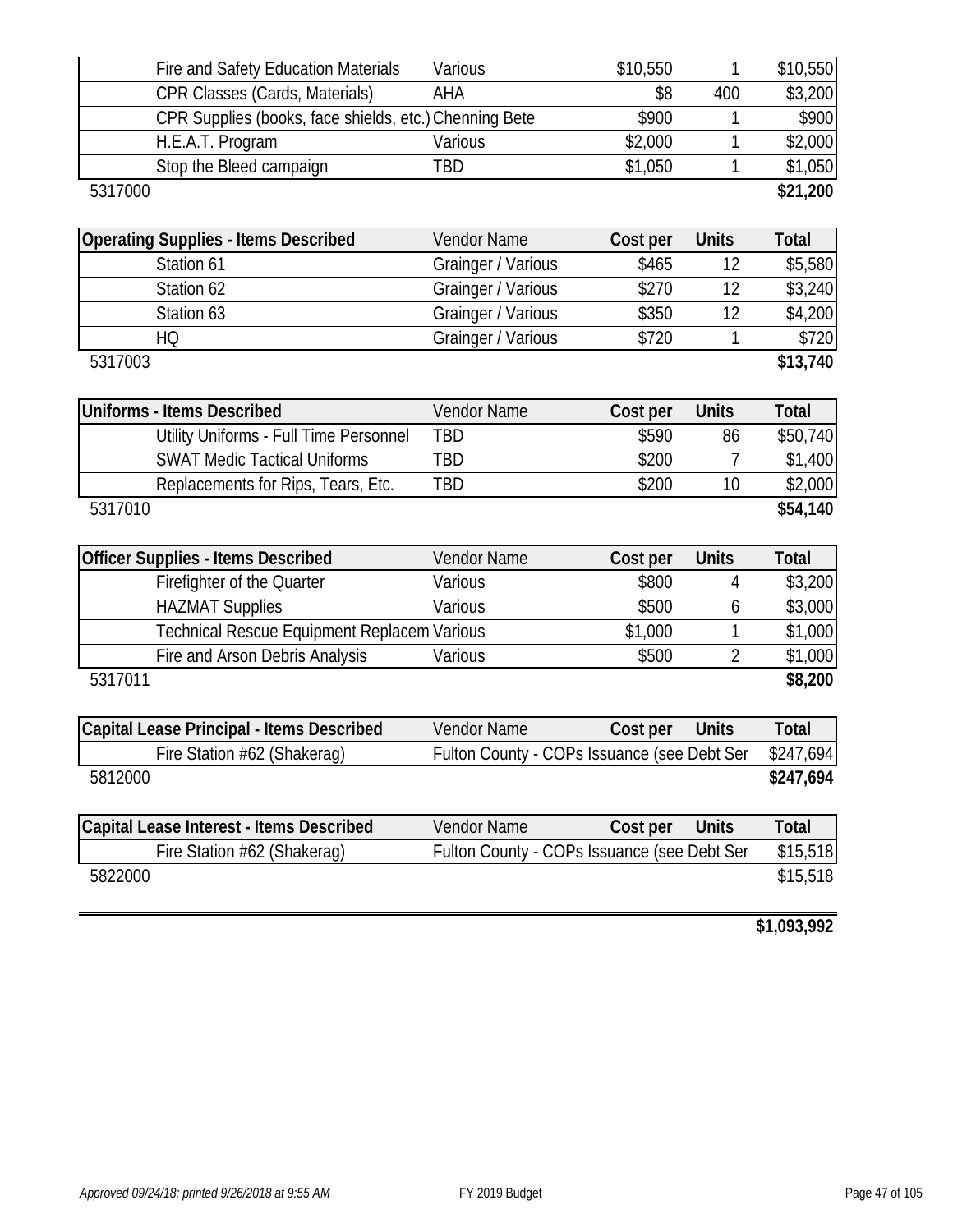# **Human Resources (1001540)**

| Personnel      |                                | FY 2016        | FY 2017        |           | FY 2018           |                   | FY 2019   | \$ Inc (Dec) | $%$ Inc |
|----------------|--------------------------------|----------------|----------------|-----------|-------------------|-------------------|-----------|--------------|---------|
| <b>Object</b>  | Account                        | <b>Actuals</b> | <b>Actuals</b> | Revised   | <b>YTD (6/30)</b> | <b>Annualized</b> | Adopted   | from 2018    | (Dec)   |
|                | 5111000 Regular Employees      | \$339,848      | \$337,062      | \$386,849 | \$241,750         | \$322,334         | \$402,498 | \$15,649     | 4%      |
|                | 5111501 Car Allowance          | \$4,971        | \$4,829        | \$4,800   | \$3,600           | \$4,800           | \$4,800   | \$0          | 0%      |
|                | 5111503 Gym Membership         | \$291          | \$541          | \$360     | \$510             | \$680             | \$900     | \$540        | 150%    |
|                | 5112000 Temporary/PT Employee  | \$4,820        | \$0            | \$0       | \$0               | \$0 <sub>l</sub>  | \$0       | \$0          |         |
| 5121001 Health |                                | \$48,063       | \$39,930       | \$45,177  | \$36,702          | \$44,043          | \$64,328  | \$19,151     | 42%     |
|                | 5121002 Long-Term Disability   | \$1,831        | \$1,996        | \$1,016   | \$1,317           | \$1,581           | \$2,199   | \$1,183      | 116%    |
| 5121003 Dental |                                | \$3,719        | \$3,145        | \$3,962   | \$2,860           | \$3,432           | \$5,500   | \$1,538      | 39%     |
| 5121004 Life   |                                | \$1,464        | \$1,604        | \$1,266   | \$1,204           | \$1,445           | \$1,917   | \$651        | 51%     |
|                | 5122000 Social Security (FICA) | \$17,505       | \$18,357       | \$23,985  | \$13,290          | \$17,721          | \$24,707  | \$722        | 3%      |
|                | 5123000 Medicare               | \$4,695        | \$4,739        | \$5,609   | \$3,349           | \$4,465           | \$5,778   | \$169        | 3%      |
|                | 5124000 Retirement             | \$51,165       | \$56,155       | \$45,141  | \$35,754          | \$47,672          | \$67,745  | \$22,604     | 50%     |
|                | 5127000 Workers Compensation   | \$934          | \$720          | \$531     | \$941             | \$1,255           | \$917     | \$386        | 73%     |
|                | Subtotal - Personnel           | \$479,307      | \$469,078      | \$518,696 | \$341,278         | \$449,427         | \$581,288 | \$62,592     | 12%     |

| <b>Operations</b> |                                | FY 2016        | FY 2017        |                                  | FY 2018           |                   | FY 2019   | \$ Inc (Dec) | $%$ Inc |
|-------------------|--------------------------------|----------------|----------------|----------------------------------|-------------------|-------------------|-----------|--------------|---------|
| <b>Object</b>     | Account                        | <b>Actuals</b> | <b>Actuals</b> | Revised                          | <b>YTD (6/30)</b> | <b>Annualized</b> | Adopted   | from 2018    | (Dec)   |
|                   | 5212000 Professional Services  | \$75,425       | \$98,974       | \$104,550                        | \$77,795          | \$103,727         | \$110,454 | \$5,904      | 6%      |
|                   | 5212003 Contractual            | \$5,226        | \$2,406        | \$6,500                          | \$281             | \$374             | \$6,500   | \$0          | 0%      |
| 5212007 Other     |                                | \$12,555       | \$14,906       | \$30,000                         | \$19,567          | \$26,090          | \$31,280  | \$1,280      | 4%      |
|                   | 5231000 Insurance              | \$0            | \$155,703      | \$265,970                        | \$176,712         | \$235,616         | \$279,269 | \$13,299     | 5%      |
|                   | 5233000 Advertising            | \$2,021        | \$0            | \$2,500                          | \$0               | \$0               | \$2,500   | \$0          | $0\%$   |
|                   | 5236000 Dues & Fees            | \$1,680        | \$1,597        | \$3,940                          | \$1,262           | \$1,683           | \$3,740   | $-$200$      | $-5%$   |
|                   | 5237000 Education & Training   | \$28,509       | \$30,681       | \$37,300                         | \$18,583          | \$24,777          | \$37,300  | \$0          | $0\%$   |
|                   | 5238502 Software Licensing Fee | \$105          | \$0            | \$0                              | \$0               | \$0               | \$0       | \$0          |         |
|                   | 5239001 Hospitality            | \$795          | \$1,184        | \$2,375                          | \$514             | \$685             | \$2,375   | \$0          | 0%      |
|                   | 5311002 Office Supplies        | \$1,485        | \$1,286        | \$3,200                          | \$2,006           | \$2,674           | \$3,200   | \$0          | $0\%$   |
| 5311003 Postage   |                                | \$0            | \$0            | \$0                              | \$172             | \$0               | \$1,118   | \$1,118      |         |
|                   | 5317003 Operating Supplies     | \$1,612        | \$956          | \$0                              | \$1,017           | $$1,355$ \$0      |           | \$0          |         |
|                   | Subtotal - Operations          |                |                | $$129,414$ $$307,694$ $$456,335$ | \$297,908         | \$396,981         | \$477,736 | \$21,401     | 5%      |
|                   |                                |                |                |                                  |                   |                   |           |              |         |

**TOTAL HUMAN RESOURCES \$608,721 \$776,772 \$975,031 \$639,186 \$846,408 \$1,059,024 \$83,993** *9%*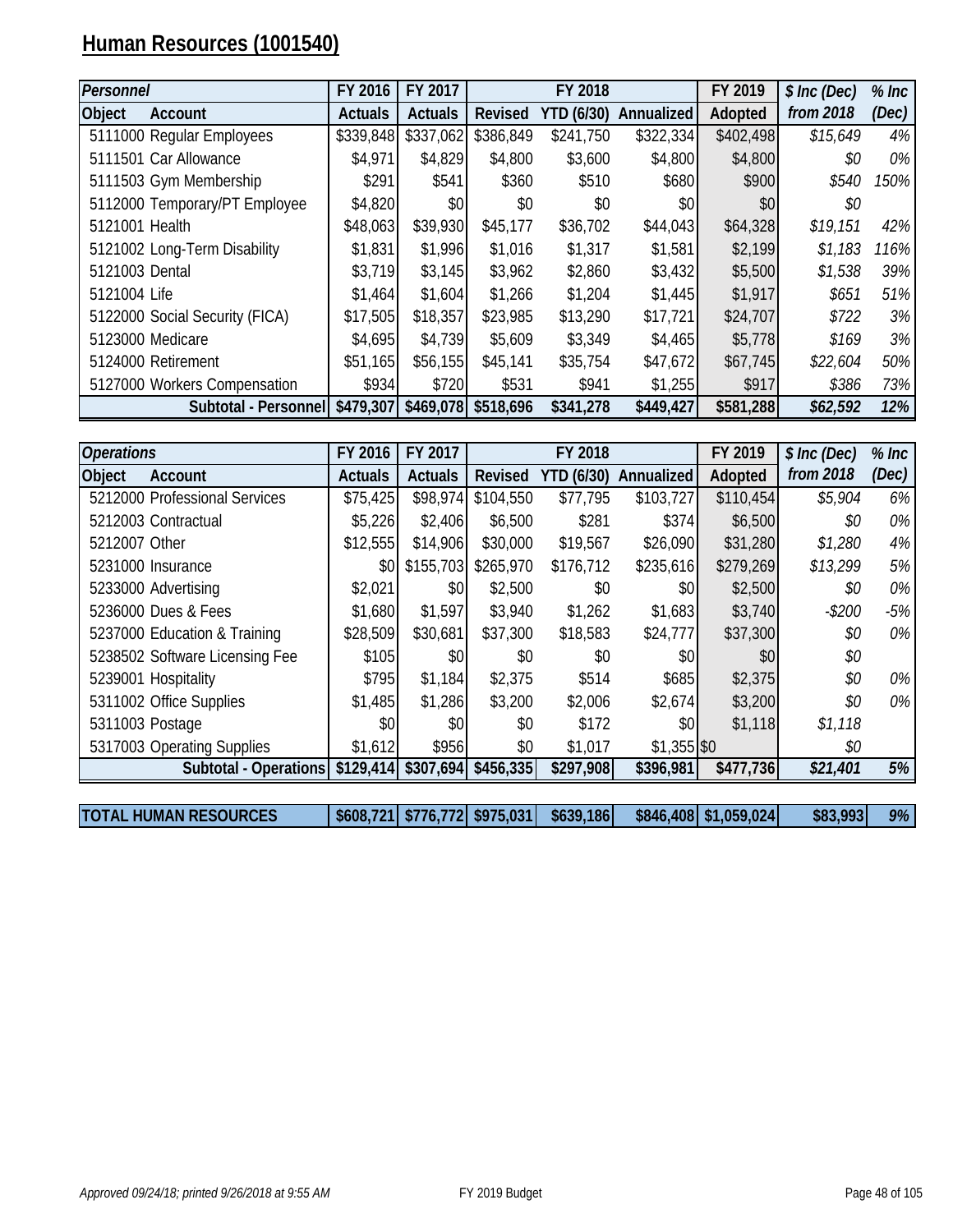# **Human Resources (1001540)**

|                         | <b>Professional Services - Items Described</b>                   | <b>Vendor Name</b>    | Cost per  | <b>Units</b> | <b>Total</b> |
|-------------------------|------------------------------------------------------------------|-----------------------|-----------|--------------|--------------|
|                         | Payroll Processing / HIRS                                        | ADP                   | \$6,432   | 12           | \$77,184     |
|                         | Recruiting                                                       | Various               | \$210     | 10           | \$2,100      |
|                         | <b>Employment Law Queries</b>                                    | Freeman Mathis & Gar  | \$325     | 66           | \$21,450     |
|                         | Third-Party HR Consulting                                        | Flex HR / Others      | \$300     | 20           | \$6,000      |
|                         | <b>Online Recruiting Software</b>                                | TBD                   | \$310     | 12           | \$3,720      |
| 5212000                 |                                                                  |                       |           |              | \$110,454    |
|                         | <b>Contractual - Items Described</b>                             | <b>Vendor Name</b>    | Cost per  | <b>Units</b> | <b>Total</b> |
|                         | HR Reference and Support Databases                               | Various               | \$600     | 2            | \$1,200      |
|                         | Posters and Notices (1 set per location per update)              |                       | \$100     | 29           | \$2,900      |
|                         | Learning Management System (LMS)                                 | MyiCourse             | \$300     | 1            | \$300        |
|                         | Web-Based Employee Training                                      | Various               | \$100     | 21           | \$2,100      |
| 5212003                 |                                                                  |                       |           |              | \$6,500      |
| Other - Items Described |                                                                  | <b>Vendor Name</b>    | Cost per  | <b>Units</b> | Total        |
|                         | Employee Assistance Program                                      | FEI Behavioral Health | \$21      | 230          | \$4,830      |
|                         | Employee Wellness and Well-being Progr Various                   |                       | \$25      | 230          | \$5,750      |
|                         | <b>Employee Appreciation Event - Late Sum Various</b>            |                       | \$30      | 230          | \$6,900      |
|                         | <b>Employee Appreciation Event - Winter</b>                      | Various               | \$52      | 230          | \$11,960     |
|                         | Background Screenings - Employees and Professional Screening     |                       | \$46      | 40           | \$1,840      |
| 5212007                 |                                                                  |                       |           |              | \$31,280     |
|                         | <b>Insurance - Items Described</b>                               | <b>Vendor Name</b>    | Cost per  | <b>Units</b> | <b>Total</b> |
|                         | Insurance                                                        | Multiple Vendors      | \$279,269 |              | \$279,269    |
| 5231000                 |                                                                  |                       |           |              | \$279,269    |
|                         | <b>Advertising - Items Described</b>                             | Vendor Name           | Cost per  | <b>Units</b> | <b>Total</b> |
|                         | <b>Advertisements for Open Positions</b>                         | Various               | \$250     | 10           | \$2,500      |
| 5233000                 |                                                                  |                       |           |              | \$2,500      |
|                         | Dues and Fees - Items Described                                  | Vendor Name           | Cost per  | <b>Units</b> | <b>Total</b> |
|                         | Society for Human Resource Management (SHRM)                     |                       | \$200     | 4            | \$800        |
|                         | International Personnel Assessment Council (IPAC)                |                       | \$100     | 1            | \$100        |
|                         | International Public Management Association for Human Resourd    |                       | \$200     | 1            | \$200        |
|                         | <b>Public Risk Management Association (PRIMA)</b>                |                       | \$150     | 2            | \$300        |
|                         | Georgia Local Government Personnel Association (GLCPA)           |                       | \$150     | 3            | \$450        |
|                         | Civitan, Rotary, Chamber Meetings                                | Various               | \$50      | 3            | \$150        |
|                         | Georgia Public Risk Management Association (GA PRIMA)            |                       | \$450     |              | \$450        |
|                         | International Association of Administrative Professionals (IAAP) |                       | \$145     | 2            | \$290        |
|                         | <b>Professional Recertification Fees</b>                         | Various               | \$200     | 5            | \$1,000      |
| 5236000                 |                                                                  |                       |           |              | \$3,740      |

| <b>Education and Training - Items Described</b> | <b>Vendor Name</b> | Cost per Units | Total |
|-------------------------------------------------|--------------------|----------------|-------|
|                                                 |                    |                |       |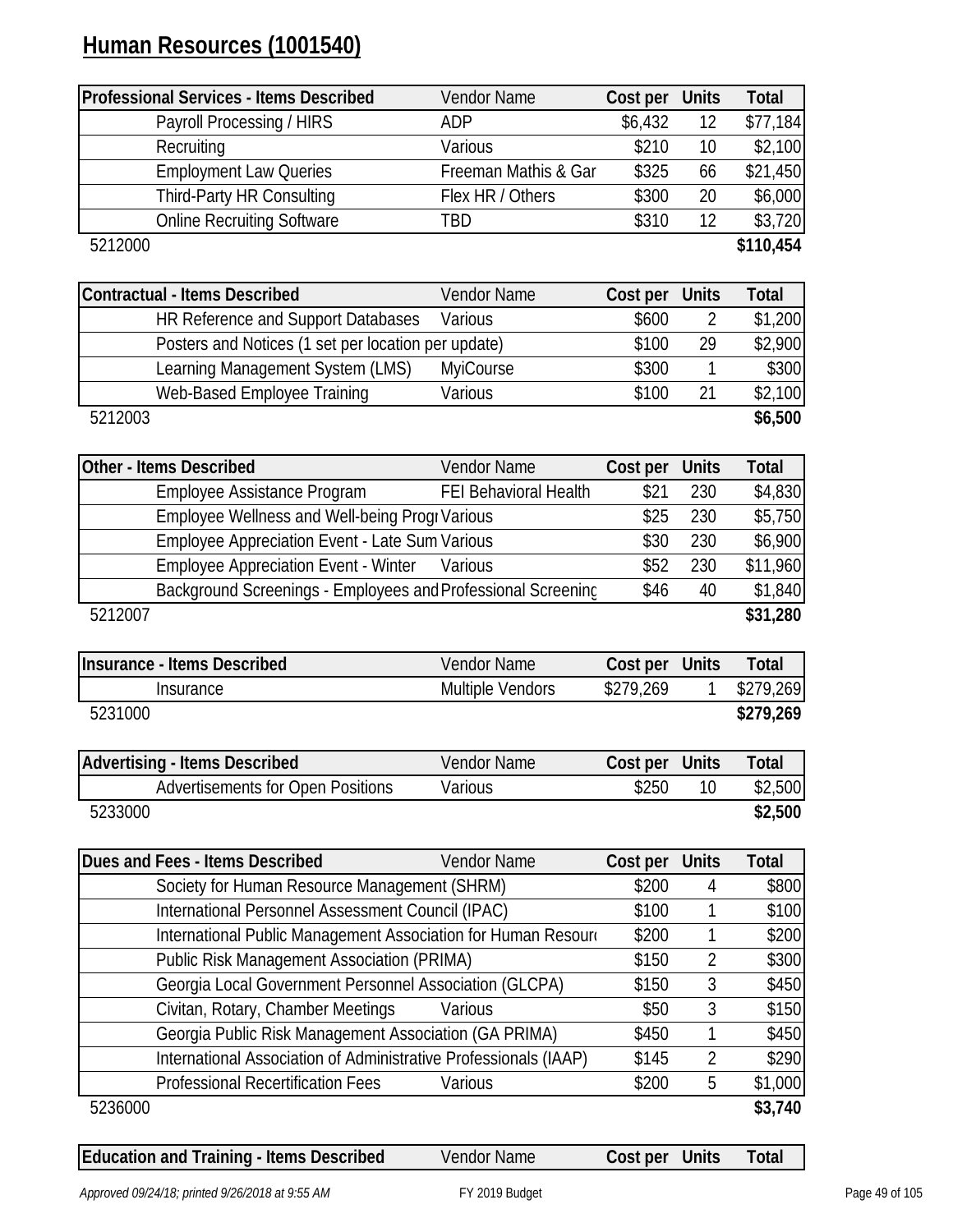|         | Tuition Reimbursement (citywide)                                    | Various        | \$2,500  | 12             | \$30,000     |
|---------|---------------------------------------------------------------------|----------------|----------|----------------|--------------|
|         | Annual Conference - IPMA-HR                                         | <b>IPMA-HR</b> | \$1,500  |                | \$1,500      |
|         | Annual Conference - IPAC                                            | <b>IPAC</b>    | \$1,300  | 1              | \$1,300      |
|         | Training Programs for HR Staff                                      | Various        | \$750    | $\overline{4}$ | \$3,000      |
|         | GA Public Risk Management Association Georgia PRIMA                 |                | \$750    | $\overline{2}$ | \$1,500      |
| 5237000 |                                                                     |                |          |                | \$37,300     |
|         |                                                                     |                |          |                |              |
|         | <b>Hospitality - Items Described</b>                                | Vendor Name    | Cost per | <b>Units</b>   | <b>Total</b> |
|         | Meals with Candidates for Executive Posi Various                    |                | \$50     | 10             | \$500        |
|         | <b>Refreshments for Training Events</b>                             | Various        | \$25     | 15             | \$375        |
|         | Employee Relations (flowers for funerals, meals for sick/injured, e |                | \$150    | 10             | \$1,500      |
| 5239001 |                                                                     |                |          |                | \$2,375      |
|         |                                                                     |                |          |                |              |
|         | <b>Office Supplies - Items Described</b>                            | Vendor Name    | Cost per | <b>Units</b>   | <b>Total</b> |
|         | <b>Business Cards</b>                                               |                | \$50     | 4              | \$200        |
|         | Office Supplies Unique to HR - Folders, L Office Depot, Staples,    |                | \$125    | 24             | \$3,000      |
| 5311002 |                                                                     |                |          |                | \$3,200      |
|         |                                                                     |                |          |                |              |
|         | Postage - Items Described                                           | Vendor Name    | Cost per | <b>Units</b>   | <b>Total</b> |
|         | Letters                                                             | <b>USPS</b>    | \$0.50   | 763            | \$382        |
|         | Mailings to Candidates                                              | FedEx, Etc.    | \$7.36   | 100            | \$736        |
| 5311003 |                                                                     |                |          |                | \$1,118      |
|         |                                                                     |                |          |                |              |
|         |                                                                     |                |          |                |              |

**\$477,736**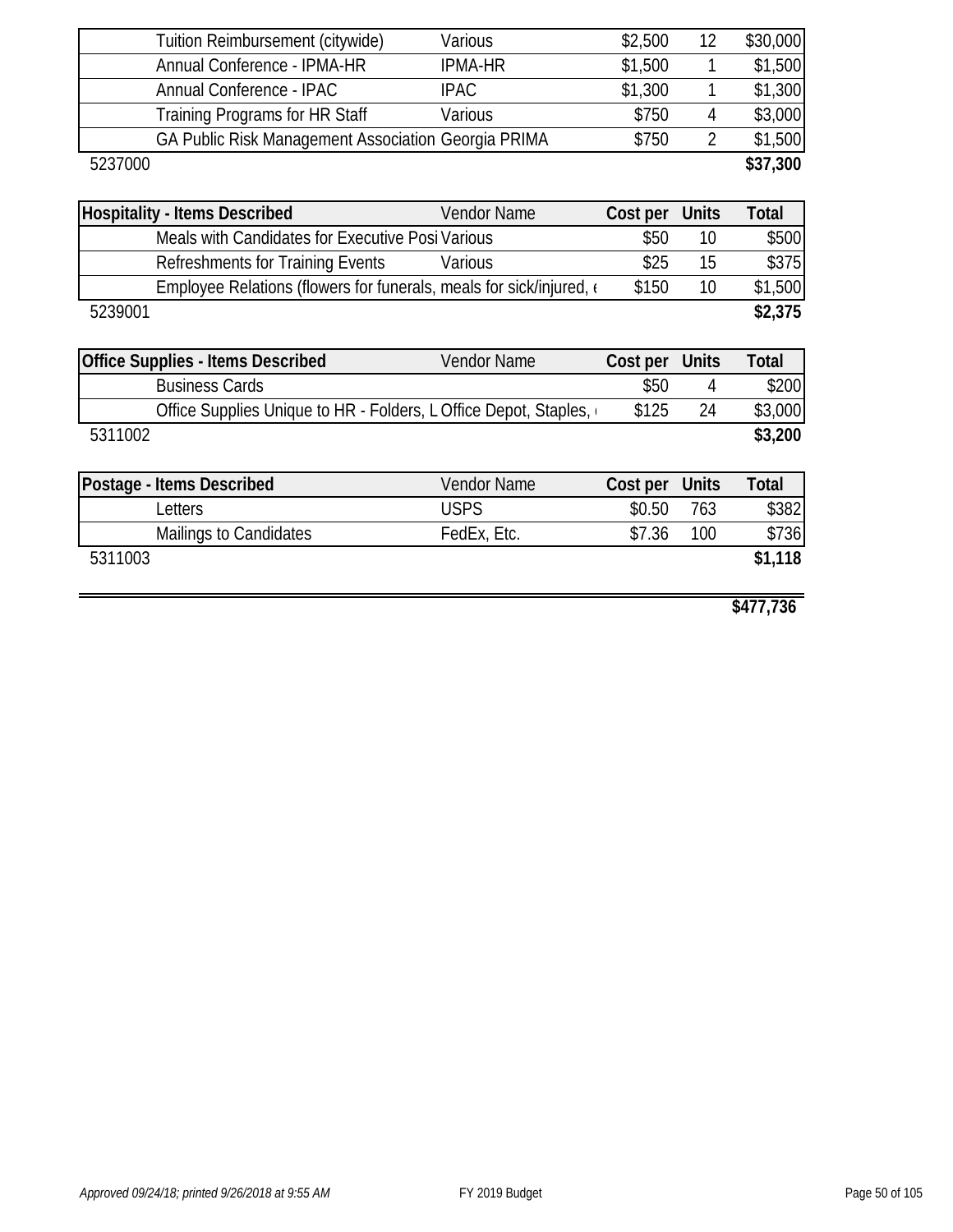# **IT/GIS (1001535)**

| Personnel      |                                | FY 2016        | FY 2017        |                | FY 2018    |            | FY 2019   | \$ Inc (Dec) | $%$ Inc |
|----------------|--------------------------------|----------------|----------------|----------------|------------|------------|-----------|--------------|---------|
| <b>Object</b>  | Account                        | <b>Actuals</b> | <b>Actuals</b> | <b>Revised</b> | YTD (6/30) | Annualized | Adopted   | from 2018    | (Dec)   |
|                | 5111000 Regular Employees      | \$571,008      | \$543,805      | \$568,188      | \$411,171  | \$548,228  | \$591,165 | \$22,977     | 4%      |
|                | 5111501 Car Allowance          | \$7,457        | \$5,643        | \$4,800        | \$3,600    | \$4,800    | \$4,800   | \$0          | $0\%$   |
|                | 5111503 Gym Membership         | \$0            | \$0            | \$0            | \$45       | \$60       | \$180     | \$180        |         |
|                | 5112000 Temporary/PT Employee  | \$0            | \$3,458        | \$0            | \$2,655    | \$3,540    | \$3,500   | \$3,500      |         |
| 5121001 Health |                                | \$53,982       | \$54,711       | \$64,736       | \$44,660   | \$53,592   | \$52,382  | $-$12,354$   | $-19%$  |
|                | 5121002 Long-Term Disability   | \$2,659        | \$3,440        | \$2,147        | \$2,490    | \$2,988    | \$3,266   | \$1,119      | 52%     |
| 5121003 Dental |                                | \$3,658        | \$4,844        | \$5,267        | \$3,529    | \$4,234    | \$4,503   | $-$ \$764    | $-15%$  |
| 5121004 Life   |                                | \$2,295        | \$2,906        | \$2,683        | \$2,131    | \$2,557    | \$2,842   | \$159        | $6\%$   |
|                | 5122000 Social Security (FICA) | \$33,392       | \$31,723       | \$35,228       | \$24,776   | \$33,035   | \$36,832  | \$1,604      | 5%      |
|                | 5123000 Medicare               | \$8,089        | \$7,731        | \$8,239        | \$5,857    | \$7,809    | \$8,614   | \$375        | 5%      |
|                | 5124000 Retirement             | \$81,683       | \$82,177       | \$95,165       | \$59,890   | \$79,853   | \$100,498 | \$5,333      | $6\%$   |
|                | 5127000 Workers Compensation   | \$328          | \$1,422        | \$1,120        | \$1,205    | \$1,607    | \$1,366   | \$246        | 22%     |
|                | Subtotal - Personnel           | \$764,552      | \$741,859      | \$787,573      | \$562,009  | \$742,304  | \$809,949 | \$22,376     | 3%      |

| <b>Operations</b> |                                | FY 2016        | FY 2017                   |                | FY 2018    |             | FY 2019     | \$ Inc (Dec) | $%$ Inc |
|-------------------|--------------------------------|----------------|---------------------------|----------------|------------|-------------|-------------|--------------|---------|
| Object            | Account                        | <b>Actuals</b> | <b>Actuals</b>            | <b>Revised</b> | YTD (6/30) | Annualized  | Adopted     | from 2018    | (Dec)   |
|                   | 5212000 Professional Services  | \$191,451      | \$213,539                 | \$214,000      | \$159,898  | \$213,198   | \$254,000   | \$40,000     | 19%     |
|                   | 5236000 Dues and Fees          | \$0            | \$0                       | \$0            | \$127      | \$169       | \$0         | \$0          |         |
|                   | 5237000 Education & Training   | \$13,872       | \$17,010                  | \$20,000       | \$13,688   | \$18,250    | \$24,000    | \$4,000      | 20%     |
|                   | 5238502 Software Licensing Fee | \$416,384      | \$329,711                 | \$543,875      | \$392,679  | \$523,572   | \$547,875   | \$4,000      | $1\%$   |
|                   | 5239001 Hospitality            | \$0            | \$0                       | \$0            | \$36       | \$47        | \$0         | \$0          |         |
|                   | 5311002 Office Supplies        | \$266          | \$3                       | \$375          | \$564      | \$752       | \$375       | \$0          | $0\%$   |
|                   | 5311030 Cell Phones            | \$170,618      | \$168,168                 | \$168,600      | \$121,031  | \$161,374   | \$168,600   | \$0          | $0\%$   |
|                   | 5311040 Telephone Service      | \$179,892      | \$84,926                  | \$71,532       | \$70,170   | \$93,560    | \$91,246    | \$19,714     | 28%     |
|                   | 5317003 Operating Supplies     | \$340,306      | \$314,949                 | \$219,500      | \$83,937   | \$111,917   | \$0         | $-$219,500$  | $-100%$ |
|                   | 5424000 Computers              | \$0            | \$0                       | \$0            | \$0        | \$0         | \$62,500    | \$62,500     |         |
|                   | Subtotal - Operations          |                | $$1,312,788$ $$1,128,305$ | \$1,237,882    | \$842,129  | \$1,122,838 | \$1,148,596 | $-$ \$89,286 | $-7%$   |
|                   |                                |                |                           |                |            |             |             |              |         |

**TOTAL IT/GIS \$2,077,339 \$1,870,164 \$2,025,455 \$1,404,138 \$1,865,142 \$1,958,545** *-\$66,910 -3%*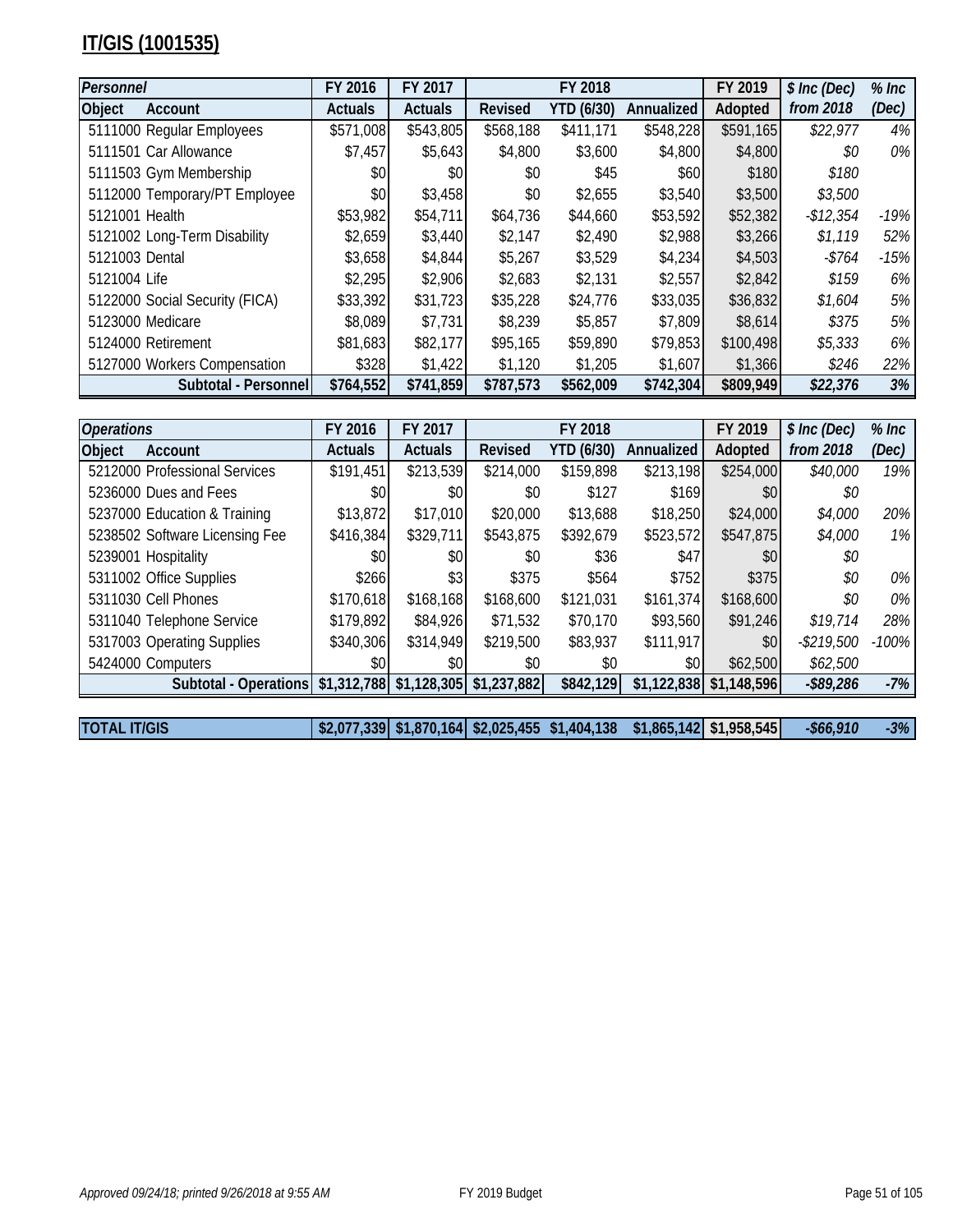| Professional Services - Items Described    | Vendor Name            | Cost per Units |    | Total     |
|--------------------------------------------|------------------------|----------------|----|-----------|
| Network Support                            | <b>Willing Minds</b>   | \$25,000       |    | \$25,000  |
| <b>Network Security Tools and Services</b> | Various                | \$40,000       |    | \$40,000  |
| Application and Web Development            | Various                | \$40,000       |    | \$40,000  |
| <b>Disaster Recovery Services</b>          | Agility                | \$700          | 12 | \$8,400   |
| <b>Facility Security</b>                   | Various                | \$500          | 4  | \$2,000   |
| Hosting                                    | See Click Fix          | \$1,000        | 6  | \$6,000   |
| Hosting                                    | Granicus               | \$650          | 12 | \$7,800   |
| <b>Consultant Travel</b>                   | Various                | \$2,500        | 4  | \$10,000  |
| Printer/Copier Lease Costs                 | Sharp                  | \$4,500        | 12 | \$54,000  |
| OpenData Hosting                           | Socrata                | \$30,000       |    | \$30,000  |
| Backup Server Hardware Maintenance         | Dell                   | \$7,000        |    | \$7,000   |
| <b>Online Communication Tools</b>          | Seamless Docs; Civic C | \$15,000       |    | \$15,000  |
| <b>GIS Application Support</b>             | Various                | \$1,000        | 4  | \$4,000   |
| <b>GCIC Access for Police and Court</b>    | Georgia Technology Au  | \$400          | 12 | \$4,800   |
| 5212000                                    |                        |                |    | \$254,000 |

| <b>Education and Training - Items Described</b>    | Vendor Name | Cost per Units |   | Total    |
|----------------------------------------------------|-------------|----------------|---|----------|
| Conferences, Webinars, and Cyber Security Training |             | \$2,000        | O | \$12,000 |
| Esri International User Conference                 | Various     | \$3,025        |   | \$6,050  |
| Esri Developer Summit                              | Various     | \$3,950        |   | \$3,950  |
| <b>GMIS Annual Conference</b>                      |             | \$2,000        |   | \$2,000  |
| 5237000                                            |             |                |   | \$24,000 |

| Software Licensing Fee - Items Described                 | Vendor Name    | Cost per Units |     | <b>Total</b> |
|----------------------------------------------------------|----------------|----------------|-----|--------------|
| <b>ESRI Licensing</b>                                    | ESRI           | \$65,000       |     | \$65,000     |
| Document Management Maintenance                          | Optiview       | \$45,000       |     | \$45,000     |
| Barracuda E-mail Archiver / Spam Filter                  | Barracuda      | \$7,000        |     | \$7,000      |
| <b>Bentley Microstation</b>                              | <b>Bentley</b> | \$1,000        | 4   | \$4,000      |
| <b>Server Client Access Licenses</b>                     | Microsoft      | \$95           | 425 | \$40,375     |
| Microsoft Office Enterprise Agreement                    | Microsoft      | \$180          | 250 | \$45,000     |
| <b>Cisco Smartnet</b>                                    | Cisco          | \$3,000        |     | \$3,000      |
| Remote Access                                            | GoToMyPC       | \$3,000        | 1   | \$3,000      |
| SysAid Maintenance                                       | SysAid         | \$7,000        | 1   | \$7,000      |
| 2FA (Police) Maintenance                                 | 2FA            | \$7,500        | 1   | \$7,500      |
| <b>OneSolution (ERP) Maintenance</b>                     | Sungard        | \$85,000       | 1   | \$85,000     |
| <b>Cylance Antivirus</b>                                 | <b>Sayers</b>  | \$14,000       |     | \$14,000     |
| Palo Alto Firewall Maintenance                           | Sayers         | \$6,500        | 1   | \$6,500      |
| Netmotion Virtual Private Network Mainte Newcom Wireless |                | \$8,000        |     | \$8,000      |
| <b>Firehouse Maintenance</b>                             | Firehouse      | \$9,000        | 1   | \$9,000      |
| <b>Fuelmaster Maintenance</b>                            | Fuelmaster     | \$8,500        |     | \$8,500      |
| Records Management System Maintenar OSSI                 |                | \$115,000      | 1   | \$115,000    |
| Vehicle Cameras Maintenance (Police)                     | L <sub>3</sub> | \$7,000        | 1   | \$7,000      |
| Crime Reports (Police)                                   | Crime Reports  | \$5,000        |     | \$5,000      |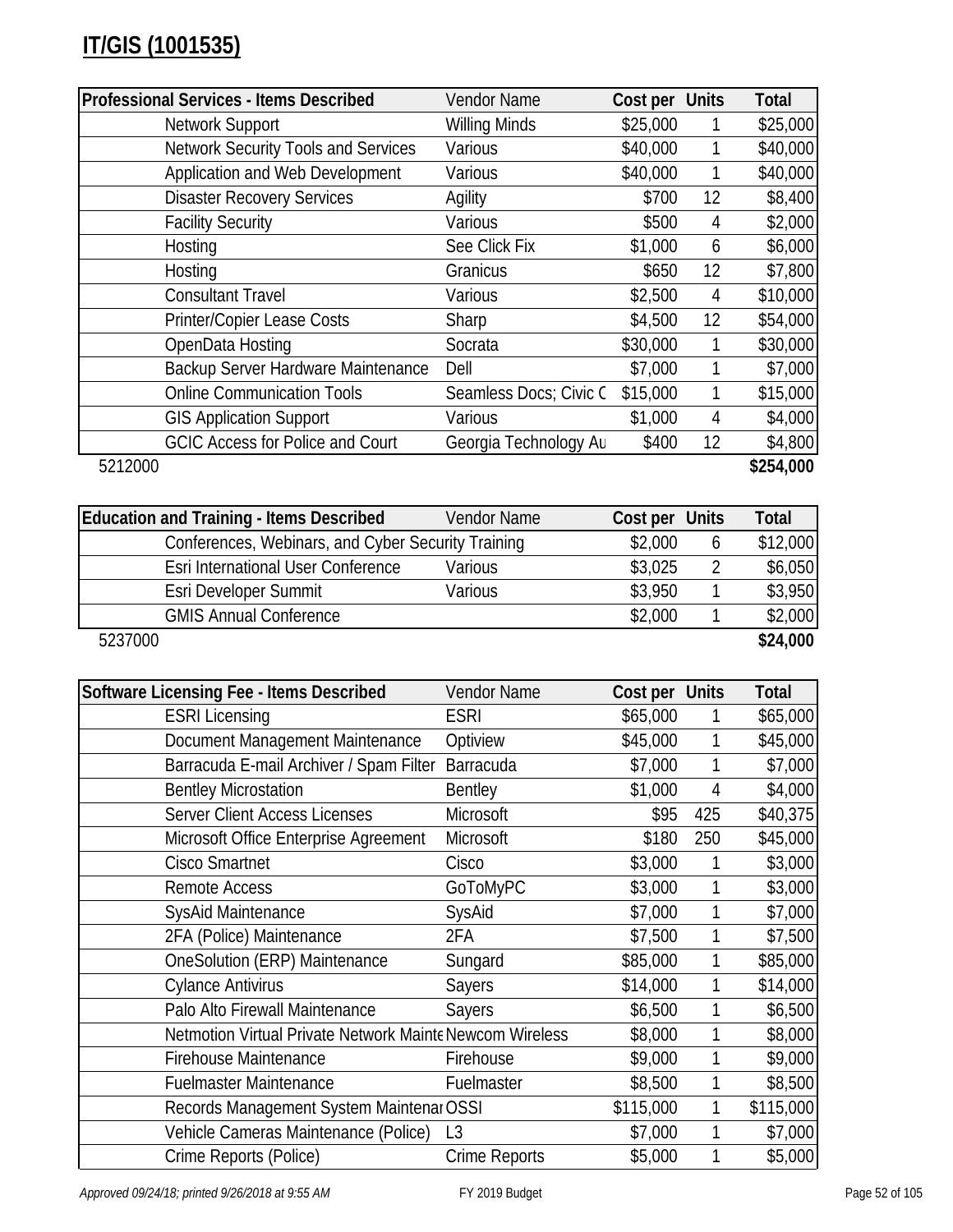| Electronic Warrant Interface Maintenance EWI                       |                        | \$1,500        | 1            | \$1,500      |
|--------------------------------------------------------------------|------------------------|----------------|--------------|--------------|
| Additional cost for 2FA (Police) Maintena 2FA                      |                        | \$1,500        | 1            | \$1,500      |
| <b>Adobe Creative Cloud Licenses</b>                               | Adobe                  | \$600          | 10           | \$6,000      |
| Adding Users to Existing Programs (like Adobe Pro and InDesign     |                        | \$1,000        | 10           | \$10,000     |
| New Software (like MySidewalk and OpenGov Portal)                  |                        | \$5,000        | 3            | \$15,000     |
| Software Licenses for PD Mobile Units                              | Various                | \$5,000        | 3            | \$15,000     |
| <b>Backup Software Support</b>                                     | Veeam                  | \$4,000        | 1            | \$4,000      |
| Mobile Device Management Platform                                  | TBD                    | \$10,000       | 1            | \$10,000     |
| 5238502                                                            |                        |                |              | \$547,875    |
| <b>Office Supplies - Items Described</b>                           | Vendor Name            | Cost per Units |              | Total        |
| Basic Office Supplies - Folders, Pens, Et Office Depot, Staples, e |                        | \$25           | 15           | \$375        |
| 5311002                                                            |                        |                |              | \$375        |
| Mobile Data Charges - Items Described                              | Vendor Name            | Cost per       | <b>Units</b> | <b>Total</b> |
| Smartphones Data/Usage Charges                                     | Verizon                | \$522          | 150          | \$78,300     |
| Aircard/Data Devices                                               | Verizon                | \$456          | 175          | \$79,800     |
| Cell Phone/Device Charges                                          | Verizon                | \$200          | 25           | \$5,000      |
| Ipad Device Charges                                                | Verizon                | \$700          | 5            | \$3,500      |
| <b>Cell Phone/Device Repairs</b>                                   | Verizon                | \$100          | 20           | \$2,000      |
| 5311030                                                            |                        |                |              | \$168,600    |
| <b>Telephone Service - Items Described</b>                         | Vendor Name            | Cost per Units |              | Total        |
| City Hall / Police Internet & Phone Circuit TBD                    |                        | \$3,100        | 12           | \$37,200     |
| Analog Lines                                                       | AT&T                   | \$700          | 12           | \$8,400      |
| ChatComm Data Circuit - 10MB Connect Syncpoint Technologies        |                        | \$850          | 12           | \$10,200     |
| ChatComm Data Circuit Upgrade to 100MXP                            |                        | \$200          | 12           | \$2,400      |
| <b>City Hall Television Service</b>                                | <b>AT&amp;T Uverse</b> | \$190          | 12           | \$2,280      |
| <b>Police Television Service</b>                                   | Comcast Internet       | \$291          | 6            | \$1,746      |
| Park Place Television Service                                      | Direct TV              | \$120          | 12           | \$1,440      |
| PD South Precinct Television Service                               | Direct TV              | \$75           | 12           | \$900        |
| Park Place DSL                                                     | AT&T                   | \$140          | 12           | \$1,680      |
| Phone System Replacement (end of life) TBD                         |                        | \$25,000       | $\mathbf{1}$ | \$25,000     |
| 5311040                                                            |                        |                |              | \$91,246     |
| <b>Computers - Items Described</b>                                 | Vendor Name            | Cost per       | <b>Units</b> | Total        |
| City Hall Computer Hardware Supplies                               | Various                | \$50,000       | 1            | \$50,000     |
| Police/Court Computer Hardware Supplic Various                     |                        | \$10,000       | 1            | \$10,000     |
| Fire Computer Hardware Supplies                                    | Various                | \$2,500        | 1            | \$2,500      |
| 5424000                                                            |                        |                |              | \$62,500     |

**\$1,148,596**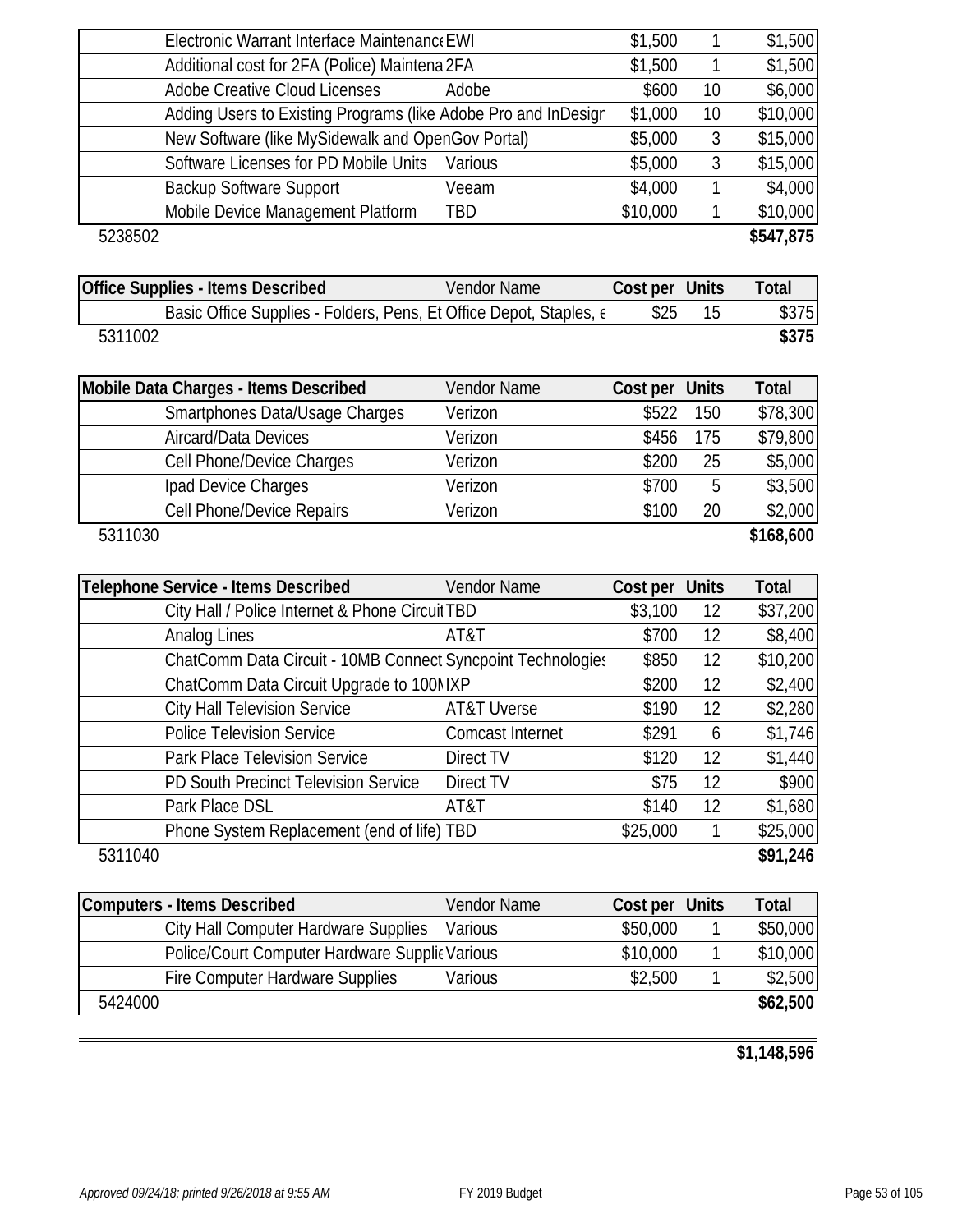# **Legal (1001530)**

| <b>Operations</b>             | FY 2016        | FY 2017        | FY 2018        |                   |            | FY 2019   | \$ Inc (Dec) |
|-------------------------------|----------------|----------------|----------------|-------------------|------------|-----------|--------------|
| <b>Object</b><br>Account      | <b>Actuals</b> | <b>Actuals</b> | <b>Revised</b> | <b>YTD (6/30)</b> | Annualized | Adopted   | from 2018    |
| 5212000 Professional Services | \$0            | \$69,109       | \$0            |                   | \$10       | \$50,000  | \$50,000     |
| 5212006 Legal                 | \$324,344      | \$276,570      | \$450,000      | \$223,521         | \$298,028  | \$350,000 | (\$100,000)  |
| Subtotal - Operations         | \$324,344      | \$345,680      | \$450,000      | \$223,528         | \$298,038  | \$400,000 | (\$50,000)   |
|                               |                |                |                |                   |            |           |              |
| <b>TOTAL LEGAL</b>            | \$324,344      | \$345,680      | \$450,000      | \$223,528         | \$298,038  | \$400,000 | (\$50,000)   |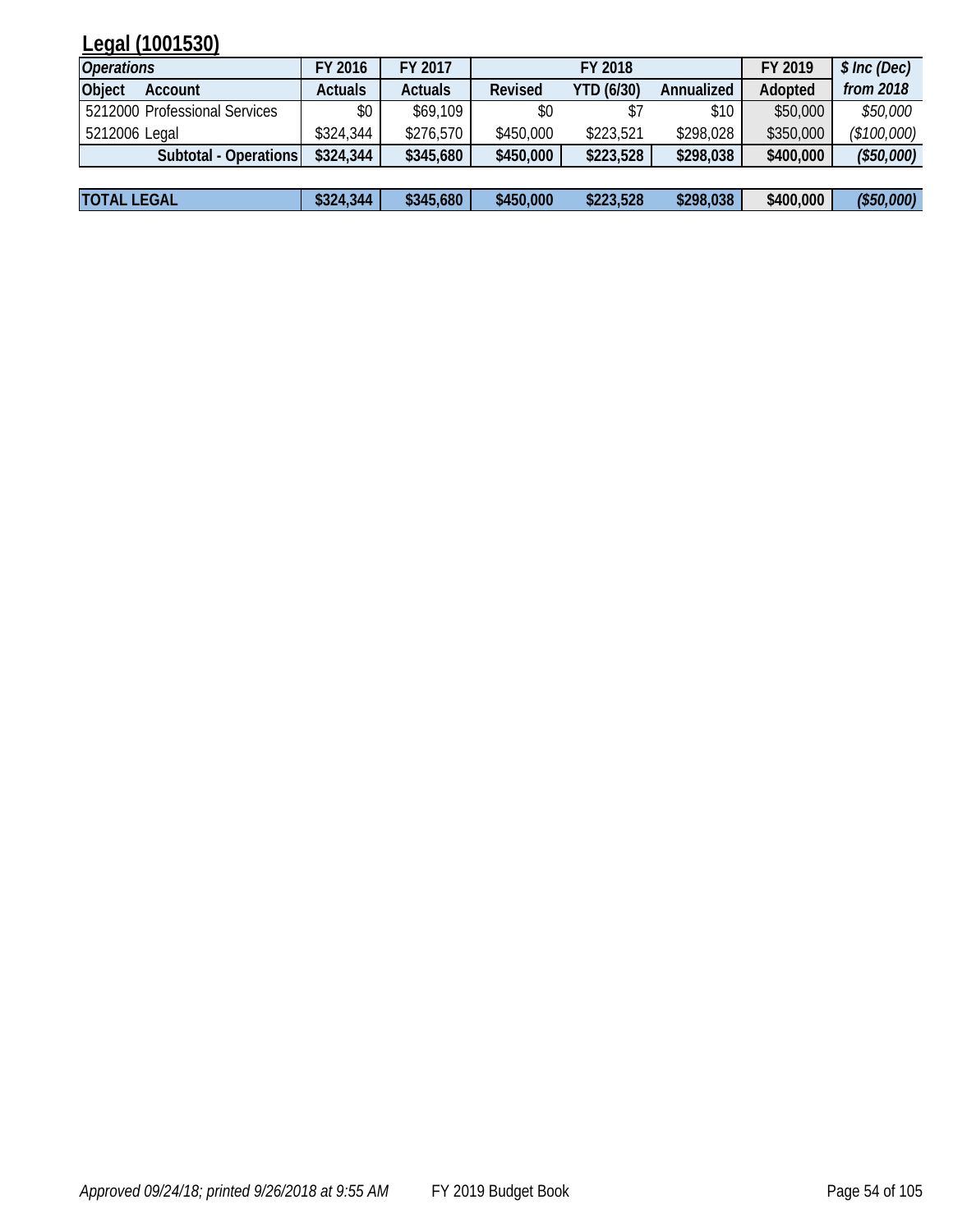## **Police (1003210)**

| Personnel                       | FY 2016        | FY 2017        |             | FY 2018           |             | FY 2019     | \$ Inc (Dec) | $%$ Inc |
|---------------------------------|----------------|----------------|-------------|-------------------|-------------|-------------|--------------|---------|
| Object<br>Account               | <b>Actuals</b> | <b>Actuals</b> | Revised     | <b>YTD (6/30)</b> | Annualized  | Adopted     | from 2018    | (Dec)   |
| 5111000 Regular Employees       | \$5,328,940    | \$5,473,889    | \$5,785,982 | \$4,094,863       | \$5,459,818 | \$5,976,860 | \$190,878    | 3%      |
| 5111500 Excess Regular Salaries | \$149          | \$915          | \$0         | \$12,093          | \$16,124    | \$20,000    | \$20,000     |         |
| 5111502 Housing Stipend         | \$73,321       | \$77,804       | \$72,000    | \$54,750          | \$73,000    | \$72,000    | \$0          | 0%      |
| 5111503 Gym Membership          | \$5,964        | \$6,074        | \$5,760     | \$5,490           | \$7,320     | \$7,740     | \$1,980      | 34%     |
| 5112000 Temporary/PT Employees  | \$0            | \$0            | \$7,851     | \$9,860           | \$13,147    | \$108,160   | \$100,309    | 1278%   |
| 5113000 Overtime                | \$202,428      | \$287,241      | \$358,421   | \$274,133         | \$365,511   | \$300,000   | (\$58,421)   | -16%    |
| 5121001 Health                  | \$851,406      | \$875,582      | \$1,067,269 | \$738,742         | \$886,490   | \$982,494   | (\$84,775)   | -8%     |
| 5121002 Long-Term Disability    | \$29,791       | \$31,259       | \$22,727    | \$24,583          | \$29,500    | \$35,073    | \$12,346     | 54%     |
| 5121003 Dental                  | \$68,039       | \$76,282       | \$86,988    | \$60,405          | \$72,487    | \$87,750    | \$762        | 1%      |
| 5121004 Life                    | \$23,996       | \$25,336       | \$28,132    | \$20,410          | \$24,492    | \$28,630    | \$498        | 2%      |
| 5122000 Social Security (FICA)  | \$330,088      | \$342,795      | \$359,218   | \$260.115         | \$346,820   | \$375,783   | \$16,565     | 5%      |
| 5123000 Medicare                | \$77,609       | \$80,597       | \$84,010    | \$61,171          | \$81,561    | \$87,885    | \$3,875      | 5%      |
| 5124000 Retirement              | \$798,004      | \$818,416      | \$996,924   | \$628,501         | \$838,001   | \$1,011,986 | \$15,062     | 2%      |
| 5127000 Workers Compensation    | \$66,072       | \$146,737      | \$187,025   | \$173,639         | \$231,519   | \$244,762   | \$57,737     | 31%     |
| Subtotal - Personnel            | \$7,855,808    | \$8,242,928    | \$9,062,307 | \$6,418,755       | \$8,445,789 | \$9,339,122 | \$276,815    | 3%      |

| <b>Operations</b>                     | FY 2016        | FY 2017        |                | FY 2018     |             | FY 2019     | \$ Inc (Dec) | $%$ Inc |
|---------------------------------------|----------------|----------------|----------------|-------------|-------------|-------------|--------------|---------|
| Account<br>Object                     | <b>Actuals</b> | <b>Actuals</b> | <b>Revised</b> | YTD (6/30)  | Annualized  | Adopted     | from 2018    | (Dec)   |
| 5212000 Professional Services         | \$46,280       | \$37,309       | \$77,705       | \$36,419    | \$48,559    | \$85,155    | \$7,450      | 10%     |
| 5212007 Other                         | \$28,141       | \$19,659       | \$40,000       | \$13,533    | \$18,044    | \$40,000    | \$0          | 0%      |
| 5212010 Police IGA                    | \$101,660      | \$138,239      | \$154,300      | \$22,500    | \$30,000    | \$163,300   | \$9,000      | 6%      |
| 5212019 False Alarm Contract Fees     | \$15,085       | \$33,901       | \$30,000       | \$19,596    | \$26,128    | \$30,000    | \$0          | 0%      |
| 5222100 Equip. Repair & Maintenance   | \$73,181       | \$17,782       | \$95,000       | \$42,003    | \$56,004    | \$49,350    | (\$45,650)   | $-48%$  |
| 5222200 Facility Repair & Maintenance | \$5,376        | \$12,928       | \$17,120       | \$5,882     | \$7,842     | \$19,980    | \$2,860      | 17%     |
| 5223100 Rental - Land & Buildings     | \$39,184       | \$45,752       | \$49,680       | \$42,193    | \$56,257    | \$50,715    | \$1,035      | 2%      |
| 5231000 Insurance                     | \$231,869      | \$239,178      | \$232,000      | \$246,166   | \$328,221   | \$243,600   | \$11,600     | 5%      |
| 5232000 Communications                | \$8,700        | \$3,873        | \$11,000       | \$220       | \$294       | \$11,000    | \$0          | 0%      |
| 5233000 Advertising                   | \$1,215        | \$3,338        | \$7,800        | \$2,671     | \$3,562     | \$8,400     | \$600        | 8%      |
| 5234000 Printing & Binding            | \$299          | \$3,245        | \$200          | \$596       | \$795       | \$0         | (\$200)      | $-100%$ |
| 5235000 Travel                        | \$1,915        | \$11,331       | \$5,000        | \$509       | \$679       | \$77,600    | \$72,600     | 1452%   |
| 5236000 Dues & Fees                   | \$26,246       | \$19,728       | \$45,531       | \$20,687    | \$27,583    | \$51,741    | \$6,210      | 14%     |
| 5237000 Education & Training          | \$85,732       | \$76,941       | \$137,180      | \$75,842    | \$101,122   | \$81,950    | (\$55,230)   | $-40%$  |
| 5239001 Hospitality                   | \$0            | \$12,789       | \$12,500       | \$7,563     | \$10,084    | \$39,300    | \$26,800     | 214%    |
| 5239003 Merchant Services Charge      | \$421          | \$525          | \$600          | \$495       | \$660       | \$600       | \$0          | 0%      |
| 5311002 Office Supplies               | \$12,821       | \$32,568       | \$26,690       | \$10,388    | \$13,851    | \$28,090    | \$1,400      | 5%      |
| 5311003 Postage                       | \$2,384        | \$3,244        | \$3,491        | \$4,181     | \$5,575     | \$7,691     | \$4,200      | 120%    |
| 5311010 Other Supplies                | \$152          | \$2,138        | \$0            | \$0         | \$0         | \$0         | \$0          |         |
| 5311011 Vehicles                      | \$188,946      | \$190,773      | \$200,000      | \$159,122   | \$212,162   | \$200,000   | \$0          | 0%      |
| 5311012 Evidence Supplies             | \$6,680        | \$8,138        | \$20,705       | \$1,098     | \$1,464     | \$26,820    | \$6,115      | 30%     |
| 5311013 Buy Money                     | \$1,910        | \$2,084        | \$18,000       | \$4,096     | \$5,461     | \$18,000    | \$0          | 0%      |
| 5312200 Natural Gas                   | \$780          | \$499          | \$1,092        | \$640       | \$853       | \$1,092     | \$0          | 0%      |
| 5312300 Electricity                   | \$1,759        | \$1,225        | \$2,496        | \$1,358     | \$1,810     | \$2,496     | \$0          | 0%      |
| 5312700 Gasoline/Diesel - Fuel        | \$145,508      | \$166,645      | \$200,000      | \$149,064   | \$198,751   | \$200,000   | \$0          | 0%      |
| 5317003 Operating Supplies            | \$48,116       | \$24,974       | \$51,605       | \$20,001    | \$26,668    | \$45,306    | (\$6,299)    | $-12%$  |
| 5317010 Uniforms                      | \$53,809       | \$82,458       | \$88,305       | \$32,543    | \$43,391    | \$94,895    | \$6,590      | 7%      |
| 5317011 Officer Supplies              | \$409,316      | \$352,818      | \$442,504      | \$203,120   | \$270,827   | \$217,990   | (\$224,514)  | $-51%$  |
| Subtotal - Operations                 | \$1,537,484    | \$1,544,083    | \$1,970,504    | \$1,122,485 | \$1,496,647 | \$1,795,071 | (\$175,433)  | $-9%$   |
|                                       |                |                |                |             |             |             |              |         |

**TOTAL POLICE \$9,393,291 \$9,787,011 \$11,032,811 \$7,541,241 \$9,942,435 \$11,134,193** *\$101,382 1%*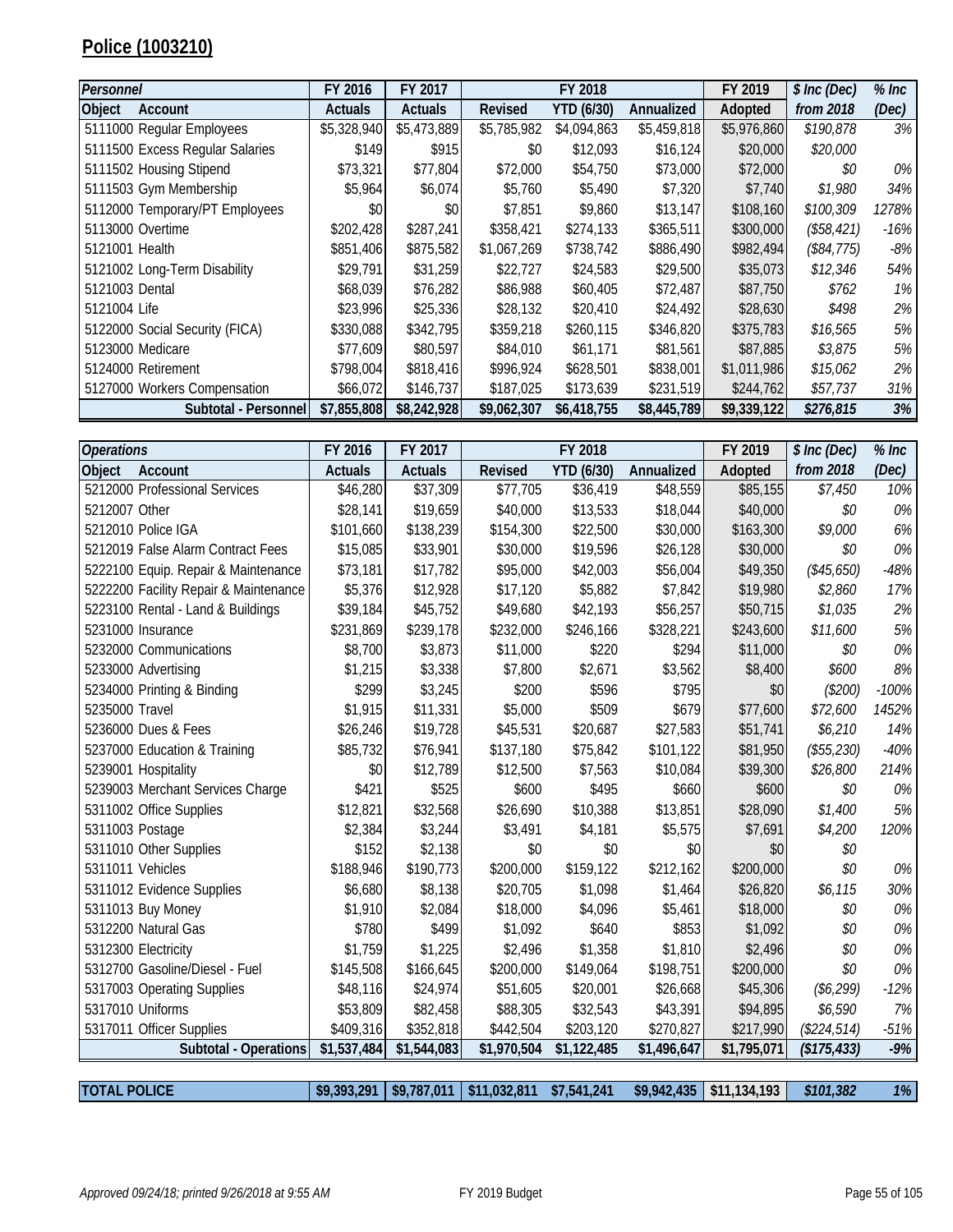|            | <b>Professional Services - Items Described</b>                   | Vendor Name           | Cost per | <b>Units</b>   | <b>Total</b> |
|------------|------------------------------------------------------------------|-----------------------|----------|----------------|--------------|
| <b>CID</b> | Social Media Investigative Tool                                  | Digital Stakeout      | \$9,800  | 1              | \$9,800      |
| <b>CID</b> | <b>Apple Investigative Applications</b>                          | Apple                 | \$50     | 10             | \$500        |
| <b>CRT</b> | <b>Digital Investigative Tools</b>                               | Various               | \$1,000  | 3              | \$3,000      |
| <b>CID</b> | Court Ordered Expenditures (suspect phone records, etc.)         |                       | \$150    | 20             | \$3,000      |
| <b>CID</b> | Forensic Evidence Processing Expenditures Various                |                       | \$500    | 10             | \$5,000      |
| <b>CID</b> | Maintenance and Repair for Live Scan                             | Live Scan             | \$1,500  | 1              | \$1,500      |
| <b>CID</b> | Pole Camera Installation and Electricity                         | Various               | \$500    | 3              | \$1,500      |
| <b>CID</b> | <b>Cellphone Tracking Software</b>                               | <b>ZETX</b>           | \$3,000  | 1              | \$3,000      |
| <b>OPS</b> | Guardian Tracking - Annual Maintenance                           | Guardian              | \$2,500  | 1              | \$2,500      |
| <b>OPS</b> | <b>Power Details</b>                                             | <b>Power Details</b>  | \$4,000  | 1              | \$4,000      |
| <b>OPS</b> | <b>Access Control System</b>                                     | Innovative Electroni  | \$500    | 1              | \$500        |
| <b>OPS</b> | Alarm Monitoring for Evidence & Substation Monitronics           |                       | \$600    | $\overline{2}$ | \$1,200      |
| <b>OPS</b> | Background/Hiring - Drug Tests                                   | Concentra             | \$150    | 10             | \$1,500      |
| <b>OPS</b> | Background/Hiring - Medical Tests                                | Concentra             | \$100    | 10             | \$1,000      |
| <b>OPS</b> | Background/Hiring - Physical Fitness Test - : Various            |                       | \$100    | $\overline{2}$ | \$200        |
| <b>OPS</b> | Background/Hiring - Prescreening Applicant: PSI                  |                       | \$175    | 22             | \$3,850      |
| <b>OPS</b> | Background/Hiring - Psychological Tests                          | Stone and Associat    | \$450    | 12             | \$5,400      |
| <b>OPS</b> | Background/Hiring - Written Test                                 | Stanard and Associ    | \$25     | 200            | \$5,000      |
| <b>OPS</b> | Crime Reports (crimereports.com)                                 | Motorola              | \$5,000  | 1              | \$5,000      |
| <b>OPS</b> | Palentine Tech - Electronic Warrant System Palentine             |                       | \$1,500  | 1              | \$1,500      |
| OPS        | Power DMS Suite                                                  | Innovative Data Sol   | \$8,000  | 1              | \$8,000      |
| <b>OPS</b> | Promotional Testing - Consultant for Challen Stanard and Associ  |                       | \$300    | 1              | \$300        |
| <b>OPS</b> | Promotional Testing - New Question Bank                          | Stanard and Associ    | \$45     | 30             | \$1,350      |
| <b>OPS</b> | Promotional Testing - Written and Oral Test Stanard and Associ   |                       | \$3,400  | 1              | \$3,400      |
| <b>OPS</b> | <b>Transcription Services</b>                                    | Various               | \$100    | 20             | \$2,000      |
| COP        | Social Media Archiver                                            | <b>Archive Social</b> | \$800    | 1              | \$800        |
| COP        | Final Cut Pro X Plugins/upgrades                                 | Various               | \$500    | 1              | \$500        |
| COP        | Graphic Design Expenses for Social Media Various                 |                       | \$800    | $\overline{ }$ | \$800        |
| COP        | <b>CANVA for Social Media</b>                                    | Various               | \$140    | 1              | \$140        |
|            | Document Shredding                                               | <b>Shred Ahead</b>    | \$300    | 4              | \$1,200      |
| SS         | Georgia Technology Authority (GCIC user fe GTA                   |                       | \$600    | 1              | \$600        |
| SS         | Law Enforcement Management Software (R(LEMS/LX                   |                       | \$2,415  | 1              | \$2,415      |
|            | <b>Nutrition Fitness Challenge</b>                               | Various               | \$750    | $\overline{2}$ | \$1,500      |
|            | Moving (Uninstall/Reinstall) Secure Remote Safes (narcotics, jev |                       | \$400    | 8              | \$3,200      |
| 5212000    |                                                                  |                       |          |                | \$85,155     |
|            | <b>Other - Items Described</b>                                   | Vendor Name           | Cost per | <b>Units</b>   | <b>Total</b> |
| <b>CMD</b> | Inmate Medical                                                   |                       | \$1,000  | 40             | \$40,000     |
| 5212007    |                                                                  |                       |          |                | \$40,000     |

|            | Police IGA - Items Described   | Vendor Name             | Cost per | <b>Units</b> | Total    |
|------------|--------------------------------|-------------------------|----------|--------------|----------|
| <b>CMD</b> | Inmate Housing                 | <b>Fulton County SO</b> | \$39,000 |              | \$39,000 |
| <b>OPS</b> | Fulton Radio ChatComm Consoles | <b>Fulton County</b>    | \$1,850  |              | \$3,700  |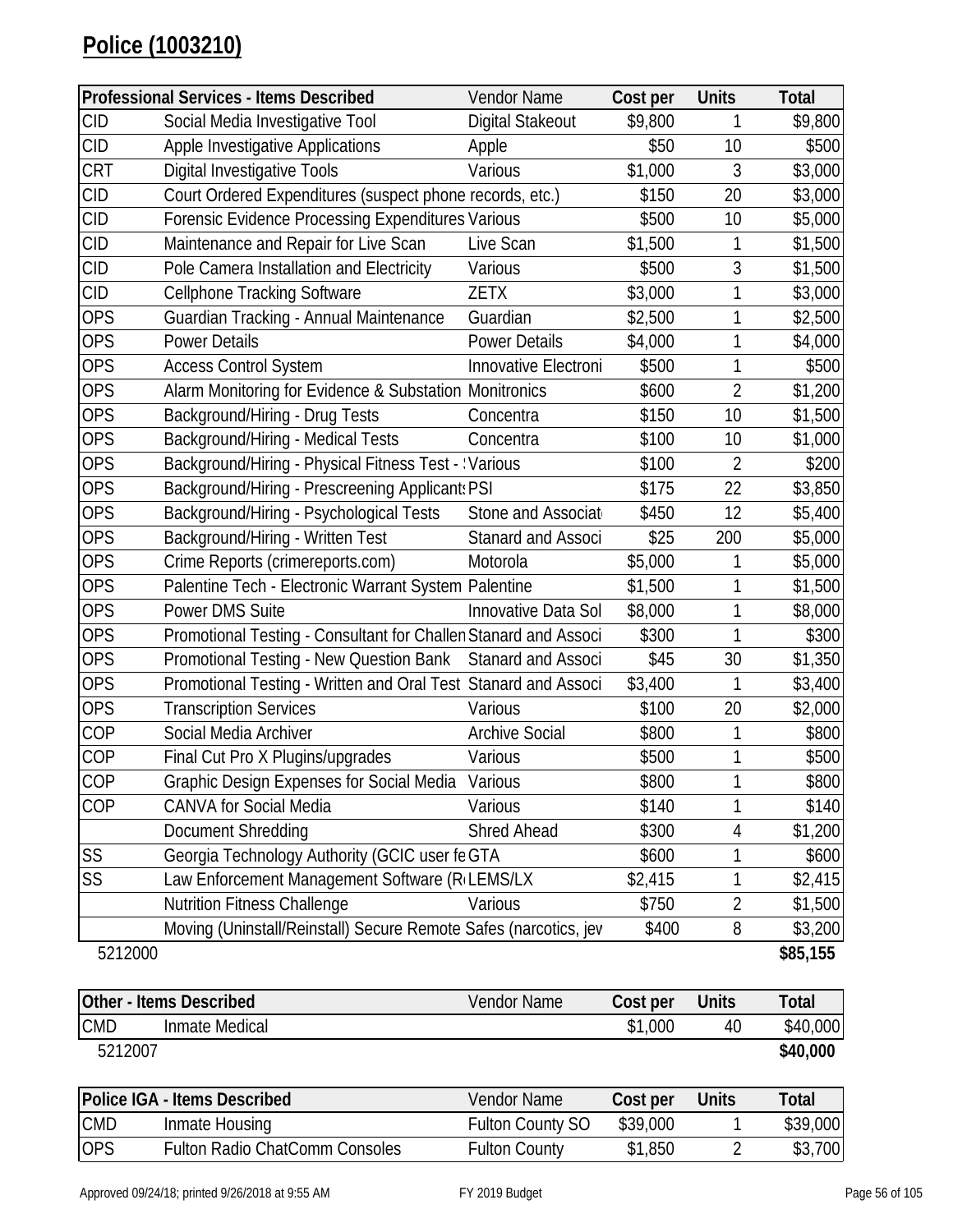| <b>OPS</b>            | <b>Fulton Radio Subscriber Fee</b>                                                         | <b>Fulton County</b> | \$375             | 200          | \$75,000            |
|-----------------------|--------------------------------------------------------------------------------------------|----------------------|-------------------|--------------|---------------------|
| <b>OPS</b>            | Switch-to-Switch                                                                           | Roswell and Forsyth  | \$300             | 2            | \$600               |
| SS                    | Warrants-GCIC IGA                                                                          | Forsyth County SO    | \$45,000          | 1            | \$45,000            |
| 5212010               |                                                                                            |                      |                   |              | \$163,300           |
|                       | <b>False Alarm Contract Fees - Items Described</b>                                         | Vendor Name          | Cost per          | <b>Units</b> | <b>Total</b>        |
| <b>SS</b>             | Fees                                                                                       | Superion             | \$30,000          | 1            | \$30,000            |
| 5212019               |                                                                                            |                      |                   |              | \$30,000            |
|                       | Equipment Maintenance and Repairs - Items Describ Vendor Name                              |                      | Cost per          | <b>Units</b> | <b>Total</b>        |
| <b>CSI</b>            | Rapid ID Scanner Maintenance                                                               | Rapid ID             | \$2,500           | 1            | \$2,500             |
| <b>OPS</b>            | <b>DVR Repairs and Equipment</b>                                                           | L3                   | \$9,000           | 1            | \$9,000             |
| <b>OPS</b>            | Radio Repair and Maintenance                                                               | Motorola             | \$250             | 20           | \$5,000             |
| SS                    | <b>Taser Repair and Maintenance</b>                                                        | <b>Taser</b>         | \$3,350           | 1            | \$3,350             |
| SS                    | Weapon Repair and Maintenance                                                              | Various              | \$5,000           | 1            | \$5,000             |
| <b>TEU</b>            | INTOX-Alco Sensor repair and maintenance INTOX                                             |                      | \$1,500           | 1            | \$1,500             |
| <b>TEU</b>            | Laser/Radar Recertification                                                                | Various              | \$4,000           | 1            | \$4,000             |
| <b>TEU</b>            | Laser/Radar Repair                                                                         | Various              | \$3,000           | 1            | \$3,000             |
| <b>OPS</b>            | License Plate Recognition Ext. Service Agre Vigiliant                                      |                      | \$500             | 28           | \$14,000            |
| SOU                   | Drone repair and maintenance                                                               | Various              | \$2,000           | 1            | \$2,000             |
| 5222100               |                                                                                            |                      |                   |              | \$49,350            |
|                       |                                                                                            |                      |                   |              |                     |
|                       | Facility Repairs and Maintenance - Items Described Vendor Name                             |                      | Cost per          | <b>Units</b> | <b>Total</b>        |
| <b>OPS</b>            | Security Cameras (maintenance and replace Avigilon                                         |                      | \$1,200           | 1            | \$1,200             |
|                       |                                                                                            |                      |                   |              |                     |
| <b>OPS</b>            | South Sub-station - Facility (HVAC service, ¿Various                                       |                      | \$2,500           | 1            | \$2,500             |
| <b>OPS</b>            | <b>Cleaning Services for Substation</b>                                                    | Sam Kote             | \$250             | 12           | \$3,000             |
| <b>OPS</b>            | Painting - High Traffic Areas                                                              | Various              | \$200             | 10           | \$2,000             |
| <b>OPS</b>            | Pest Control                                                                               |                      | \$35              | 8            | \$280               |
| <b>OPS</b>            |                                                                                            | Halliday Pest Contro |                   |              |                     |
| <b>OPS</b>            | Locksmith - change, repair locks<br>Police Facility (access control, modifications Various | Arrington            | \$100<br>\$10,000 | 10<br>1      | \$1,000<br>\$10,000 |
| 5222200               |                                                                                            |                      |                   |              | \$19,980            |
|                       | Rental - Land and Building - Items Described                                               | <b>Vendor Name</b>   | Cost per          | <b>Units</b> | <b>Total</b>        |
| <b>OPS</b>            | South Precinct - Rent                                                                      | Old Alabama LLC      | \$3,076           | 12           | \$36,915            |
| <b>OPS</b>            | South Precinct - Common Area Maintenance Old Alabama LLC                                   |                      | \$700             | 12           |                     |
|                       |                                                                                            | Various              | \$450             | 12           | \$8,400             |
| <b>OPS</b><br>5223100 | Offsite Storage                                                                            |                      |                   |              | \$5,400<br>\$50,715 |
|                       | <b>Insurance - Items Described</b>                                                         | <b>Vendor Name</b>   | Cost per          | <b>Units</b> | <b>Total</b>        |
|                       | Liability / Professional / Vehicle / Property                                              | <b>Travelers</b>     | \$243,600         | 1            | \$243,600           |
| 5231000               |                                                                                            |                      |                   |              | \$243,600           |
|                       | <b>Communications - Items Described</b>                                                    | Vendor Name          | Cost per          | <b>Units</b> | <b>Total</b>        |
| <b>OPS</b>            | Printed Brochures and Newspaper Inserts                                                    | Various              | \$500             | 10           | \$5,000             |
| <b>OPS</b>            | <b>Graphic Design</b>                                                                      | Various              | \$1,000           | 4            | \$4,000             |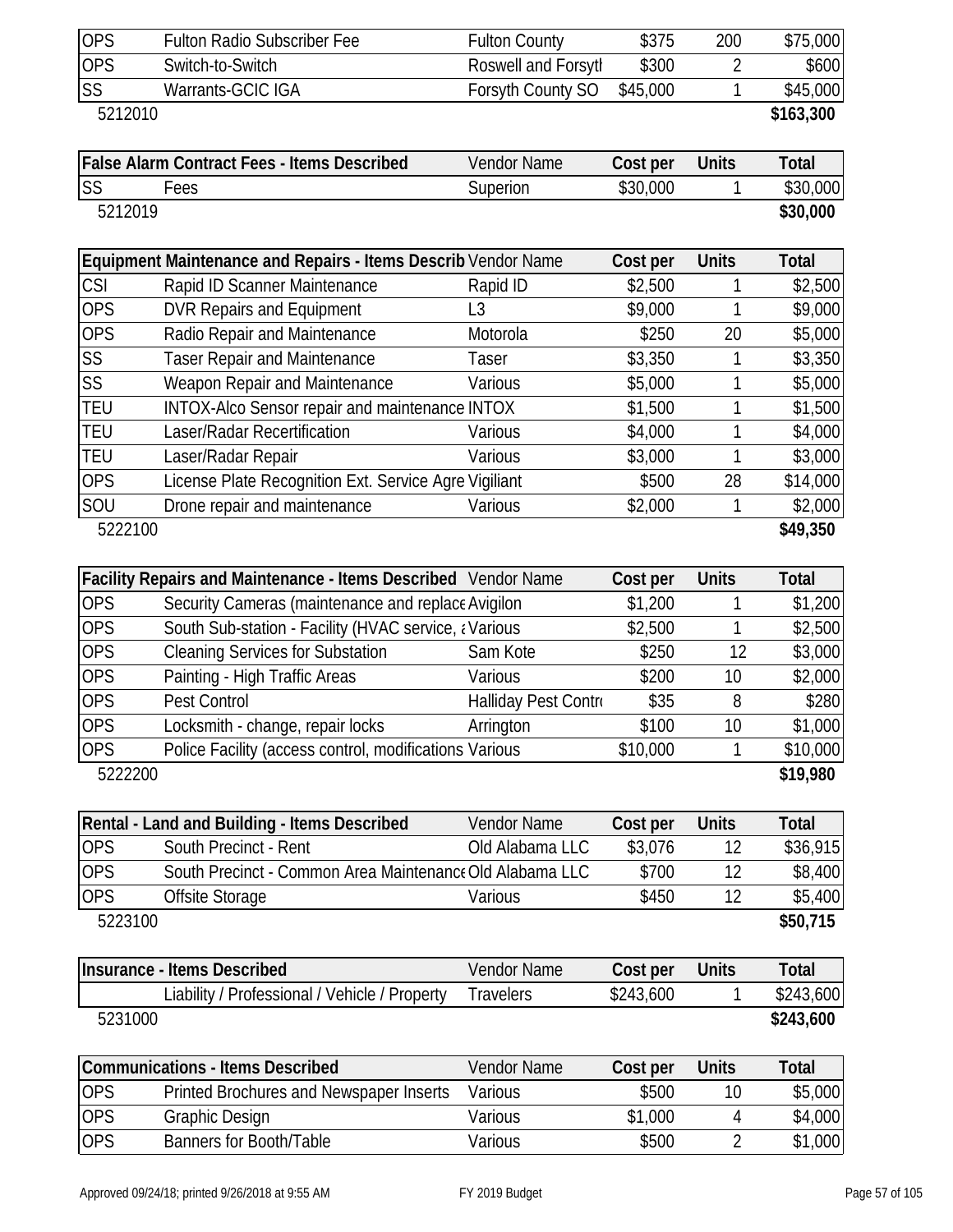| <b>OPS</b>  | Classified (other than hiring)                           | Johns Creek Herald  | \$250    | 4              | \$1,000      |
|-------------|----------------------------------------------------------|---------------------|----------|----------------|--------------|
| 5232000     |                                                          |                     |          |                | \$11,000     |
|             | <b>Advertising - Items Described</b>                     | Vendor Name         | Cost per | <b>Units</b>   | <b>Total</b> |
| <b>OPS</b>  | <b>Brochures and Advertisements</b>                      | Various             | \$250    | 4              | \$1,000      |
| <b>OPS</b>  | <b>Job Announcements</b>                                 | Various             | \$200    | 4              | \$800        |
| <b>OPS</b>  | Promotional Materials - Recruiting                       | Various             | \$500    | 6              | \$3,000      |
| COP         | <b>Facebook Push /Boost Posts</b>                        | Facebook            | \$20     | 75             | \$1,500      |
| COP         | Social Media Management Tool                             | HootSuite           | \$1,600  | 1              | \$1,600      |
| <b>COP</b>  | <b>Stock Photo Licenses</b>                              | Various             | \$10     | 50             | \$500        |
| 5233000     |                                                          |                     |          |                | \$8,400      |
|             | Travel - Items Described                                 | Vendor Name         | Cost per | <b>Units</b>   | <b>Total</b> |
| <b>CID</b>  | <b>Investigative Travel Expenditures</b>                 | Various             | \$250    | 8              | \$2,000      |
| <b>OPS</b>  | <b>Background Travel Expenditures</b>                    | Various             | \$1,000  | 3              | \$3,000      |
| SS          | Command College - Lodging                                | Various             | \$375    | 10             | \$3,750      |
| SS          | Command College - Per Diem                               | Various             | \$285    | 10             | \$2,850      |
|             | Travel Expenses for Education and Training               |                     | \$66,000 | 1              | \$66,000     |
| 5235000     |                                                          |                     |          |                | \$77,600     |
|             | Dues and Fees - Items Described                          | Vendor Name         | Cost per | <b>Units</b>   | <b>Total</b> |
| <b>CID</b>  | Cellebrite Licenses (cell phone forensics)               | Cellebrite          | \$8,700  | 1              | \$8,700      |
| <b>CID</b>  | Georgia Narcotics Association                            | <b>GNA</b>          | \$15     | 4              | \$60         |
| <b>CID</b>  | GPS Tracking - Pole Cam Fees                             | Coleman             | \$588    | 2              | \$1,176      |
| <b>CID</b>  | <b>Audio Translation</b>                                 | <b>GMR</b>          | \$250    | 5              | \$1,250      |
| <b>CID</b>  | Global Position Services Tracking - Licenses 3SI         |                     | \$820    | 1              | \$820        |
| <b>CID</b>  | International Association of Identification              | IAI                 | \$60     | 3              | \$180        |
| <b>CID</b>  | Int'l Association Law Enforcement Ed/Traine IALEETA      |                     | \$50     | 3              | \$150        |
| <b>CID</b>  | Int'l Asst'n for Law Enform't Firearms Instruc IALEFI    |                     | \$55     | 3              | \$165        |
| <b>CID</b>  | Int'l Association of Property and Evidence               | <b>IAPE</b>         | \$50     | 3              | \$150        |
| <b>CID</b>  | Investigative Search Database (Transunion) TLO           |                     | \$2,000  | 1              | \$2,000      |
| <b>CID</b>  | Pawn Search Database Access Fees                         | <b>LEEDS</b> online | \$4,750  | 1              | \$4,750      |
| <b>CID</b>  | A Child is Missing Yearly Fee                            | <b>ACIM</b>         | \$200    | 1              | \$200        |
| <b>CID</b>  | Regional Organized Crime Information Cent ROCIC          |                     | \$300    | 1              | \$300        |
| <b>CID</b>  | First Two (investigative tool - mobile address First Two |                     | \$2,500  | 1              | \$2,500      |
| <b>SWAT</b> | <b>National Tactical Officers Association</b>            | <b>NTOA</b>         | \$150    | 1              | \$150        |
| K9          | Certifications - Nat'l Narcotics Dog Det. Asst NNDDA     |                     | \$200    | 4              | \$800        |
| K9          | Dues - National Narcotics Det Dog Associati NNDDA        |                     | \$320    | 1              | \$320        |
| K10         | Fleck Legal Update                                       | K9Fleck             | \$160    | 1              | \$160        |
| <b>OPS</b>  | Georgia Police Accreditation Coalition Fees GPAC         |                     | \$250    | 1              | \$250        |
| <b>OPS</b>  | Leadership Johns Creek - Alumni Dues                     | <b>LJC</b>          | \$50     | $\overline{2}$ | \$100        |
| <b>OPS</b>  | <b>National Accreditation - Annual Fees</b>              | CALEA               | \$4,500  | 1              | \$4,500      |
| <b>OPS</b>  | National Accreditation Mock Assessment fee Various       |                     | \$500    | 1              | \$500        |
| <b>OPS</b>  | <b>State Certification Fee</b>                           | GA Chiefs Asst'n    | \$425    | 1              | \$425        |
| <b>OPS</b>  | Crime Analysis Meetings (Metro)                          | Various             | \$500    | 1              | \$500        |
| <b>OPS</b>  | FBI National Academy Association                         | <b>FBINAA</b>       | \$125    | 3              | \$375        |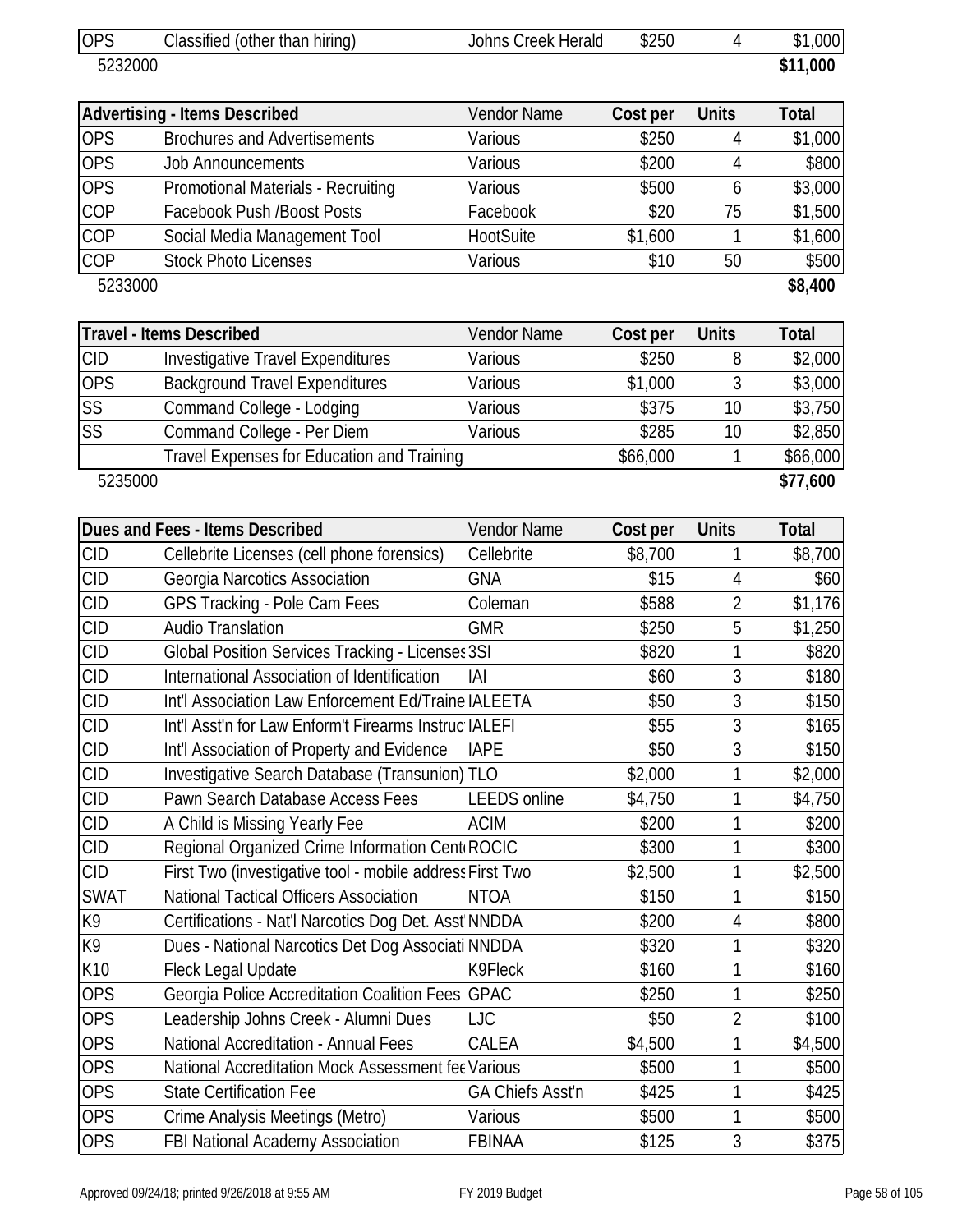| <b>OPS</b> | American Polygraph Association                      | APA                   | \$150    |   | \$300    |
|------------|-----------------------------------------------------|-----------------------|----------|---|----------|
| <b>OPS</b> | Georgia Polygraph Association                       | <b>GPA</b>            | \$45     | 2 | \$90     |
| <b>SS</b>  | GA Terminal Agency Coordinators Associati TAC       |                       | \$20     | 5 | \$100    |
| <b>SS</b>  | Georgia Records Association                         | <b>GRA</b>            | \$60     | 2 | \$120    |
| <b>SS</b>  | Range Fees                                          | <b>Sharp Shooters</b> | \$16,000 |   | \$16,000 |
| <b>CMD</b> | Georgia Association of Chiefs of Police Due: GACP   |                       | \$300    |   | \$300    |
| <b>CMD</b> | FBI - Law Enforcement Executive Training CFBI-LEEDA |                       | \$150    | 4 | \$600    |
| <b>CMD</b> | International Association of Chiefs of Police ICAP  |                       | \$150    | 3 | \$450    |
|            | radKids Recertification                             | radKids               | \$550    |   | \$550    |
|            | Software Fee - RxGym Site for CrossFit JCF RxGym    |                       | \$350    |   | \$350    |
|            | Callyo 10-21 Video License                          | Callyo                | \$2,100  |   | \$2,100  |
|            | Int'l Mountain Bike Association Membership RAMBO    |                       | \$100    | 3 | \$300    |
| 5236000    |                                                     |                       |          |   | \$51,741 |

|                        | <b>Education and Training - Items Described</b>         | Vendor Name           | Cost per | <b>Units</b>   | <b>Total</b> |
|------------------------|---------------------------------------------------------|-----------------------|----------|----------------|--------------|
|                        | A/C/B/D-Squad Training Courses                          | Various               | \$1,250  | 4              | \$5,000      |
|                        | <b>Crisis Intervention Training</b>                     | Various               | \$1,000  | 3              | \$3,000      |
|                        | Cellebrite Training Classes: Smart Phone Ar Cellebrite  |                       | \$4,500  | 1              | \$4,500      |
|                        | Cellebrite Level 2 Certification                        | Cellebrite            | \$300    | $\overline{2}$ | \$600        |
| <b>CID</b>             | Crime Scene Investigation Recertification               | Various               | \$350    | $\overline{3}$ | \$1,050      |
| <b>CID</b>             | Training - intelligence gathering, etc.                 | Various               | \$1,200  | $\overline{7}$ | \$8,400      |
| <b>CSI</b>             | Training - advanced homicide, etc.                      | Various               | \$750    | $\overline{4}$ | \$3,000      |
| <b>CRT</b>             | Community Response Team Training Class Narious          |                       | \$1,500  | 4              | \$6,000      |
| <b>CRT</b>             | <b>GA Narcotics Officers Association Conferent GNOA</b> |                       | \$500    | $\overline{4}$ | \$2,000      |
| K9                     | <b>Advanced Training Classes</b>                        | Various               | \$1,000  | $\overline{4}$ | \$4,000      |
| K9                     | <b>Tactical K9 Medical Training</b>                     | Vet Tac Group         | \$525    | $\overline{4}$ | \$2,100      |
| <b>OPS</b>             | <b>Accreditation Conference</b>                         | <b>GPAC</b>           | \$1,000  | $\overline{2}$ | \$2,000      |
| <b>OPS</b>             | <b>Accreditation Training</b>                           | <b>GPAC</b>           | \$1,000  | 1              | \$1,000      |
| <b>OPS</b>             | Annual Conference - CALEA                               | CALEA                 | \$2,000  | 1              | \$2,000      |
| <b>OPS</b>             | Internal Affairs - Annual Conference                    | Various               | \$2,000  | $\mathbf{1}$   | \$2,000      |
| <b>OPS</b>             | Records Management System - Fall Conf.                  | Superion              | \$1,200  | $\overline{2}$ | \$2,400      |
| <b>OPS</b>             | Records Management System - Spring Conf Superion        |                       | \$1,800  | 3              | \$5,400      |
| <b>OPS</b>             | <b>GBI Polygraph In Service</b>                         | <b>GBI</b>            | \$300    | $\overline{2}$ | \$600        |
| <b>OPS</b>             | Tri State Polygraph Conference                          | <b>GBI</b>            | \$1,000  | $\overline{2}$ | \$2,000      |
| SS                     | <b>Command College - Registration Fees</b>              | <b>Columbus State</b> | \$1,000  | 10             | \$10,000     |
| $\overline{\text{SS}}$ | Supervisor/Leadership Training                          | Various               | \$1,000  | 1              | \$1,000      |
| SS                     | <b>CPR Recertification</b>                              | Chat Tech             | \$7      | 100            | \$700        |
| SS                     | Firearms Instructors Update Course                      | Various               | \$1,500  | $\mathfrak{Z}$ | \$4,500      |
|                        | <b>Fitness Coordinators Training</b>                    | Various               | \$600    | 5              | \$3,000      |
| SS                     | GA Public Safety Training Center Meal Ticke GPSTC       |                       | \$90     | 60             | \$5,400      |
| SS                     | Less Lethal Instructor Re-Cert Training                 | Various               | \$1,000  | 1              | \$1,000      |
| SS                     | Peace Officer Standards and Training Fees POST          |                       | \$4,000  | 1              | \$4,000      |
| SS                     | <b>Taser Instructor Recertification</b>                 | <b>Taser</b>          | \$500    | 3              | \$1,500      |
| SS                     | Terminal Agency Coordinator Conference                  | <b>GA TAC</b>         | \$1,500  | $\overline{2}$ | \$3,000      |
| SS                     | Use of Force Seminar                                    | Daigle Law Group      | \$1,500  | $\overline{2}$ | \$3,000      |
| SS                     | Supervisor/Leadership Training                          | Various               | \$4,000  | 1              | \$4,000      |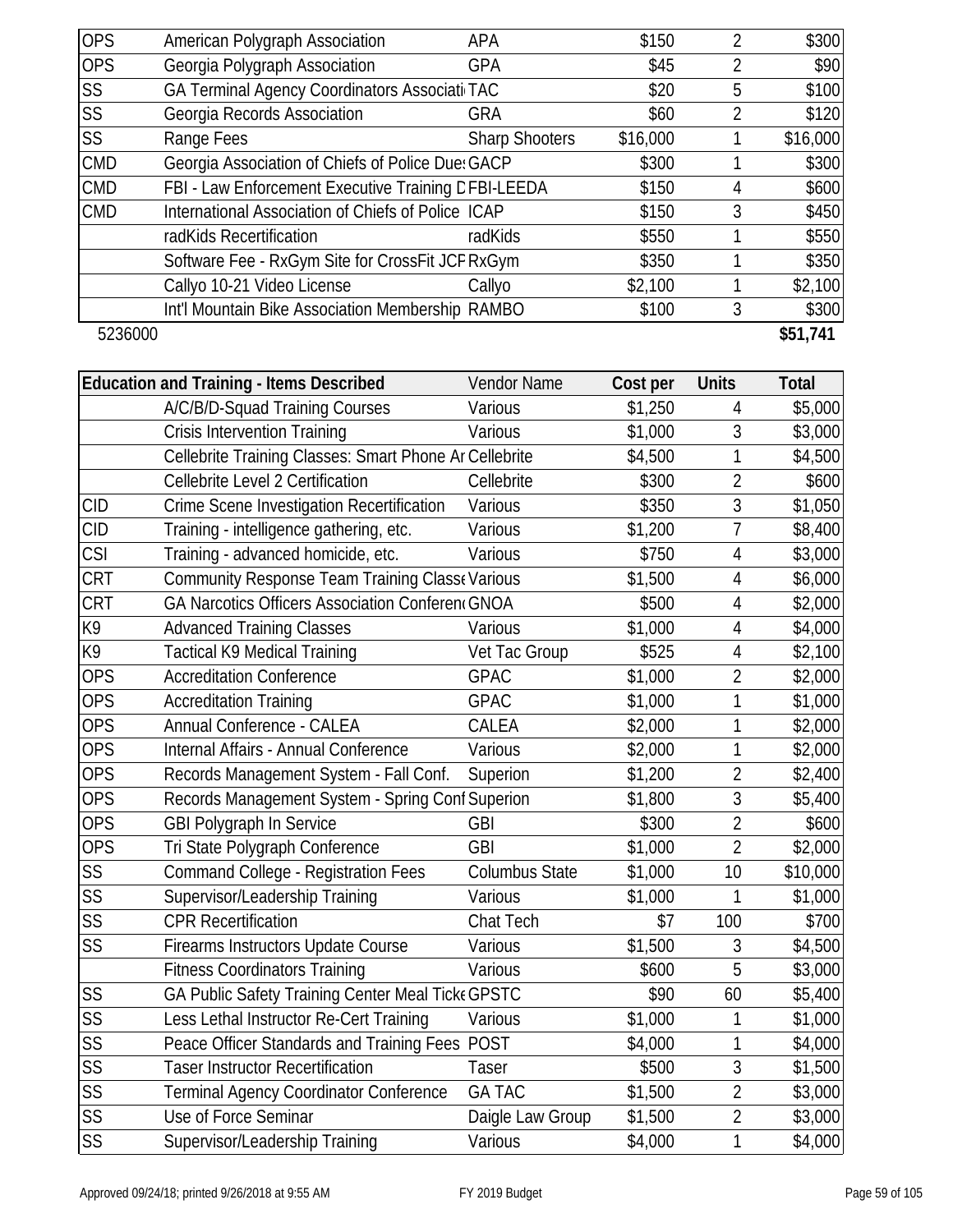| <b>SS</b>         | <b>Driver Instructor Training</b>                  | Various      | \$1,500      |    | \$1,500    |
|-------------------|----------------------------------------------------|--------------|--------------|----|------------|
| <b>SS</b>         | <b>ALERT Driving Conference</b>                    | <b>ALERT</b> | \$1,500      |    | \$1,500    |
| <b>SS</b>         | Department Training Classes - drug respons Various |              | \$500        | 20 | \$10,000   |
| <b>SWAT</b>       | <b>SWAT Training Classes</b>                       | Various      | \$1,750      | 6  | \$10,500   |
| <b>CNT</b>        | <b>Training Classes</b>                            | Various      | \$1,250      | 2  | \$2,500    |
| <b>TEU</b>        | Traffic Unit-Training classes                      | Various      | \$6,000      |    | \$6,000    |
|                   | STOP program                                       | Various      | \$1,600      |    | \$1,600    |
| COP               | Cops and Special Ops Training Classes              | Various      | \$5,000      |    | \$5,000    |
| <b>COP</b>        | SMILE (social media) Conference                    | Various      | \$2,000      |    | \$2,000    |
| <b>COP</b>        | Police Cyclist Course for Bike Patrol              | <b>IPMBA</b> | \$400        | 3  | \$1,200    |
| <b>CMD</b>        | <b>Senior Command Training</b>                     | Various      | \$8,000      |    | \$8,000    |
| $\leftarrow$ move | <b>Travel Expenses for Education and Training</b>  |              | $(\$66,000)$ |    | (\$66,000) |
| 5237000           |                                                    |              |              |    | \$81,950   |

|            | <b>Hospitality - Items Described</b>               | <b>Vendor Name</b> | Cost per | <b>Units</b> | <b>Total</b> |
|------------|----------------------------------------------------|--------------------|----------|--------------|--------------|
| COP        | Gifts for Children                                 | Various            | \$20     | 200          | \$4,000      |
| <b>OPS</b> | K-9 Stuffed animals                                | Hero Industries    | \$4,500  | 3            | \$13,500     |
| K9         | K-9 Themed Baseball Trading Cards                  | Various            | \$250    | 4            | \$1,000      |
| <b>OPS</b> | Water, Snacks, etc. for Background/Hiring          | Various            | \$4,000  |              | \$4,000      |
| <b>CMD</b> | <b>Annual Awards Banquet</b>                       | Various            | \$7,000  |              | \$7,000      |
| <b>CMD</b> | Annual Luncheon                                    | Various            | \$750    | 4            | \$3,000      |
| <b>CMD</b> | Awards                                             | Various            | \$800    |              | \$800        |
| <b>COP</b> | <b>JCCAPS Awards</b>                               | Various            | \$500    |              | \$500        |
| <b>CMD</b> | Food for Emergency Operation Center even Various   |                    | \$250    | 10           | \$2,500      |
| <b>CMD</b> | Hotel stays for Emergency Operations Cente Various |                    | \$150    | 20           | \$3,000      |
| 5239001    |                                                    |                    |          |              | \$39,300     |

| Merchant Service Charges - Items Described | Vendor Name | Cost per | <b>Units</b> | Total |
|--------------------------------------------|-------------|----------|--------------|-------|
| Credit Card Processing Fee                 | Bank        |          | 240          | \$600 |
| 5239003                                    |             |          |              | \$600 |

|                        | <b>Office Supplies - Items Described</b>    | Vendor Name          | Cost per | <b>Units</b> | <b>Total</b> |
|------------------------|---------------------------------------------|----------------------|----------|--------------|--------------|
| <b>CMD</b>             | Basic Office Supplies - Folders, Pens, Etc. | Office Depot, Staple | \$150    | 80           | \$12,000     |
| <b>CMD</b>             | Copy Paper/Business Cards/Letterhead        | Various              | \$1,375  | 4            | \$5,500      |
| <b>CMD</b>             | Printer Ink Cartridges                      | Office Depot, Staple | \$50     | 50           | \$2,500      |
| <b>CMD</b>             | HP 5550 Color Printer Toner                 | Various              | \$250    | 4            | \$1,000      |
| <b>SS</b>              | <b>Binders for Training Materials</b>       | Office Depot, Staple | \$4      | 85           | \$340        |
| SS                     | Forms                                       | Alpha Graphics       | \$2,500  |              | \$2,500      |
| $\overline{\text{SS}}$ | Paper Ticket Books (backup system)          | Pro Solutions        | \$1,250  |              | \$1,250      |
| <b>SS</b>              | <b>Thermal Paper</b>                        | CDW-G                | \$2,600  |              | \$2,600      |
| IA                     | <b>Background/Hiring Booklet</b>            | Various              | \$10     | 40           | \$400        |
| 5311002                |                                             |                      |          |              | \$28,090     |

|            | Postage - Items Described                              | Vendor Name         | Cost per | Units | Total   |
|------------|--------------------------------------------------------|---------------------|----------|-------|---------|
| <b>CMD</b> | Postage Machine                                        | <b>Pitney Bowes</b> | \$550    |       | \$6,600 |
| <b>CMD</b> | Postage Machine Supplies (Postage Labels, Pitney Bowes |                     | \$25     |       | \$100   |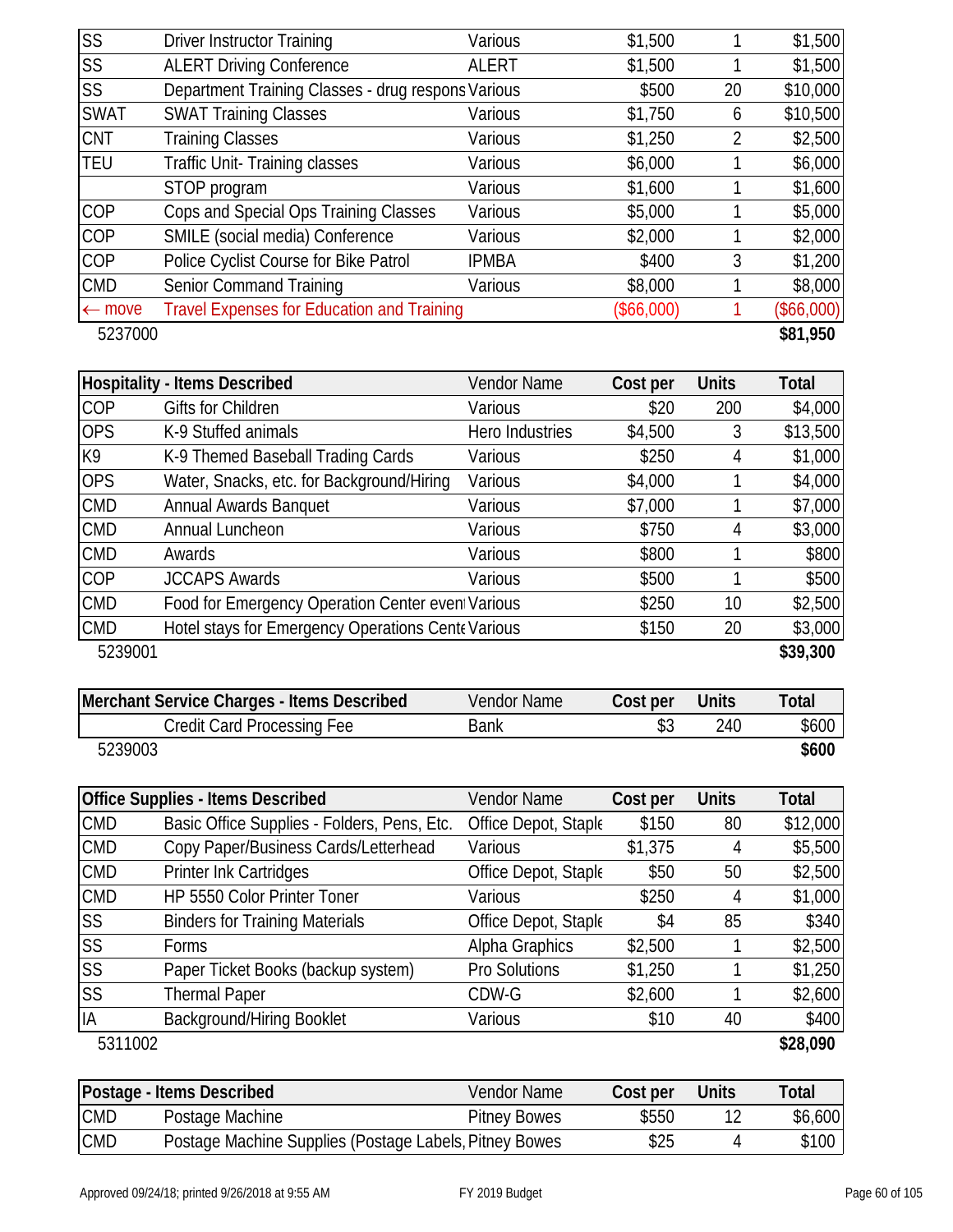| <b>CMD</b> | Courier Services        | Various    | \$100 |     | \$500   |
|------------|-------------------------|------------|-------|-----|---------|
| <b>CMD</b> | <b>Mailing Services</b> | UPS, FedEx | \$25  |     | \$125   |
| <b>CMD</b> | Letters                 | USPS       | \$0   | 750 | \$338   |
| <b>CMD</b> | Certified Mail          | USPS       |       | 25  | \$29    |
| 5311003    |                         |            |       |     | \$7,691 |

| <b>Vehicles - Items Described</b>                             | <b>Vendor Name</b>     | Cost per | <b>Units</b> | <b>Total</b> |
|---------------------------------------------------------------|------------------------|----------|--------------|--------------|
| Patrol Cars - Priority Service Oil Changes ar Alpharetta Auto |                        | \$25     | 350          | \$8,750      |
| Patrol Cars - Minor Vehicle Service                           | Alpharetta Auto        | \$250    | 170          | \$42,500     |
| Patrol Cars - Major Vehicle Service                           | Alpharetta Auto or D   | \$500    | 125          | \$62,500     |
| Patrol Cars - Tires                                           | <b>Nextire</b>         | \$130    | 250          | \$32,500     |
| Cars - Car Wash                                               | <b>Club Corners</b>    | \$7      | 725          | \$5,075      |
| CID and Admin. Vehicles - Oil Changes                         | Various                | \$25     | 29           | \$725        |
| CID and Admin. Vehicles - Minor Vehicle Se Various            |                        | \$250    | 20           | \$5,000      |
| CID and Admin. Vehicles - Major Vehicle Se Various            |                        | \$500    | 15           | \$7,500      |
| CID and Admin. - Tires                                        | <b>Nextire</b>         | \$130    | 50           | \$6,500      |
| Cars - Detailed Cleaning                                      | <b>Club Corners</b>    | \$25     | 20           | \$500        |
| Motors - Oil Changes                                          | Harley Davidson        | \$150    | 6            | \$900        |
| Motors - Minor Vehicle Service                                | Harley Davidson        | \$250    | 8            | \$2,000      |
| Motors - Major Vehicle Service                                | <b>Harley Davidson</b> | \$500    | 4            | \$2,000      |
| Motors - Tires                                                | <b>Harley Davidson</b> | \$300    | 8            | \$2,400      |
| <b>Confidential Tags and New Tags</b>                         | Department of Drive    | \$30     | 25           | \$750        |
| BAT Trailer Generator Maintenance - Suppli Various            |                        | \$400    | 1            | \$400        |
| Decals - Replacements for Field Damage                        | Image Signs or Atla    | \$2,500  |              | \$2,500      |
| Windshield Repair                                             | Glass Plus             | \$250    | 10           | \$2,500      |
| Wireless Unit Retrofit/Replacement                            | Sierra                 | \$1,025  | 10           | \$10,250     |
| In-Car Printers                                               | <b>Brother</b>         | \$475    | 10           | \$4,750      |
| 5311011                                                       |                        |          |              | \$200,000    |

|            | <b>Evidence Supplies - Items Described</b>               | <b>Vendor Name</b> | Cost per | <b>Units</b> | Total    |
|------------|----------------------------------------------------------|--------------------|----------|--------------|----------|
| <b>CID</b> | Test Kits (Blood Alcohol, Gun Shot Reside, IVarious      |                    | \$500    | 10           | \$5,000  |
| <b>CID</b> | Protective Devices (Gloves, Shoe and Suit CTyvek, others |                    | \$1,000  | b            | \$6,000  |
| <b>CID</b> | Documentation Supplies (bags, boxes, vials, Various      |                    | \$1,000  | 8            | \$8,000  |
| <b>CID</b> | Reporting/Recording Crime Scene Supplies Various         |                    | \$750    | 10           | \$7,500  |
| <b>CSI</b> | Scales (annual calibration)                              | Rite Weight        | \$320    |              | \$320    |
| 5311012    |                                                          |                    |          |              | \$26,820 |
|            |                                                          |                    |          |              |          |

|            | <b>Buy Money - Items Described</b> | Vendor Name | Cost per | Units | Total    |
|------------|------------------------------------|-------------|----------|-------|----------|
| <b>CID</b> | Investigative Funds                | n/a         | \$500    | 36    | \$18,000 |
|            | 5311013                            |             |          |       | \$18,000 |

| Natural Gas - Items Described | Vendor Name       | Cost per     | <b>Units</b> | Total   |
|-------------------------------|-------------------|--------------|--------------|---------|
| South Precinct                | Atlanta Gas Light | $$9^{\circ}$ |              | \$1,092 |
| 5312200                       |                   |              |              | \$1,092 |
|                               |                   |              |              |         |

| <b>Electricity - Items Described</b> | Name<br>Vendor | Cost per | Units | `ota |  |
|--------------------------------------|----------------|----------|-------|------|--|
|                                      |                |          |       |      |  |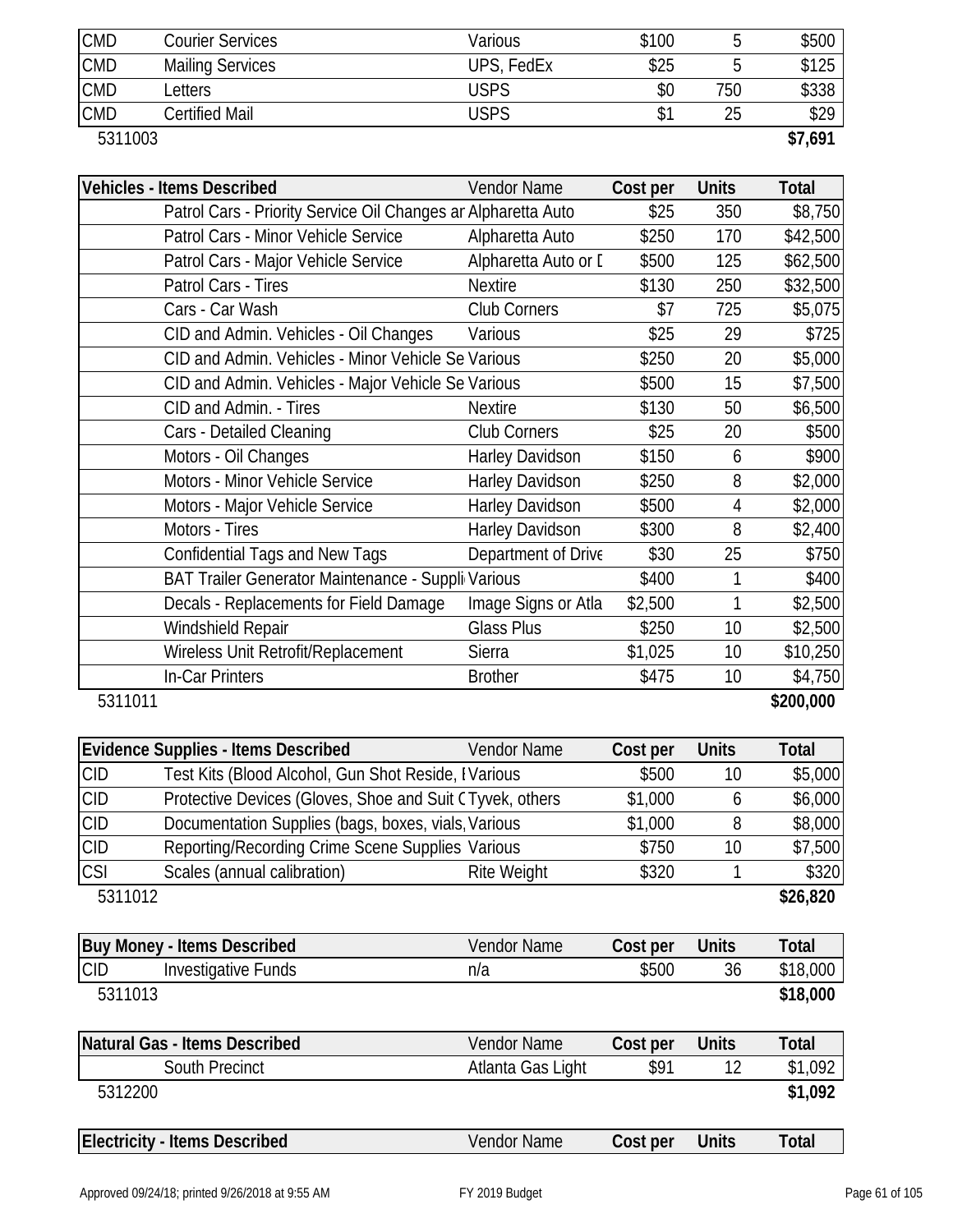|             | <b>South Precinct</b>                                  | Sawnee EMC           | \$208    | 12             | \$2,496      |
|-------------|--------------------------------------------------------|----------------------|----------|----------------|--------------|
| 5312300     |                                                        |                      |          |                | \$2,496      |
|             | <b>Gasoline/Diesel - Items Described</b>               | <b>Vendor Name</b>   | Cost per | <b>Units</b>   | <b>Total</b> |
|             | Gasoline                                               | Various              | \$3      | 80,000         | \$200,000    |
| 5312700     |                                                        |                      |          |                | \$200,000    |
|             | <b>Operating Supplies - Items Described</b>            | <b>Vendor Name</b>   | Cost per | <b>Units</b>   | <b>Total</b> |
| <b>CMD</b>  | Breakroom Supplies (Coffee, Cleaning, plate Various    |                      | \$300    | 12             | \$3,600      |
| <b>CMD</b>  | Batteries (radios, stingers, cameras, defib, L Various |                      | \$2,314  | 4              | \$9,256      |
| <b>CMD</b>  | <b>First Aid Kits</b>                                  | Various              | \$750    | 1              | \$750        |
|             | Bike Patrol - maintenance, replacement part Various    |                      | \$1,000  | 7              | \$7,000      |
| COP         | <b>Citizens Police Academy</b>                         | Various              | \$2,500  | 1              | \$2,500      |
| COP         | Community Programs (STOP, PACT, SHIEL Various          |                      | \$1,600  | 10             | \$16,000     |
| <b>OPS</b>  | Defib FRX Pads                                         | Southeastern Emeri   | \$36     | 100            | \$3,600      |
| <b>OPS</b>  | <b>Storage Bins</b>                                    | Various              | \$10     | 20             | \$200        |
| <b>OPS</b>  | <b>TLR (Weapon Light) Parts</b>                        | Various              | \$10     | 90             | \$900        |
| SOU         | Camera maintenance, parts, etc.                        | Various              | \$1,500  | 1              | \$1,500      |
| 5317003     |                                                        |                      |          |                | \$45,306     |
|             | <b>Uniforms - Items Described</b>                      | <b>Vendor Name</b>   | Cost per | <b>Units</b>   | <b>Total</b> |
| <b>OPS</b>  | Police Uniforms - Patrol, Command Staff                | <b>RTUT</b>          | \$750    | 70             | \$52,500     |
| <b>OPS</b>  | Patch/Rank Insignia                                    | <b>RTUT</b>          | \$2      | 450            | \$675        |
| <b>OPS</b>  | Patrol Armor Skin plus shirts (1/2 of patrol)          | <b>RTUT</b>          | \$275    | 25             | \$6,875      |
| <b>OPS</b>  | Shoe Allowance (OPS)                                   | Various              | \$100    | 75             | \$7,500      |
| <b>CSI</b>  | Crime Scene Technicians - Uniforms and Ra RTUT         |                      | \$350    | $\overline{2}$ | \$700        |
| <b>TEU</b>  | <b>Traffic Unit Uniforms</b>                           | <b>RTUT</b>          | \$1,000  | 4              | \$4,000      |
| SS          | <b>Records Uniforms</b>                                | <b>RTUT</b>          | \$300    | 4              | \$1,200      |
| <b>CNT</b>  | <b>Crisis Negotiations Uniforms</b>                    | Various              | \$265    | $\mathfrak{Z}$ | \$795        |
| <b>SWAT</b> | SWAT Team Uniforms (BDU's, Jump Suit, T Various        |                      | \$750    | 8              | \$6,000      |
| <b>CMD</b>  | Clothing Allowance - Detectives, Internal Aff. Various |                      | \$500    | 15             | \$7,500      |
| COP         | <b>Bike Patrol Uniforms (COP)</b>                      | <b>RTUT</b>          | \$600    | 6              | \$3,600      |
| COP         | JCCAPS Uniforms - New Positions (Shirts, FRTUT         |                      | \$650    | 2              | \$1,300      |
| COP         | JCCAPS Uniforms - Replacements (Shirts, FRTUT          |                      | \$150    | 15             | \$2,250      |
| 5317010     |                                                        |                      |          |                | \$94,895     |
|             | <b>Officer Supplies - Items Described</b>              | Vendor Name          | Cost per | <b>Units</b>   | <b>Total</b> |
|             | Patrol Supplies (Flex cuffs, valve masks, rep Various  |                      | \$6,000  | 1              | \$6,000      |
| <b>CID</b>  | Investigations Resources (books, applicatior Various   |                      | \$400    | 1              | \$400        |
| K9/CRT      | Handheld thermal vision /infrared                      | LAPG                 | \$600    | 3              | \$1,800      |
| <b>CMD</b>  | <b>ID Cards</b>                                        | Various              | \$10     | 20             | \$200        |
| K9          | New Canine and Equipment (Dog, Training, Various       |                      | \$17,000 | 1              | \$17,000     |
| K9          | Canine Needs (Veterinary Care, Food, Tags Various      |                      | \$2,750  | 12             | \$33,000     |
| K9          | Canine Resources (bite sleeve, tracking soft Various   |                      | \$1,200  | $\overline{2}$ | \$2,400      |
| <b>OPS</b>  | Annual Law Enforcement Handbooks                       | <b>Thompson West</b> | \$50     | 76             | \$3,800      |

ASP Baton Tactical Gear Suppl \$65 12 \$780

OPS Annual Law Enforcement Handbooks Thompson West \$50 76 \$3,800<br>
OPS ASP Baton Tactical Gear Suppl \$65 12 \$780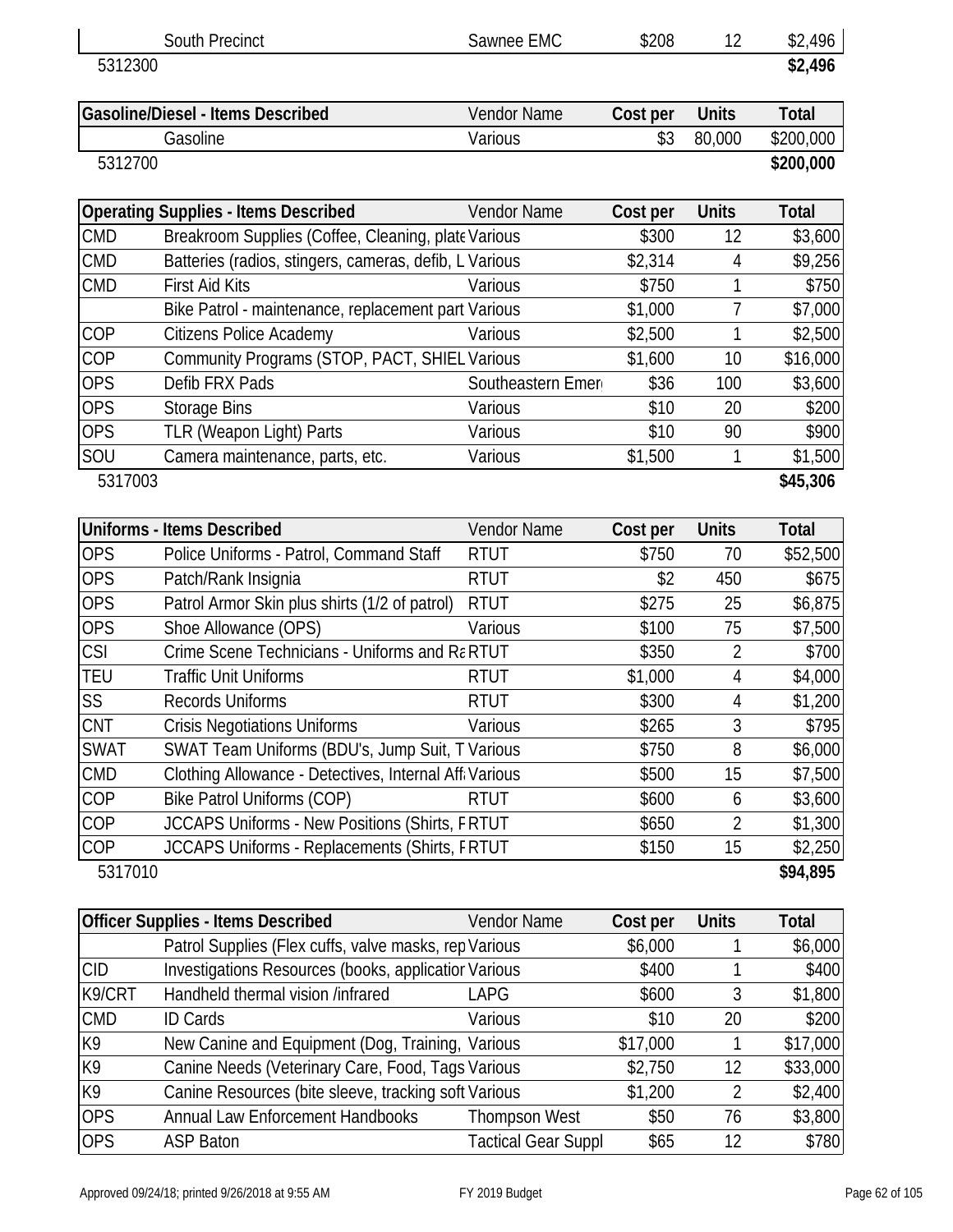| <b>OPS</b>             | <b>Badges</b>                                                   | T & T                      | \$150    | 20             | \$3,000   |
|------------------------|-----------------------------------------------------------------|----------------------------|----------|----------------|-----------|
| <b>OPS</b>             | <b>Digital Cameras</b>                                          | Various                    | \$300    | 8              | \$2,400   |
| <b>OPS</b>             | Flashlights - Stinger                                           | <b>Tactical Gear Suppl</b> | \$120    | 12             | \$1,440   |
| <b>OPS</b>             | Flashlights - Weapon                                            | <b>Tactical Gear Suppl</b> | \$120    | 12             | \$1,440   |
| <b>OPS</b>             | <b>Hand Cuffs</b>                                               | <b>Tactical Gear Suppl</b> | \$40     | 12             | \$480     |
| <b>OPS</b>             | Leather Gear/Holster                                            | <b>Tactical Gear Suppl</b> | \$225    | 20             | \$4,500   |
| <b>OPS</b>             | Map Books                                                       | <b>American Maps</b>       | \$10     | 5              | \$50      |
| <b>OPS</b>             | Nylon Duty Gear for Bikes/K-9                                   | <b>Tactical Gear Suppl</b> | \$225    | 5              | \$1,125   |
| <b>OPS</b>             | Driver Training Supplies (cones, bumpers) ('Various             |                            | \$1,000  | $\overline{2}$ | \$2,000   |
| SS                     | Munitions (.45, .223, 12GA, 9MM, .308, Sim Various              |                            | \$78,000 | 1              | \$78,000  |
| SS                     | <b>Officer Trauma Kits and Supplies</b>                         | Various                    | \$5,500  | 1              | \$5,500   |
| SS                     | Other Range Supplies                                            | Various                    | \$5,000  | 1              | \$5,000   |
| $\overline{\text{SS}}$ | Pepper Spray                                                    | Various                    | \$500    | 1              | \$500     |
| $\overline{\text{SS}}$ | <b>TI Simulator Supplies</b>                                    | TI                         | \$3,500  | 1              | \$3,500   |
| SS                     | Naloxone Replacement                                            | <b>TBD</b>                 | \$75     | 85             | \$6,375   |
| <b>SWAT</b>            | Resources (Taser platforms, holsters, medic Various             |                            | \$1,000  | 10             | \$10,000  |
| <b>TEU</b>             | Accident Investigation Supplies (crash zone Alco Sensors, InTo> |                            | \$9,800  | 1              | \$9,800   |
| <b>TEU</b>             | Supplies (motor covers, laser holders for mo Various            |                            | \$2,000  | 1              | \$2,000   |
| <b>TEU</b>             | Alco-Sensors and Alco-Sensor Tubes for UF Various               |                            | \$500    | 7              | \$3,500   |
| <b>TEU</b>             | 30 liter Dry Gas Tank (Alco-Sensor calibratic Various           |                            | \$300    | 1              | \$300     |
| <b>TEU</b>             | Balloon Lights for accidents and COPS ever Various              |                            | \$800    | $\overline{2}$ | \$1,600   |
|                        | 360 degree camera - upgrade                                     | Various                    | \$300    | 1              | \$300     |
|                        | Extension Boom for 360-degree camera - ur B&H Photo             |                            | \$100    | 1              | \$100     |
|                        | Mirrorless camera (for accident reconstructic Various           |                            | \$1,000  | 1              | \$1,000   |
|                        | Camera Stand (megamast, carbon fiber) - up B&H Photo            |                            | \$700    | 1              | \$700     |
| COP                    | <b>JCCAPS</b> equipment                                         | Various                    | \$250    | 10             | \$2,500   |
| COP                    | Trunk or Treat/Community Safety Day Suppl Various               |                            | \$1,500  | 1              | \$1,500   |
| COP                    | radKids Supplies                                                | Various                    | \$4,000  | 1              | \$4,000   |
| 5317011                |                                                                 |                            |          |                | \$217,990 |
|                        |                                                                 |                            |          |                |           |

**\$1,795,071**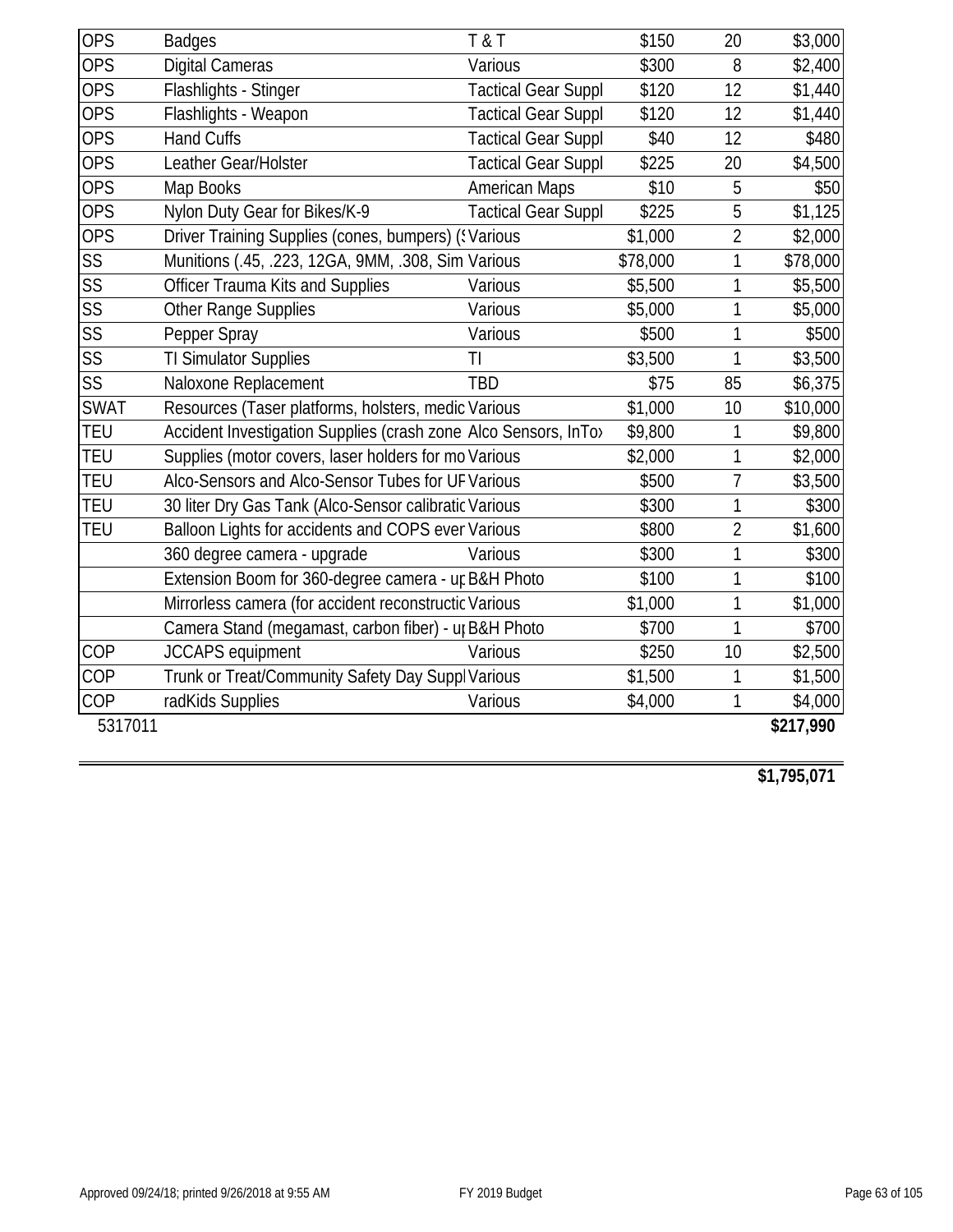# **Public Works (1004110)**

| Personnel                      | FY 2016        | FY 2017        |                | FY 2018           |            | FY 2019   | \$ Inc (Dec) | $%$ Inc |
|--------------------------------|----------------|----------------|----------------|-------------------|------------|-----------|--------------|---------|
| <b>Object</b><br>Account       | <b>Actuals</b> | <b>Actuals</b> | <b>Revised</b> | <b>YTD (6/30)</b> | Annualized | Adopted   | from 2018    | (Dec)   |
| 5111000 Regular Employees      | \$102,126      | \$102,870      | \$104,109      | \$75,296          | \$100,394  | \$107,187 | \$3,078      | $3\%$   |
| 5111503 Gym Membership         | \$186          | \$181          | \$180          | \$135             | \$180      | \$180     | \$0          | $0\%$   |
| 5113000 Overtime               | \$1,738        | \$2,042        | \$1,593        | \$2,388           | \$3,184    | \$2,000   | \$407        | 26%     |
| 5121001 Health                 | \$23,345       | \$23,639       | \$25,448       | \$19,618          | \$23,542   | \$23,745  | (\$1,703)    | $-7%$   |
| 5121002 Long-Term Disability   | \$589          | \$557          | \$382          | \$488             | \$586      | \$641     | \$259        | 68%     |
| 5121003 Dental                 | \$1,708        | \$1,814        | \$1,853        | \$1,424           | \$1,709    | \$1,906   | \$53         | 3%      |
| 5121004 Life                   | \$474          | \$480          | \$477          | \$383             | \$459      | \$515     | \$38         | 8%      |
| 5122000 Social Security (FICA) | \$6,175        | \$6,199        | \$6,455        | \$4,568           | \$6,091    | \$6,646   | \$191        | 3%      |
| 5123000 Medicare               | \$1,444        | \$1,450        | \$1,510        | \$1,068           | \$1,424    | \$1,554   | \$44         | 3%      |
| 5124000 Retirement             | \$14,273       | \$14,406       | \$16,888       | \$10,677          | \$14,235   | \$18,222  | \$1,334      | 8%      |
| 5127000 Workers Compensation   | \$3,553        | \$5,413        | \$4,480        | \$4,941           | \$6,588    | \$6,202   | \$1,722      | 38%     |
| Subtotal - Personnel           | \$155,608      | \$159,050      | \$163,375      | \$120,986         | \$158,392  | \$168,798 | \$5,423      | 3%      |

| <b>Operations</b> |                                 | FY 2016        | FY 2017        |                | FY 2018     |             | FY 2019                 | \$ Inc (Dec)  | $%$ Inc |
|-------------------|---------------------------------|----------------|----------------|----------------|-------------|-------------|-------------------------|---------------|---------|
| Object            | Account                         | <b>Actuals</b> | <b>Actuals</b> | <b>Revised</b> | YTD (6/30)  | Annualized  | Adopted                 | from 2018     | (Dec)   |
|                   | 5212000 Professional Services   | \$450,444      | \$808,091      | \$608,300      | \$143,777   | \$191,702   | \$252,500               | (\$355,800)   | $-58%$  |
|                   | 5212002 Jacobs (fka CH2M Hill)  | \$2,970,868    | \$3,004,150    | \$2,230,000    | \$1,601,297 | \$2,135,063 | \$2,491,585             | \$261,585     | 12%     |
| 5212007 Other     |                                 | \$111,151      | \$111,408      | \$127,000      | \$9,145     | \$12,193    | \$0                     | (\$127,000)   | $-100%$ |
|                   | 5212008 Other IGA               | \$42,127       | \$53,312       | \$61,875       | \$41,244    | \$54,992    | \$68,532                | \$6,657       | 11%     |
|                   | 5212100 Contracted              | \$1,966,937    | \$1,696,241    | \$1,751,032    | \$1,022,865 |             | \$1,363,820 \$1,987,832 | \$236,800     | 14%     |
|                   | 5222000 Repairs & Maintenance   | \$689,312      | \$1,298,841    | \$1,246,054    | \$957,392   | \$1,276,523 | \$75,000                | (\$1,171,054) | $-94%$  |
|                   | 5233000 Advertising             | \$6,995        | \$8,075        | \$6,500        | \$3,125     | \$4,167     | \$6,500                 | \$0           | 0%      |
| 5235000 Travel    |                                 | \$0            | \$0            | \$0            | \$0         | \$0         | \$3,418                 | \$3,418       |         |
|                   | 5236000 Dues & Fees             | \$170          | \$100          | \$220          | \$200       | \$267       | \$6,220                 | \$6,000       | 2727%   |
|                   | 5237000 Education & Training    | \$3,116        | \$2,254        | \$6,468        | \$589       | \$785       | \$3,050                 | (\$3,418)     | $-53%$  |
|                   | 5239001 Hospitality             | \$0            | \$0            | \$0            | \$0         | \$0         | \$5,500                 | \$5,500       |         |
|                   | 5311000 Supplies                | \$5,970        | \$4,083        | \$6,250        | \$2,961     | \$3,948     | \$5,200                 | (\$1,050)     | $-17%$  |
|                   | 5311002 Office Supplies         | \$2,037        | \$1,943        | \$2,600        | \$884       | \$1,178     | \$2,600                 | \$0           | 0%      |
|                   | 5311003 Postage                 | \$237          | \$0            | \$0            | \$366       | \$488       | \$725                   | \$725         |         |
|                   | 5311011 Vehicles                | \$12,542       | \$15,771       | \$0            | \$2,613     | \$3,484     | \$0                     | \$0           |         |
|                   | 5312300 Electricity             | \$735,197      | \$753,652      | \$780,000      | \$552,844   | \$737,125   | \$830,076               | \$50,076      | 6%      |
|                   | 5312700 Gasoline/Diesel - Fuel  | \$8,903        | \$12,515       | \$16,000       | \$12,311    | \$16,414    | \$0                     | (\$16,000)    | $-100%$ |
|                   | 5317003 Operating Supplies      | \$2,551        | \$4,351        | \$5,000        | \$5,863     | \$7,818     | \$65,000                | \$60,000      | 1200%   |
|                   | 5317010 Uniforms                | \$0            | \$0            | \$0            | \$0         | \$0         | \$1,050                 | \$1,050       |         |
|                   | 5916110 Operating Transfers Out | \$182,478      | \$273,717      | \$273,717      | \$205,288   | \$273,717   | \$273,717               | \$0           | 0%      |
|                   | Subtotal - Operations           | \$7,191,036    | \$8,048,502    | \$7,121,016    | \$4,562,763 | \$6,083,684 | \$6,078,505             | (\$1,042,511) | $-15%$  |

**TOTAL PUBLIC WORKS \$7,346,644 \$8,207,553 \$7,284,391 \$4,683,749 \$6,242,077 \$6,247,303** *(\$1,037,088) -14%*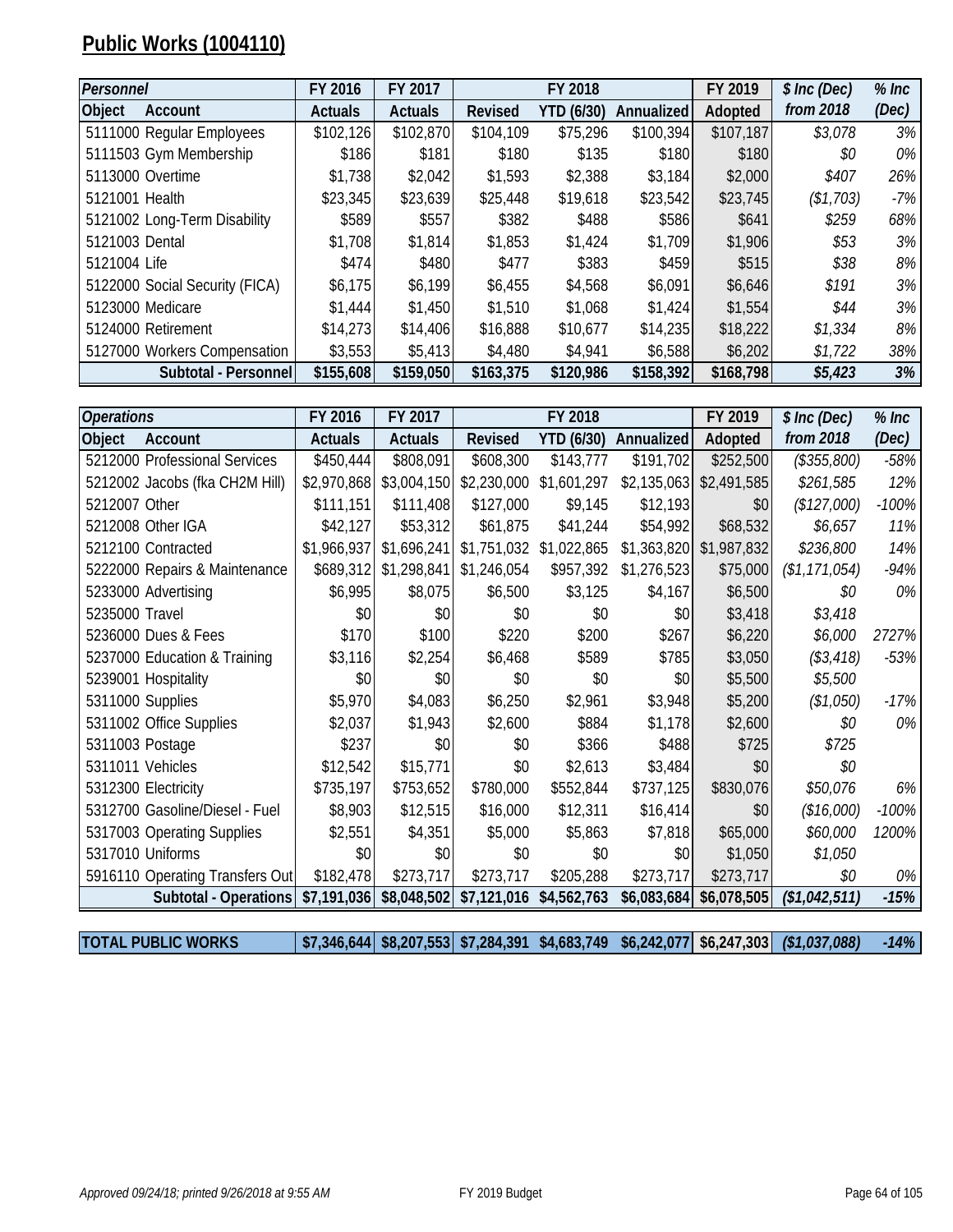# **Public Works (1004110)**

| <b>Professional Services - Items Described</b>                 | Vendor Name          | Cost per    | <b>Units</b>   | <b>Total</b> |
|----------------------------------------------------------------|----------------------|-------------|----------------|--------------|
| <b>Engineering Services</b>                                    | Various              | \$25,000    |                | \$175,000    |
| <b>Traffic Counts</b>                                          | Various              | \$2,500     | 3              | \$7,500      |
| <b>Traffic Modeling</b>                                        | Various              | \$25,000    | 1              | \$25,000     |
| <b>Transportation Planning</b>                                 | Various              | \$15,000    | 3              | \$45,000     |
| 5212000                                                        |                      |             |                | \$252,500    |
|                                                                |                      |             |                |              |
| <b>Jacobs Contract - Items Described</b>                       | Vendor Name          | Cost per    | <b>Units</b>   | Total        |
| Public Works Department Professional Service Contract          |                      | \$2,291,585 | 1              | \$2,291,585  |
| Traffic Signal Engineer - Position Added in FY2019             |                      | \$200,000   | 1              | \$200,000    |
| 5212002                                                        |                      |             |                | \$2,491,585  |
| Other IGA - Items Described                                    | Vendor Name          | Cost per    | <b>Units</b>   | <b>Total</b> |
| <b>Animal Control</b>                                          | <b>Fulton County</b> | \$68,532    | 1              | \$68,532     |
| 5212008                                                        |                      |             |                | \$68,532     |
|                                                                |                      |             |                |              |
| <b>Contracted - Items Described</b>                            | Vendor Name          | Cost per    | <b>Units</b>   | <b>Total</b> |
| <b>Pavement Markings</b>                                       | Various              | \$25,000    | $\overline{2}$ | \$50,000     |
| Traffic Signal Maintenance Contract                            | Siemens ITS          | \$350,000   | 1              | \$350,000    |
| Right of Way Maintenance Contract                              | <b>TBD</b>           | \$1,331,032 |                | \$1,331,032  |
| <b>Intersection Geometric Improvements</b>                     | Various              | \$90,000    | 1              | \$90,000     |
| <b>Utility Location Contract</b>                               | <b>USIC</b>          | \$6,650     | 12             | \$79,800     |
| Subsurface Utility Locates and Vacuum USIC                     |                      | \$260       | 77             | \$20,000     |
| <b>Environmental Education and Waste Re TBD</b>                |                      | \$55,000    | 1              | \$55,000     |
| Recycling and Putrescible Waste Dispos Conex/Conservation Exce |                      | \$4,500     | 1              | \$4,500      |
| <b>Roll-Off Service</b>                                        | Waste Management     | \$7,500     | 1              | \$7,500      |
| 5212100                                                        |                      |             |                | \$1,987,832  |
|                                                                |                      |             |                |              |
| <b>Repairs and Maintenance - Items Described</b>               | Vendor Name          | Cost per    | <b>Units</b>   | Total        |
| <b>Emergency Repairs and Weather Events</b>                    |                      | \$25,000    | 3              | \$75,000     |
| 5222000                                                        |                      |             |                | \$75,000     |
| <b>Advertising - Items Described</b>                           | Vendor Name          | Cost per    | <b>Units</b>   | <b>Total</b> |
| Advertisements                                                 | Various              | \$250       | 26             | \$6,500      |
| 5233000                                                        |                      |             |                | \$6,500      |
|                                                                |                      |             |                |              |
| <b>Travel - Items Described</b>                                | Vendor Name          | Cost per    | <b>Units</b>   | <b>Total</b> |
| Hotel for Traffic Incident Management C various                |                      | \$200       | 3              | \$600        |
| Food during conference                                         | various              | \$64        | 3              | \$192        |
| Mileage for conference                                         | various              | \$0.54      | 700            | \$378        |
| <b>Hotel for Training</b>                                      | various              | \$200       | 8              | \$1,600      |
| Mileage for Training                                           | various              | \$0.54      | 1,200          | \$648        |
| 5235000                                                        |                      |             |                | \$3,418      |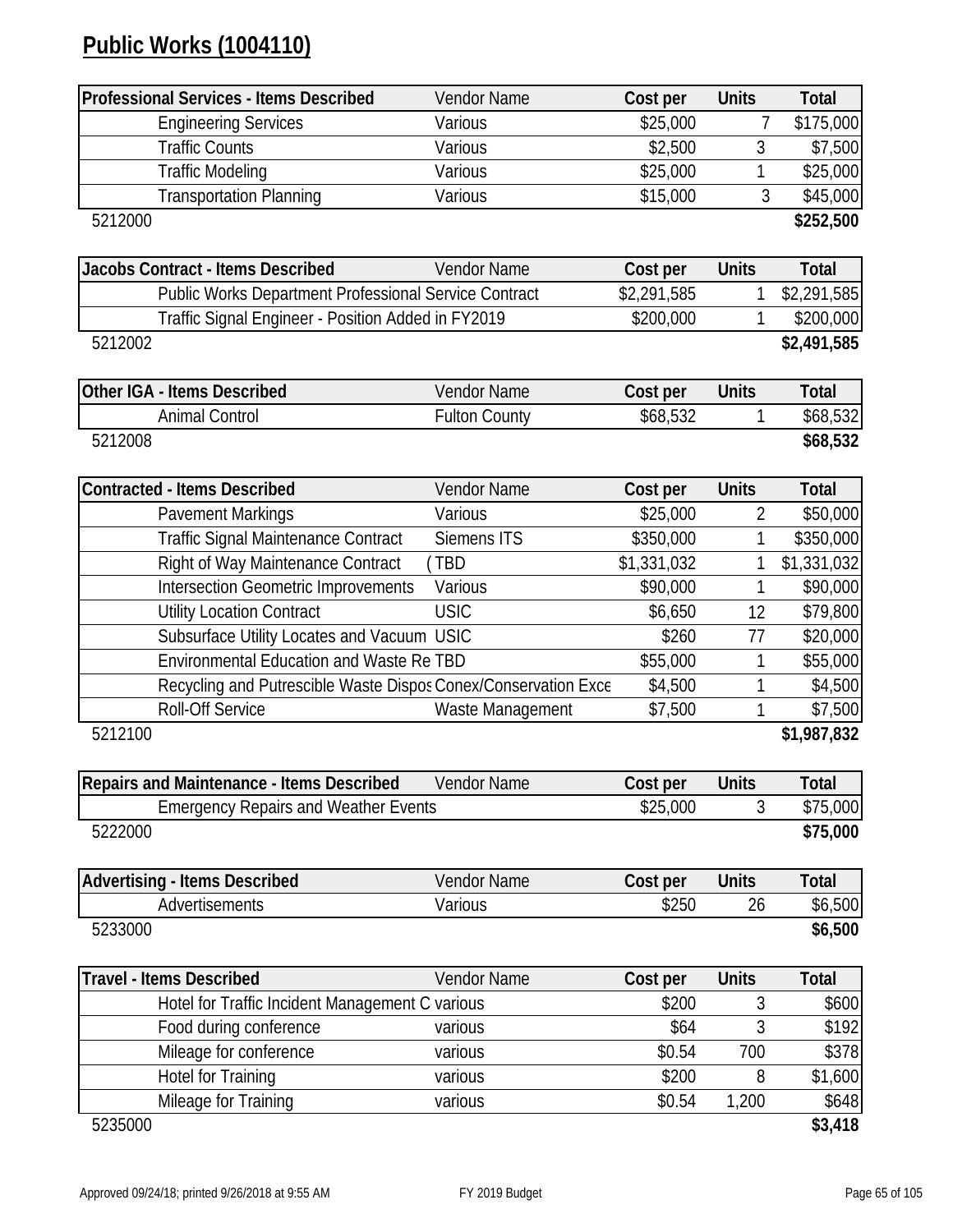|            | Dues and Fees - Items Described                                     | <b>Vendor Name</b>         | Cost per           | <b>Units</b>   | <b>Total</b>   |
|------------|---------------------------------------------------------------------|----------------------------|--------------------|----------------|----------------|
|            | Call Before You Dig - Quarterly Dues                                | Georgia 811                | \$1,500            | 4              | \$6,000        |
| <b>TRV</b> | International Municipal Signal Associatic IMSA                      |                            | \$75               | $\overline{2}$ | \$150          |
| <b>TRV</b> | <b>IMSA Certification Renewal</b>                                   | <b>IMSA</b>                | \$70               | 1              | \$70           |
| 5236000    |                                                                     |                            |                    |                | \$6,220        |
|            | <b>Education and Training - Items Described</b>                     | Vendor Name                |                    | <b>Units</b>   | <b>Total</b>   |
|            | Traffic Incident Management Conferenc GDOT                          |                            | Cost per<br>\$125  | $\overline{2}$ | \$250          |
|            | <b>Traffic Signal Training</b>                                      | <b>IMSA</b>                | \$700              | $\overline{2}$ | \$1,400        |
|            | <b>Traffic Signs Training</b>                                       | <b>IMSA</b>                | \$700              | $\overline{2}$ | \$1,400        |
| 5237000    |                                                                     |                            |                    |                | \$3,050        |
|            |                                                                     |                            |                    |                |                |
|            | <b>Hospitality - Items Described</b>                                | <b>Vendor Name</b>         | Cost per           | <b>Units</b>   | <b>Total</b>   |
|            | Food for Emergency Operation Center e Various                       |                            | \$250              | 10             | \$2,500        |
|            | Hotel stays for Emergency Operations C Various                      |                            | \$150              | 20             | \$3,000        |
| 5239001    |                                                                     |                            |                    |                | \$5,500        |
|            | <b>Supplies - Items Described</b>                                   | <b>Vendor Name</b>         | Cost per           | <b>Units</b>   | Total          |
|            | <b>TRV Supplies</b>                                                 | Home Depot                 | \$100              | 52             | \$5,200        |
| 5311000    |                                                                     |                            |                    |                | \$5,200        |
|            |                                                                     |                            |                    |                |                |
|            | <b>Office Supplies - Items Described</b>                            | Vendor Name                | Cost per           | <b>Units</b>   | <b>Total</b>   |
|            | Basic Office Supplies - Folders, Pens, E Office Depot, Staples, etc |                            | \$50               | 52             | \$2,600        |
| 5311002    |                                                                     |                            |                    |                | \$2,600        |
|            |                                                                     |                            |                    |                |                |
|            | Postage - Items Described                                           | Vendor Name<br><b>USPS</b> | Cost per<br>\$0.50 | <b>Units</b>   | Total          |
| 5311003    | Letters and Mailings                                                |                            |                    | 1,450          | \$725<br>\$725 |
|            |                                                                     |                            |                    |                |                |
|            | <b>Electricity - Items Described</b>                                | Vendor Name                | Cost per           | <b>Units</b>   | <b>Total</b>   |
|            | Streetlights (~3400) in subdivisions and Sawnee EMC                 |                            | \$48,125           | 12             | \$577,500      |
|            | 50 Traffic Signals / flashers                                       | Sawnee EMC                 | \$2,448            | 12             | \$29,376       |
|            | Streetlights for 23 subdivisions and 3 ma Georgia Power             |                            | \$15,600           | 12             | \$187,200      |
|            | 26 Traffic Signals including school flash Georgia Power             |                            | \$3,000            | 12             | \$36,000       |
| 5312300    |                                                                     |                            |                    |                | \$830,076      |
|            | <b>Operating Supplies - Items Described</b>                         | Vendor Name                | Cost per           | <b>Units</b>   | <b>Total</b>   |
|            | 'Touch a Truck' Day Supplies                                        | Various                    | \$5,000            |                | \$5,000        |
|            | Hazardous Waste Disposal Event                                      | TBD                        | \$60,000           |                | \$60,000       |
| 5317003    |                                                                     |                            |                    |                | \$65,000       |
|            |                                                                     |                            |                    |                |                |
|            | <b>Uniforms - Items Described</b>                                   | Vendor Name                | Cost per           | <b>Units</b>   | <b>Total</b>   |
|            | <b>TRV Uniforms</b>                                                 | Various                    | \$105              | 10             | \$1,050        |
| 5317010    |                                                                     |                            |                    |                | \$1,050        |
|            | <b>Operating Transfers Out - Items Described</b>                    | Vendor Name                | Cost per           | <b>Units</b>   | <b>Total</b>   |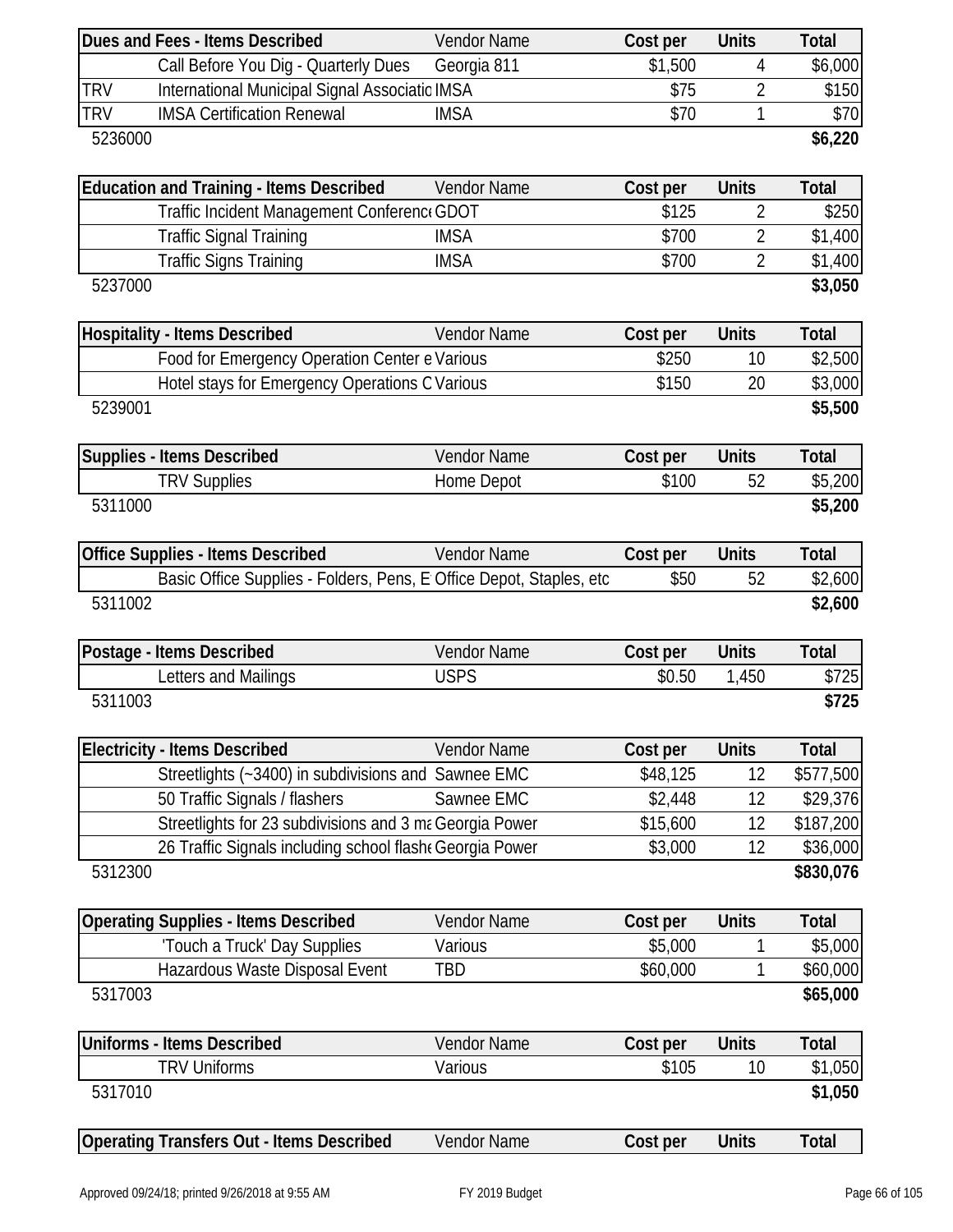|         | To Debt Service for \$4M Resurfacing Lo GTIB, State Road and To | \$22,810 | \$273,717 |
|---------|-----------------------------------------------------------------|----------|-----------|
| 5916110 |                                                                 |          | \$273,717 |

**\$6,078,505**

 $\overline{\mathsf{L}}$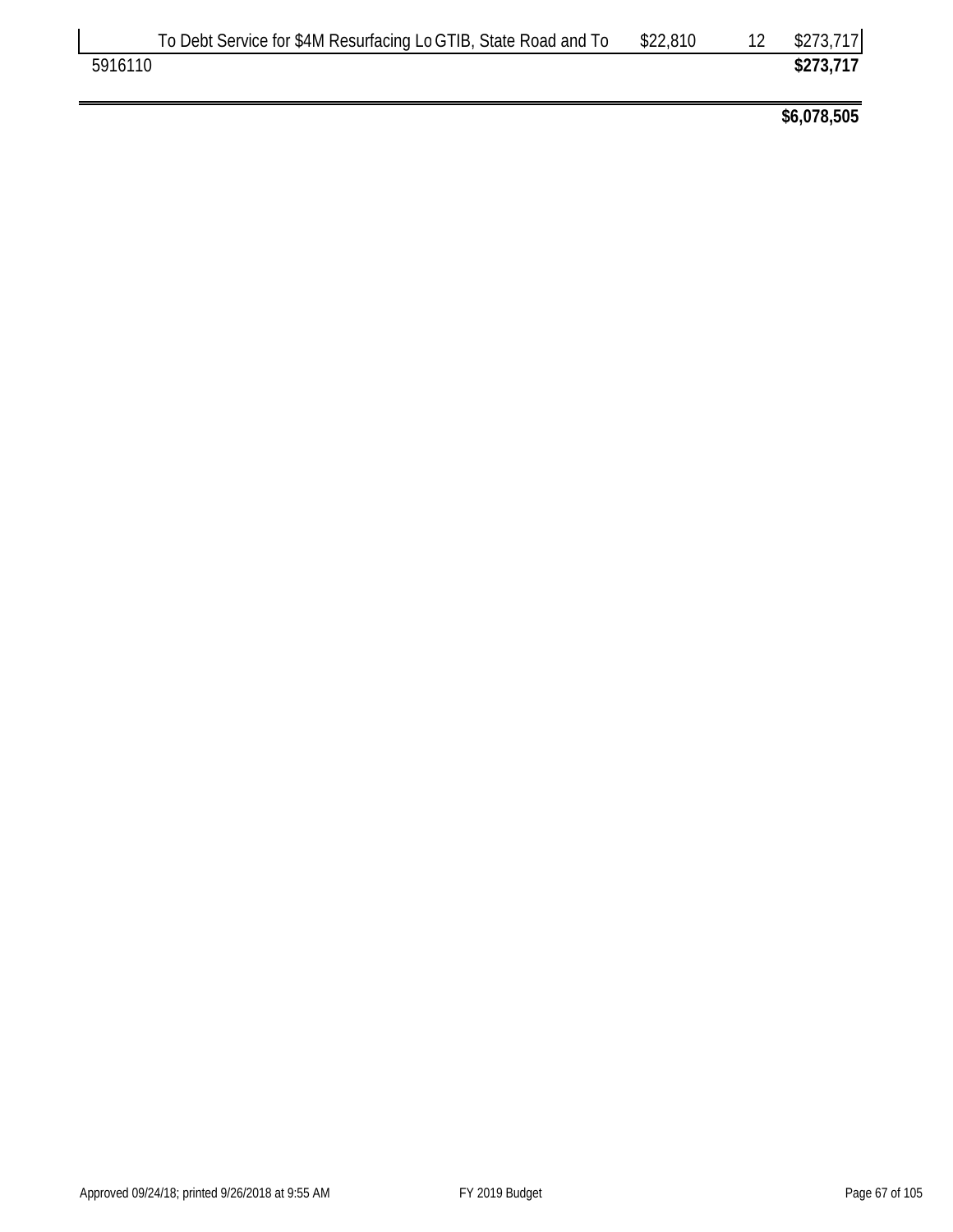# **Recreation and Parks (1006110)**

| Personnel                      | FY 2016        | FY 2017        |                | FY 2018           |            | FY 2019   | \$ Inc (Dec) | $%$ Inc |
|--------------------------------|----------------|----------------|----------------|-------------------|------------|-----------|--------------|---------|
| <b>Object</b><br>Account       | <b>Actuals</b> | <b>Actuals</b> | <b>Revised</b> | <b>YTD (6/30)</b> | Annualized | Adopted   | from 2018    | (Dec)   |
| 5111000 Regular Employees      | \$116,805      | \$125,026      | \$134,456      | \$99,356          | \$132,475  | \$138,423 | \$3,967      | 3%      |
| 5111503 Gym Membership         | \$186          | \$354          | \$360          | \$270             | \$360      | \$360     | \$0          | $0\%$   |
| 5112000 Temporary/PT Employee  | \$49,815       | \$60,719       | \$81,348       | \$38,516          | \$51,354   | \$79,832  | (\$1,516)    | $-2\%$  |
| 5121001 Health                 | \$27,058       | \$30,577       | \$31,592       | \$29,027          | \$34,833   | \$35,173  | \$3,581      | 11%     |
| 5121002 Long-Term Disability   | \$699          | \$758          | \$491          | \$603             | \$724      | \$828     | \$337        | 69%     |
| 5121003 Dental                 | \$2,104        | \$2,524        | \$2,401        | \$2,169           | \$2,603    | \$2,902   | \$501        | 21%     |
| 5121004 Life                   | \$562          | \$612          | \$616          | \$494             | \$592      | \$667     | \$51         | $8\%$   |
| 5122000 Social Security (FICA) | \$9,445        | \$11,008       | \$11,937       | \$8,128           | \$10,837   | \$13,532  | \$1,595      | 13%     |
| 5123000 Medicare               | \$2,209        | \$2,575        | \$2,792        | \$1,901           | \$2,535    | \$3,165   | \$373        | 13%     |
| 5124000 Retirement             | \$19,196       | \$21,202       | \$21,811       | \$16,165          | \$21,554   | \$23,532  | \$1,721      | 8%      |
| 5127000 Workers Compensation   | \$68           | \$647          | \$257          | \$618             | \$824      | \$502     | \$245        | 95%     |
| Subtotal - Personnel           | \$228,148      | \$256,002      | \$288,061      | \$197,247         | \$258,691  | \$298,916 | \$10,855     | 4%      |

| <b>Operations</b>   |                                    | FY 2016        | FY 2017        |                | FY 2018           |             | FY 2019     | \$ Inc (Dec) | $%$ Inc |
|---------------------|------------------------------------|----------------|----------------|----------------|-------------------|-------------|-------------|--------------|---------|
| <b>Object</b>       | Account                            | <b>Actuals</b> | <b>Actuals</b> | <b>Revised</b> | <b>YTD (6/30)</b> | Annualized  | Adopted     | from 2018    | (Dec)   |
|                     | 5212000 Professional Services      | \$0            | \$5,830        | \$5,000        | \$4,540           | \$6,053     | \$5,000     | \$0          | $0\%$   |
|                     | 5212002 Jacobs (f/k/a CH2M)        | \$302,781      | \$321,945      | \$220,000      | \$0               | \$0         | \$226,215   | \$6,215      | 3%      |
|                     | 5212100 Contracted                 | \$814,521      | \$821,370      | \$1,016,100    | \$638,521         | \$851,361   | \$1,016,100 | \$0          | $0\%$   |
|                     | 5222000 Repairs & Maintenance      | \$373,633      | \$435,063      | \$425,000      | \$427,921         | \$570,561   | \$0         | $(*425,000)$ | $-100%$ |
|                     | 5223200 Rental - Equip. & Vehicles | \$179          | \$12,035       | \$17,000       | \$8,269           | \$11,026    | \$18,500    | \$1,500      | 9%      |
| 5231000 Insurance   |                                    | \$0            | \$0            | \$0            | \$4,443           | \$5,924     | \$0         | \$0          |         |
|                     | 5233000 Advertising                | \$954          | \$0            | \$0            | \$125             | \$167       | \$0         | \$0          |         |
|                     | 5234000 Printing & Binding         | \$1,655        | \$1,965        | \$2,500        | \$1,782           | \$2,376     | \$2,500     | \$0          | $0\%$   |
| 5235000 Travel      |                                    | \$910          | \$1,769        | \$3,300        | \$1,754           | \$2,338     | \$3,300     | \$0          | $0\%$   |
|                     | 5236000 Dues & Fees                | (\$13,904)     | \$2,955        | \$3,205        | \$2,118           | \$2,824     | \$5,205     | \$2,000      | 62%     |
|                     | 5237000 Education & Training       | \$425          | \$225          | \$500          | \$25              | \$33]       | \$500       | \$0          | $0\%$   |
|                     | 5239001 Hospitality                | \$0            | \$11,372       | \$14,500       | \$4,854           | \$6,472     | \$20,500    | \$6,000      | 41%     |
|                     | 5239003 Merchant Services Charge   | \$585          | \$454          | \$500          | \$304             | \$405       | \$500       | \$0          | $0\%$   |
|                     | 5311002 Office Supplies            | \$794          | \$1,684        | \$3,490        | \$1,854           | \$2,472     | \$3,490     | (50)         | $0\%$   |
| 5311003 Postage     |                                    | \$0            | \$0            | \$0            | \$133             | \$0         | \$232       | \$232        |         |
| 5311011 Vehicles    |                                    | \$6            | \$1,938        | \$1,125        | \$615             | \$820       | \$1,000     | (\$125)      | $-11%$  |
|                     | 5312100 Water/Sewage               | \$85,245       | \$102,373      | \$80,040       | \$37,417          | \$49,890    | \$80,040    | \$0          | $0\%$   |
|                     | 5312200 Natural Gas                | \$2,515        | \$2,356        | \$4,992        | \$4,159           | \$5,545     | \$7,488     | \$2,496      | 50%     |
| 5312300 Electricity |                                    | \$94,046       | \$116,401      | \$100,000      | \$96,498          | \$128,664   | \$100,000   | (50)         | $0\%$   |
|                     | 5316000 Small Equipment            | \$0            | \$0            | \$0            | \$0               | \$0         | \$2,500     | \$2,500      |         |
|                     | 5317003 Operating Supplies         | \$167,421      | \$149,992      | \$164,500      | \$71,010          | \$94,679    | \$167,000   | \$2,500      | 2%      |
| 5317010 Uniforms    |                                    | \$0            | \$0            | \$0            | \$0               | \$0         | \$1,000     | \$1,000      |         |
|                     | Subtotal - Operations              | \$1,831,767    | \$1,989,727    | \$2,061,752    | \$1,306,342       | \$1,741,612 | \$1,661,070 | $(*400,682)$ | $-19%$  |

**TOTAL RECREATION AND PARKS \$2,059,915 \$2,245,730 \$2,349,813 \$1,503,590 \$2,000,302 \$1,959,986** *(\$389,827) -17%*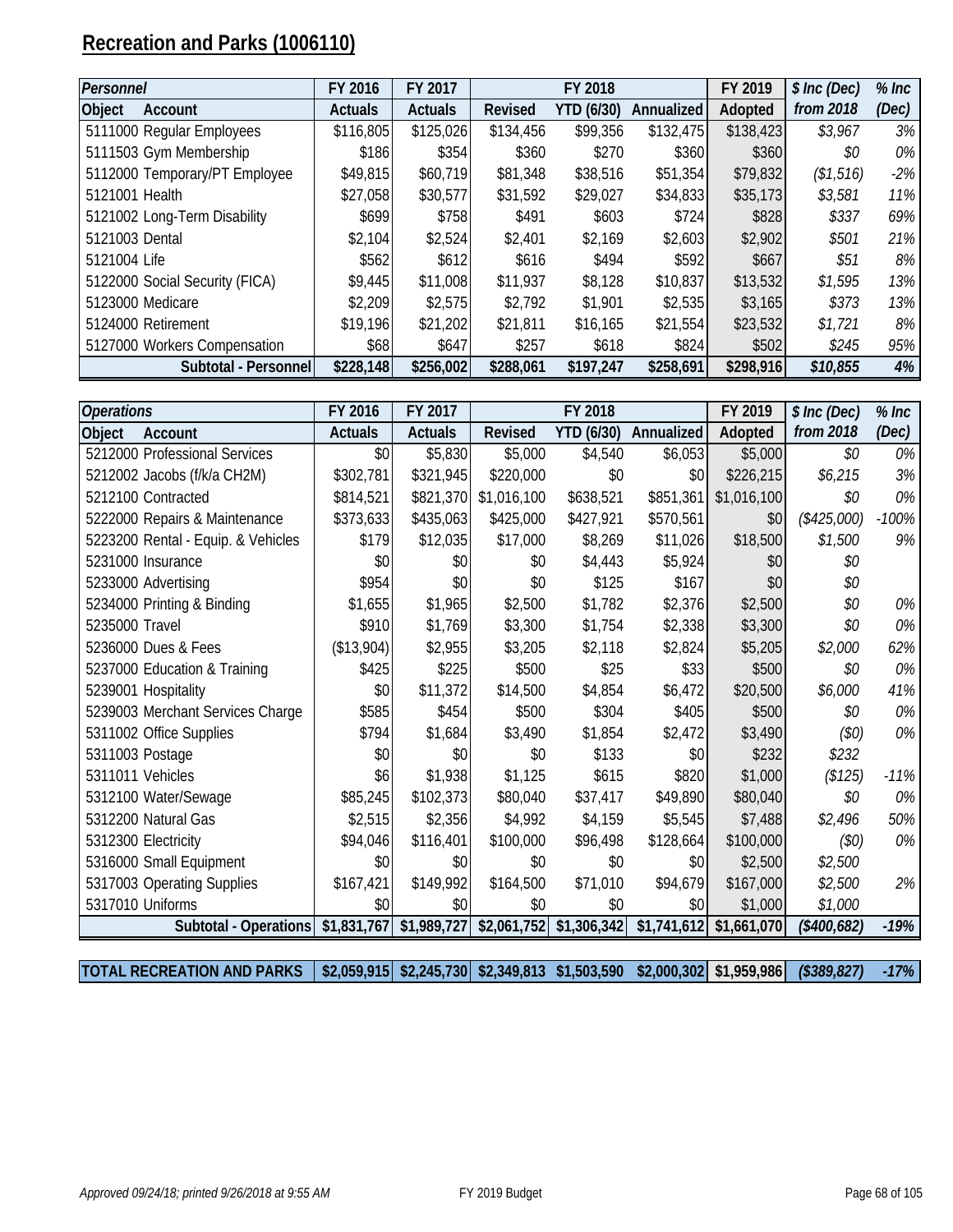# **Recreation and Parks (1006110)**

| Professional Services - Items Described                                                       | Vendor Name                      | Cost per          | <b>Units</b>      | Total              |
|-----------------------------------------------------------------------------------------------|----------------------------------|-------------------|-------------------|--------------------|
| Surveys of New or Potential Parkland                                                          | <b>TBD</b>                       | \$5,000           | 1                 | \$5,000            |
| 5212000                                                                                       |                                  |                   |                   | \$5,000            |
|                                                                                               |                                  |                   |                   |                    |
| Jacobs Contract - Items Described                                                             | Vendor Name                      | Cost per          | Units             | Total              |
| Recreation and Parks Division Professional Service Contract                                   |                                  | \$226,215         | 1                 | \$226,215          |
| 5212002                                                                                       |                                  |                   |                   | \$226,215          |
| <b>Contracted - Items Described</b>                                                           | Vendor Name                      | Cost per          | Units             | Total              |
| Parks Maintenance Contract                                                                    | Precision Landscape Ma \$817,400 |                   | 1                 | \$817,400          |
| Basic Maintenance of Future Park Areas                                                        | Various                          | \$136,000         | 1                 | \$136,000          |
| Adult Co-Ed Softball                                                                          | <b>TBD</b>                       | \$1,700           | 1                 | \$1,700            |
| Youth Camps (Lego Camp, etc.)                                                                 | Various                          | \$5,000           | 3                 | \$15,000           |
| <b>Clubhouse Instructor Fees</b>                                                              | Various                          | \$1,000           | 38                | \$38,000           |
| Park Place Instructors, Speakers, Etc.                                                        | Various                          | \$8,000           | 1                 | \$8,000            |
| 5212100                                                                                       |                                  |                   |                   | \$1,016,100        |
| Rental - Equipment and Vehicles - Items Described Vendor Name                                 |                                  | Cost per          | Units             | Total              |
| Light Rental for Events (3 movies, 4 concerts, 1 holiday event)                               |                                  | \$500             | 10                | \$5,000            |
| Mini-Bus Rental (for Park Place Field Trips) BusMax                                           |                                  | \$250             | 42                | \$10,500           |
| Charter Bus Rental (for Park Place Field Trit Cooper Transportation                           |                                  | \$1,500           | 2                 | \$3,000            |
| 5223200                                                                                       |                                  |                   |                   | \$18,500           |
| Printing and Binding - Items Described                                                        | Vendor Name                      | Cost per          | <b>Units</b>      | Total              |
| Annual Parks Guide for In-House Distribution Various                                          |                                  | \$0.55            | 3,000             | \$1,650            |
| Other Brochures and Flyers                                                                    | Various                          | \$50              | 17                | \$850              |
| 5234000                                                                                       |                                  |                   |                   | \$2,500            |
|                                                                                               |                                  |                   |                   |                    |
|                                                                                               | Vendor Name                      |                   | <b>Units</b>      | Total              |
| Travel - Items Described                                                                      |                                  | Cost per<br>\$115 | 6                 | \$690              |
| JCAT Hotels (three rooms, two nights)<br>JCAT Staff/Coaches Food (24 meals)                   |                                  | \$10              | 24                |                    |
|                                                                                               |                                  | \$540             | 2                 | \$240              |
| Mileage (Meetings, etc.)<br>Hotel for GRPA Annual Conference (7 room nights between two indiv |                                  | \$150             | 7                 | \$1,080<br>\$1,050 |
|                                                                                               |                                  | \$10              | 24                | \$240              |
| Per Diem for GRPA Annual Conference (3 meals per day, 4 days, 2 s<br>5235000                  |                                  |                   |                   | \$3,300            |
|                                                                                               |                                  |                   |                   |                    |
| Dues and Fees - Items Described                                                               | Vendor Name                      | Cost per<br>\$400 | <b>Units</b><br>1 | Total              |
| <b>GRPA Annual Agency Dues</b>                                                                | <b>GRPA</b><br><b>GRPA</b>       | \$65              | $\overline{2}$    | \$400<br>\$130     |
| <b>GRPA Annual Membership Dues</b><br>NRPA Annual Membership Dues                             | <b>NRPA</b>                      | \$165             | 1                 | \$165              |
| <b>GRPA District 7 Dues</b>                                                                   | <b>GRPA</b>                      | \$50              | 1                 | \$50               |
| NRPA CPRP Renewal Fee                                                                         | <b>NRPA</b>                      | \$60              | 1                 | \$60               |
| Music Licensing Fees                                                                          | Various                          | \$1,200           | $\overline{2}$    | \$2,400            |
| Online Registration Program - Annual Fee                                                      | Rec1                             | \$2,000           | 1                 | \$2,000            |
| 5236000                                                                                       |                                  |                   |                   | \$5,205            |
| <b>Education and Training - Items Described</b>                                               | Vendor Name                      | Cost per          | Units             | Total              |
| <b>GRPA Annual Conference</b>                                                                 | <b>GRPA</b>                      | \$200             | 2                 | \$400              |
| <b>GRPA Programmers - Spring Workshop</b>                                                     | <b>GRPA</b>                      | \$25              | $\overline{2}$    | \$50               |
| <b>GRPA Programmers - Fall Workshop</b>                                                       | <b>GRPA</b>                      | \$25              | $\overline{2}$    | \$50               |
| 5237000                                                                                       |                                  |                   |                   | \$500              |
| <b>Hospitality - Items Described</b>                                                          | Vendor Name                      | Cost per          | <b>Units</b>      | Total              |
| Park Place - Group Food Activities (lunch'n'learns, potluck dinner entr                       |                                  | \$200             | 30                | \$6,000            |
| Park Place - Promotional Items (branded items, bingo prizes, T-shirts,                        |                                  | \$1,125           | 4                 | \$4,500            |

 $\mathbf l$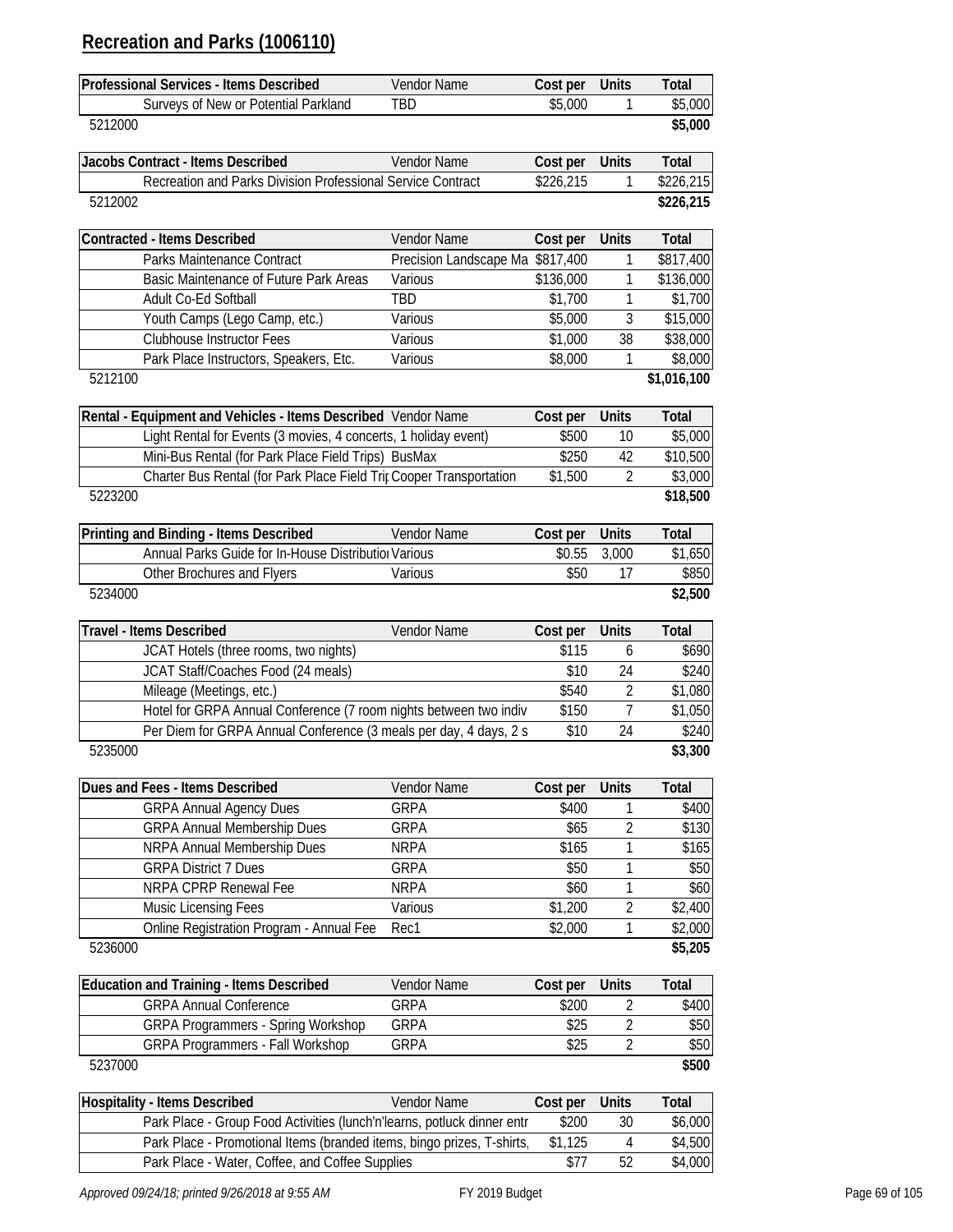|         | Park Place - kitchen supplies (plates, cups, cultery, etc.) and decoration                                                                                                                                                                                                                                                                                                                |                       | \$1,000        | 4              | \$4,000            |
|---------|-------------------------------------------------------------------------------------------------------------------------------------------------------------------------------------------------------------------------------------------------------------------------------------------------------------------------------------------------------------------------------------------|-----------------------|----------------|----------------|--------------------|
|         | <b>Event Giveaways</b>                                                                                                                                                                                                                                                                                                                                                                    | Various               | \$500          | 4              | \$2,000            |
| 5239001 |                                                                                                                                                                                                                                                                                                                                                                                           |                       |                |                | \$20,500           |
|         | Merchant Service Charges - Items Described                                                                                                                                                                                                                                                                                                                                                | Vendor Name           | Cost per       | Units          | <b>Total</b>       |
|         | Credit Card Processing Fee                                                                                                                                                                                                                                                                                                                                                                | <b>Bank</b>           | \$2.5          | 200            | \$500              |
| 5239003 |                                                                                                                                                                                                                                                                                                                                                                                           |                       |                |                | \$500              |
|         | Office Supplies - Items Described                                                                                                                                                                                                                                                                                                                                                         | Vendor Name           | Cost per       | <b>Units</b>   | <b>Total</b>       |
|         | Park Place - Basic Office Supplies - Folders Office Depot, Staples, et<br>Park Place - Main Printer/Copier - Toner and Ink Cartridges                                                                                                                                                                                                                                                     |                       | \$35           | 26             | \$910              |
|         | Park Place - Color Printer - Toner and Ink Cartridges                                                                                                                                                                                                                                                                                                                                     |                       | \$300<br>\$189 | 3<br>8         | \$900<br>\$1,512   |
|         | Park Place - Desk Printer - Ink Cartridges                                                                                                                                                                                                                                                                                                                                                |                       | \$84           | $\overline{2}$ | \$168              |
| 5311002 |                                                                                                                                                                                                                                                                                                                                                                                           |                       |                |                | \$3,490            |
|         | Postage - Items Described                                                                                                                                                                                                                                                                                                                                                                 | Vendor Name           | Cost per       | <b>Units</b>   | <b>Total</b>       |
|         | Letters and Mailings                                                                                                                                                                                                                                                                                                                                                                      | <b>USPS</b>           | \$0.50         | 464            | \$232              |
| 5311003 |                                                                                                                                                                                                                                                                                                                                                                                           |                       |                |                | \$232              |
|         | <b>Vehicles - Items Described</b>                                                                                                                                                                                                                                                                                                                                                         | Vendor Name           | Cost per       | Units          | <b>Total</b>       |
|         | Park Golf Carts (tune up, tire repair, batterie: Action Specialty Carts                                                                                                                                                                                                                                                                                                                   |                       | \$250          | 4              | \$1,000            |
| 5311011 |                                                                                                                                                                                                                                                                                                                                                                                           |                       |                |                | \$1,000            |
|         | Water/Sewage - Items Described                                                                                                                                                                                                                                                                                                                                                            | Vendor Name           | Cost per       | <b>Units</b>   | <b>Total</b>       |
|         | Park Irrigation and Bathrooms                                                                                                                                                                                                                                                                                                                                                             | <b>Fulton County</b>  | \$6,670        | 12             | \$80,040           |
| 5312100 |                                                                                                                                                                                                                                                                                                                                                                                           |                       |                |                | \$80,040           |
|         | Natural Gas - Items Described                                                                                                                                                                                                                                                                                                                                                             | Vendor Name           | Cost per       | Units          | Total              |
|         | Park Place                                                                                                                                                                                                                                                                                                                                                                                | <b>EMC Gas</b>        | \$208          | 12             | \$2,496            |
|         | Autrey Mill - Propane                                                                                                                                                                                                                                                                                                                                                                     | North Georgia Propane | \$208<br>\$208 | 12<br>12       | \$2,496            |
| 5312200 | Quail Hollow - Chapman House                                                                                                                                                                                                                                                                                                                                                              |                       |                |                | \$2,496<br>\$7,488 |
|         | <b>Electricity - Items Described</b>                                                                                                                                                                                                                                                                                                                                                      | Vendor Name           | Cost per       | <b>Units</b>   | <b>Total</b>       |
|         | Parks and Park Buildings                                                                                                                                                                                                                                                                                                                                                                  | Sawnee EMC, Georgia F | \$8,333        | 12             | \$100,000          |
| 5312300 |                                                                                                                                                                                                                                                                                                                                                                                           |                       |                |                | \$100,000          |
|         | <b>Small Equipment - Items Described</b>                                                                                                                                                                                                                                                                                                                                                  | Vendor Name           | Cost per       | <b>Units</b>   | <b>Total</b>       |
|         | Newtown Clubhouse fitness equipment                                                                                                                                                                                                                                                                                                                                                       | Various               | \$250          | 4              | \$1,000            |
|         | Park Place (small equipment purchases)                                                                                                                                                                                                                                                                                                                                                    | Various               | \$1,500        | 1              | \$1,500            |
| 5316000 |                                                                                                                                                                                                                                                                                                                                                                                           |                       |                |                | \$2,500            |
|         | <b>Operating Supplies - Items Described</b>                                                                                                                                                                                                                                                                                                                                               | Vendor Name           | Cost per       | Units          | Total              |
|         | <b>Adaptive Recreation Events/Programming</b>                                                                                                                                                                                                                                                                                                                                             | Various               | \$5,000        |                | \$5,000            |
|         | Special Events and Programming: Easter Egg Hunt / Spring Park<br>Party, Pitch-Hit-Run, Golden Games, GRPA State Swim Meet,<br>Movies at the Park (3 movies), Independence Day Celebration,<br>Summer Concert Series (5 concerts including one JC Symphony<br>Orchestra), MLB Play Ball Event, Adult Co-Ed Softball, Pup-a-<br>Palooza, Fall Family Festival, Honoring our Veterans Event, |                       |                |                |                    |
|         | Christmas Tree / Dreidel Lighting, Santa Breakfast                                                                                                                                                                                                                                                                                                                                        |                       | \$162,000      | 1              | \$162,000          |
| 5317003 |                                                                                                                                                                                                                                                                                                                                                                                           |                       |                |                | \$167,000          |
|         | Uniforms - Items Described                                                                                                                                                                                                                                                                                                                                                                | Vendor Name           | Cost per       | Units          | Total              |
|         | PT Rec Leader Uniforms                                                                                                                                                                                                                                                                                                                                                                    | Various               | \$50           | 20             | \$1,000            |
| 5317010 |                                                                                                                                                                                                                                                                                                                                                                                           |                       |                |                | \$1,000            |

**Total \$1,661,070**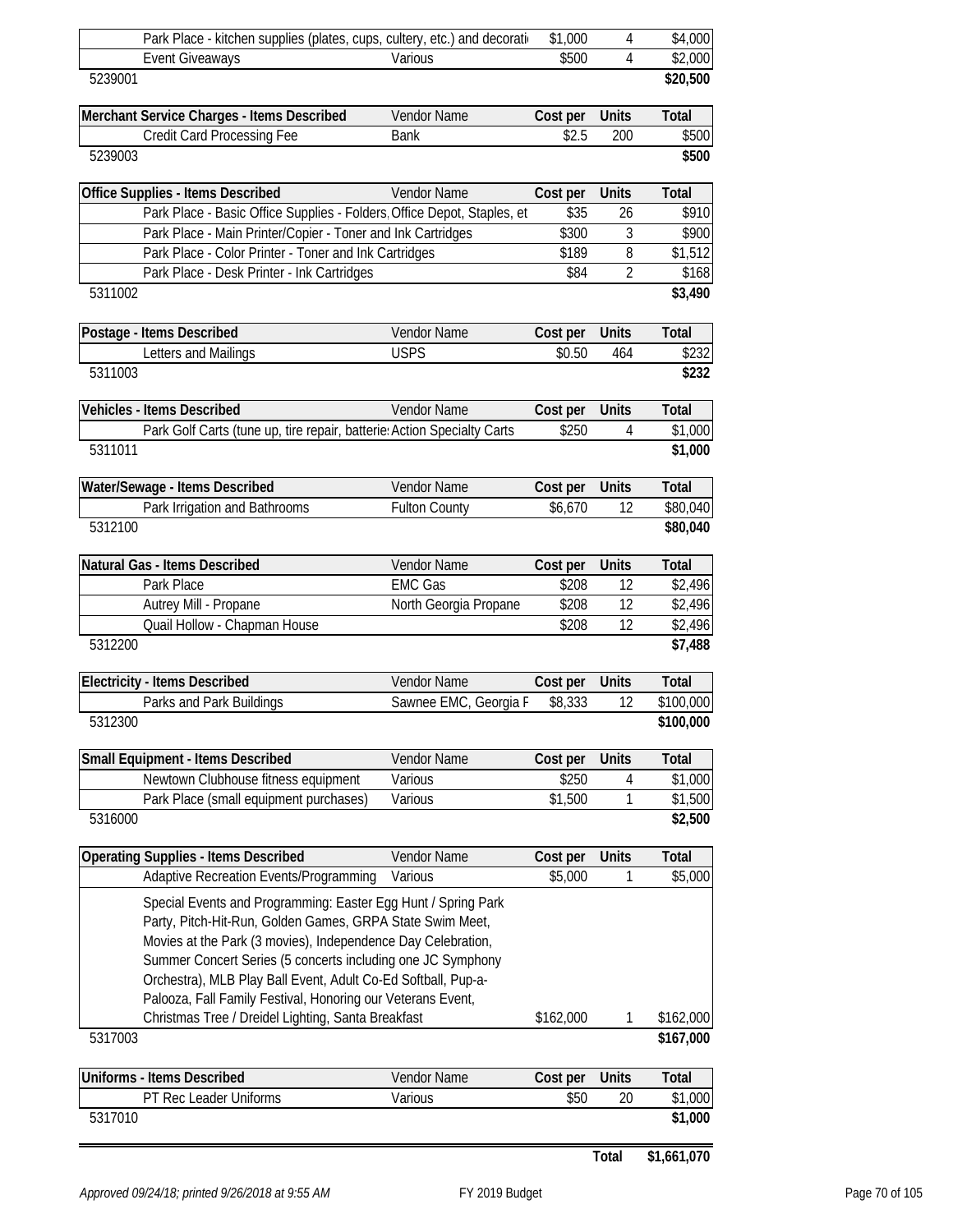## **Infrastructure Maintenance Accrual (Fund 302) - Project Descriptions**

*In 2016, the Council created the Infrastructure Maintenance Accrual (Fund 302) to set aside funds for the care and maintenance of existing assets and infrastructure. From roads and sidewalks to parks and fire stations, the City is a*  careful steward of its assets. The initial annual investment of \$3.6M in 2016 has grown each year as additional *maintenance needs have been invested and accrual amounts have been adjusted based on increased understanding of maintenance needs and costs.* 

*The 2019 Budget sets aside just over \$8.5M for Infrastructure Maintenance. Investments for the roadways are increased by adding funding to refresh and rehabilitate medians, rights-of-way, and patching efforts in addition to the*  resurfacing funding that was accrued and expended in 2016 and 2017. Additionally, the 2019 Budget shifts the *remaining repairs and maintenance (such as fire station repairs and concrete/sidewalk repairs) out of the departmental budgets into the maintenance accrual which allow for improved tracking, transparency, and long-term realization of true maintenance cost.*

|                             | FY 2019              | FY2019      | FY2019         |        |
|-----------------------------|----------------------|-------------|----------------|--------|
| <b>Maintenance Accruals</b> | <b>Contributions</b> | Projects    | <b>Balance</b> |        |
| Roads and Right-of-Way      | \$4,426,026          | \$3,975,000 | \$451,026      | 3975   |
| Sidewalks and Trails        | \$489,465            | \$200,000   | \$289,465      |        |
| Stormwater System           | \$1,058,700          | \$300,000   | \$758,700      |        |
| <b>Traffic Signals</b>      | \$1,108,420          | \$1,230,000 | (\$121,580)    | 1230   |
| <b>Bridges and Tunnels</b>  | \$276,572            | \$0         | \$276,572      |        |
| Parks                       | \$1,036,650          | \$1,000,000 | \$36,650       | 500    |
| <b>Fire Stations</b>        | \$257,250            | \$204,630   | \$52,620       | 204630 |
| City Hall                   | \$411,600            | \$20,000    | \$391,600      |        |
| <b>Land Acquisition</b>     | \$200,000            | \$0         | \$200,000      |        |
| Total                       | \$9,264,684          | \$6,929,630 | \$2,335,054    |        |

|  |  | <b>Beginning Balance for Fund:</b> | \$4,446,959 |
|--|--|------------------------------------|-------------|
|--|--|------------------------------------|-------------|

*Resulting Fund Balance:* **\$6,782,013**

## **2019 Expenditure Summary**

*By design, the expenditures in the Infrastructure Maintenance Accrual do not equal the level of investment each year as the fund is designed to build up for the larger expenditures by spreading the cost out over the years leading up to the expenditure for a major replacement such as a the roof at Park Place or a bridge rebuild. In 2019, the City sets aside a just over \$1.5M after funding \$6.9M of maintenance projects described below.* 

## **Road and Right-of-Way Projects**

| 1 Resurfacing - Main Roads<br>\$900,000                                                                                                                                                                                                                                                                                                                                                                                                                                                                                                                                                          |  |
|--------------------------------------------------------------------------------------------------------------------------------------------------------------------------------------------------------------------------------------------------------------------------------------------------------------------------------------------------------------------------------------------------------------------------------------------------------------------------------------------------------------------------------------------------------------------------------------------------|--|
| 2 Resurfacing - Neighborhoods<br>\$1,800,000                                                                                                                                                                                                                                                                                                                                                                                                                                                                                                                                                     |  |
| Continues resurfacing efforts based on 2018 analysis of roadways but anticipated expenditure has been adjusted<br>based on additional data to recognize the fair market value of asphalt utilized in the resurfacing efforts. Utilizing<br>GDOT's Item Mean Summary data which offers unit pricing for roadway project components, staff is assuming a<br>combined \$170/ton cost for the patching and 12.5 mm superpave utilized in resurfacing efforts. Reflecting back on<br>the City's 2017 and 2018 contracts, those costs typically constitue approximately 75% of the resurfacing budget. |  |

**3 \$525,000 Patching**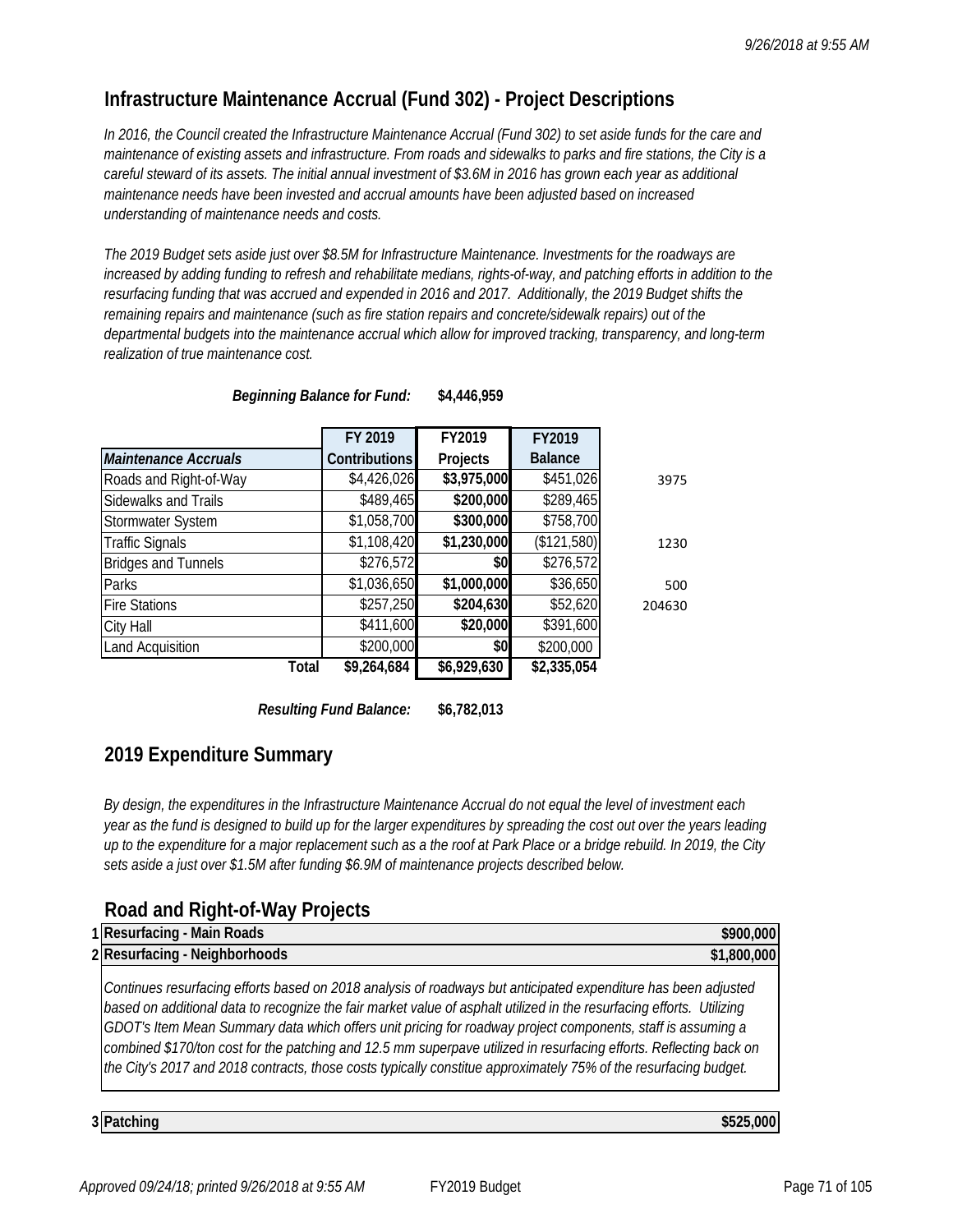*Moves in from operations budget for patching of roadways and increases expenditure level by \$100,000.*

### **4 \$100,000 Pavement Markings Refreshes / Restriping**

*Moves in from operations budget for pavement marking refreshes and restriping of roadways.*

### **5 \$250,000 Right-of-Way and Median Refreshes / Rehabs**

*Moves in from operations budget, shifts from beautification to refreshes and rehabilitations, and increases expenditure level by \$100,000.*

### **6 \$300,000 Road and Right-of-Way Maintenance Materials**

*Moves in from operations budget for materials used within the roadways and rights-of-way (from pine straw to potholes)*

### **7 \$100,000 Sign Materials**

*Moves in from operations budget for sign materials (posts, stubs, signs replacements/repairs) and increases expenditure level by \$50,000.* 

### **Sidewalk Projects**

#### **8 \$200,000 Concrete Repairs and Maintenance**

*Moves in from operations budget for concrete (sidewalk, ADA ramp, sidewalk aprons, etc.) repair and increases expenditure level by \$50,000.*

## **Stormwater Projects**

**9 \$150,000 Stormwater Maintenance Projects**

As stormwater maintenance needs are identified in the on-going assessment of the system, this accrual project will rehabiltate or replace stormwater structures and/or conveyances. The proposed project increases expenditure level *by \$70,000.* 

#### **10 \$150,000 Drainage Rehabilitations**

*Moves in from operations budget for rehabilitation of failing drainage.*

## **Traffic Signal Projects**

**11 \$200,000 Signal Detection Replacements**

*Vehicle detection is present at each of the City's 76 traffic signals (77 with the addition of Kimball Bridge at Webb Bridge Way) but the detection devices (loops/pucks/radar/etc.) fail over time. This project continues to replace traffic detection devices as they fail, break, or reach end-of-life and new technology is available.* 

### **12 \$500,000 Traffic Signal Mast Arm Replacements**

*Replacement of two 20+ year old signals on failing timber poles with mast arms: (1) Jones Bridge Road at McGinnis Ferry Road and (2) Old Alabama Road at Newtown Park.* 

#### **13 \$350,000 School Flasher System Replacement**

*The school flasher system increases safety for school children by alerting drivers. The school flasher system as at the end of its useful life, out of warranty, and needs to be replaced.* 

### **14 Traffic Signal Monitoring Equipment Replacements \$80,000**

*Project continues to replace signal monitoring equipment as it fails, breaks, or new technology is available.*

### **15 \$100,000 Traffic Signal Materials (for Repairs)**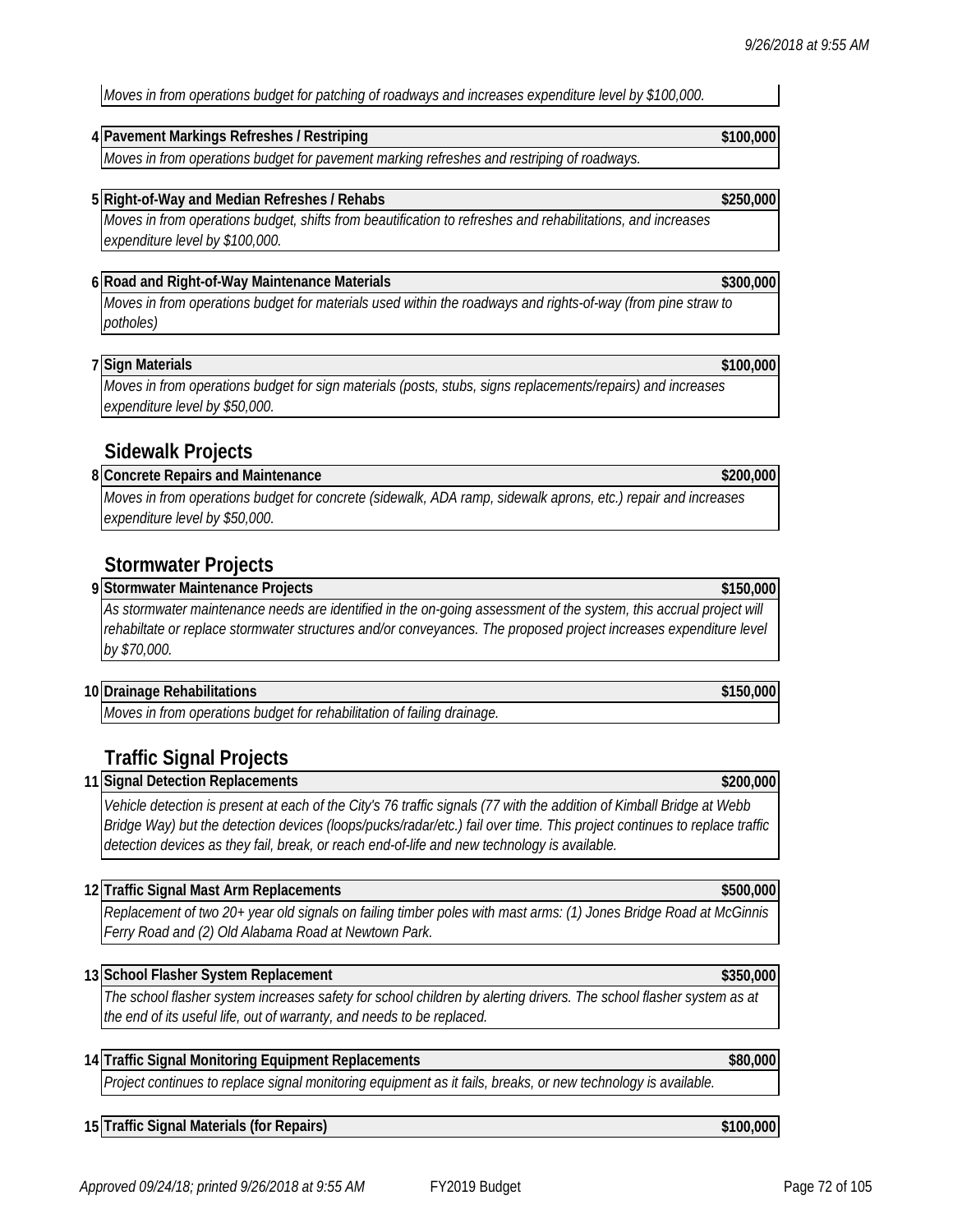*Moves in from operations budget for traffic signal materials (cabinets, controllers, etc.) and increases expenditure level by \$25,000.* 

## **Park Projects**

### **16 Parks Maintenance Materials \$500,000**

*Moved in from General Fund and increased by \$75K. From pinestraw and mulch to plumbing materials, these materials are utilized in the parks to maintain the buildings and grounds.* 

### **17 Autrey Mill - Refresh \$50,000**

*Funds to re-grass or landscape bare spots, fix broken doorknobs, freshen paint, general refresh of the buildings and grounds. A list of projects is being compiled by staff with "fresh eyes".* 

### **18 Newtown Park - Refresh \$130,000**

*Funds to re-grass or landscape bare spots, fix broken doorknobs, freshen paint, general refresh of the buildings and grounds. A list of projects is being compiled by staff with "fresh eyes".* 

### **19 Newtown Park - Bathroom Refurbishment \$60,000**

*Funds to refresh / refurbish the bathrooms at Newtown Park. To fully fund (add to previously allocated funds) scoped project.* 

### **20 Ocee Park - Refresh \$120,000**

*Funds to re-grass or landscape bare spots, fix broken doorknobs, freshen paint, general refresh of the buildings and grounds. A list of projects is being compiled by staff with "fresh eyes".* 

### **21 Ocee Park - Bathroom Refurbishment \$40,000**

*Funds to refresh / refurbish the bathrooms at Ocee Park. To fully fund (add to previously allocated funds) scoped project.* 

### **22 Shakerag Park - Refresh \$100,000**

*Funds to re-grass or landscape bare spots, fix broken doorknobs, freshen paint, general refresh of the buildings and grounds. A list of projects is being compiled by staff with "fresh eyes".* 

## **Fire Station Projects**

### **23 #61 - Refresh of Fire Station and Grounds \$25,000**

Funds to re-grass or landscape bare spots, fix broken doorknobs, freshen paint, general refresh of the buildings and grounds. A list of projects is being compiled by staff with "fresh eyes".

### **24 #62 - Refresh of Fire Station and Grounds \$25,000**

Funds to re-grass or landscape bare spots, fix broken doorknobs, freshen paint, general refresh of the buildings and grounds. A list of projects is being compiled by staff with "fresh eyes".

### **25 #63 - Refresh of Fire Station and Grounds \$25,000**

Funds to re-grass or landscape bare spots, fix broken doorknobs, freshen paint, general refresh of the buildings and grounds. A list of projects is being compiled by staff with "fresh eyes".

### **26 Fire Station Facility Repairs and Maintenance \$50,000**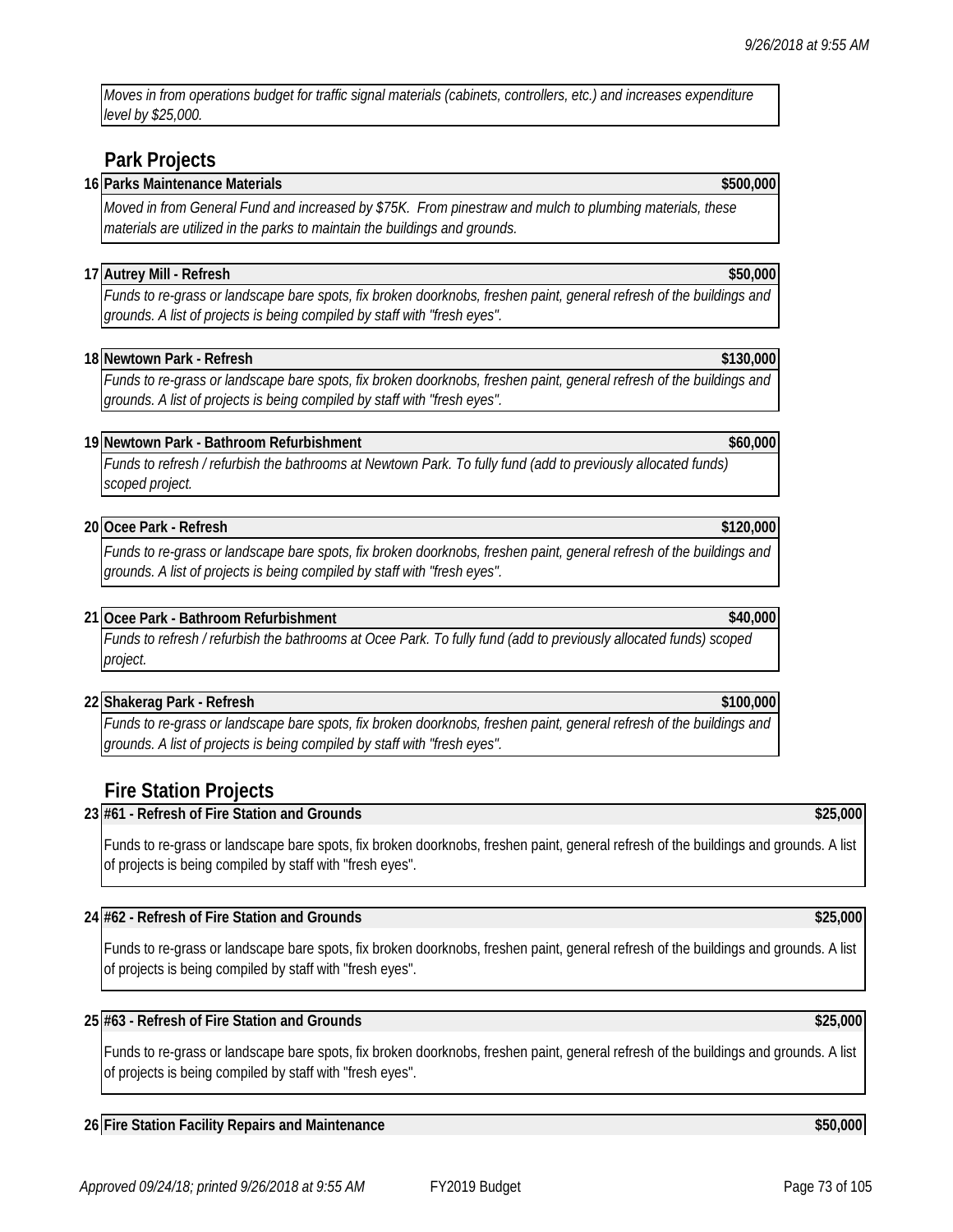Moved in from General Fund and increased by \$17,730. From to HVAC and plumbing repairs within the Station Houses are part of life there.

### **27 Station #62 - Apparatus Bay Lighting Replacement** (conversion to LED) **\$5,078**

Problem Statement: Currently the Station 62 apparatus bay lighting is equipped with the old style "sodium" lighting which are not efficient, use more power and take several minutes to "warm up" before they can be used. At night, the firefighters are often in the dark as they attempt to safely exit the building. Proposed Solution: Replace apparatus bay lighting with LED style lights. Consequences: Delay in response or injury to fire personnel.

### **28 Station #61 - Driveway Replacement \$64,500**

Problem Statement: The asphalt is showing significant wear and cracking. There have been "spot" repairs made but the entire area needs to be resurfaced. Note: The asphalt is original since the station was built (20+ Years Old). Proposed Solution: The proposed project is to replace the asphalt driveway and parking lot at station 61. Consequences: catastrophic failure in the asphalt which could cause vehicle damage or personal injury to firefighters and civilians.

### **29 Station #61 - HVAC Zoning (Office Area) \$3,792**

Problem Statement: HVAC not cooling properly and resulting in the areas closest to the thermostat to be very cold while distant areas are still warm. Additionally, the HVAC unit is being placed under extreme stress while operating. Proposed Solution: HVAC zoning system for the front office area of station 61. Consequence(s): Increases repair costs due to the strain the units are placed under and the area will not cool.

### **30 Station #61 - Wall Cabinet Replacements \$1,260**

Problem Statement: The current cabinets are made of laminated press-board and are in poor condition. Proposed Solution: This request is to replace the wall cabinets in the kitchen at station 61. The new cabinets would be made of a more durable product. Consequences: Further Damage

### **31 Station #63 - Wall Cabinet Replacements \$3,500**

Problem Statement: The current cabinets are made of laminated press-board and are in poor condition. Proposed Solution: This request is to replace the wall cabinets in the kitchen at station 63. The new cabinets would be made of a more durable product. Consequences: Further Damage

### **32 Station #61, #62, #63 - Window Blinds and Tint \$1,500**

Problem Statement: The current window blinds are damaged and in need of replacement. Several windows in Station #63 also need tinting to help reduce HVAC costs.

### **City Hall Projects**

### **33 City Hall Repairs and Maintenance \$20,000**

Moved in from General Fund. From Audio/Visual system repairs, to electrical and plumbing repairs. Even a newly renovated building will have issues that need to be addressed.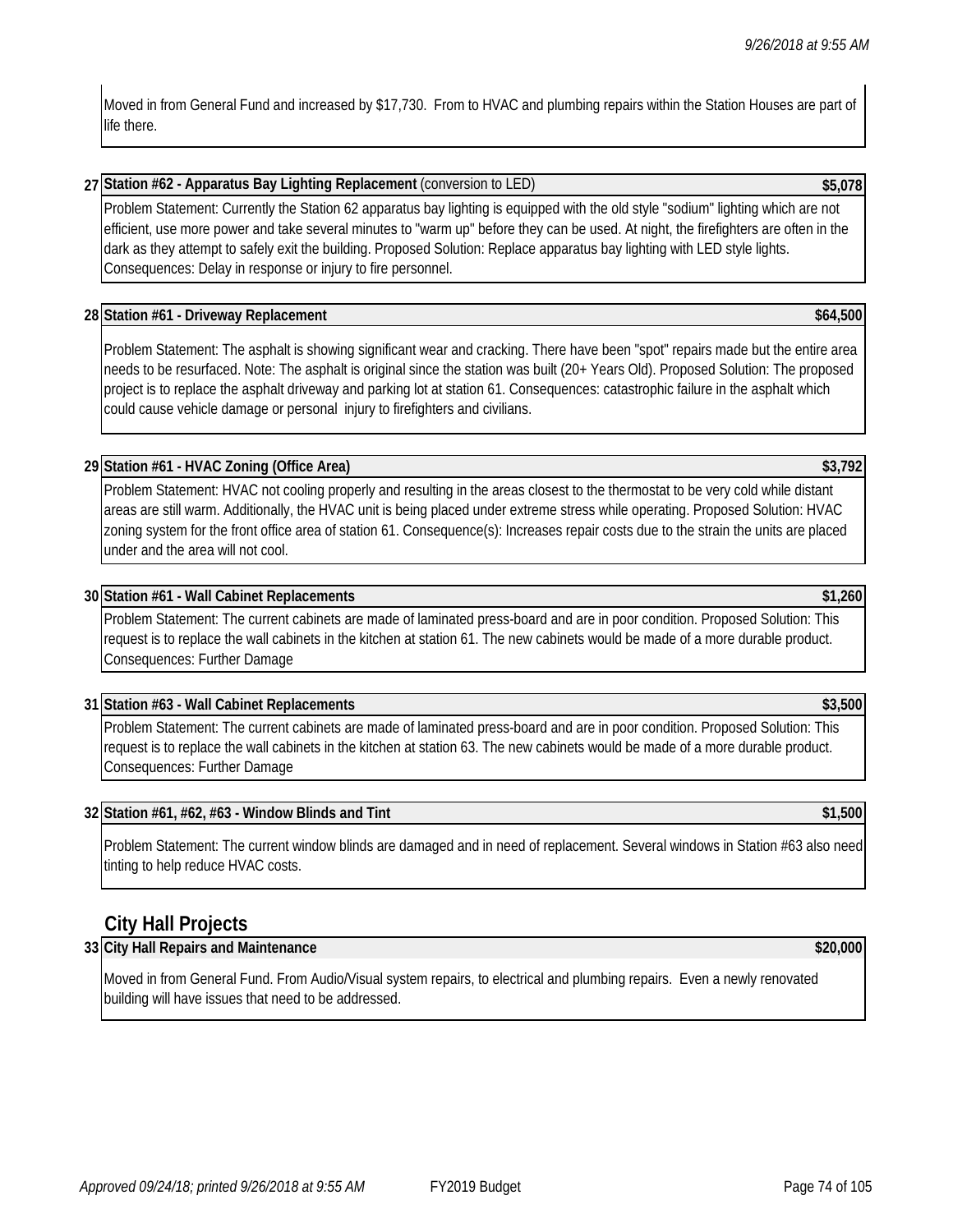# **Fund 350 - Vehicle Replacement Accrual**

*The Vehicle Replacement Accrual (Fund 350) sets aside funds for the replacement of existing vehicles. From fire trucks to police patrol vehicles to trucks driven by inspectors, the City provides the resources necessary for the staff to provide services. The 2019 Budget sets aside just under \$1M for vehicle replacements.* 

|                             | FY 2019              | FY2019    | FY2019         |
|-----------------------------|----------------------|-----------|----------------|
| <b>Vehicle Replacements</b> | <b>Contributions</b> | Projects  | <b>Balance</b> |
| Police                      | \$464,025            | \$492,000 | (\$27,975)     |
| Fire                        | \$473,364            | \$0       | \$473,364      |
| City Hall                   | \$57,551             | \$40,000  | \$17,551       |
| Total                       | \$994,939            | \$532,000 | \$462,939      |

## *Beginning Balance for Fund:* **\$1,579,360**

*Resulting Fund Balance:* **\$2,042,299**

*By design, the expenditures in the Vehicle Replacement Accrual do not equal the total or replacements each year as the*  fund is designed to build up for the larger expenditures by spreading the cost out over the years leading up to the *expenditure for a major replacement such as a fire engine. In 2019, the City sets aside \$462,939 after funding \$532,000 of projects including ten police vehicles and one City Hall pooled vehicle.* 

# **Approved Vehicle Replacement Requests**

**Police - 10 Vehicles** (4 patrol, 2 K9, 2 under cover, and 2 admin. vehicles)

## *Requested By: Police Department* **Funded: \$492,000**

The overwhelming majority of the Police Department's vehicles were purchased in 2008 at the inception of the Department. In 2016, the City created a replacement schedule that anticipates replacing 12 police vehicles each year to gradually refresh the fleet. For FY2019, the Police Department is requesting to replace ten vehicles. The ten requested replacements are based on elevated maintenance costs, high mileage, and intense use requirements. Although a final vehicle replacement assessment will be made in the fall based on funding awarded and double-checking the mileage, maintenance, and any issues that arise between Budget adoption and the placement of the order, the ten vehicles at this point include 4 patrol vehicles, 2 K9 vehicles, 2 under cover vehicles, and 2 administrative vehicles. The patrol vehicles recommended for replacement have over 100K miles. The K9 vehicles both have over 91K miles to date and because they must run or idle the entire shift (with the dog onboard) these vehicles endure greater amounts of wear and tear than patrol vehicles. The undercover vehicles have exceeded the recommended years of service. The administrative vehicles functioned in other capacities for the department and one has now exceeded 151K miles and the other has had extensive mechanical repair issues.

**City Hall - Pool Vehicle - Truck (4WD)** (replace a 2007 Ford Ranger with a Ford F150 or similar)

## *Requested By: Public Works* **Funded: \$40,000**

Of the 18 vehicles used by non-public safety personnel at City Hall, 14 are 2007 vehicles. In 2016, the City created a replacement schedule that anticipates replacing 3 vehicles every 2 years to gradually refresh the fleet. The fleet includes three 2007 Ford Rangers used as pooled vehicles to access job sites and respond to issues in the field. In examining the use of the vehicle, the 2WD light-duty truck has been found to be insufficient to handle the terrain (site inspections on questionable terrain and occasional emergency events such as snow/ice storms). The improved handling in slippery conditions associated with 4WD is a desired feature in this replacement. Additionally, a four-door model would allow for the transport of more than two individuals at a time. Which Ranger that would be replaced would be determined if funded by rereviewing maintenance costs and mileage (May snapshot was 125K, 104K, and 84K).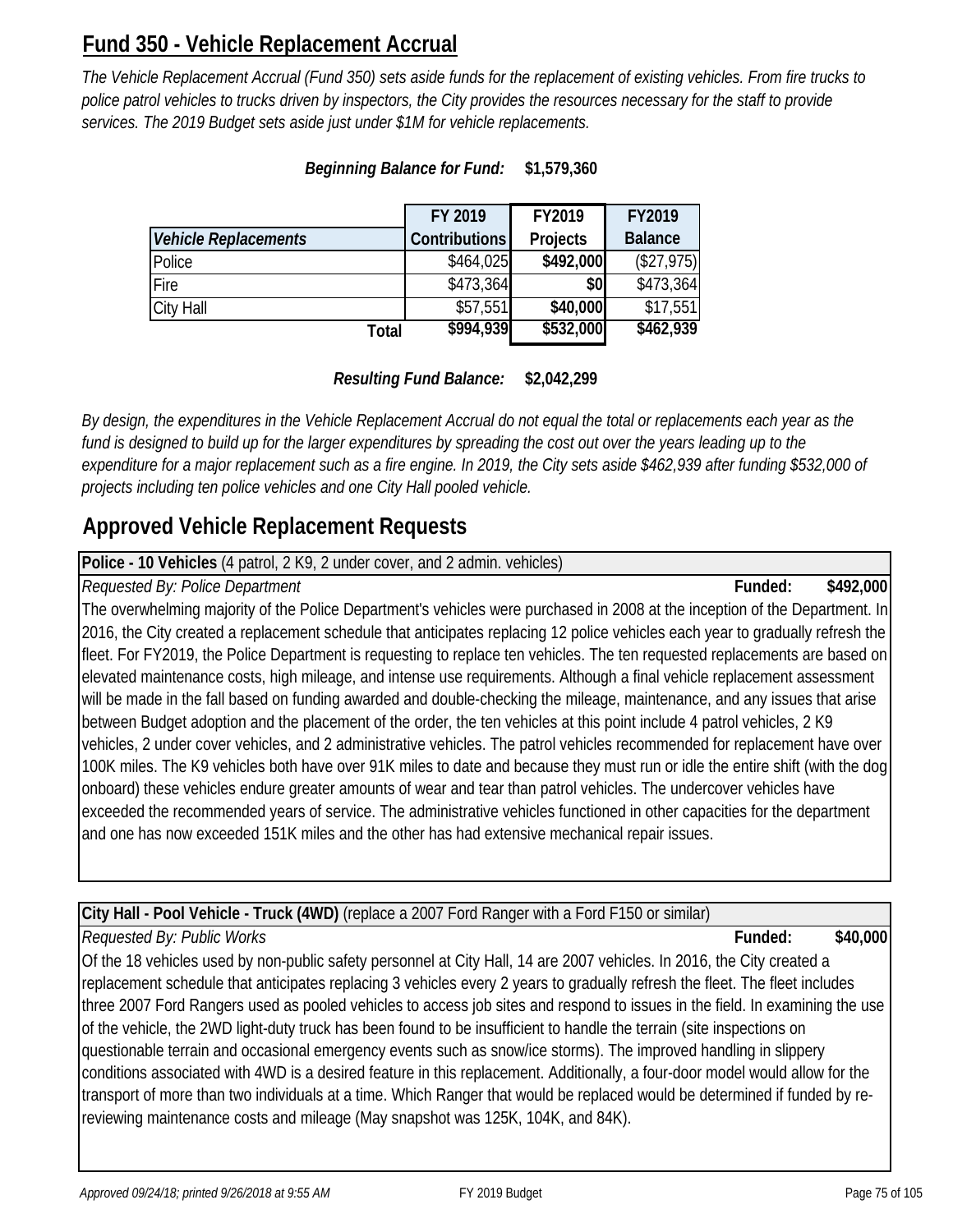## **Equipment Accrual (Fund 303) - Project Descriptions**

*From our public safety departments to our information technology that serves as the backbone of all departments, the City has recurring equipment costs that could be better accounted for and addressed in an equipment accrual. This new accrual (as compared to the FY2018 Budget) includes both shifting in existing expenditures for better tracking and transparency as well as pre-planning for non-annually recurring replacement costs (such as servers that are purchased every five years or fire mobile computing terminals which are purchased every three years).* 

|                  |                        |                                                |                 |                            | Replacement Lifespan |                | Annual    |                         |
|------------------|------------------------|------------------------------------------------|-----------------|----------------------------|----------------------|----------------|-----------|-------------------------|
|                  |                        | <b>Equipment Accrual Components</b>            | Unit Cost Units |                            | Cost                 | (years)        | Accrual   | Purchase Year           |
| $\mathbf{1}$     |                        | Automated External Defibrillators (AEDs)       | \$1,500         | 60                         | \$90,000             | 10             | \$9,000   |                         |
| $\overline{2}$   |                        | Ballistic Plates and Carriers (active shooter) | \$500           | 80                         | \$40,000             | 10             | \$4,000   | purchased in 2017       |
| $\overline{3}$   |                        | <b>Ballistic Shields</b>                       | \$1,500         | 15                         | \$22,500             | 5              | \$4,500   | 20% per year            |
| $\overline{4}$   |                        | <b>Ballistic Vests - SWAT</b>                  | \$3,100         | 6                          | \$18,600             | 5              | \$3,720   |                         |
| 5                |                        | <b>Body Armor</b>                              | \$800           | 100                        | \$80,000             | 5              | \$16,000  | 20% per year            |
| $\boldsymbol{6}$ |                        | Communication System - SWAT                    | \$650           | 10                         | \$6,500              | $\overline{7}$ | \$929     | purchased in 2015       |
| $\overline{7}$   |                        | Communications Set - Motor Unit                | \$1,400         | $\overline{4}$             | \$5,600              | 7              | \$800     | purchased 4 in 2018     |
| $\overline{8}$   |                        | Gas Masks and Filters                          | \$500           | 80                         | \$40,000             | 5              | \$8,000   |                         |
| $\overline{9}$   |                        | Handguns                                       | \$500           | 200                        | \$100,000            | 10             | \$10,000  | half in 2018            |
| 10               |                        | Helmets - Motor Unit                           | \$750           | $\overline{4}$             | \$3,000              | 5              | \$600     |                         |
| 11               | Police                 | Helmets - Patrol                               | \$500           | 80                         | \$40,000             | 5              | \$8,000   | 20% per year            |
| $\overline{12}$  |                        | Helmets - SWAT                                 | \$500           | 10                         | \$5,000              | 5              | \$1,000   | 20% per year            |
| 13               |                        | In-Car Cameras - Equipment                     | \$4,350         | 45                         | \$195,750            | 5              | \$39,150  |                         |
| 14               |                        | Lasers                                         | \$4,000         | 20                         | \$80,000             | 5              | \$16,000  |                         |
| 15               |                        | Radar Units                                    | \$4,000         | 20                         | \$80,000             | 5              | \$16,000  |                         |
| 16               |                        | Radios (Mobile, Portable & Base Station)       | \$5,000         | 200                        | \$1,000,000          | 10             | \$100,000 | half 2016, half 2017    |
| $\overline{17}$  |                        | Weapon Sights                                  | \$550           | 60                         | \$33,000             | 10             | \$3,300   | half in 2018            |
| $\overline{18}$  |                        | Rifles - Specialty / Sniper                    | \$10,000        | $\overline{2}$             | \$20,000             | 10             | \$2,000   | half 2011, half 2016    |
| 19               |                        | Rifles / Long Guns                             | \$1,500         | $\overline{75}$            | \$112,500            | 10             | \$11,250  | anticipated in 2021     |
| 20               |                        | <b>SWAT Body Armor / Ballistic Vest</b>        | \$3,100         | $\overline{14}$            | \$43,400             | 5              | \$8,680   |                         |
| 21               |                        | Tasers                                         | \$1,500         | 100                        | \$150,000            | 5              | \$30,000  | 20% per year            |
| $\overline{22}$  |                        | <b>Training Simulator</b>                      | \$40,000        | 1                          | \$40,000             | 10             | \$4,000   | purchased 2014          |
| 23               |                        | Radios (Mobile, Portable & Base Station)       | \$5,000         | 68                         | \$340,000            | 10             | \$34,000  | half 2016, half 2017    |
| $\overline{24}$  |                        | Hoses                                          | \$2,000         | 45                         | \$90,000             | 5              | \$18,000  | some in 2018            |
| 25               |                        | <b>Hose Nozzles</b>                            | \$21,000        | $\mathcal{I}$              | \$21,000             | $\overline{7}$ | \$3,000   | 2017                    |
| 26               |                        | Forcible Entry Tools                           | \$100           | 100                        | \$10,000             | 5              | \$2,000   | annual                  |
| $\overline{27}$  |                        | Small Hardware & Tools                         | \$200           | 100                        | \$20,000             | 5              | \$4,000   | annual                  |
| $\overline{28}$  |                        | <b>Bunker Gear and Bunker Boots</b>            | \$2,850         | 86                         | \$245,100            | 5              | \$49,020  | replaced in 2018        |
| 29               | Fire                   | Mattresses                                     | \$6,500         | $\boldsymbol{\mathcal{I}}$ | \$6,500              | 8              | \$813     | replaced in 2018        |
| 30               |                        | Personal Protective Equipment                  | \$1,500         | 90                         | \$135,000            | 5              | \$27,000  |                         |
| 31               |                        | <b>Helmets and Helmet Fronts</b>               | \$450           | 80                         | \$36,000             | 5              | \$7,200   | replaced in 2018        |
| 32               |                        | Water Rescue Gear                              | \$500           | 25                         | \$12,500             | 5              | \$2,500   | annual                  |
| 33               |                        | Swift Water Rescue Wet Suits / PDFs            | \$2,000         | 3                          | \$6,000              | 5              | \$1,200   | proposed in 2019        |
| $\overline{34}$  |                        | Self Contained Breathing Apparatus             | \$6,350         | $\it 48$                   | \$304,800            | 10             | \$30,480  | purchased in 2008       |
| 35               |                        | <b>SCBA Face Pieces</b>                        | \$300           | 86                         | \$25,800             | 5              | \$5,160   | annual                  |
| $\overline{36}$  |                        | <b>Bail Out System</b>                         | \$800           | 86                         | \$68,800             | 10             | \$6,880   | 2017 bought all at once |
| 37               |                        | <b>Desktop Computers</b>                       | \$1,700         | 112                        | \$190,400            | 4              | \$47,600  | 25% per year            |
| 38               |                        | <b>Desktop Printers</b>                        | \$200           | 50                         | \$10,000             | 5              | \$2,000   | 20% per year            |
| 39               |                        | In-Car Cameras - Server Side                   | \$3,000         | 9                          | \$27,000             | 3              | \$9,000   | 20% per year            |
| 40               |                        | <b>Laptop Computers</b>                        | \$1,800         | $30\,$                     | \$54,000             | 3              | \$18,000  | 33% per year            |
| 41               |                        | Mobile Computing Tablets - Fire                | \$2,600         | 14                         | \$36,400             | 3              | \$12,133  | 100% 3 yrs, did in 2018 |
| 42               | Information Technology | Mobile Computing Terminals - Police            | \$2,400         | 60                         | \$144,000            | 3              | \$48,000  | 33% per year            |
| 43               |                        | Network Hardware (Switches, Controllers, etc.) | \$6,429         | 21                         | \$135,009            | 7              | \$19,287  | replaced some in 2017   |
| 44               |                        | Servers                                        | \$18,786        | 14                         | \$263,004            | 5              | \$52,601  | replaced some in 2016   |
|                  |                        |                                                |                 |                            |                      |                | \$696,802 |                         |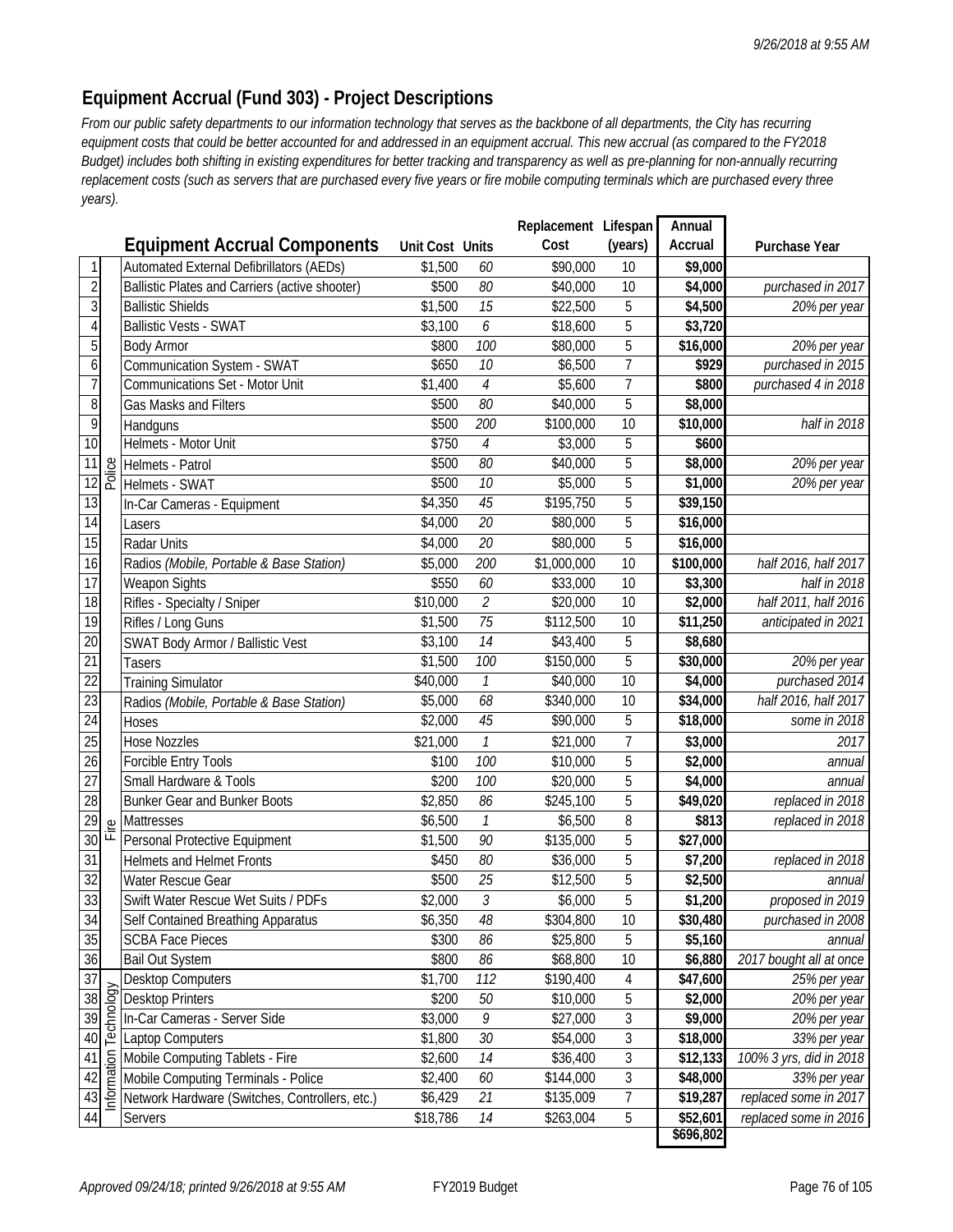### **Equipment Replacement Projects**

*By design, the expenditures in the Equipment Replacement Accrual do not equal the total or replacements each year as the fund is designed to build up for the larger expenditures by spreading the cost out over the years leading up to the expenditure for a major replacement such as a radio system replacement. In 2019, the City sets aside \$413,602 for future equipment needs after funding \$283,200 of projects.*

|                        | FY 2019              | FY2019    | FY2019         |
|------------------------|----------------------|-----------|----------------|
| Equipment Accruals     | <b>Contributions</b> | Projects  | <b>Balance</b> |
| Police                 | \$296,929            | \$94,700  | \$202,229      |
| Fire                   | \$191,253            | \$54,600  | \$136,653      |
| Information Technology | \$208,621            | \$81,400  | \$127,221      |
| Total                  | \$696,802            | \$230,700 | \$466,102      |

### *Beginning Balance for Fund:* **\$0**

*Resulting Fund Balance:* **\$466,102**

### **Police Department Equipment Replacement Projects**

*Numbering utilized below corresponds with accrual lines listed above. Not all projects have corresponding expenditures.*

| 1 Automated External Defibrillators (AEDs)        | \$9,000  |
|---------------------------------------------------|----------|
| 3 Ballistic Shields - 8 shields, 2 for each shift | \$12,000 |
| 4 Ballistic Vests - SWAT - 3 new vests            | \$9,300  |
| 5 Body Armor                                      | \$12,000 |
| 8 Gas Masks and Filters                           | \$5,250  |
| 13 In-Car Cameras - Equipment                     | \$39,150 |
| 14 Lasers                                         | \$4,000  |
| 15 Radar Units                                    | \$4,000  |
|                                                   | \$94,700 |

### **Fire Department Equipment Replacement Projects**

*Numbering utilized below corresponds with accrual lines listed above. Not all projects have corresponding expenditures.*

| 24 Hoses                               | \$18,000 |
|----------------------------------------|----------|
| 27 Small Hardware & Tools              | \$5,400  |
| 28 Bunker Gear and Bunker Boots        | \$16,000 |
| 31 Helmet Fronts                       | \$1,300  |
| 32 Water Rescue Gear                   | \$2,500  |
| 33 Swift Water Rescue Wet Suits / PDFs | \$6,000  |
| 35 SCBA Face Pieces                    | \$5,400  |
|                                        | \$54,600 |

### **IT Equipment Replacement Projects**

*Numbering utilized below corresponds with accrual lines listed above. Not all projects have corresponding expenditures.*

| 37 Desktop Computers                   | \$47,600 |
|----------------------------------------|----------|
| 38 Desktop Printers                    | \$2,000  |
| 39 In-Car Cameras - Server Side        | \$9,000  |
| 40 Laptop Computers                    | \$18,000 |
| 42 Mobile Computing Terminals - Police | \$4,800  |
|                                        | \$81,400 |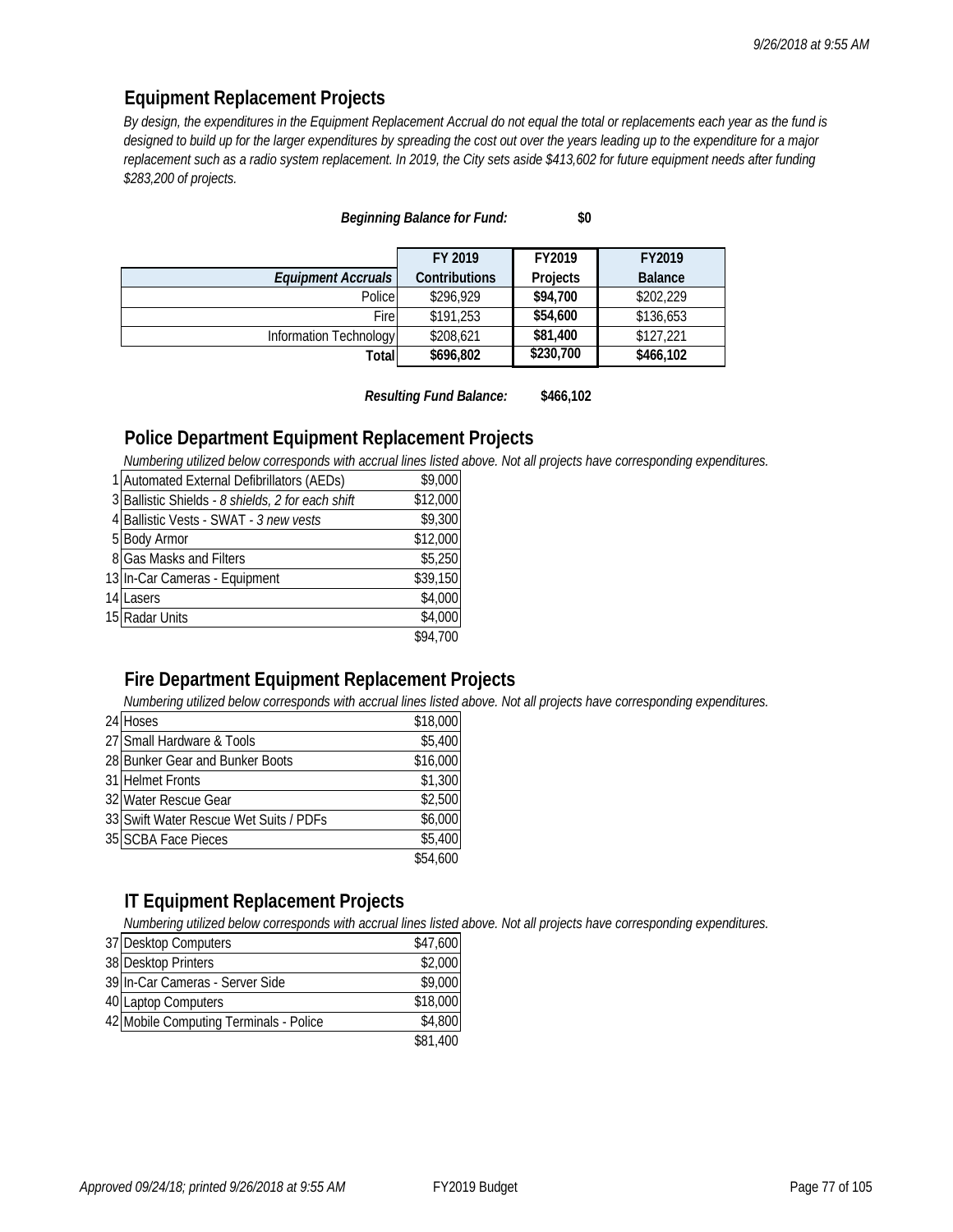# **Position and Associated Vehicle/Equipment Request Details**

*The FY2019 Budget includes the addition of a Stormwater Engineer position, a Police Officer Referral Bonus program, an incentive for SWAT team participation, introduction of a Part-Time Retired Officers Program, and a contracted Traffic Engineer position.*

| <b>Overview of Requests</b>                              | Salary    | <b>Benefits</b> | Other    | <b>Funded</b> |
|----------------------------------------------------------|-----------|-----------------|----------|---------------|
| 1 Stormwater Engineer - added to Com Dev                 | \$78,000  | \$39,351        | \$40,000 | \$117,351     |
| 5 Police Officer Referral Bonus - added to Police Dept.  |           |                 | \$5,000  | \$5,000       |
| 6 SWAT Incentive - added to Police Dept.                 |           |                 | \$15,000 | \$15,000      |
| 7 Part-Time Retired Officers Program - added to Police   | \$184,080 | \$19.917        |          | \$103,728     |
| 10 Traffic Engineer (Contracted) - added to Public Works |           | \$200,000       |          | \$200,000     |
|                                                          | \$757,090 | \$637,722       | \$69,000 | \$441,079     |

# **Position Requests**

| 1 Stormwater Engineer                                                                                                                                                                                                                                                                                                                                                                                                                                                                                                                                                                                                                                                   |                                           | Requested | \$157,351 |
|-------------------------------------------------------------------------------------------------------------------------------------------------------------------------------------------------------------------------------------------------------------------------------------------------------------------------------------------------------------------------------------------------------------------------------------------------------------------------------------------------------------------------------------------------------------------------------------------------------------------------------------------------------------------------|-------------------------------------------|-----------|-----------|
| Requested by: Community Development                                                                                                                                                                                                                                                                                                                                                                                                                                                                                                                                                                                                                                     |                                           | Funded    | \$117,351 |
| Adding a Stormwater Engineer position would assist the City in the effort to assess the stormwater system to (1)<br>understand the condition of the system and what it needs n terms of maintenance through the proposed Stormwater<br>Assessment project, (2) assist in developing a plan for stormwater investments and improvement for FY2020 and<br>beyond, and (3) help determine options in term of funding and providing for the maintenance needs of the system. The<br>Stormwater Engineer would report to the Land Development Manager. The Stormwater Engineer would assist with EPD<br>and State required reporting and review land development site plans. |                                           |           |           |
| \$78,000<br>Salary Requested:                                                                                                                                                                                                                                                                                                                                                                                                                                                                                                                                                                                                                                           | <b>Equipment Requested:</b>               | \$0       |           |
| Benefit Load (formula-driven):<br>\$39,351                                                                                                                                                                                                                                                                                                                                                                                                                                                                                                                                                                                                                              | Operations/Other Requested:               | \$0       |           |
| Vehicle Requested:                                                                                                                                                                                                                                                                                                                                                                                                                                                                                                                                                                                                                                                      | \$40,000 4WD Truck - Ford F150 or similar |           |           |

| 5 Officer Referral Bonus (\$500 for 10 referrals)                                                                       | Requested     | \$5,000 |
|-------------------------------------------------------------------------------------------------------------------------|---------------|---------|
| Requested by: Police Department                                                                                         | <b>Funded</b> | \$5,000 |
| Between the retirements anticipated in FY2019 and the nationwide trends that make police recruiting more difficult than |               |         |
| ever, the Police Department requests creation of a referral program. Existing personnel who recommend or recruit        |               |         |
| candidates that are ultimately hired would be eligible for a \$250 bonus at hiring and \$250 after full year of the new |               |         |
| officer's service. Requesting funding for 10 referrals at \$500.                                                        |               |         |
|                                                                                                                         |               |         |
| \$0<br>Salary Requested:<br>Equipment Requested:                                                                        | \$0           |         |
| Benefit Load (formula-driven):<br>Operations/Other Requested:<br>\$0                                                    | \$5,000       |         |
| Vehicle Requested:<br>\$0                                                                                               |               |         |
|                                                                                                                         |               |         |

| 6 SWAT Incentive (\$2,500 each for 6 SWAT team members) | Reauested | \$15,000 |
|---------------------------------------------------------|-----------|----------|
| Requested by: Police Department                         | Funded    | \$15,000 |

SWAT Team personnel are on-call 24-7, ready to respond to emergency operations for the North Metro SWAT team. SWAT participation has dwindled over the years and nationwide trends in law enforcement make officers less inclined to enter into dangerous situations, such as those to which the SWAT team members are regularly asked to respond. The Police Department requests creation of a SWAT incentive to recognize the extra effort, hours, and training the members  $\mathsf{I}$ of the SWAT team are asked to serve Similar to the paramedic incentive personnel would be eligible for the incentive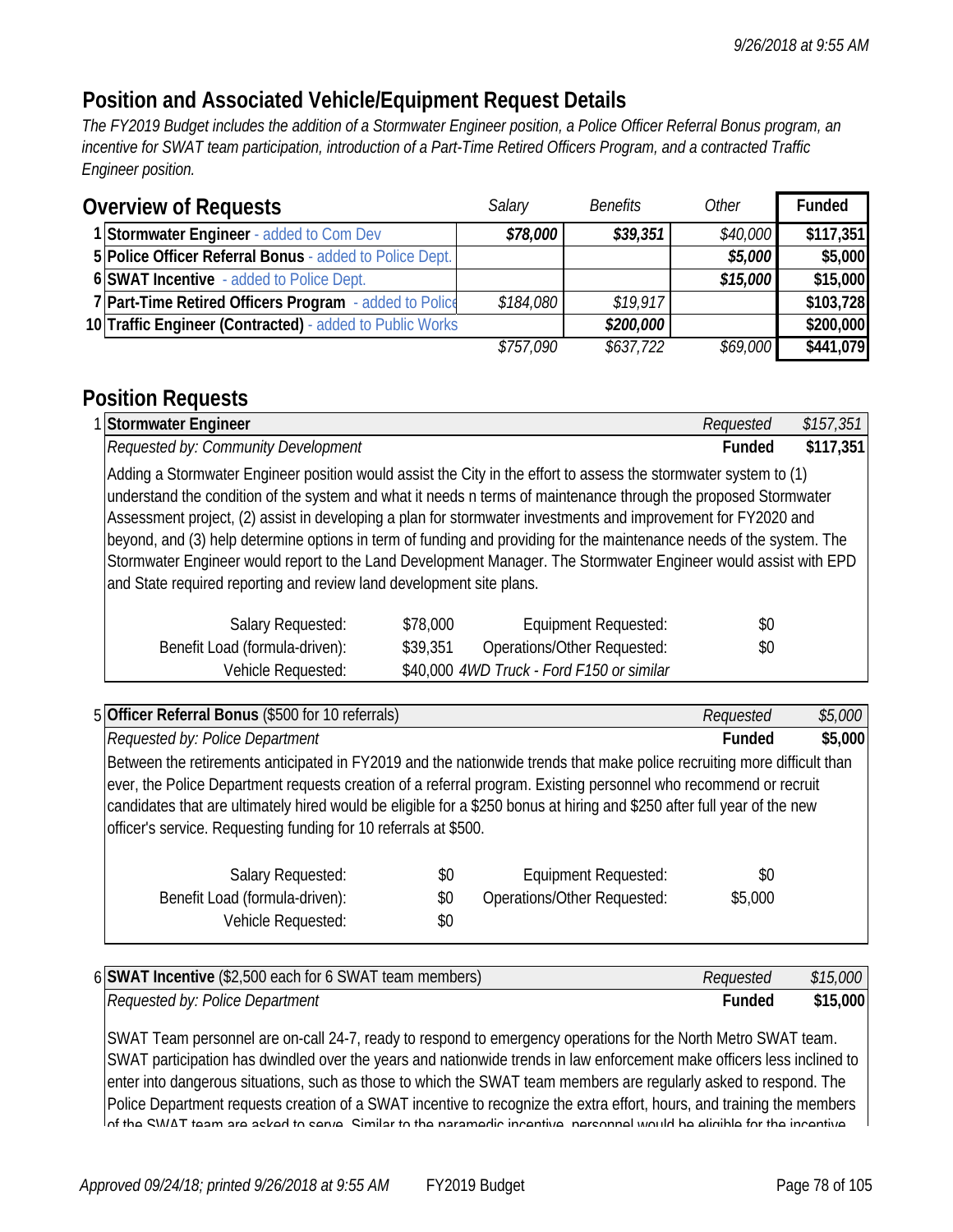of the SWAT team are asked to serve. Similar to the paramedic incentive, personnel would be eligible for the incentive after completing 12 months of service on the SWAT team. Requesting funding for six at \$2,500.

| Salary Requested:              | \$0 | Equipment Requested:        | \$0      |
|--------------------------------|-----|-----------------------------|----------|
| Benefit Load (formula-driven): | \$0 | Operations/Other Requested: | \$15,000 |
| Vehicle Requested:             | SO. |                             |          |

|                                                                                                                                                                                                                                             |           | 7 Part-Time Retired Officers Program (4 retired officers, up to 29.5 hrs/week at \$30/hr) | Requested     | \$203,997 |
|---------------------------------------------------------------------------------------------------------------------------------------------------------------------------------------------------------------------------------------------|-----------|-------------------------------------------------------------------------------------------|---------------|-----------|
| Requested by: Police Department                                                                                                                                                                                                             |           |                                                                                           | <b>Funded</b> | \$103,728 |
| With several officers anticipated to retire this year and a wave of retirements expected in the coming years, the Police                                                                                                                    |           |                                                                                           |               |           |
| Department suggests a unique approach to a reserves unit. Officers with a minimum of ten years of service to the JCPD                                                                                                                       |           |                                                                                           |               |           |
| who retire in good standing, agree to remain POST-certified, and commit to working a minimum of 240 hours a year<br>would be eligible to participate in the Retired Officers Program. The program has many benefits including retaining the |           |                                                                                           |               |           |
| institutional knowledge and adding options to cover events, meetings, and unanticipated emergency events without                                                                                                                            |           |                                                                                           |               |           |
| adversely impacting shift coverage or increasing overtime costs. Requesting funding for 4 positions, up to 29.5 hours per                                                                                                                   |           |                                                                                           |               |           |
| week, at \$30 per hour. Proposed funding would cover half of request.                                                                                                                                                                       |           |                                                                                           |               |           |
| Salary Requested:                                                                                                                                                                                                                           | \$184,080 | Equipment Requested:                                                                      | \$0           |           |
|                                                                                                                                                                                                                                             |           |                                                                                           |               |           |
| Benefit Load (formula-driven):                                                                                                                                                                                                              | \$19,917  | Operations/Other Requested:                                                               | \$0           |           |

| 10 Contracted Position: Traffic Signal Engineer                                                                                                                                                                                                                                                                                                                                                                                                                                                                                                                                                                                                                                                                                    |                   |                                                            | Requested        | \$200,000 |
|------------------------------------------------------------------------------------------------------------------------------------------------------------------------------------------------------------------------------------------------------------------------------------------------------------------------------------------------------------------------------------------------------------------------------------------------------------------------------------------------------------------------------------------------------------------------------------------------------------------------------------------------------------------------------------------------------------------------------------|-------------------|------------------------------------------------------------|------------------|-----------|
| Requested by: Public Works Department                                                                                                                                                                                                                                                                                                                                                                                                                                                                                                                                                                                                                                                                                              |                   |                                                            | <b>Funded</b>    | \$200,000 |
| The assessment of the traffic signal system and operations concluded a dedicated traffic signal engineer would improve<br>overall operation of the system by having a resource dedicated to optimizing signals and improving reliability in the<br>system throughout the day. Specifically, a dedicated traffic engineer, will allow for better signal timing of corridors during<br>off-peak hours (which are not the focus of the existing contract) by identifying bottlenecks during the weekend and at<br>other off-peak times. Although not yet negotiated, considering the market rate for traffic signal engineers and a<br>contractual multiplier, staff anticipates the additional contracted position will cost \$200K. |                   |                                                            |                  |           |
| Salary Requested:<br>Benefit Load (formula-driven):<br>Vehicle Requested:                                                                                                                                                                                                                                                                                                                                                                                                                                                                                                                                                                                                                                                          | \$0<br>\$0<br>\$0 | <b>Equipment Requested:</b><br>Operations/Other Requested: | \$0<br>\$200,000 |           |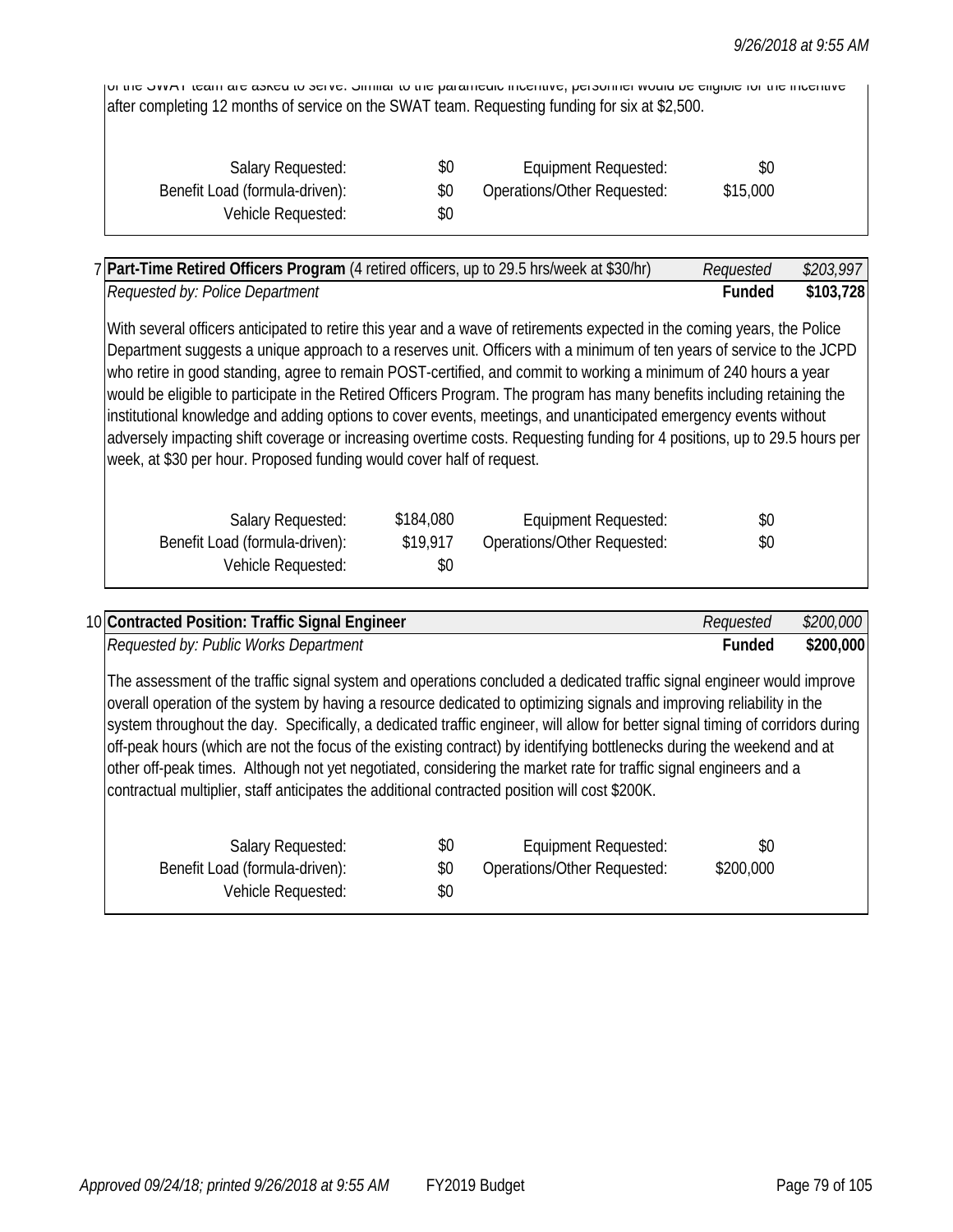## **Enhancements and Capital Projects**

*Departmental requests for capital projects and enhancements to the existing level of service have been prioritized and funded to the extent possible*  within available resources. The scoring system utilized objective factors to make it possible for different types of requests to be considered against one *another. The scoring system considered level of Council support/consensus, department priority, perceived need, service impact, useful life of the improvement, on-going costs, and whether or not the project was driven by a legal mandate. The highest score possible for a request is 165 points. Of*  the projects submitted, 100 points was the highest score. The score categories and rankings within categories are listed below. The projects are *summarized in a table below and then described more fully.* 

**Scoring Categories**

Council Support: Strong (40) / Moderate (20) / TBD (0) Department Priority: High (15) / Medium (10) / Low (5) Perceived Need: Within year (15) / 1-3 years (10) / 3-5 years (5) Service Impact: Improves existing (15) / Maintains existing (10) / Adds new (5) Useful Life: *10+ years (10) / 5-10 years (5) / less than 5 years (0)* On-Going Costs: Yes (0) / Yes - low (10) / No (20) Legal Mandate: Yes (50) / No (0)

|                 |   | <b>Summary of Requests</b>                                                                                                                                                                                                                                                                                                                                                         | Funded      |
|-----------------|---|------------------------------------------------------------------------------------------------------------------------------------------------------------------------------------------------------------------------------------------------------------------------------------------------------------------------------------------------------------------------------------|-------------|
| 1               |   | Stormwater System Assessment Phase III                                                                                                                                                                                                                                                                                                                                             | \$250,000   |
| $\overline{2}$  | 8 | Stormwater - Stream Gauge System                                                                                                                                                                                                                                                                                                                                                   | \$80,000    |
| $\overline{3}$  |   | Fire Station #64 (construction)                                                                                                                                                                                                                                                                                                                                                    | \$2,600,000 |
| $\overline{4}$  |   | Fuel Pump for Station #64 (construction)                                                                                                                                                                                                                                                                                                                                           | \$19,000    |
| $\overline{5}$  |   | Rescue Lift Bag Replacements                                                                                                                                                                                                                                                                                                                                                       | \$3,150     |
| $\overline{6}$  |   | Headset System for Rescue Boat                                                                                                                                                                                                                                                                                                                                                     | \$10,800    |
| $\overline{7}$  |   | Rapid Intervention Bags                                                                                                                                                                                                                                                                                                                                                            | \$6,425     |
| 11              |   | ERP adding Com Dev to Implementation                                                                                                                                                                                                                                                                                                                                               | \$350,000   |
| 12              |   | $\equiv$ Electronic Plan Review                                                                                                                                                                                                                                                                                                                                                    | \$40,000    |
| 13              |   | Website Content Management System                                                                                                                                                                                                                                                                                                                                                  | \$20,000    |
| 14              |   | Polygraph, Chair, and Components                                                                                                                                                                                                                                                                                                                                                   | \$8,325     |
| 15              |   | $\frac{18}{6}$ Automated License Plate Recognition                                                                                                                                                                                                                                                                                                                                 | \$55,000    |
| 16              |   |                                                                                                                                                                                                                                                                                                                                                                                    | \$8,500     |
| $\overline{17}$ |   | Body Worn Cameras                                                                                                                                                                                                                                                                                                                                                                  | \$400,000   |
| $20\,$          |   | Sidewalk/Trail (Additions)                                                                                                                                                                                                                                                                                                                                                         | \$1,000,000 |
| $\overline{21}$ |   | $\begin{array}{l}\n\mathcal{L} \\ \text{Sidewalk/Train (Additions)} \\ \hline\n\text{Bulces Road Traffic Calling} \\ \hline\n\text{Bulice Road Traffic Cambridge} \\ \hline\n\text{Abbotts Bridge Sound Abatement and Landscaping Improvements} \\ \hline\n\text{Inptoresetine Inversion, make the following Information of the system of the system of the system.}\n\end{array}$ | \$100,000   |
| 22              |   |                                                                                                                                                                                                                                                                                                                                                                                    | \$250,000   |
| 25              |   |                                                                                                                                                                                                                                                                                                                                                                                    | \$1,250,000 |
| 27              |   | Intersection Improvements Design, Engineering, Construction                                                                                                                                                                                                                                                                                                                        | \$750,000   |
| 32              |   | The Wall That Heals Plan                                                                                                                                                                                                                                                                                                                                                           | \$2,500     |
| 33              |   | $\frac{Q}{Z}$ Newtown Park - Pickle Ball Courts                                                                                                                                                                                                                                                                                                                                    | \$25,000    |
| 35              |   | $\frac{d^2}{dx}$ Ocee Park - Artificial Turf                                                                                                                                                                                                                                                                                                                                       | \$650,000   |
| 36              |   | Shakerag Park - Cricket Cages                                                                                                                                                                                                                                                                                                                                                      | \$30,000    |
| 38              |   | Newtown Park - Extending Ampitheater Terracing to Grassy Hill                                                                                                                                                                                                                                                                                                                      | \$40,000    |
|                 |   | Total                                                                                                                                                                                                                                                                                                                                                                              | \$7,948,700 |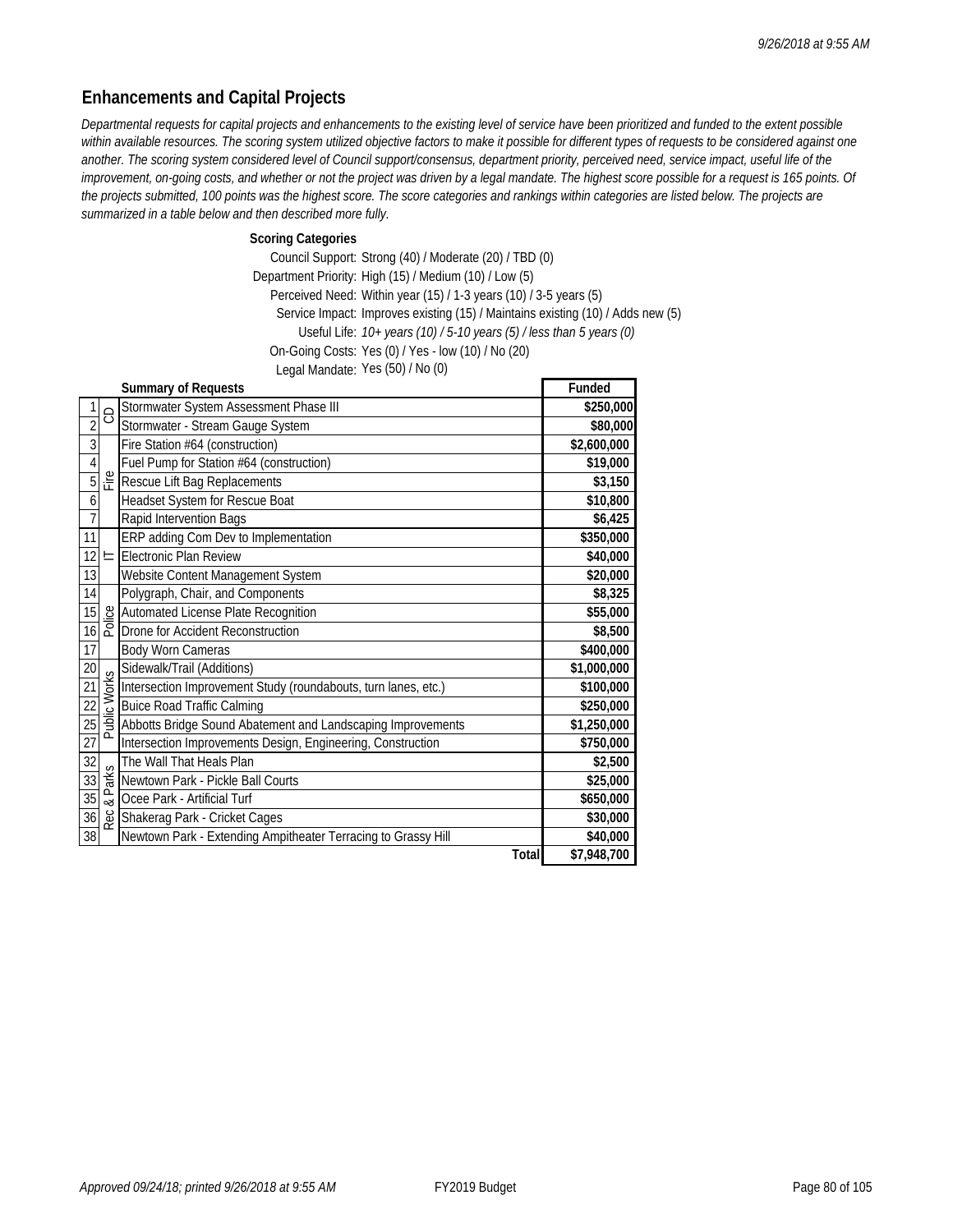## **Community Development**

|                                                                                                                                                  | Requested by: Community Development                              |                                                                                                                                                                                                                                                                                                                                                                                                                                                                                                                                                                                                                                                                                                                                           | Funded                                                                | \$250,000                                                                                                                                       |
|--------------------------------------------------------------------------------------------------------------------------------------------------|------------------------------------------------------------------|-------------------------------------------------------------------------------------------------------------------------------------------------------------------------------------------------------------------------------------------------------------------------------------------------------------------------------------------------------------------------------------------------------------------------------------------------------------------------------------------------------------------------------------------------------------------------------------------------------------------------------------------------------------------------------------------------------------------------------------------|-----------------------------------------------------------------------|-------------------------------------------------------------------------------------------------------------------------------------------------|
|                                                                                                                                                  |                                                                  | In FY2017, the City began an effort to complete an assessment of the existing stormwater system (structures and conveyances) in order to<br>understand the condition and maintenance needs. The proposed \$250K investment will complete enough of the assessment for a<br>representative sample to provide: (1) an understanding of the condition of the system, (2) a plan for long term maintenance and investment                                                                                                                                                                                                                                                                                                                     |                                                                       |                                                                                                                                                 |
|                                                                                                                                                  |                                                                  | needs for FY2020 and beyond, (3) options in term of funding mechanism to provide for the maintenance needs.                                                                                                                                                                                                                                                                                                                                                                                                                                                                                                                                                                                                                               |                                                                       |                                                                                                                                                 |
|                                                                                                                                                  | Project Score: 95                                                | Council Support: Strong (40)                                                                                                                                                                                                                                                                                                                                                                                                                                                                                                                                                                                                                                                                                                              | Legal Mandate: No (0)                                                 |                                                                                                                                                 |
|                                                                                                                                                  | Dept. Priority: High (15)<br>Anticipated On-Going Costs: Yes (0) | Dept. Need: within year (15)<br>Annual Costs: \$100,000                                                                                                                                                                                                                                                                                                                                                                                                                                                                                                                                                                                                                                                                                   | Service Impact: Improves Existing (20)<br>Useful Life: 5-10 years (5) |                                                                                                                                                 |
| Overview of Past Council Discussions:                                                                                                            |                                                                  |                                                                                                                                                                                                                                                                                                                                                                                                                                                                                                                                                                                                                                                                                                                                           |                                                                       |                                                                                                                                                 |
| August 2018 or September 2018).                                                                                                                  |                                                                  | Council has previously supported the project by appropriating \$250K in FY2018 Budget towards the prior phase of the Stormwater System<br>Assessment. Additionally, Council has discussed stormwater and stormwater impacts throughout 2017 and 2018 as part of the consideration of<br>rezoning requests and the City's capital projects. At the July 23, 2018 Work Session, as part of their discussion of the Comprehensive Plan,<br>Council reached consensus around include an objective and strategies to protect, preserve, and restore the City's State Waters, buffers, and<br>river corridors. Staff is preparing for a holistic stormwater program discussion when Council's Work Session calendar allows (anticipated in late |                                                                       |                                                                                                                                                 |
| 2 Stormwater Stream Gauge System                                                                                                                 |                                                                  |                                                                                                                                                                                                                                                                                                                                                                                                                                                                                                                                                                                                                                                                                                                                           |                                                                       |                                                                                                                                                 |
| Requested by: Community Development                                                                                                              |                                                                  |                                                                                                                                                                                                                                                                                                                                                                                                                                                                                                                                                                                                                                                                                                                                           | Funded                                                                | \$80,000                                                                                                                                        |
|                                                                                                                                                  |                                                                  | restoration projects and the impact of various development scenarios. The collected data can be used to simulate stream response over                                                                                                                                                                                                                                                                                                                                                                                                                                                                                                                                                                                                     |                                                                       |                                                                                                                                                 |
|                                                                                                                                                  |                                                                  | periods of time which improves over the existing FEMA floodplain mapping presently utilized (which works best for comparing to the single                                                                                                                                                                                                                                                                                                                                                                                                                                                                                                                                                                                                 |                                                                       | properties along our creeks. Additionally, the system will help staff evaluate the effectiveness of proposed capital improvements and/or stream |
|                                                                                                                                                  | Project Score: 90                                                | Council Support: Strong (40)                                                                                                                                                                                                                                                                                                                                                                                                                                                                                                                                                                                                                                                                                                              | Legal Mandate: No (0)                                                 |                                                                                                                                                 |
|                                                                                                                                                  | Dept. Priority: High (15)<br>Anticipated On-Going Costs: Yes     | Dept. Need: in 1-3 years (10)<br>Annual Costs: \$2,500                                                                                                                                                                                                                                                                                                                                                                                                                                                                                                                                                                                                                                                                                    | Service Impact: Improves Existing (20)<br>Useful Life: 5-10 years (5) |                                                                                                                                                 |
| Overview of Past Council Discussions:                                                                                                            |                                                                  |                                                                                                                                                                                                                                                                                                                                                                                                                                                                                                                                                                                                                                                                                                                                           |                                                                       |                                                                                                                                                 |
|                                                                                                                                                  |                                                                  | Council has discussed stormwater and stormwater impacts throughout 2017 and 2018 as part of the consideration of rezoning requests and the<br>City's capital projects. At the July 23, 2018 Work Session, as part of their discussion of the Comprehensive Plan, Council reached consensus<br>around include an objective and strategies to protect, preserve, and restore the City's State Waters, buffers, and river corridors. Staff is<br>preparing for a holistic stormwater program discussion when Council's Work Session calendar allows (anticipated in late August 2018 or                                                                                                                                                      |                                                                       |                                                                                                                                                 |
|                                                                                                                                                  |                                                                  |                                                                                                                                                                                                                                                                                                                                                                                                                                                                                                                                                                                                                                                                                                                                           |                                                                       |                                                                                                                                                 |
|                                                                                                                                                  |                                                                  |                                                                                                                                                                                                                                                                                                                                                                                                                                                                                                                                                                                                                                                                                                                                           |                                                                       |                                                                                                                                                 |
|                                                                                                                                                  |                                                                  |                                                                                                                                                                                                                                                                                                                                                                                                                                                                                                                                                                                                                                                                                                                                           |                                                                       |                                                                                                                                                 |
| mapped event, the 100-year storm).<br>September 2018).<br><b>Fire Department Requests</b><br>3 Fire Station #64<br>Requested by: Fire Department |                                                                  | To improve response time in northern and central Johns Creek and provide backup and overlap for response in central Johns Creek, Council<br>reached consensus to add a fourth fire station. On March 30, 2018 the City acquired 1.8 acres at 4795 Kimball Bridge Road for \$379,000. The<br>FY2018 Budget includes funding to hire an architectural firm to complete the construction drawings for the new station. The RFQ to select the                                                                                                                                                                                                                                                                                                 | Funded                                                                | \$2,600,000                                                                                                                                     |

Anticipated On-Going Costs: *Yes (0)* Annual Costs: *\$125K* Useful Life: *10+ years (10)*

Project Score: *100* Council Support: *Strong (40)* Legal Mandate: *No (0)*<br>Dept. Priority: *High (15)* Dept. Need: *within year (15)* Service Impact: *Improv* 

Dept. Priority: *High (15)* Dept. Need: *within year (15)* Service Impact: *Improves Existing (20)*

Overview of Past Council Discussions:

After discussing at retreats and Work Sessions, in 2017 Council reached consensus to add a fourth fire station to improve response times in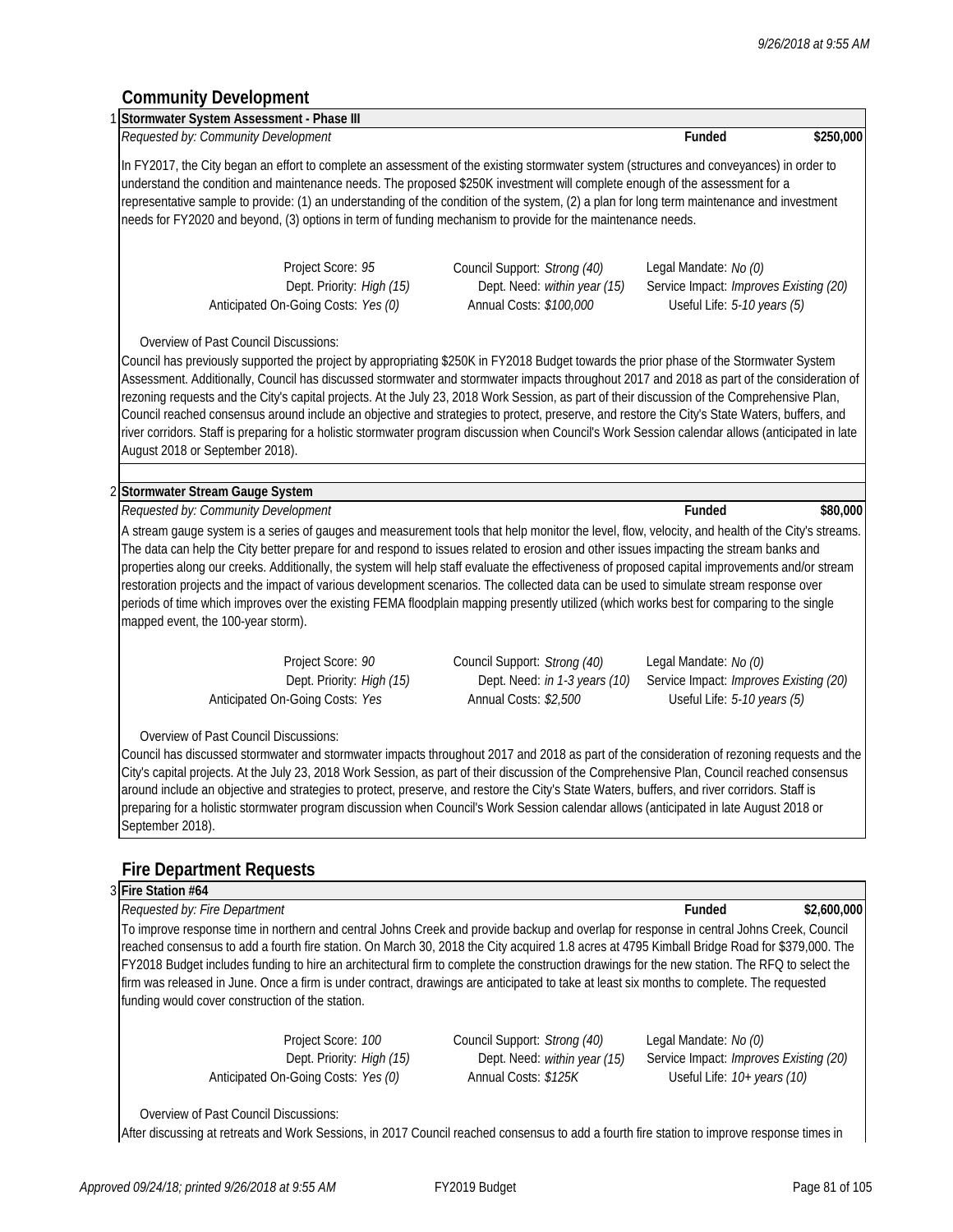northern, central Johns Creek and provide backup and overlap to the central portion of the City. The FY2018 Budget included \$392,514 for land acquisition and \$250,000 for design and engineering for the proposed station. On March 30, 2018 the City closed on 1.8 acres at 4795 Kimball Bridge Road for \$379,000.

#### 4 **Fuel Pump for Station #64**

#### 4 *Requested by: Fire Department* **Funded \$19,000**

The requested funding for a fuel pump includes both the underground storage of gasoline and diesel and the associated pumping the fuel into vehicles. The pump would be built as part of the construction of Fire Station #64. The City presently has a fuel pump at Fire Station #62 (Shakerag). Although this meets the basic needs to fuel fire vehicles that would not otherwise fit at a commercial gas station, having a second fuel pump would be advantageous to the City because it would provide an additional option for city vehicle fueling. In addition to fueling fire trucks, the fuel pump is utilized by police vehicles and to fuel the City Hall vehicles as the City gets its fuel at the wholesale rate rather than the commercial rates charged at gas stations. Additionally, the existing pump does occasionally have maintenance issues that put it out of service and a second pump would provide good redundancy in the system.

Anticipated On-Going Costs: *Yes (0)* Annual Costs: *\$1,000* Useful Life: *10+ years (10)*

Project Score: *100* Council Support: *Strong (40)* Legal Mandate: *No (0)*

Dept. Priority: *High (15)* Dept. Need: *within year (15)* Service Impact: *Improves Existing (20)*

#### Overview of Past Council Discussions:

After discussing at retreats and Work Sessions, in 2017 Council reached consensus to add a fourth fire station to improve response times in northern, central Johns Creek. The fuel pump has been included on all planning documents and discussions although not specifically discussed as more of an operational issue. The FY2018 Budget included \$392,514 for land acquisition and \$250,000 for design and engineering for the proposed station. On March 30, 2018 the City closed on 1.8 acres at 4795 Kimball Bridge Road for \$379,000.

| 5 Rescue Lift<br>Bags |  |
|-----------------------|--|
|                       |  |

5 *Requested by: Fire Department* **Funded \$3,150** Rescue Lift Bags are airbags, often in the shape of a pillow, that are inserted under individuals or objects (such as vehicles) that firefighters need to lift but cannot do so by more traditional means. Rescue Lift Bags "expire" after ten years of service life. The existing lift bags will "expire" in early 2019. The Fire Department requests funding to replace the existing Rescue Lift Bags to maintain our responsiveness in addressing vehicle extrication operations and lifting heavy objects.

Project Score: *95* Council Support: *Moderate (20)* Legal Mandate: *No (0)* Dept. Priority: *High (15)* Dept. Need: *within year (15)* Service Impact: *Improves Existing (20)* Anticipated On-Going Costs: *No (20)* Annual Costs: *\$0* Useful Life: *5-10 years (5)*

Overview of Past Council Discussions:

As an operational tool, Rescue Life Bags are not a topic that Council has previously discussed in any specific way. However, providing leading *levels of public safety is one of the Council's six overarching, strategic goals. If the Fire Department considers the Rescue Life Bags to be a high priority, immediate need to improve the existing service, Council's past actions show a history of supporting similar initiatives.* 

#### 6 **Headset System for Rescue Boat**

6 *Requested by: Fire Department* **Funded \$10,800**

The Fire Department regularly responds to emergency situations on the Chattahoochee River using the rescue boat. The engine noise makes it difficult for crew members to hear radio traffic or communicate amongst themselves during emergency operations. A headset unit compatible with the City's radio system would improve communication and allow members of the crew to hear radio traffic.

Anticipated On-Going Costs: *No (20)* Annual Costs: *\$0* Useful Life: *5-10 years (5)*

Project Score: 95 Council Support: *Moderate (20)* Legal Mandate: *No (0)* 

Dept. Priority: *High (15)* Dept. Need: *within year (15)* Service Impact: *Improves Existing (20)*

#### Overview of Past Council Discussions:

*As part of the FY2016, the Council at the time approved a similar request to add a headset system for the rescue boat for \$4,800. However, as the County and City were in the midst of implementing the new radio system, staff found that compatible technology was not yet available to address the issue. Rather than purchase an incompatible system, staff did not purchase a headset system. Budgeted for in the operations*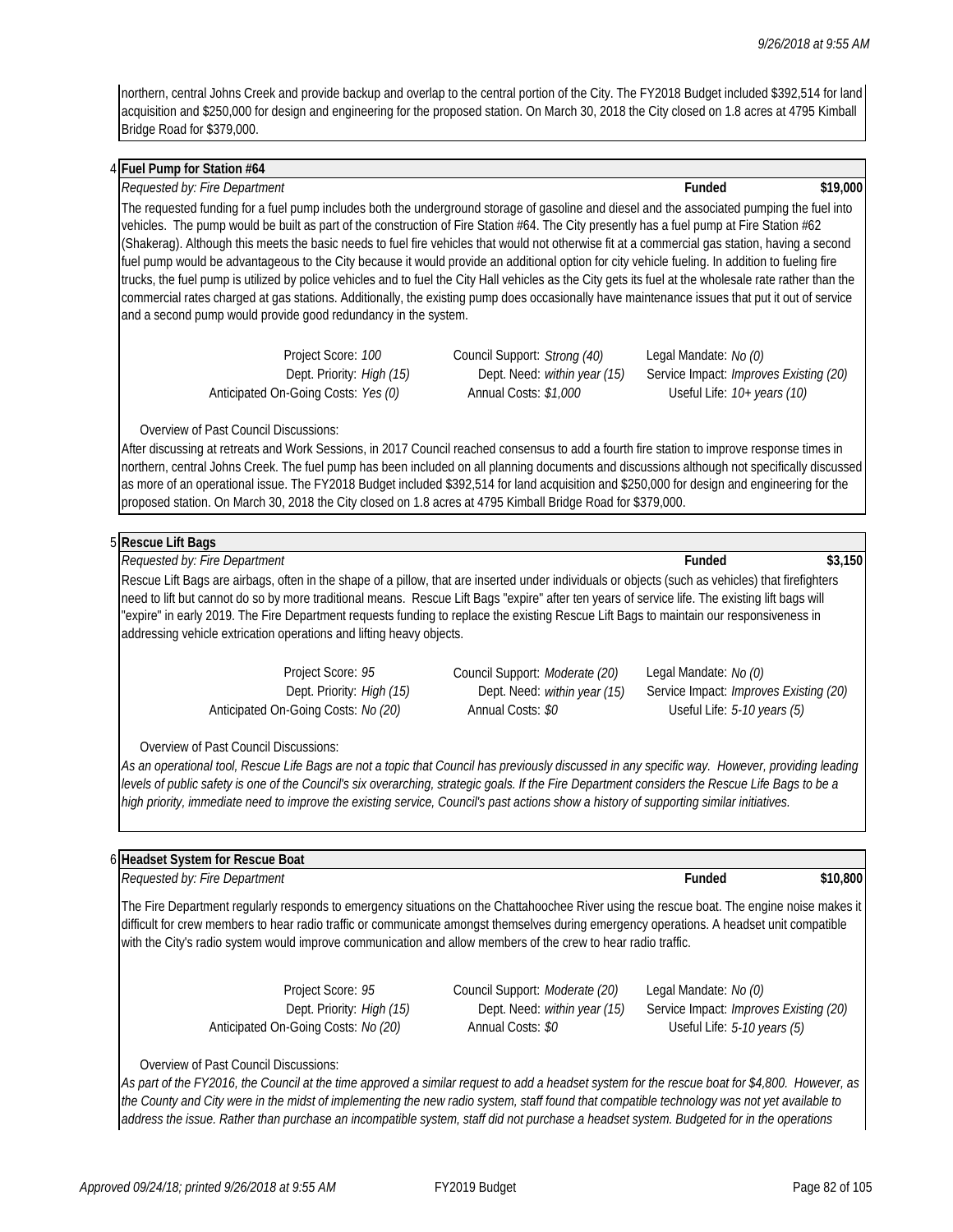*budget, the funding was reabsorbed at the end of the year.* 

#### 7 **Rapid Intervention Bags**

7 *Requested by: Fire Department* **Funded \$6,425**

Rapid Intervention Bags are emergency response kits that contain Self Contained Breathing Apparatus and other specialty equipment needed to respond in event of a civilian (or down firefighter) in a fire or hazardous material situation. The Fire Department currently utilizes a homemade version but it is less than ideal as it does not have the fitted compartment for special sized SCBA tank, quick-access straps, connection points and hoses that connect directly to the firefighters SCBA that come in the specifically designed Rapid Intervention Bags. The requested funding would provide for two Rapid Intervention Bags which would be assigned to Ladder Truck 61 and Ladder Truck 63.

| Project Score: 85                          | Council Support: Moderate (20)      | Legal Mandate: No (0)                         |
|--------------------------------------------|-------------------------------------|-----------------------------------------------|
| Dept. Priority: High (15)                  | Dept. Need: <i>within year (15)</i> | Service Impact: <i>Improves Existing (20)</i> |
| Anticipated On-Going Costs: Yes - Low (10) | Annual Costs: \$25                  | Useful Life: 5-10 years (5)                   |

Overview of Past Council Discussions:

*As an operational tool, Rapid Intervention Bags are not a topic that Council has previously discussed in any specific way. However, providing leading levels of public safety is one of the Council's six overarching, strategic goals. If the Fire Department considers the Rapid Intervention Bags to be a high priority, immediate need to improve the existing service, Council's past actions show a history of supporting similar initiatives.* 

### **Information Technology Requests**

### 11 **ERP adding Com Dev to Implementation**

11 *Requested by: Information Technology (and Community Development)* **Funded \$350,000**

The software and technology utilized to manage the Community Development processes and permits (building, land development, inspections, code compliance) has reached the end of its lifecycle. The software is no longer supported and staff has daily challenges with the system. The replacement of the Community Development Enterprise Resource Planning (ERP) system will improve staff's ability to serve customers. Current ERP systems available offer features such as enhanced mobile use, reporting, and workflow capabilities which are anticipated to increase staff efficiency. Additionally, a key feature missing from the current system but that is readily available in systems on the market today are Customer Relationship Management (CRM) tools and systems. The CRM aspect will be most evident in the addition of an online customer portal that will allow residents to apply for permits, enter code enforcement cases, make general requests for service, and track progress of any requests made.

Anticipated On-Going Costs: *Yes (0)* Annual Costs: *\$50,000* Useful Life: *5-10 years (5)*

Project Score: *95* Council Support: *Strong (40)* Legal Mandate: *No (0)*

Dept. Priority: *High (15)* Dept. Need: *within year (15)* Service Impact: *Improves Existing (20)*

Overview of Past Council Discussions:

*As part of the FY2018 Budget, Council funded the replacement of the financial Enterprise Resource Planning Software. As part of that discussion, Council discussed the need for the replacement of the software for Community Development but one that would be addressed in the FY2019 Budget. On February 26, 2018, Council approved the selection of a new finance ERP provider. However, prior to implementation, the Finance Director resigned and the project was paused. At this point, the pause allows the funding for the Community Development ERP to be made available and included in the overall project.* 

*Additionally, the ERP replacement in Community Development is anticipated to include a customer resource module providing citizens the ability to track issues (from permits to code violation reports) and maintain a better feedback loop. The need for a robust customer service tracking system has surfaced repeatedly in 2018 including the April 2018 Strategic Planning Retreat and several Work Session discussions since.*

### 12 **Electronic Plan Review**

12 *Requested by: Information Technology (and Community Development)* **Funded \$40,000**

Electronic Plan Review replaces the traditional paper-based submission and review system for building and land disturbance permits. With electronic plan review, permits are submitted and reviewed electronically. Using large format review screens, City personnel reviewing the plans can still mark-up and make comments but eliminate the need for producing multiple paper copies and increase the efficiency of plan routing and tracking. Electronic Plan Review systems available today provide the ability to track changes to plans, do revision checking to ensure plan integrity, and follow a workflow process from submission to approval. The requested funding includes the software and hardware required to implement the solution.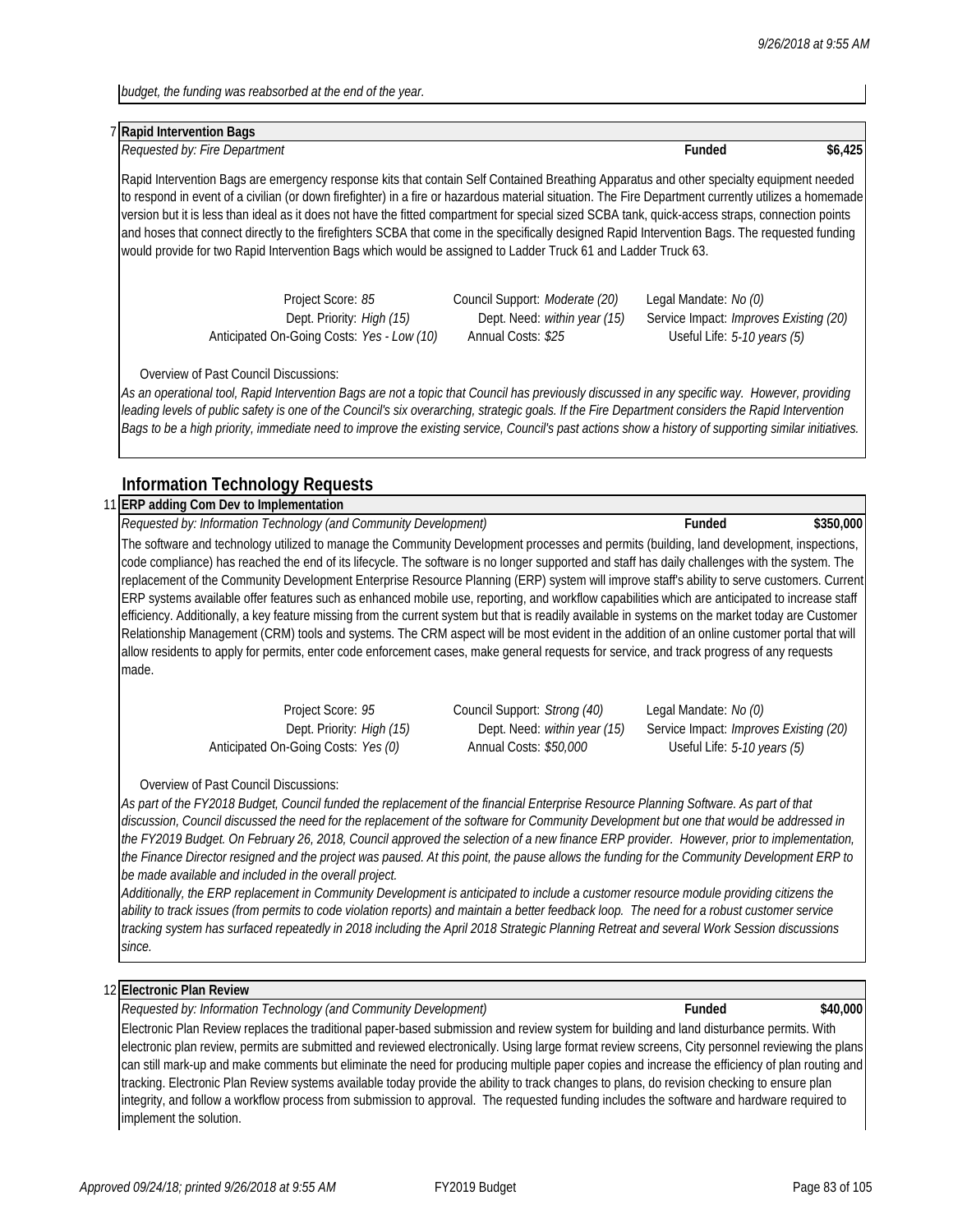Anticipated On-Going Costs: *Yes (0)* Annual Costs: *\$3,000* Useful Life: *5-10 years (5)*

Project Score: *75* Council Support: *Moderate (20)* Legal Mandate: *No (0)*

Dept. Priority: *High (15)* Dept. Need: *within year (15)* Service Impact: *Improves Existing (20)*

Overview of Past Council Discussions:

*Electronic Plan Review has been specifically discussed by Council as part of both the FY2017 and FY2018 Budget adoption. Each year Council considered the initiative as one that would improve the existing services provided related to plan review. As the technology is becoming*  more commonplace, the costs for implementation has decreased significantly. More recently, in March 2018, the City hosted a Building Permit Summit to gather feedback from the community related to the permitting process and permit requirements. One of the takeaways from the event and highlighted in subsequent editions of the Manager's Monthly Report to Council was the need for electronic plan review. Council feedback regarding the issue was for consideration in the FY2019 Budget.

### 13 **Website Content Management System**

13 *Requested by: Information Technology (and Communications)* **Funded \$20,000**

The City's website is a continuous service tool for citizens, businesses, and visitors to browse online for services and understand city issues. From renewing a business license to giving feedback to the latest draft of the Comprehensive Plan, the website is one of the City's most effective communication tool. With an average of approximately 27,000 unique visitors each month and an average of 90,000 pages views per month, the City's website is reaching people. Part of the reason the City's website is so effective is that staff works daily to keep the content fresh and current. However, the backend content management system (CMS) needs to be updated to the latest Kentico CMS version (version 11) as Kentico is no longer going to support the City's version (version 8.2). The upgrade will allow for full back-end Kentico support and security, The requested funding would cover upgrading the current software to the latest version available.

Anticipated On-Going Costs: *Yes (0)* Annual Costs: *\$3,000* Useful Life: *5-10 years (5)*

Project Score: *75* Council Support: *Moderate (20)* Legal Mandate: *No (0)*

Dept. Priority: *High (15)* Dept. Need: *within year (15)* Service Impact: *Improves Existing (20)*

### Overview of Past Council Discussions:

The website or services offered through the website are mentioned by Council at practically every Council Meeting. As an operational tool, the *website content management system is not a topic that Council has specifically discussed since the website overhaul several years ago. However, government efficiency and developing an innovative and cost-effective approach to exceptional service delivery is one of the Council's six overarching, strategic goals. If the Information Technology Department and Communications Department consider the*  replacement of the content management system to be a high priority, immediate need to maintain the existing service, Council will likely adopt *a similar stance.* 

### **Police Department Requests**

### 14 **Polygraph with Chair and Components**

*Requested by: Police Department* **Funded \$8,325**

 Description: In 2017 two members of the Police Department became certified polygraphists. The department has one polygraph, this funding would facilitate the purchase of a full polygraph system (polygraph, components, and chair) which would allow the City to have one polygraph set up in the Police Department at all times and a second that could be transported to other locations as needed. The department anticipates purchasing the LX6 Polygraph System (or similar) and the polygraph is anticipated to be utilized in investigatory work as well as employment screenings. The proposed polygraph system (polygraph, components, and chair) has several features that would be particularly beneficial such as standard USB driver, compatibility with current system, 5-year instrument warranty, and a quick release mechanism. Additionally this provides the department the ability to have a backup system in case one system needs repairs.

> Project Score: *100* Council Support: *Moderate (20)* Legal Mandate: *No (0)* Anticipated On-Going Costs: *Yes - Low (10)* Annual Costs: *\$500* Useful Life: *5-10 years (5)*

Dept. Priority: *High (15)* Dept. Need: *in 1-3 years (10)* Service Impact: *Improves Existing (20)*

Overview of Past Council Discussions:

*As an operational tool, polygraphs are not a topic that Council has previously discussed in any specific way. However, providing leading levels*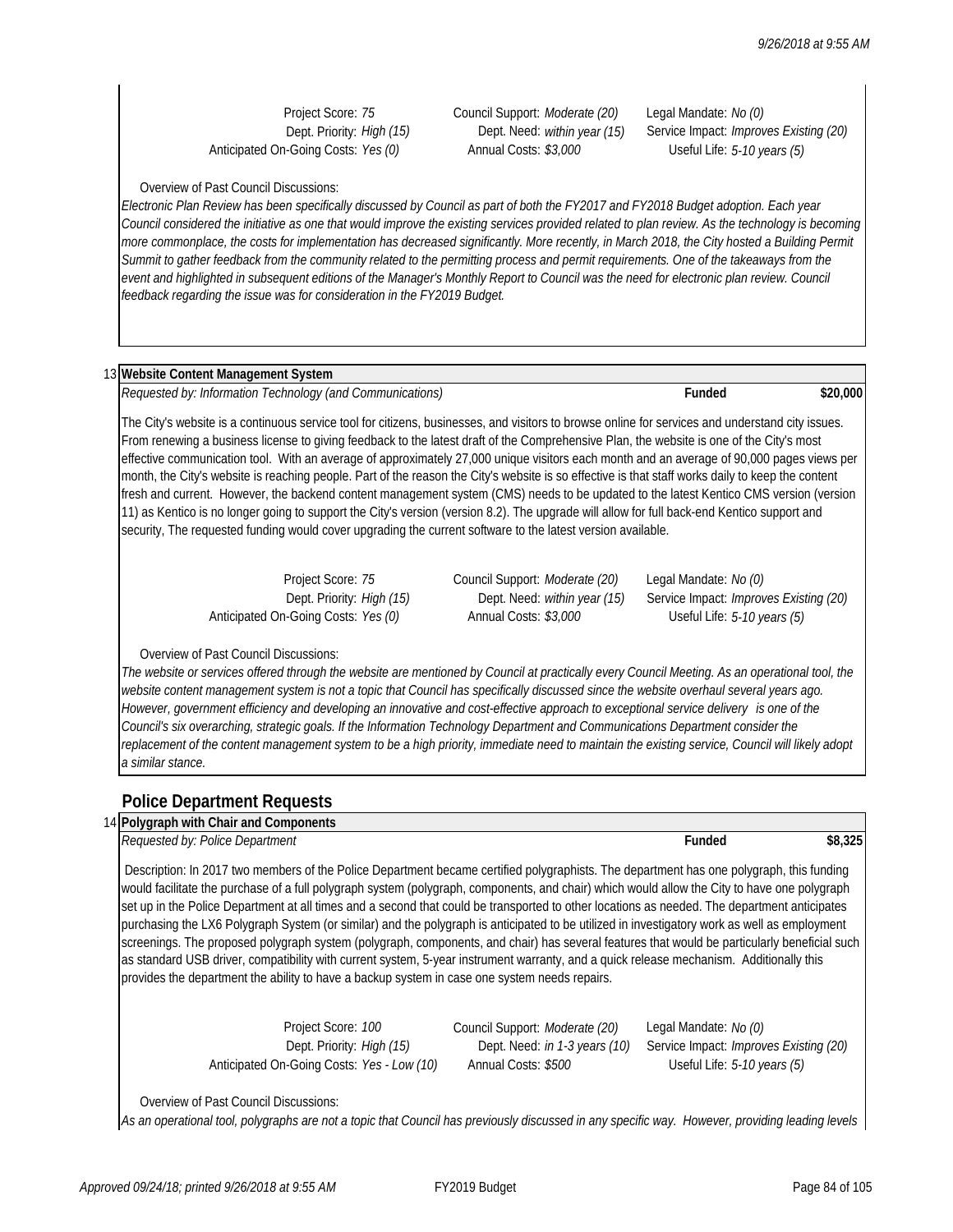*of public safety is one of the Council's six overarching, strategic goals. If the Police Department considers a polygraph to be a high priority, immediate need, Council will likely adopt a similar stance.* 

| 15 Automated License Plate Recognition - Phase IV (Pole-Mounted Cameras)                                                                |                                                                                              |                                                                                                                                                                                                                                                                                                                                                                                                                                                                                                                                                                                                                                                                                                                                       |                                                                                                       |           |
|-----------------------------------------------------------------------------------------------------------------------------------------|----------------------------------------------------------------------------------------------|---------------------------------------------------------------------------------------------------------------------------------------------------------------------------------------------------------------------------------------------------------------------------------------------------------------------------------------------------------------------------------------------------------------------------------------------------------------------------------------------------------------------------------------------------------------------------------------------------------------------------------------------------------------------------------------------------------------------------------------|-------------------------------------------------------------------------------------------------------|-----------|
| Requested by: Police Department                                                                                                         |                                                                                              |                                                                                                                                                                                                                                                                                                                                                                                                                                                                                                                                                                                                                                                                                                                                       | Funded                                                                                                | \$55,000  |
| poles).                                                                                                                                 |                                                                                              | Automated License Plate Recognition systems use optical recognition technology (cameras) to read license plates and check against law<br>enforcement databases. Johns Creek began implementing its ALPR system in FY2015. To complement the implemented phases (readers on<br>select patrol vehicles and trailers), the next phase of the ALPR system is the use of stationary pole-mounted cameras on strategic travel routes.<br>Other Police Departments in the area have found stationary, pole-mounted cameras beneficial in locating vehicles of interest and apprehending<br>criminal suspects. The requested funding would provide for eight locations to be installed in partnership with Georgia Power (on existing utility |                                                                                                       |           |
|                                                                                                                                         | Project Score: 95<br>Dept. Priority: High (15)<br>Anticipated On-Going Costs: Yes (0)        | Council Support: Strong (40)<br>Dept. Need: within year (15)<br>Annual Costs: up to \$165K                                                                                                                                                                                                                                                                                                                                                                                                                                                                                                                                                                                                                                            | Legal Mandate: No (0)<br>Service Impact: Improves Existing (20)<br>Useful Life: 5-10 years (5)        |           |
| <b>Overview of Past Council Discussions:</b><br>the past Budget process.                                                                |                                                                                              | Council has funded the first three phases of the implementation of Automated License Plate Recognition technology over the last three<br>Budgets. From adding ALPR readers to at least two vehicles on each patrol shift, to mobile units (stationary devices that can be moved from<br>one location to another for targeted enforcement), the Police Department has been able to utilize ALPR technology to great effect with the<br>Council's support for the first three phases of the implementation. The fourth phase has not been specifically discussed by Council outside of                                                                                                                                                  |                                                                                                       |           |
|                                                                                                                                         |                                                                                              |                                                                                                                                                                                                                                                                                                                                                                                                                                                                                                                                                                                                                                                                                                                                       |                                                                                                       |           |
| 16 Drone for Accident Reconstruction                                                                                                    |                                                                                              |                                                                                                                                                                                                                                                                                                                                                                                                                                                                                                                                                                                                                                                                                                                                       |                                                                                                       |           |
| Requested by: Police Department                                                                                                         |                                                                                              |                                                                                                                                                                                                                                                                                                                                                                                                                                                                                                                                                                                                                                                                                                                                       | Funded                                                                                                | \$8,500   |
|                                                                                                                                         |                                                                                              | Drones or unmanned aerial vehicles are useful police tools for gathering photography or intelligence from above a scene. The proposed funding<br>would be used for a DJI Matrice 200 Drone Kit (or similar) and is anticipated to be utilized for accident reconstruction and community oriented<br>policing needs. The proposed drone kit (quadcopter, controller, and accessories) has several features that would be particularly beneficial such<br>as the 'Point of Interest' mode that allows the drone to orbit a stationary object (such as a totaled vehicle), can carry up to 5.15 lbs. which would                                                                                                                         |                                                                                                       |           |
|                                                                                                                                         |                                                                                              | allow the drone to carry a camera onboard, and is compatible with several camera types. It will also be available for missing persons searches,<br>suspect searches, and river rescues. This unit will also accept the FLIR (thermal vision) unit that we currently have allowing it to become an                                                                                                                                                                                                                                                                                                                                                                                                                                     |                                                                                                       |           |
|                                                                                                                                         | Project Score: 75<br>Dept. Priority: High (15)<br>Anticipated On-Going Costs: Yes - Low (10) | Council Support: Moderate (20)<br>Dept. Need: in 1-3 years (10)<br>Annual Costs: \$500                                                                                                                                                                                                                                                                                                                                                                                                                                                                                                                                                                                                                                                | Legal Mandate: No (0)<br>Service Impact: Improves Existing (20)<br>Useful Life: less than 5 years (0) |           |
| effective tool for night time operations.<br>Overview of Past Council Discussions:<br>need, Council will likely adopt a similar stance. |                                                                                              | As an operational tool, drones are not a topic that Council has previously discussed in any specific way. However, providing leading levels of<br>public safety is one of the Council's six overarching, strategic goals. If the Police Department considers a drone to be a high priority, immediate                                                                                                                                                                                                                                                                                                                                                                                                                                 |                                                                                                       |           |
|                                                                                                                                         |                                                                                              |                                                                                                                                                                                                                                                                                                                                                                                                                                                                                                                                                                                                                                                                                                                                       |                                                                                                       |           |
| 17 Body Worn Cameras<br>Requested by: Police Department                                                                                 |                                                                                              |                                                                                                                                                                                                                                                                                                                                                                                                                                                                                                                                                                                                                                                                                                                                       | Funded                                                                                                | \$400,000 |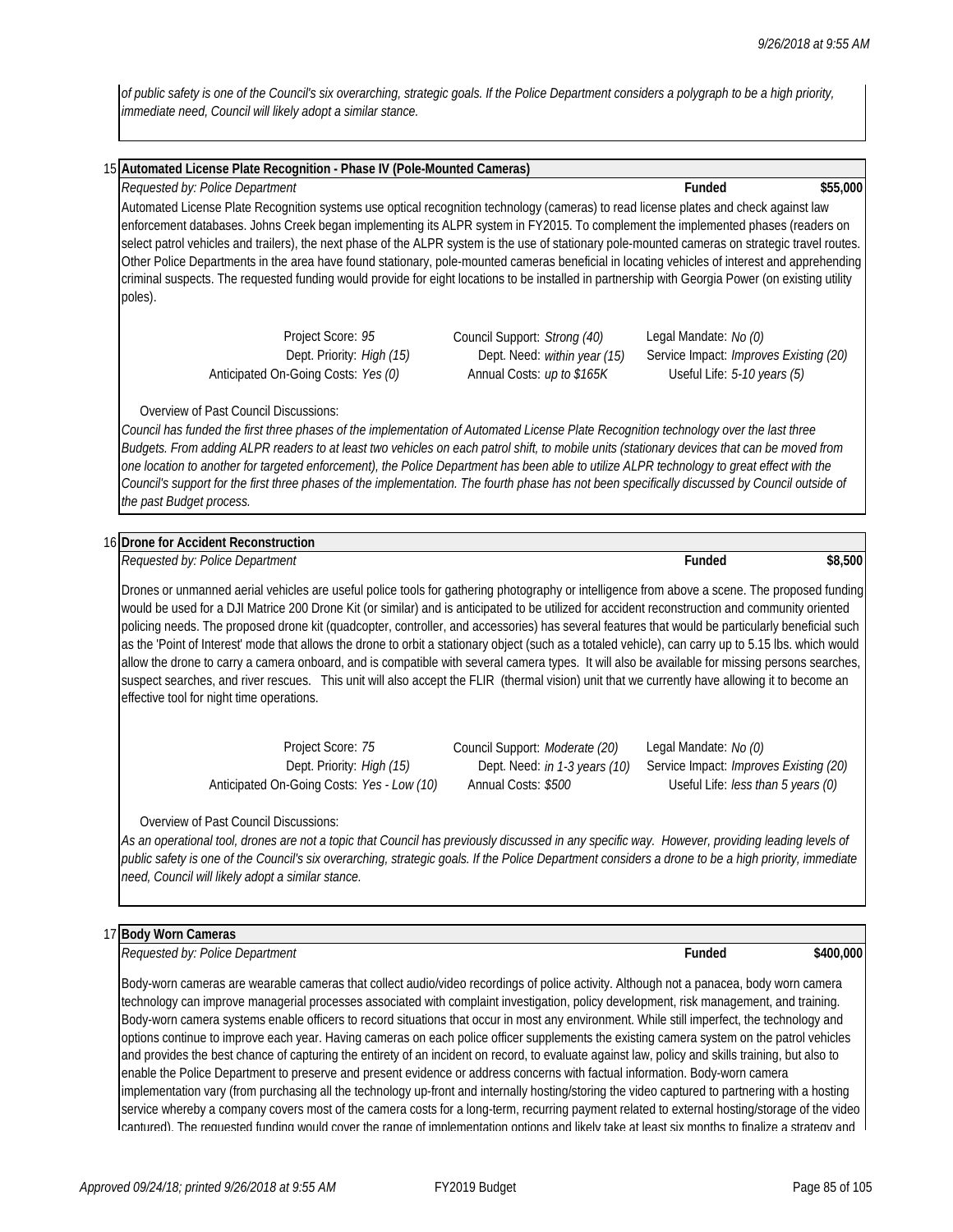captured). The requested funding would cover the range of implementation options and likely take at least six months to finalize a strategy and policies prior to implementation.

| Project Score: 60                   |  |
|-------------------------------------|--|
| Dept. Priority: High (15)           |  |
| Anticipated On-Going Costs: Yes (0) |  |

Project Score: *60* Council Support: *Moderate (20)* Legal Mandate: *No (0)* Dept. Need: *in 1-3 years (10)* Service Impact: *Adds New (5)* Annual Costs: *up to \$400K* Useful Life:  $10+$  years (10)

Overview of Past Council Discussions:

*Body-worn cameras for the Police Department has been specifically discussed by Council as part of both the FY2017 and FY2018 Budget*  adoption. Each year Council considered the initiative as one that would potentially improve the existing services provided related to capturing *and preserving evidence of incidents. As the technology is becoming more commonplace, the challenges with implementation have decreased and reliability of the systems have increased. More recently, a use of force incident in April 2018 provided an example of a situation for which capturing the entirety of an incident on record would be beneficial.* 

### **Public Works Requests**

| Requested by: Public Works                                                                                                                   |                           |                                                                                                                                                   | Funded                       | \$1,000,000 |
|----------------------------------------------------------------------------------------------------------------------------------------------|---------------------------|---------------------------------------------------------------------------------------------------------------------------------------------------|------------------------------|-------------|
|                                                                                                                                              |                           | New sidewalks and trails (wide sidewalks) are needed throughout the City to fill in gaps in the existing sidewalk system and improve mobility for |                              |             |
|                                                                                                                                              |                           | pedestrians. Utilizing the adopted Sidewalk Policy, staff has prioritized existing sidewalk/trail gaps and missing links. Staff will complete the |                              |             |
|                                                                                                                                              |                           | design and engineering work for projects in-house. The requested funding will provide the construction and construction engineering and           |                              |             |
|                                                                                                                                              |                           |                                                                                                                                                   |                              |             |
| Inspection services necessary to construct a high priority sidewalk or trail segment. The exact segment will depend on the amount of funding |                           |                                                                                                                                                   |                              |             |
| budgeted.                                                                                                                                    |                           |                                                                                                                                                   |                              |             |
|                                                                                                                                              |                           |                                                                                                                                                   |                              |             |
|                                                                                                                                              | Project Score: 95         | Council Support: Strong (40)                                                                                                                      | Legal Mandate: No (0)        |             |
|                                                                                                                                              | Dept. Priority: High (15) | Dept. Need: within year (15)                                                                                                                      | Service Impact: Adds New (5) |             |

*existing sidewalk system. The policy was last amended on February 27, 2017 and in 2018, responding to Council request, staff re-ranked the segments by connected corridor rather than just segments. In the last three Budgets, Council has funded \$500K to add sidewalk as well as maintenance accrual funds to maintain the existing sidewalk system. The Comprehensive Plan reinforces adding to the sidewalk system as a priority and suggests an even higher annual investment.* 

|                                             | 21 Intersection Improvement Study (roundabouts, turn lanes, etc.)                     |                                                                                                                                                                                                                                                                                                                                                                                                                                                                                                                                                                                                     |                                                                                                |           |
|---------------------------------------------|---------------------------------------------------------------------------------------|-----------------------------------------------------------------------------------------------------------------------------------------------------------------------------------------------------------------------------------------------------------------------------------------------------------------------------------------------------------------------------------------------------------------------------------------------------------------------------------------------------------------------------------------------------------------------------------------------------|------------------------------------------------------------------------------------------------|-----------|
| Requested by: Public Works                  |                                                                                       |                                                                                                                                                                                                                                                                                                                                                                                                                                                                                                                                                                                                     | <b>Funded</b>                                                                                  | \$100,000 |
| efficiency and safety of our intersections. |                                                                                       | The Comprehensive Plan suggests studying intersections throughout the City to improve operational efficiency and safety. The study would<br>look at roundabouts, right-turns lanes, left-turn lanes, signalization, or other forms of intersection control. The Comprehensive Plan stopped<br>short of prioritizing or ranking intersections for roundabouts or other control methodologies (such as right-turn lanes). The proposed priority<br>study / ranking of intersections would develop objective criteria to prioritize and focus the City's systematic efforts to improve the operational |                                                                                                |           |
|                                             | Project Score: 95<br>Dept. Priority: High (15)<br>Anticipated On-Going Costs: No (20) | Council Support: Moderate (20)<br>Dept. Need: within year (15)<br>Annual Costs: \$0                                                                                                                                                                                                                                                                                                                                                                                                                                                                                                                 | Legal Mandate: No (0)<br>Service Impact: Improves Existing (20)<br>Useful Life: 5-10 years (5) |           |
| Overview of Past Council Discussions:       |                                                                                       | Past Councils have funded a number of roundabouts (Sargent at Lexington, Sargent at Crossington, and Bell at Boles) to improve operat ions<br>and improve safety indicating at minimum a moderate level of support for roundabouts. The Council has not specifically discussed a<br>roundabout prioritization or ranking study but has been supportive of past efforts to add objectivity and data analysis to improve decision-<br>making (such as the laser analysis of the roadways for resurfacing and sidewalk policy and ranking system).                                                     |                                                                                                |           |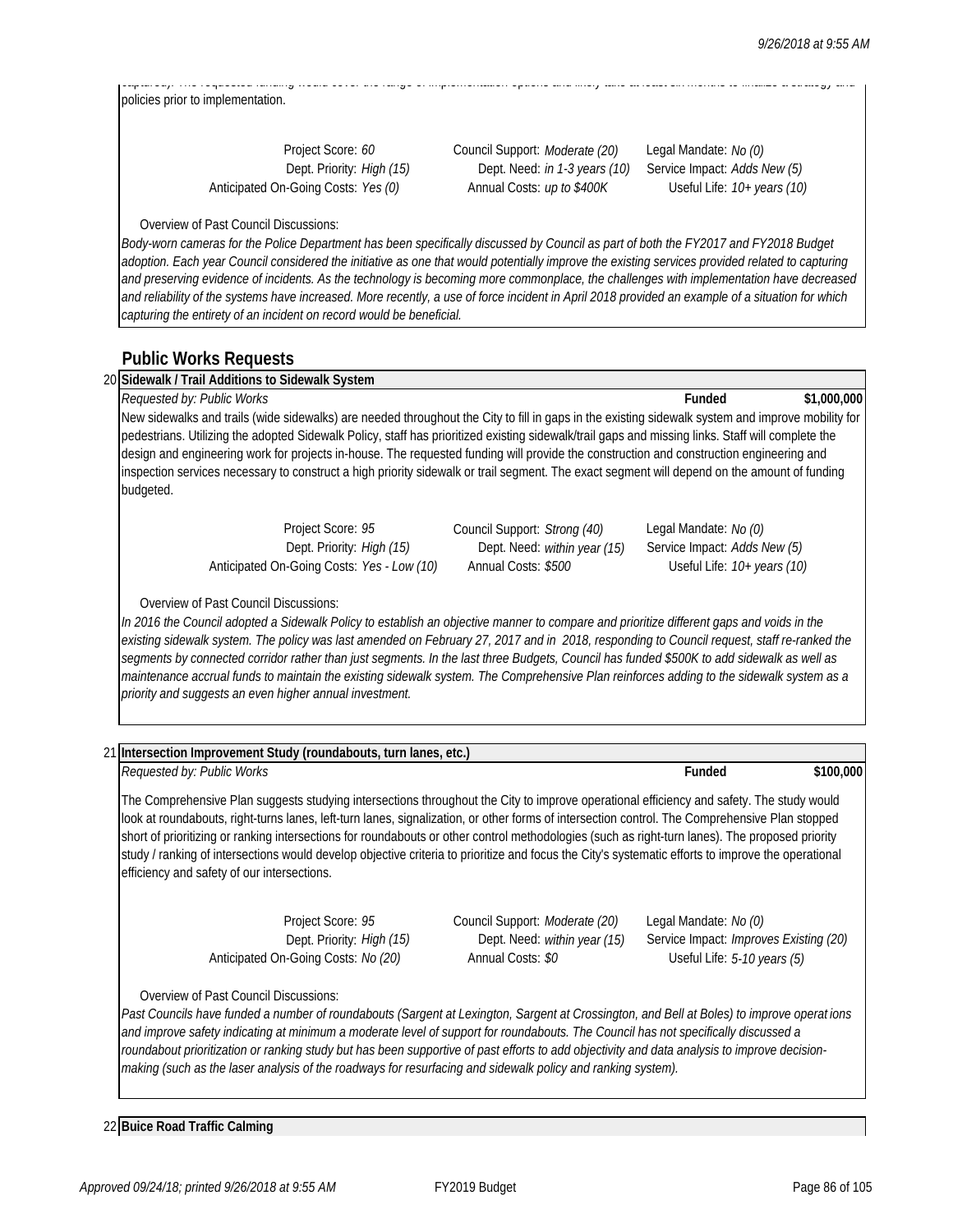### 25 **Abbotts Bridge Sound Abatement and Landscaping**

25 *Requested by: Public Works* **Funded \$1,250,000** The GDOT road widening project on Abbotts Bridge (from Jones Bridge Road to Parsons Road) is in the final stages of construction. The project includes limited landscaping and no sound abatement. Council requested staff design a sound abatement plan to mitigate and minimize negative secondary impacts of the road widening. The plan features double-faced wooden fencing with acoustic matting in the middle to dampen and absorb sound. In June 2018 the City hosted two neighborhood meetings to discuss the preliminary concepts with the eleven neighborhoods along the project. The citizens that attended the meetings were generally supportive and appreciative of the proposed improvements. After discussion with Council, \$500K for potential landscaping was added to the original \$750K funding request for the doublefaced wooden fence with acoustic matting.

Anticipated On-Going Costs: *Yes (0)* Annual Costs: *\$25,000* Useful Life: *10+ years (10)*

Project Score: *70* Council Support: *Strong (40)* Legal Mandate: *No (0)* Dept. Priority: *Low (5)* Dept. Need: *in 1-3 years (10)* Service Impact: *New Service (5)*

Overview of Past Council Discussions:

*Council has discussed sound abatement on Abbotts Bridge (from Jones Bridge Road to Parsons Road) on multiple occasions. At the January 22, 2018 Work Session, Council reached consensus sound abatement and landscaping improvements were appropriate investments for the City and authorized staff to begin design and neighborhood engagement process to determine location and right-of-way needed. Since then, the City Manager has been including updates on staff's progress in the Manager's Monthly Report. Several Councilors attended the neighborhood meetings related to the project in June 2018.* 

## **Recreation and Parks Requests**

| 32 The Wall That Heals Installation Plan                                                                                                                                                                                                                                                                                                                                                                                                                                                                                                                                                                                                                                      |               |         |
|-------------------------------------------------------------------------------------------------------------------------------------------------------------------------------------------------------------------------------------------------------------------------------------------------------------------------------------------------------------------------------------------------------------------------------------------------------------------------------------------------------------------------------------------------------------------------------------------------------------------------------------------------------------------------------|---------------|---------|
| Requested by: Recreation and Parks                                                                                                                                                                                                                                                                                                                                                                                                                                                                                                                                                                                                                                            | <b>Funded</b> | \$2.500 |
| The Wall That Heals is a 250-foot long replica of the Vietnam Veterans Memorial. In April 2018, the City was awarded the retiring Wall That<br>Heals for permanent placement at Newtown Park adjacent to the Veterans Memorial Walk. The \$80K cost of the memorial was covered by<br>Johns Creek family John and Cori Davenport and the Johns Creek Convention and Visitors Bureau. Although staff remains optimistic that the<br>site preparation and installation can be covered by donations or other partnerships, the requested funds would cover the preparation of a plan<br>for the landscaping, lighting, and integration with the existing Veterans Memorial Walk. |               |         |

Project Score: *95* Council Support: *Strong (40)* Legal Mandate: *No (0)* Dept. Priority: *High (15)* Dept. Need: *within year (15)* Service Impact: *New Service (5)* Anticipated On-Going Costs: *Yes - Low (10)* Annual Costs: *\$750* Useful Life: *10+ years (10)*

22 *Requested by: Public Works* **Funded \$250,000**

Prior to incorporation, speed tables were installed on Buice Road (from Jones Bridge to Kimball Bridge) for traffic calming. The speed tables do not meet design standards; vehicles traveling the posted speed limit (25 mph) may incur damage. Speed advisory signs recommending 20 mph are posted. Following discussion with Council in December 2017, staff gathered feedback from the Pinewalk neighborhood and then worked with a consultant for a preliminary design. As the Pinewalk neighborhood (on either side of Buice Road) is in the City of Alpharetta, staff has been working with the City of Alpharetta to pursue joint funding for the project. The anticipated full project cost is \$500K. The proposed \$250K of funding would necessitate a 50% partnership with the City of Alpharetta. Alpharetta continues to consider the request.

> Project Score: *90* Council Support: *Strong (40)* Legal Mandate: *No (0)* Dept. Priority: *Medium (10)* Dept. Need: *in 1-3 years (10)* Service Impact: *Maintains Existing (10)* Anticipated On-Going Costs: *Yes - Low (10)* Annual Costs: *\$500* Useful Life: *10+ years (10)*

Overview of Past Council Discussions:

*At the December 4, 2017 Work Session, Council discussed removal of the speed tables from Buice Road and necessary traffic calming efforts. Council reached consensus to consider a Budget Amendment or budgeting in FY2019 for the project. Staff was asked to solicit feedback from the neighborhood regarding potential traffic calming elements. The City Manager has been including updates on staff's progress in the Manager's Monthly Report.*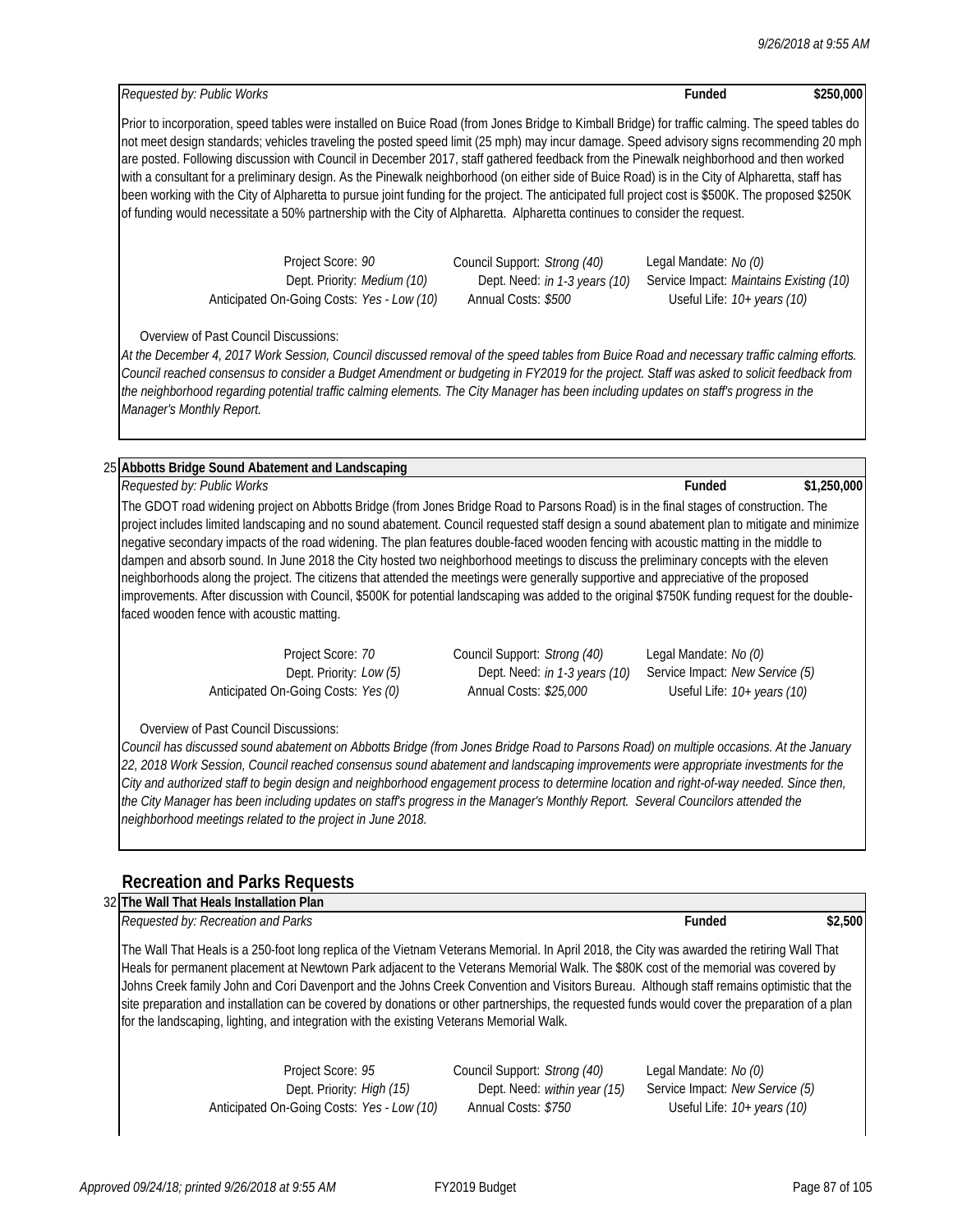Overview of Past Council Discussions:

*At the May 21, 2018 Council Meeting, Mayor Bodker announced that thanks to the CVB and John and Cori Davenport, The Wall That Heals will be retired to Newtown Park by the Veterans Memorial Walk later this year. Although Council was aware of the award and understood staff's anticipation that maintenance of the Memorial would be incorporated into overall maintenance of Newtown Park and the Veterans Memorial Walk, Council has not specifically discussed installation costs or a City contribution towards this addition to the parks system.* 

### 33 **Newtown Park - Pickle Ball Courts**

33 *Requested by: Recreation and Parks* **Funded \$25,000**

Pickleball is combination of badminton and tennis. Two or four players use wooden paddles to volley a wiffle ball back and forth over a net. Pickleball is particularly popular amongst the senior crowd. The Recreation and Parks Strategic Plan suggests four pickleball courts are needed to meet current demand. In the interim, staff has created a temporary court at the Newtown Park Amphitheater. Given the low usage of the existing tennis courts, staff recommends converting two of the six tennis courts into four pickleball courts. The requested funding would cover resurfacing and restriping the courts as well as installation of a pickleball net. Staff anticipates leaving two of the courts open for free play and establishing a rental rate for the other two as many of our court users prefer to have set times and guaranteed use.

Anticipated On-Going Costs: *Yes - Low (10)* Annual Costs: *\$100* Useful Life: *10+ years (10)*

Project Score: *75* Council Support: *Moderate (20)* Legal Mandate: *No (0)*

Dept. Priority: *High (15)* Dept. Need: *within year (15)* Service Impact: *New Service (5)*

Overview of Past Council Discussions:

*As an operational issue, the addition or placement of pickleball courts is not a topic that Council has previously discussed in any specific way. However, providing a complete recreation system that aligns to the goals and needs of the community is one of the Council's six overarching, strategic goals. If the Recreation and Parks Division considers converting two of the underutilized tennis courts into pickleball courts to be a high priority item that should be completed within the next year, Council will likely adopt a similar stance.* 

#### 35 **Ocee Park - Artificial Turf**

*Requested by: Recreation and Parks* **Funded \$650,000**

The Ocee Park Association requested the City consider replacing the infields of the Ocee Park baseball fields with artificial turf. Converting the infield areas to artificial turf would potentially increase playing time (allowing games in wet/rainy conditions) and reduction of long-term maintenance costs. The requested funding would replace the infields on Fields 1-4 in the primary quad. An alternative would be to fund one entire field conversion to artifical turf and would cost approximately \$650K.

> Project Score: *55* Council Support: *TBD (0)* Legal Mandate: *No (0)* Dept. Priority: *Medium (10)* Dept. Need: *in 1-3 years (10)* Service Impact: *New Service (5)* Anticipated On-Going Costs: *No\* (20)* Annual Costs: *\$0* Useful Life: *10+ years (10) \*no increase to existing maintenance costs / may actually decrease costs*

Overview of Past Council Discussions:

*Converting the Ocee Park baseball fields to artificial turf was not an idea raised as part of the Recreation and Park Strategic Plan (adopted in March 2016). However, the artificial turf field installations at Newtown Park and Shakerag Park have proven to be successful in extending playing time for soccer, lacrosse, and other users of those fields. As an operational issue, staff has not discussed the concept with the Council. As the Recreation and Parks Division considers the project to be a medium priority, not immediate need to maintain the existing service,* 

#### 36 **Shakerag Park - Cricket Batting Cages**

36 *Requested by: Recreation and Parks* **Funded \$30,000**

Cricket is a bat-and-ball game played between two teams and the object is to score more runs than the opposing team. Unlike baseball, cricket is played on a circular playing field with a rectangular dirt pitch at the center from which the ball is bowled. Cricket is particularly popular in the Indian community and has rising mainstream popularity. Cricket batting cages are used for batsmen and bowlers to practice and master their skill outside of game play. Although the Shakerag Park fields are often utilized for cricket games, the park system does not have any cricket batting cages. Presently cricket players are utilizing baseball batting cages at Ocee Park but as the configuration and dimensions are different, the makeshift conversion is causing damage to the baseball cages and nets (by hanging them on the fences). The requested funding would add three cricket batting cages at Shakerag Park, seating, and groundwork.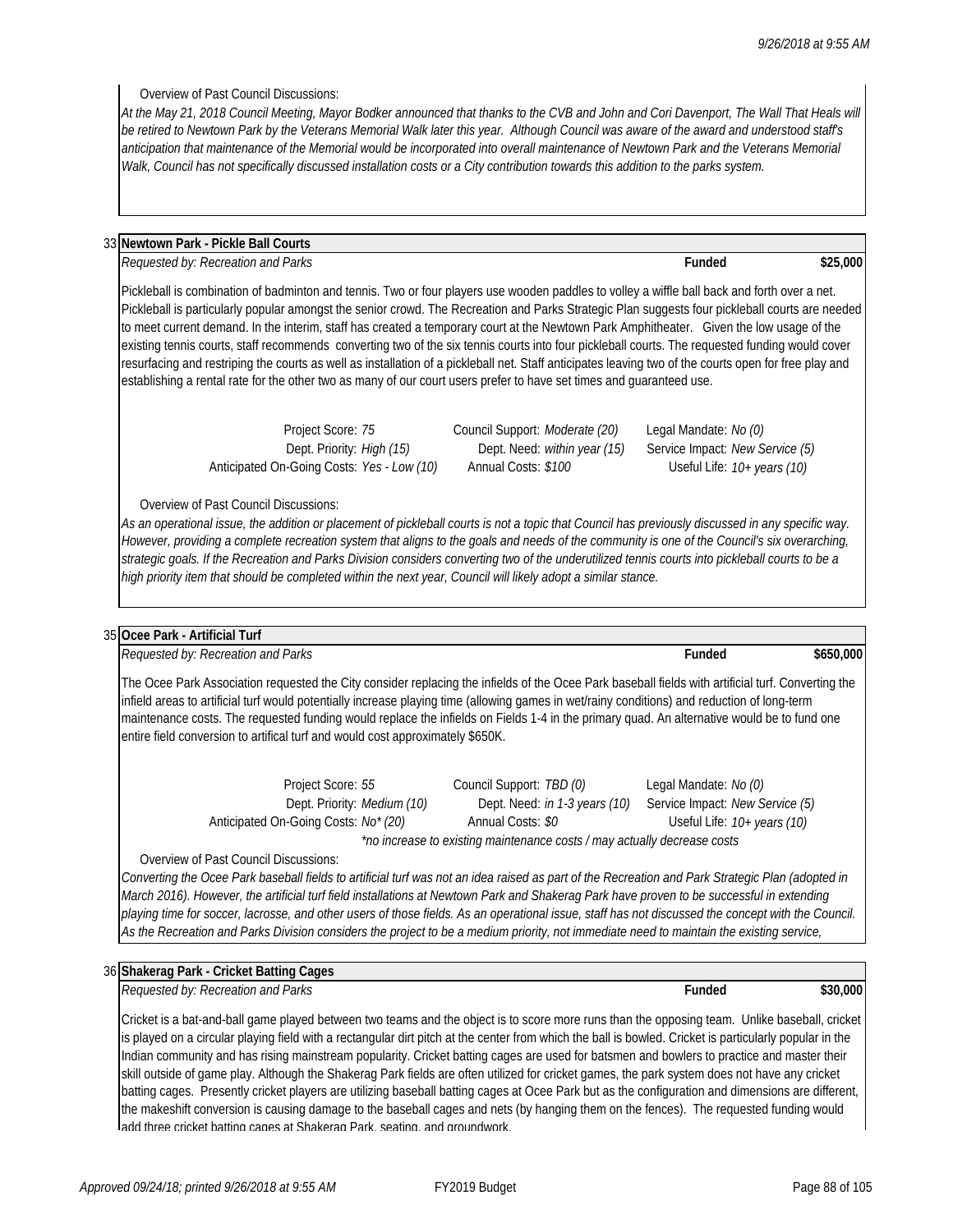Anticipated On-Going Costs: *Yes - Low (10)* Annual Costs: *\$500* Useful Life: *10+ years (10)*

add three cricket batting cages at Shakerag at Shakerag Park, seating three cases at Shakerage Park, seating,

Project Score: *45* Council Support: *TBD (0)* Legal Mandate: *No (0)*

Dept. Need: *in 1-3 years (10)* Service Impact: *Adds New (5)* 

### Overview of Past Council Discussions:

*Cricket fields are an amenity discussed with the Council as part of the Recreation and Park Strategic Plan (adopted in March 2016) and anticipated to be discussed in the concept plan for Cauley Creek (anticipated discussion in July 2018). However, where the plan prioritized adding a cricket field, cricket batting cages were not specifically discussed or prioritized as an implementation project. However, as an operational issue, staff has not discussed the need for cricket batting cages with the Council. As the Recreation and Parks Division considers the project to be a medium priority, not immediate need to maintain the existing service, Council will likely adopt a similar stance.*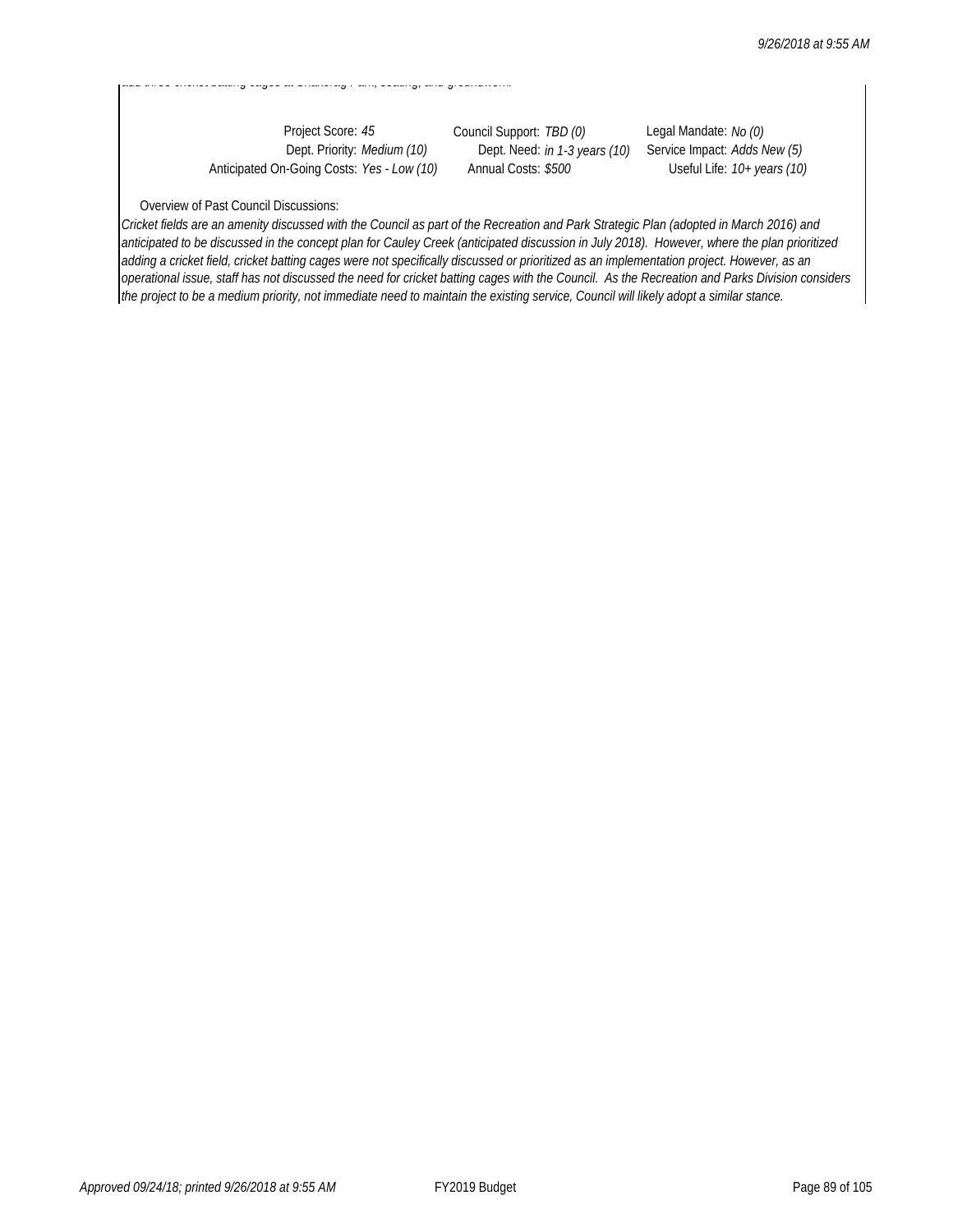# **Parks Bond (Fund 310)**

*In November 2016 voters in Johns Creek approved issuance of a \$40M bond for recreation and park improvements. Bonds were issued*  in the spring of 2017. In July 2017, Council reviewed the \$40M implementation strategy which improved both the existing parks and built *out the new parks. Council reached consensus to immediatley move forward with three turf fields at existing parks and focus on design for the new parks. Other authorizations and committments have followed and are reflected below. The FY2019 Budget proposes officially allocating the previously disucssed funding amounts for the build-out of the new parks and improvement of the existing parks. The proposed allocation of funds for FY2019 would not supersede or replace the need for Council authorization for any park or project to advance from design to construction or implement improvement projects from the Recreation and Parks Master Plan.* 

| Revenues           |                                                                                                                      | FY 2017        | FY 2018        | FY 2019      | Future             |
|--------------------|----------------------------------------------------------------------------------------------------------------------|----------------|----------------|--------------|--------------------|
| Object             | Account                                                                                                              | <b>Actuals</b> | <b>Revised</b> | Approved     | <b>Allocations</b> |
|                    | 3611000 Interest Earnings                                                                                            | \$166,461      | \$0            | \$0          | \$0                |
|                    | 3931000 General Obligation Bond Issued                                                                               | \$40,000,000   | \$0            | \$0          | \$0                |
|                    | 3934000 Premiums on Bonds Issued                                                                                     | \$1,340,402    | \$0            | \$0          | \$0                |
|                    | 3999999 Use of Bonds Fund Balance                                                                                    | \$0            | \$4,644,574    | \$21,364,526 | \$5,915,455        |
|                    | Subtotal                                                                                                             | \$41,506,863   | \$4,644,574    | \$21,364,526 | \$5,915,455        |
| Expenditures       |                                                                                                                      | FY 2017        | FY 2018        | FY 2019      | <b>Future</b>      |
| Object             | Account                                                                                                              | <b>Actuals</b> | <b>Revised</b> | Approved     | <b>Allocations</b> |
|                    | 5212000 Professional Services                                                                                        |                |                |              |                    |
|                    | Cauley Creek - Concept/Design with Barge Design                                                                      | \$0            | \$57,588       | \$0          | \$0                |
|                    | Morton Road Park - Concept/Design with Pond                                                                          | \$0            | \$154,535      | \$0          | \$0                |
|                    | Linear Park - Concept/Design with Clark Patterson Lee*                                                               | \$0            | \$478,700      | \$0          | \$0                |
|                    | Rogers Bridge - Design / Engineering with DPE                                                                        | \$0            | \$1,250,000    | \$0          | \$0                |
|                    | State Bridge Park - Concept/Design with Pond                                                                         | \$0            | \$175,970      | \$0          | \$0                |
|                    | Bell/Boles Park - Concept/Design with Pond                                                                           | \$0            | \$70,175       | \$0          | \$0                |
|                    | Recreational Trails & Greenways - Concept / Design                                                                   | \$0            | \$0            | \$0          | \$250,000          |
|                    | Indoor Recreation Facility - Concept / Design                                                                        | \$0            | \$0            | \$0          | \$320,000          |
|                    | 5212002 Project Management: Jacobs (fka CH2M Hill)                                                                   | \$0            | \$150,000      | \$150,000    | \$500,000          |
|                    | 5411000 Sites/Land                                                                                                   |                |                |              |                    |
|                    | Acquisition - Quail Hollow                                                                                           | \$8,075,445    | \$0            | \$0          | \$0                |
|                    | Other Acquisitions (TBD)                                                                                             | \$0            | \$0            | \$0          | \$4,345,455        |
|                    | 5412000 Site Improvement                                                                                             |                |                |              |                    |
|                    | Autrey MillFarm Museum Renovation                                                                                    | \$0            | \$93,000       | \$0          | \$0                |
|                    | Autrey MillBus Turnaround / Parking Lot Expansion                                                                    | \$0            | \$150,000      | \$0          | \$0                |
|                    | Autrey MillSmokehouse Relocation and Stabilization                                                                   | \$0            | \$60,000       | \$0          | \$0                |
| Parks              | Autrey MillOther Improvements                                                                                        | \$0            | \$0            | \$846,500    | \$0                |
| Existing <b>F</b>  | Newtown ParkTurf Fields (Soccer and Lacrosse)                                                                        | \$615,394      | \$602,708      | \$0          | \$0                |
|                    | Newtown ParkOther Improvements                                                                                       | \$0            | \$0            | \$15,898     | \$0                |
|                    | Ocee Park Improvements                                                                                               | \$0            | \$0            | \$340,600    | \$0                |
|                    | Shakerag ParkTurf Field (inside track)                                                                               | \$0            | \$786,504      | \$0          | \$0                |
|                    | Shakerag Park Other Improvements                                                                                     | \$0            | \$0            | \$123,496    | \$0                |
|                    | Bell / Boles Park                                                                                                    | \$0            | \$0            | \$829,825    | \$0                |
|                    | Cauley Creek                                                                                                         | \$0            | \$0            | \$9,942,412  | \$0                |
|                    | <b>Linear Park</b>                                                                                                   | \$0            | \$0            | \$6,167,865  | \$0                |
|                    | Morton Park                                                                                                          | \$0            | \$0            | \$1,845,465  | \$0                |
| New Parks & Trails | State Bridge Park                                                                                                    | \$0            | \$0            | \$824,030    | \$0                |
|                    | Recreational Trails & Greenways                                                                                      | \$0            | \$0            | \$0          | \$500,000          |
|                    | 5480000 Issuance Costs                                                                                               | \$380,089      | \$0            | \$0          | \$0                |
|                    | 5916110 Operating Transfer Out (Linear Park Bathroom to City Hall Fu                                                 | \$0            | \$0            | \$278,435    | \$0                |
|                    | Subtotal                                                                                                             | \$9,070,927    | \$4,029,180    | \$21,364,526 | \$5,915,455        |
|                    | *Linear Park design costs will be defrayed by a \$372,050 investment of Tourism Product Development funds by the CVB |                |                |              |                    |

**\$32,435,936 \$28,406,756 \$7,042,230 \$1,126,775 Parks Bond Issuance Balance**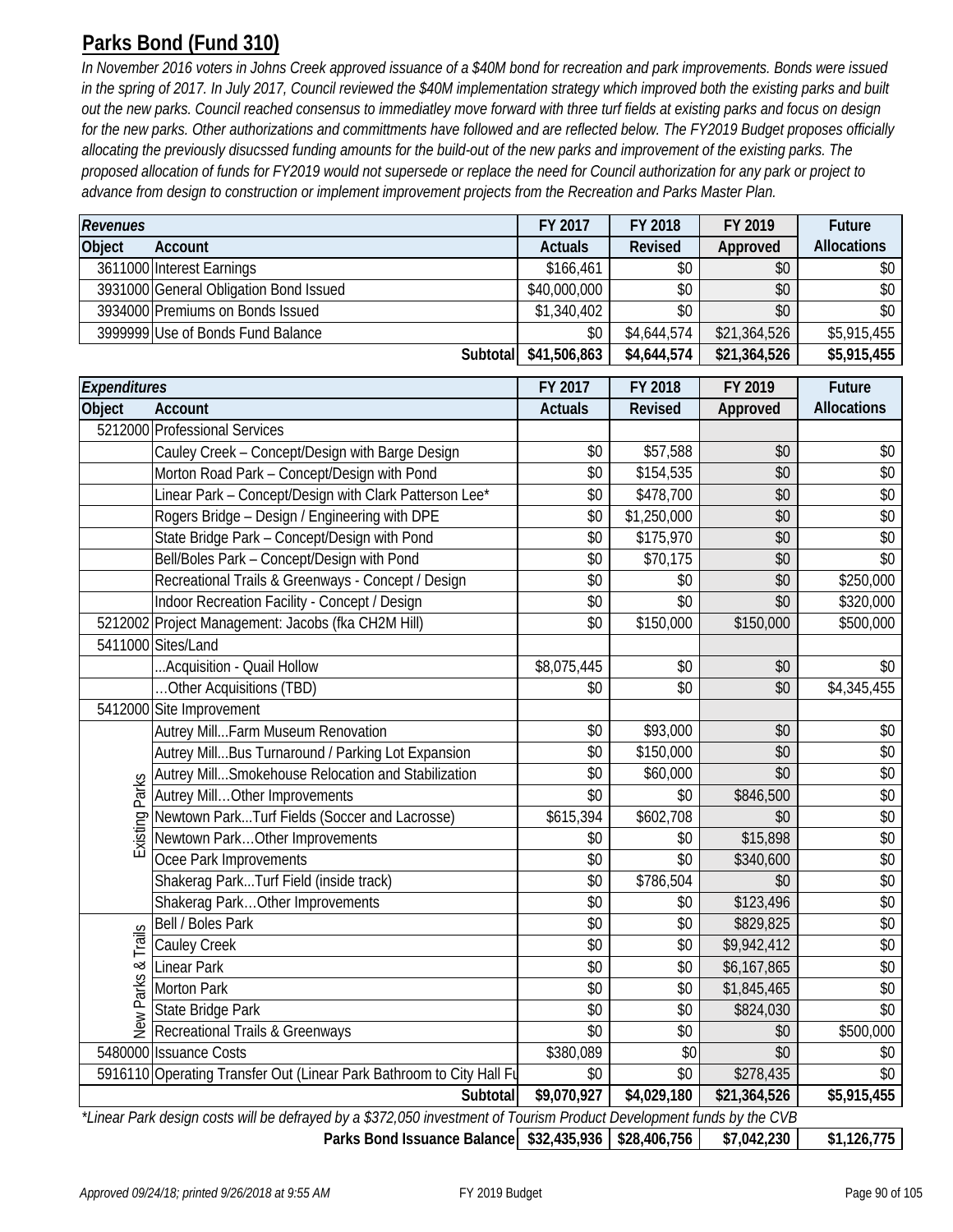|        | <b>Funding by Project (combining Professional Services and Site Improvements)</b>                       |              | Amount                | Allocated** | <b>Balance</b> |
|--------|---------------------------------------------------------------------------------------------------------|--------------|-----------------------|-------------|----------------|
| PB1701 | Acquisition                                                                                             | \$12,420,900 |                       |             |                |
|        | Quail Hollow                                                                                            |              | \$8,200,000           | 6/19/2017   | \$4,220,900    |
|        | .Quail Hollow (balance of funds not needed)                                                             |              | (\$124,555)           |             | \$4,345,455    |
|        | Other Acquisitions (TBD)                                                                                |              | \$4,345,455           | $2020+***$  | \$0            |
| PB1702 | <b>Cauley Creek</b>                                                                                     | \$10,000,000 |                       |             |                |
|        | Concept/Design with Barge Design*                                                                       |              | \$57,588              | 10/16/2017  | \$9,942,412    |
|        | Park Development                                                                                        |              | \$9,942,412           | 9/24/2018   | \$0            |
| PB1703 | <b>Newtown Park</b>                                                                                     | \$1,234,000  |                       |             |                |
|        | Turf Fields (Soccer and Lacrosse)                                                                       |              | \$1,218,102           | 7/24/2017   | \$15,898       |
|        | Other Improvements                                                                                      |              | \$15,898              | 9/24/2018   | \$0            |
| PB1704 | Morton Road Neighborhood Park                                                                           | \$2,000,000  |                       |             |                |
|        | Concept/Design with Pond                                                                                |              | \$122,066             | 6/5/2017    | \$1,877,934    |
|        | Amendment for Concept/Design with Pond                                                                  |              | \$32,469              | 12/4/2017   | \$1,845,465    |
|        | Park Development                                                                                        |              | \$1,845,465           | 9/24/2018   | \$0            |
| PB1705 | Ocee Park                                                                                               | \$340,600    |                       |             |                |
|        | Improvements                                                                                            |              | \$340,600             | 9/24/2018   | \$0            |
| PB1706 | <b>Shakerag Park</b>                                                                                    | \$910,000    |                       |             |                |
|        | Turf Field (inside track)                                                                               |              | \$786,504             | 7/24/2017   | \$123,496      |
|        | Other Improvements                                                                                      |              | \$123,496             | 9/24/2018   | \$0            |
| PB1707 | <b>Linear Park</b>                                                                                      | \$6,925,000  |                       |             |                |
|        | Concept/Design with Clark Patterson Lee                                                                 |              | \$425,200             | 6/5/2017    | \$6,499,800    |
|        | Amendment for Concept/Design with CPL                                                                   |              | \$53,500              | 12/4/2017   | \$6,446,300    |
|        | .Operating Transfer Out (Linear Park Bathroom to City Hall Fund).                                       |              | \$278,435             | 9/24/2018   | \$6,167,865    |
|        | Park Development                                                                                        |              | \$6,167,865           | 9/24/2018   | \$0            |
| PB1708 | <b>Autrey Mill Park</b>                                                                                 | \$1,149,500  |                       |             |                |
|        | Farm Museum Renovation                                                                                  |              | \$93,000              | 12/4/2017   | \$1,056,500    |
|        |                                                                                                         |              |                       | 12/4/2017   | \$906,500      |
|        | Bus Turnaround / Parking Lot Expansion with Permeable Pavers<br>Smokehouse Relocation and Stabilization |              | \$150,000             |             | \$846,500      |
|        |                                                                                                         |              | \$60,000<br>\$846,500 | 12/4/2017   |                |
|        | Other Improvements                                                                                      |              |                       | 9/24/2018   | \$0            |
| PB1709 | Rogers Bridge                                                                                           | \$1,250,000  |                       |             |                |
|        | Design / Engineering with DPE                                                                           |              | \$1,250,000           | 9/25/2017   | \$0            |
| PB1710 | <b>State Bridge Road Pocket Park</b>                                                                    | \$1,000,000  |                       |             |                |
|        | Concept/Design with Pond                                                                                |              | \$152,582             | 6/5/2017    | \$847,418      |
|        | .Amendment for Concept/Design with Pond                                                                 |              | \$23,388              | 12/4/2017   | \$824,030      |
|        | Park Development                                                                                        |              | \$824,030             | 9/24/2018   | \$0            |
| PB1711 | <b>Bell/Boles Pocket Park</b>                                                                           | \$900,000    |                       |             |                |
|        | Concept/Design with Pond                                                                                |              | \$54,930              | 6/5/2017    | \$845,070      |
|        | Amendment for Concept/Design with Pond                                                                  |              | \$15,245              | 12/4/2017   | \$829,825      |
|        | Park Development                                                                                        |              | \$829,825             | 9/24/2018   | \$0            |
| PB1712 | <b>Recreation Trails &amp; Greenways</b>                                                                | \$750,000    |                       |             |                |
|        | Concept and Design                                                                                      |              | \$250,000             | $2020+***$  | \$500,000      |
|        | Development                                                                                             |              | \$500,000             | $2020+***$  | \$0            |
| PB1713 | <b>Indoor Recreation Facility</b>                                                                       | \$320,000    |                       |             |                |
|        | Concept and Design                                                                                      |              | \$320,000             | $2020+***$  | \$0            |
| PB1714 | <b>Project Management</b>                                                                               | \$800,000    |                       |             |                |
|        | Jacobs (fka CH2M Hill) - FY2018 Management                                                              |              | \$150,000             | 9/25/2017   | \$650,000      |
|        | Jacobs (fka CH2M Hill) - FY2019 Management                                                              |              | \$150,000             | 9/24/2018   | \$500,000      |
|        | Jacobs (fka CH2M Hill) - FY2020+ Management                                                             |              | \$500,000             | $2020+***$  | \$0            |
|        |                                                                                                         | \$40,000,000 |                       |             |                |

*\*\*Dates in the "Allocated" column with the "\*\*" symbol indicate the allocation has not yet been made by Council but is anticipated to be considered in the year listed*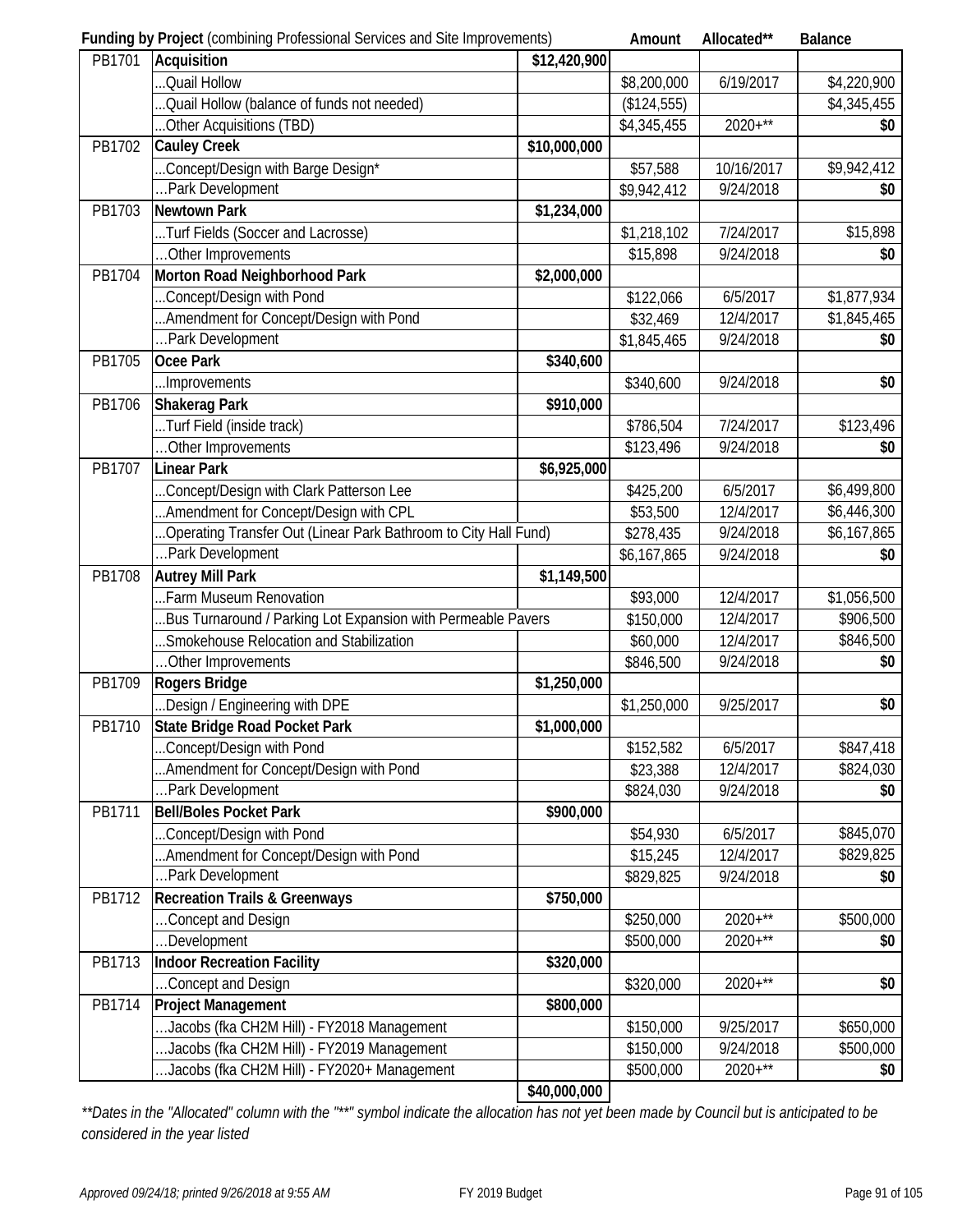# **TSPLOST (Fund 335)**

*The TSPLOST (Transportation Special Purpose Local Option Sales Tax) was approved by Johns Creek voters in November 2016. The three-quarters of a penny sales tax has been implemented Fulton County wide outside the City of Atlanta.* 

*The Council has established a community-oriented process to improve the projects before construction is considered. The process, often referred to as a journey, has three major steps: (1) concept/design/engineering, (2) right-of-way, and (3) construction. For a project to begin the journey or advance to the next stage, specific Council authorization is required.* 

*To date, the Council has authorized seven of the Tier I TSPLOST projects for the concept/engineering phase and one project for the right-of-way phase. The proposed allocation of funds for FY2019 would not supersede or replace the need for Council authorization for any project to begin the corresponding phase of the journey.* 

| <b>Revenues</b>           | FY 2017        | FY 2018                     | FY 2019            |              |
|---------------------------|----------------|-----------------------------|--------------------|--------------|
| Object<br>Account         | <b>Actuals</b> | Revised                     | <b>YTD (06/30)</b> | Approved     |
| 3134000 TSPLOST Revenue   |                | $$6,718,353$ $$15,400,000$  | \$9,344,025        | \$15,400,000 |
| 3611000 Interest Earnings | \$913          | \$0                         | \$8,170            | \$11,000     |
| Subtotal                  |                | $$6,719,265$   \$15,400,000 | \$9,352,195        | \$15,411,000 |

| Expenditures                                                     | FY 2017        |                | FY 2018            | FY 2019      |
|------------------------------------------------------------------|----------------|----------------|--------------------|--------------|
| Object<br><b>Account</b>                                         | <b>Actuals</b> | <b>Revised</b> | <b>YTD (06/30)</b> | Approved     |
| 5212000 Professional Services (Concept/Design/Engineering Phase) |                |                |                    |              |
| .Barnwell at Holcomb Bridge (Intersection)                       | \$0            | \$0            |                    | \$0          |
| .Bell / Boles Corridor (Operational / Safety)                    | \$0            | \$848,245      |                    | \$0          |
| Haynes Bridge (from Old Alabama to Mansell)                      | \$0            | \$100,000      |                    | \$500,000    |
| Jones Bridge (from Waters to State Bridge)                       | \$0            | \$0            | \$291,846          | \$1,000,000  |
| McGinnis Ferry (from Union Hill to Sargent)                      | \$0            | \$1,000,000    |                    | \$0          |
| Medlock Bridge at State Bridge (Intersection)                    | \$0            | \$100,000      |                    | \$500,000    |
| New Road (Bell Road to Technology Park)                          | \$0            | \$75,000       |                    | \$0          |
| State Bridge (from Medlock Bridge to the Chattahoochee R         | \$0            | \$300,000      |                    | \$0          |
| 5411000 Sites/Land (Right-of-Way Phase)                          |                |                |                    |              |
| Barnwell at Holcomb Bridge (Intersection)                        | \$0            | \$0            | \$0                | \$600,000    |
| .Bell / Boles Corridor (Operational / Safety)                    | \$0            | \$0            | \$0                | \$1,000,000  |
| .Haynes Bridge (from Old Alabama to Mansell)                     | \$0            | \$0            | \$0                | \$0          |
| McGinnis Ferry (from Union Hill to Sargent)                      | \$0            | \$0            | \$0                | \$3,000,000  |
| Medlock Bridge at State Bridge (Intersection)                    | \$0            | \$0            | \$0                | \$0          |
| New Road (Bell Road to Technology Park)                          | \$0            | \$0            | \$0                | \$0          |
| State Bridge (from Medlock Bridge to the Chattahoochee R         | \$0            | \$300,000      | \$0                | \$0          |
| 5212002 Jacobs (fka CH2M)                                        | \$0            | \$500,000      | \$166,667          | \$500,000    |
| 5414020 Road Improvements (Construction Phase)                   |                |                |                    |              |
| Barnwell at Holcomb Bridge (Intersection)                        | \$0            | \$0            | \$0                | \$0          |
| .Bell / Boles Corridor (Operational / Safety)                    | \$0            | \$0            | \$0                | \$0          |
| Haynes Bridge (from Old Alabama to Mansell)                      | \$0            | \$0            | \$0                | \$0          |
| McGinnis Ferry (from Union Hill to Sargent)                      | \$0            | \$0            | \$0                | \$0          |
| Medlock Bridge at State Bridge (Intersection)                    | \$0            | \$0            | \$0                | \$0          |
| New Road (Bell Road to Technology Park)                          | \$0            | \$0            | \$0                | \$0          |
| State Bridge (from Medlock Bridge to the Chattahoochee R         | \$0            | \$0            | \$0                | \$3,400,000  |
| 5791000 Unallocated                                              | \$0            | \$12,176,755   | \$0                | \$4,911,000  |
| Subtotal                                                         | \$0            | \$15,400,000   | \$458,513          | \$15,411,000 |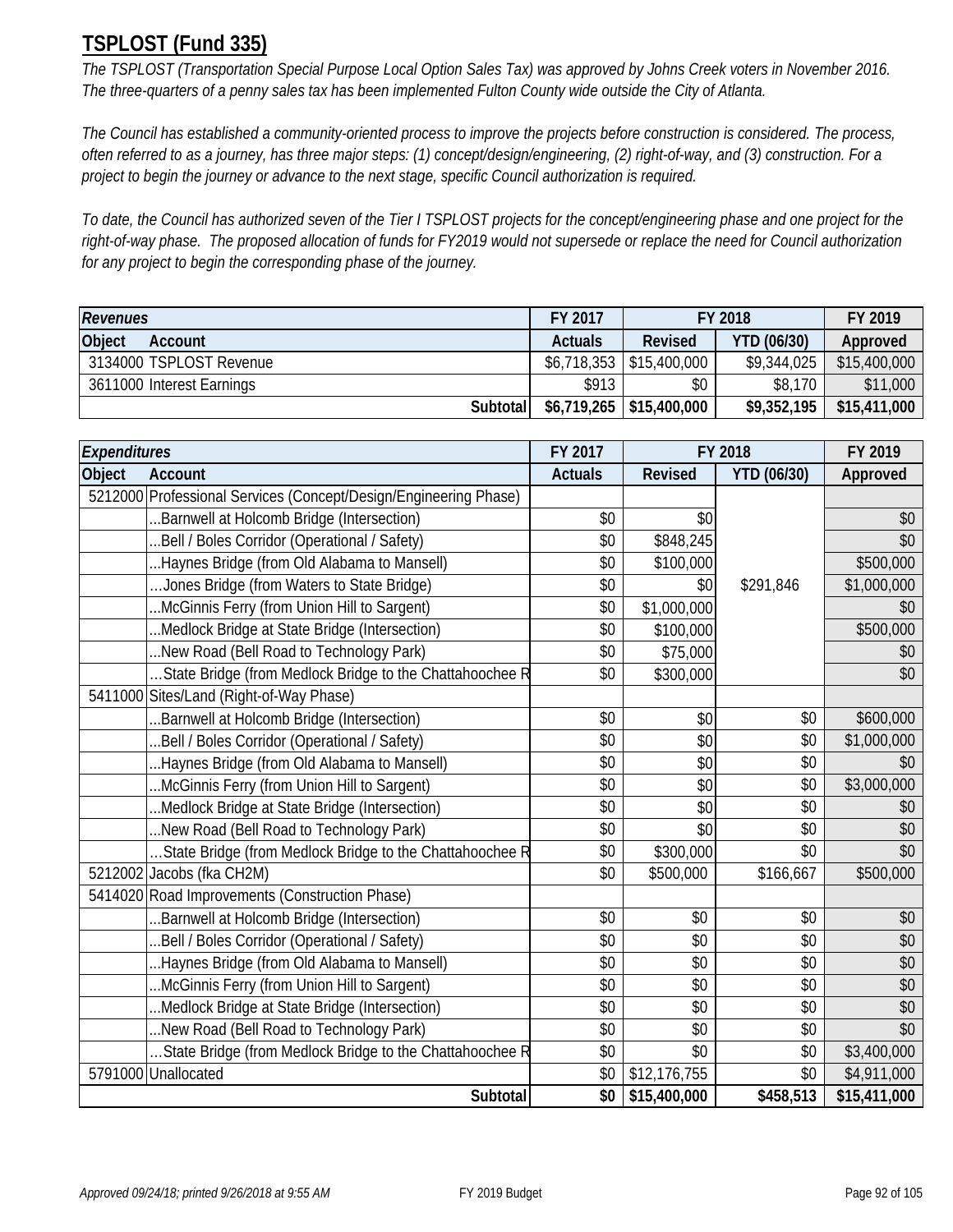|               | Funding by Project (across phases engineering/right-of-way/construction)                                          |                          | Amount      | Allocated  | <b>Balance</b> |
|---------------|-------------------------------------------------------------------------------------------------------------------|--------------------------|-------------|------------|----------------|
| TS0109        | Barnwell at Holcomb Bridge (Intersection)                                                                         | $\overline{$}2,500,000$  |             |            |                |
|               | Concept/Design/Engineering Phase                                                                                  |                          | \$0         | 9/25/2017  | \$2,500,000    |
|               | \$499,471 of funding outside of TSPLOST (Capital Projects Fund, Project P1603x) funded concept/design/engineering |                          |             |            |                |
|               | including \$302,158 of General Fund dollars and \$197,313 of federal (FHWA) money for the project.                |                          |             |            |                |
|               | Right-of-Way Phase                                                                                                |                          | \$600,000   | 9/24/2018  | \$1,900,000    |
| <b>TS0108</b> | Bell / Boles Corridor (Operational /Safety)                                                                       | \$7,000,000              |             |            |                |
|               | Traffic Study                                                                                                     |                          | \$48,245    | 9/19/2017  | \$6,951,755    |
|               | Concept/Design/Engineering Phase                                                                                  |                          | \$800,000   | 9/25/2017  | \$6,151,755    |
|               | Right-of-Way Phase                                                                                                |                          | \$1,000,000 | 9/24/2018  | \$5,151,755    |
| TS0107        | Haynes Bridge (from Old Alabama to Mansell)                                                                       | \$5,000,000              |             |            |                |
|               | .Concept/Design/Engineering Phase                                                                                 |                          | \$100,000   | 1/22/2018  | \$4,900,000    |
|               | Concept/Design/Engineering Phase                                                                                  |                          | \$500,000   | 9/24/2018  | \$4,400,000    |
| <b>TS0105</b> | Jones Bridge (from Waters to State Bridge)                                                                        | \$11,000,000             |             |            |                |
|               | Concept/Design/Engineering Phase                                                                                  |                          | \$1,000,000 | 9/24/2018  | \$10,000,000   |
| TS0106        | McGinnis Ferry (from Union Hill to Sargent)                                                                       | \$5,500,000              |             |            |                |
|               | Concept/Design/Engineering Phase                                                                                  |                          | \$1,000,000 | 9/25/2017  | \$4,500,000    |
|               | .Right-of-Way Phase                                                                                               |                          | \$3,000,000 | 9/24/2018  | \$1,500,000    |
| TS0103        | Medlock Bridge at State Bridge (Intersection)                                                                     | \$8,000,000              |             |            |                |
|               | Traffic Study / Preliminary Concepts                                                                              |                          | \$100,000   | 3/26/2018  | \$7,900,000    |
|               | .Concept/Design/Engineering Phase                                                                                 |                          | \$500,000   | 9/24/2018  | \$7,400,000    |
| TS0110        | New Road (Bell Road to Technology Park)                                                                           | \$2,500,000              |             |            |                |
|               | Concept/Design/Engineering Phase                                                                                  |                          | \$75,000    | 11/27/2017 | \$2,425,000    |
| TS0102        | State Bridge (from Medlock Bridge to the Chatt. River)                                                            | \$4,000,000              |             |            |                |
|               | Concept/Design/Engineering Phase                                                                                  |                          | \$300,000   | 9/25/2017  | \$3,700,000    |
|               | \$1.5M Georgia Tollway Infrastructure Bank reimbursable grant accepted                                            |                          |             | 9/19/2017  |                |
|               | .\$750K cost-share IGA with Gwinnett accepted for the pedestrian bridge                                           |                          |             | 1/22/2018  |                |
|               | Right-of-Way Phase                                                                                                |                          | \$300,000   | 8/27/2018  | \$3,400,000    |
|               | .Construction Phase                                                                                               |                          | \$3,400,000 | 9/24/2018  | \$0            |
|               |                                                                                                                   | $\overline{$45,500,000}$ |             |            |                |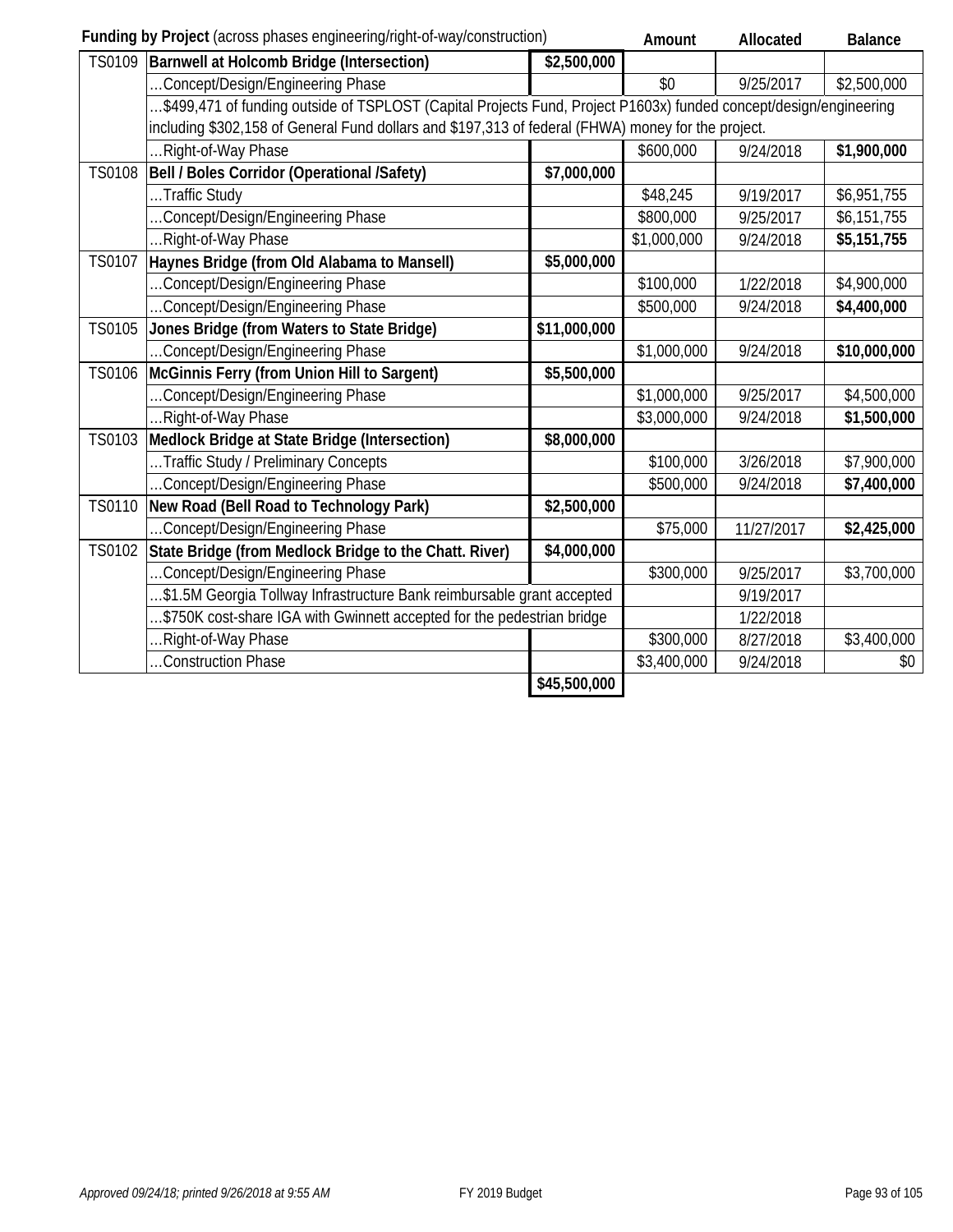# **City Hall (Fund 355)**

*The City Hall Fund is utilized to distinctly manage funds associated with the renovation and construction of 11360 Lakefield Drive. In 2017, the City purchased the building and prepared for the renovations to transform the building to a Municipal Complex (combining the current leased spaces for City Hall, fire and police headquarters, and court).* 

*Through the Georgia Municipal Association's Bricks and Mortar Lease-Purchase program, Certificates of Participation were issued on behalf of the City in the amount of \$23,830,000. The building was purchased for \$9,625,026 with \$174,885 in closing costs. The remaining \$14M from the certificates is being used to finance the construction and renovations of the building. The balance that has not yet been drawn down also bears interest (shown in the operating transfers in line).* 

**\$13,825,130**

*Additionally, when the City purchased the building there was an existing tenant. The City received rent, a termination*  payment, and proceeds from the sale of furniture totaling \$1,617,099 (shown in the FY2018 operating transfer in).

*Fund Balance (beginning post-closing) :* **\$14,030,089 \$13,851,829**

*Revenues* **FY 2017 FY 2019 Object Account Revised YTD (08/31) Approved**  $3891000$  Other Revenue (Sale of Furniture)  $$0 \mid $5,207 \mid$ …Interest (on COPS balance) | \$155,901 | \$155,901 \$0 | \$20,000 \$175,901 3911020 Operating Transfers In ...Rent (from Tenant) \$277,242 \$0 \$277,242 ...Termination (from Tenant) \$1,426,423 \$0 \$1,426,423 ...Asset Acquisition (Furniture) | (\$100,000) | \$0 | (\$100,000) ...Sale of Assets (Furniture) \$13,434 \$0 \$13,434 ...Parks Bond for Park Bathroom  $$0$   $$0$   $$278,435$   $$278,435$ …Debt Payment (from General Fund) \$568,000 \$0 \$2,045,048 \$2,613,048 3999999 Use of COPS Fund Balance (Construction/Renov  $\begin{array}{|l}\n\text{39999999} & \text{30} \\
\text{300} & \text{312,998,841} \\
\text{311} & \text{32,998,841}\n\end{array}$ **Subtotal \$0 \$2,341,000 \$5,207 \$15,342,324 \$17,683,324 Total (2018 + 2019) FY 2018**

| <b>Expenditures</b> |                                             | FY 2017   | FY 2018        |                    | FY 2019      | Total (2017 + |
|---------------------|---------------------------------------------|-----------|----------------|--------------------|--------------|---------------|
| <b>Object</b>       | Account                                     |           | <b>Revised</b> | <b>YTD (08/31)</b> | Approved     | $2018 + 2019$ |
|                     | 5212000 Professional Services               |           |                |                    |              |               |
|                     | Architect / Design Fees (Clark              | \$204,959 | \$849,121      | \$518,895          |              | \$1,054,080   |
|                     | Subsurface Investigation                    |           |                | \$800              | \$22,730     | \$22,730      |
|                     | Materials Testing                           |           |                | \$2,400            | \$85,958     | \$85,958      |
|                     | Construction Insurance                      |           |                |                    | \$20,000     | \$20,000      |
|                     | 5212003 Contractual (Balfour Beatty - CMAR) |           | \$923,879      | \$201,990          | \$11,691,847 | \$12,615,726  |
|                     | 5412010 Construction/Alteration             |           |                |                    |              |               |
|                     | Low Voltage                                 |           |                |                    | \$225,000    | \$225,000     |
|                     | Access Control                              |           |                |                    | \$175,000    | \$175,000     |
|                     | Audio Visual                                |           |                | \$20,000           | \$400,000    | \$400,000     |
|                     | Signage                                     |           |                |                    | \$50,000     | \$50,000      |
|                     | Contingency                                 |           |                |                    | \$351,506    | \$351,506     |
|                     | 5916110 Operating Transfer Out (Debt Sel    |           | \$568,000      | \$568,000          | \$2,045,048  | \$2,613,048   |
|                     | Subtotal                                    | \$204,959 | \$2,341,000    | \$1,312,085        | \$15,067,089 | \$17,613,048  |

*Fund Balance (following FY2019 appropriations, before addressing FFE) :* **\$1,151,423**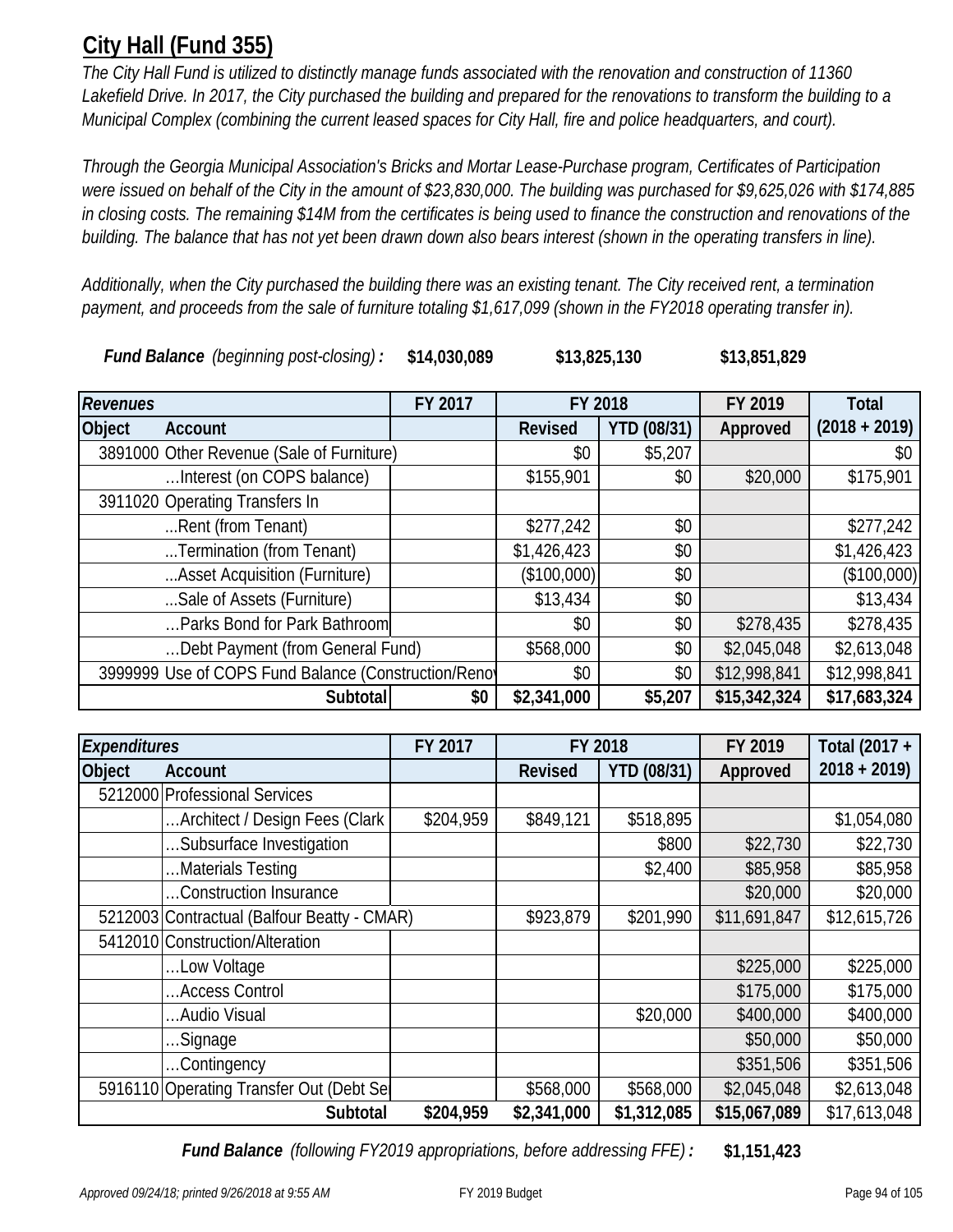## **Authorizations for Expenditure**

On May 21, 2018 the Council approved a \$15M overall construction budget (less furniture, fixtures, and equipment) and a Guaranteed Maximum Price of \$12,791,261 (shown in the construction/alteration line) with construction manager-at-risk Balfour Beatty.

The \$175,535 reduction between the adopted \$12,791,261 Guaranteed Maximum Price and the stated total of \$12,615,726 is a reflection of cuts that had to be made in order to contain the project to the \$15M construction budget. Within the \$15M overall construction budget, Council approved fees for architect / engineering firm Clark Patterson Lee (shown in the Professional Services line) and the construction / renovation elements the City will directly manage including low voltage, access control, audio/visual, signage, and the contingency (shown in the "Construction / Alteration" lines). A Council subcommittee was convened to review the cuts to the construction / alteration budget and ensure all expenditures fit within the \$15M approved construction budget.

## **Outstanding Issue: Furniture, Fixtures, and Equipment**

The Council has not yet finalized the budget for furniture, fixtures, and equipment for the new building. The cost estimates for this element have ranged from a few hundred thousand dollars (reusing the majority of existing furniture) to \$1.5M (all new furniture). The remaining COPS balance can be applied to the FFE cost, re-invested in the construction budget for contingency, used to pay off the COPs, returned to the General Fund, or some combination thereof. Further Council authorization for appropriation will be needed prior to expenditure.

## **Debt Details**

The Certificates of Participation bear interest at 2.56%. Semi-annual interest payments began on March 1, 2018 and annual principal payments begin September 1, 2019 until maturity on September 1, 2032. The City's debt service requirements to maturity on the certificates are as follows:

| <b>Fiscal Year</b> | Principal    | <b>Interest</b> | Total        |
|--------------------|--------------|-----------------|--------------|
| 2018               |              | \$567,684       | \$567,684    |
| 2019               | \$1,435,000  | \$610,048       | \$2,045,048  |
| 2020               | \$1,475,000  | \$573,312       | \$2,048,312  |
| 2021               | \$1,510,000  | \$535,552       | \$2,045,552  |
| 2022               | \$1,550,000  | \$496,896       | \$2,046,896  |
| 2023-2027          | \$8,365,000  | \$1,868,672     | \$10,233,672 |
| 2028-2032          | \$9,495,000  | \$741,376       | \$10,236,376 |
| Total              | \$23,830,000 | \$5,393,540     | \$29,223,540 |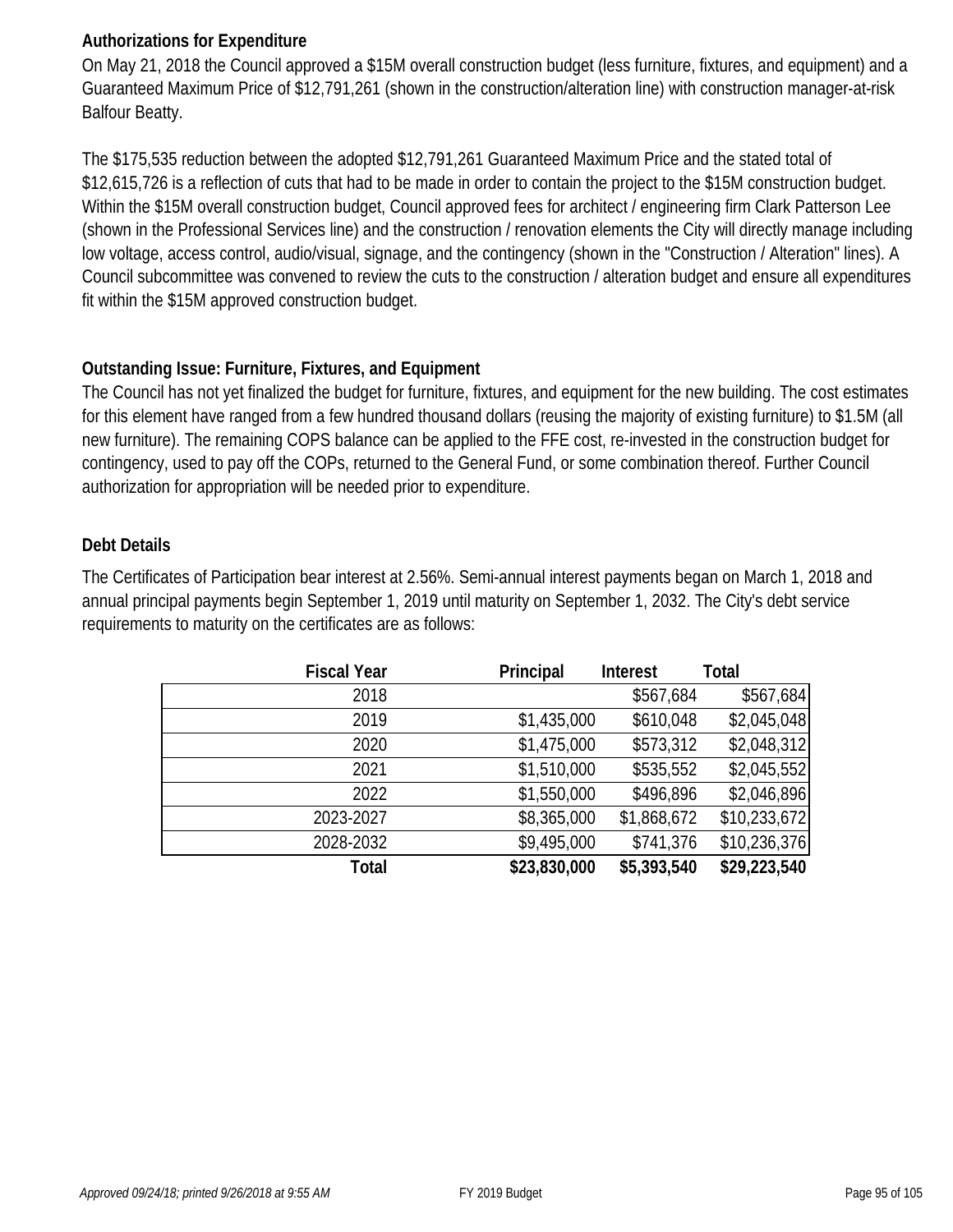# **Other Funds**

| Seized/Forfeited Asset Fund     | FY 2016                                                           | FY 2017   |           | <b>FY2018</b> | FY2019    | Change |
|---------------------------------|-------------------------------------------------------------------|-----------|-----------|---------------|-----------|--------|
| <b>Fund 2100000</b>             | <b>YTD (06/30)</b><br>Revised<br><b>Actuals</b><br><b>Actuals</b> |           | Approved  | from $2018$   |           |        |
| <b>Anticipated Revenues</b>     | \$155,655                                                         | \$105,632 | \$175,400 | \$85,165      | \$175,650 | \$250  |
| <b>Anticipated Expenditures</b> | \$41,332                                                          | \$89,537  | \$175.400 | \$16,844      | \$175,650 | \$250  |
| <b>Balance</b>                  | \$114,323                                                         | \$16,095  | \$0       | \$68,322      | \$0       | \$0    |

| E911 Fund                       | FY 2016                                                                     | FY 2017        |         | <b>FY2018</b>      | FY2019                  | Change      |
|---------------------------------|-----------------------------------------------------------------------------|----------------|---------|--------------------|-------------------------|-------------|
| <b>Fund 2150000</b>             | <b>Actuals</b>                                                              | <b>Actuals</b> | Revised | <b>YTD (06/30)</b> | Approved                | from $2018$ |
| <b>Anticipated Revenues</b>     | $\frac{1}{2}$ 2,229,275 $\frac{1}{2}$ \$2,122,012 $\frac{1}{2}$ \$1,790,000 |                |         |                    | $$943,443$ $$1,790,000$ | \$0 I       |
| <b>Anticipated Expenditures</b> | $$2,081,175$ $$2,125,391$ $$1,790,000$                                      |                |         |                    | \$864,905 \$1,790,000   | \$0 I       |
| <b>Balancel</b>                 | \$148,100                                                                   | (\$3,380)      | \$0     | \$78,538           | \$0                     | \$0         |

| <b>Hotel/Motel Fund</b>         | FY 2016        | FY 2017            |           | <b>FY2018</b> | FY2019    | Change      |
|---------------------------------|----------------|--------------------|-----------|---------------|-----------|-------------|
| <b>Fund 2750000</b>             | <b>Actuals</b> | <b>Actuals</b>     | Revised   | YTD (06/30)   | Approved  | from $2018$ |
| <b>Anticipated Revenues</b>     | \$501,955      | \$465,676          | \$450,000 | \$324,933     | \$490,196 | \$40,196    |
| <b>Anticipated Expenditures</b> | \$399.765      | \$567,866          | \$450,000 | \$324,933     | \$490.196 | \$40,196    |
| <b>Balance</b>                  | \$102,190      | (\$102,190)<br>\$0 |           | \$0           | (50)      | $(\$0)$     |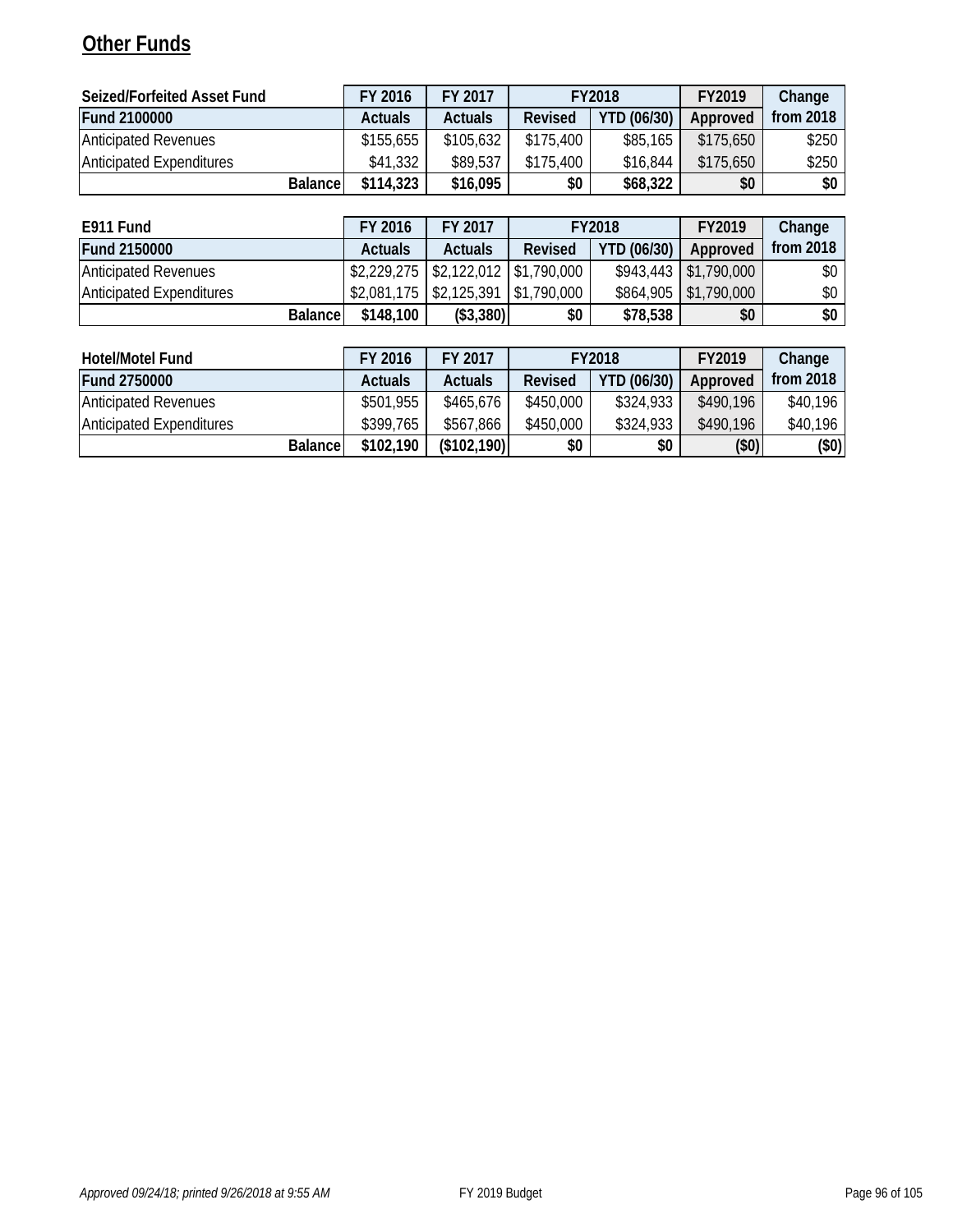# **Seized/Forfeited Asset (Fund 210)**

|        | <b>Anticipated Revenues</b>         |          | FY 2016        | FY 2017        | FY 2018        |            | FY 2019   | Change |
|--------|-------------------------------------|----------|----------------|----------------|----------------|------------|-----------|--------|
| Object | <b>Account</b>                      |          | <b>Actuals</b> | <b>Actuals</b> | <b>Revised</b> | <b>YTD</b> | Approved  |        |
|        | 3513200 Cash Confiscations          |          | \$154,900      | \$104,590      | \$0            | \$84,533   | \$0       | \$0    |
|        | 3513400 Other Confiscated/Escheats  |          | \$0            | \$0            | \$0            | \$0        | \$0       | \$0    |
|        | 3513600 Sale of Confiscated Prop    |          | \$0            | \$0            | \$0            | \$0        | \$0       | \$0    |
|        | 3611000 Interest Earnings           |          | \$755          | \$743          | \$400          | \$632      | \$650     | \$250  |
|        | 3891000 Other Miscellaneous Revenue |          | \$0            | \$298          | \$0            | \$0        | \$0       | \$0    |
|        | 3911020 Operating Transfers In      |          | \$0            | \$0            | \$0            | \$0        | \$0       | \$0    |
|        | 3999999 Use of Fund Balance         |          | \$0            | \$0            | \$175,000      | \$0        | \$175,000 | \$0    |
|        |                                     | Subtotal | \$155,655      | \$105,632      | \$175,400      | \$85,165   | \$175,650 | \$250  |

|               | <b>Anticipated Expenditures</b>                  | FY 2016        | FY 2017        | FY 2018   |            | FY 2019   | Change     |
|---------------|--------------------------------------------------|----------------|----------------|-----------|------------|-----------|------------|
| Object        | <b>Account</b>                                   | <b>Actuals</b> | <b>Actuals</b> | Revised   | <b>YTD</b> | Approved  |            |
|               | 5212000 Professional Services                    | \$0            | \$0            | \$0       | \$0        | \$0       | \$0        |
|               | 5223100 Rental - Land & Buildings                | \$0            | \$0            | \$0       | \$0        | \$36,000  |            |
|               | 5237000 Education & Training                     | \$0            | \$11,061       | \$40,000  | \$0        | \$40,000  | \$0\$      |
|               | 5311010 Other Supplies                           | \$2,364        | \$0            | \$35,400  | \$0        | \$35,000  | (\$400)    |
|               | 5317003 Operating Supplies                       | \$32,808       | \$0            | \$50,000  | \$0        | \$50,000  | \$0        |
|               | 5317011 Officer Supplies                         | \$0            | \$0            | \$0       | \$1,495    | \$0       | \$0        |
| 5425000 Other |                                                  | \$6,159        | \$76,076       | \$50,000  | \$15,281   | \$14,650  | (\$35,350) |
|               | 5723000 GA Int'l Law Enforcement Exchange        | \$0            | \$0            | \$0       | \$0        | \$0       | \$0        |
|               | 5724000 Fulton County Clerk                      | \$0            | \$0            | \$0       | \$0        | \$0       | \$0        |
|               | 5725000 Fulton County District Attorney's Office | \$0            | \$2,400        | \$0       | \$67       | \$0       | \$0        |
|               | 5726000 United States Marshall SV                | \$0            | \$0            | \$0       | \$0        | \$0       | \$0        |
|               | Subtotal                                         | \$41,332       | \$89,537       | \$175,400 | \$16,844   | \$175,650 | (\$35,750) |
|               |                                                  |                |                |           |            |           |            |
|               | <b>BALANCE</b>                                   | \$114,323      | \$16,095       | \$0       | \$68,322   | \$0       | \$36,000   |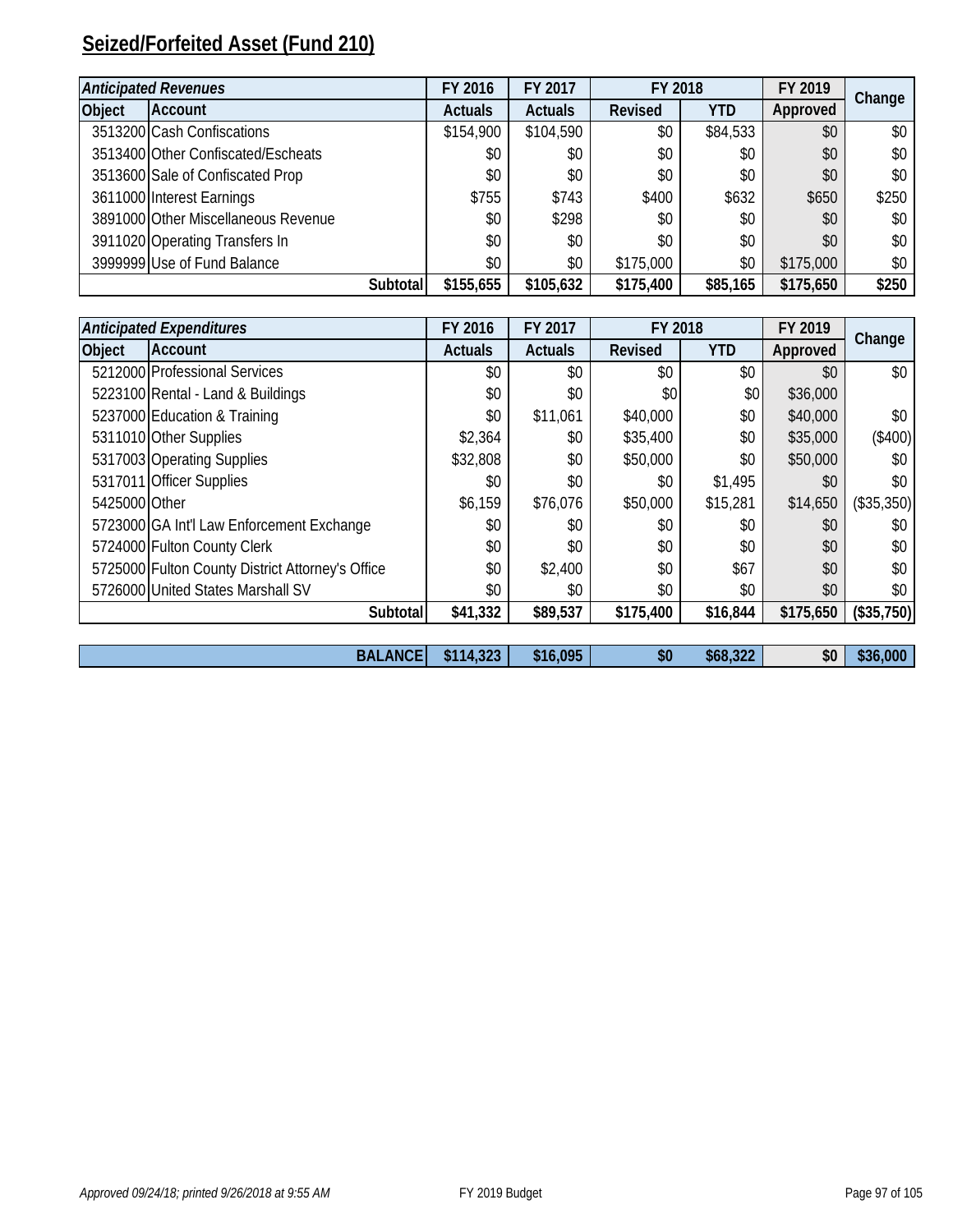# **E911 (Fund 215)**

| <b>Anticipated Revenues</b> |                                     | FY 2016                          | FY 2017        | FY 2018     |            | FY 2019     | Change |
|-----------------------------|-------------------------------------|----------------------------------|----------------|-------------|------------|-------------|--------|
| <b>Object</b>               | <b>Account</b>                      | <b>Actuals</b>                   | <b>Actuals</b> | Revised     | <b>YTD</b> | Approved    |        |
|                             | 3425000 E-911 Charges/Fees          | $$1,760,393$ $$1,701,871$        |                | \$1,700,000 | \$937,446  | \$1,700,000 | \$0\$  |
|                             | 3611000 Interest Earnings           | \$0                              | \$0            | \$0         | \$0        |             | \$0\$  |
|                             | 3891000 Other Miscellaneous Revenue | \$32                             | \$140          | \$0         | \$5,997    | \$0         | \$0\$  |
|                             | 3911020 Operating Transfers In      | \$468,850                        | \$420,000      | \$90,000    | \$0        | \$90,000    | \$0    |
|                             |                                     | Subtotal \$2,229,275 \$2,122,012 |                | \$1,790,000 | \$943,443  | \$1,790,000 | \$0    |

|               | <b>Anticipated Expenditures</b> |                | FY 2016              | FY 2017        | FY 2018     |            | FY 2019     | Change |
|---------------|---------------------------------|----------------|----------------------|----------------|-------------|------------|-------------|--------|
| <b>Object</b> | Account                         |                | <b>Actuals</b>       | <b>Actuals</b> | Revised     | <b>YTD</b> | Approved    |        |
|               | 5212018 Emergency 911 Services  |                | \$144,702            | \$240,786      | \$90,000    | \$0        | \$90,000    | \$0    |
|               | 5315900 Other Costs             |                | \$0                  | \$0            | \$0         | \$0        |             | \$0    |
|               | 5722000 ChatComm/E911 Authority |                | \$1,757,029          | \$1,705,208    | \$1,700,000 | \$864,905  | \$1,700,000 | \$0    |
|               | 5812000 Capital Lease Principal |                | \$169,389            | \$175,804      | \$0         | \$0        | \$0         | \$0    |
|               | 5822000 Capital Lease Interest  |                | \$10,055             | \$3,592        | \$0         | \$0        | \$0         | \$0    |
|               | 5916110 Operating Transfers Out |                | \$0                  | \$0            | \$0         | \$0        | \$0         | \$0    |
|               |                                 |                | Subtotal \$2,081,175 | \$2,125,391    | \$1,790,000 | \$864,905  | \$1,790,000 | \$0    |
|               |                                 |                |                      |                |             |            |             |        |
|               |                                 | <b>BALANCE</b> | \$148,100            | (\$3,380)      | \$0         | \$78,538   | \$0         | \$0    |

| <b>BALANCE</b> | 148,100<br>AA | 100<br>(\$3,380) | $\mathbf{d}$<br>ЖU | T20<br>\$78,538 | \$0 | \$0 |
|----------------|---------------|------------------|--------------------|-----------------|-----|-----|
|----------------|---------------|------------------|--------------------|-----------------|-----|-----|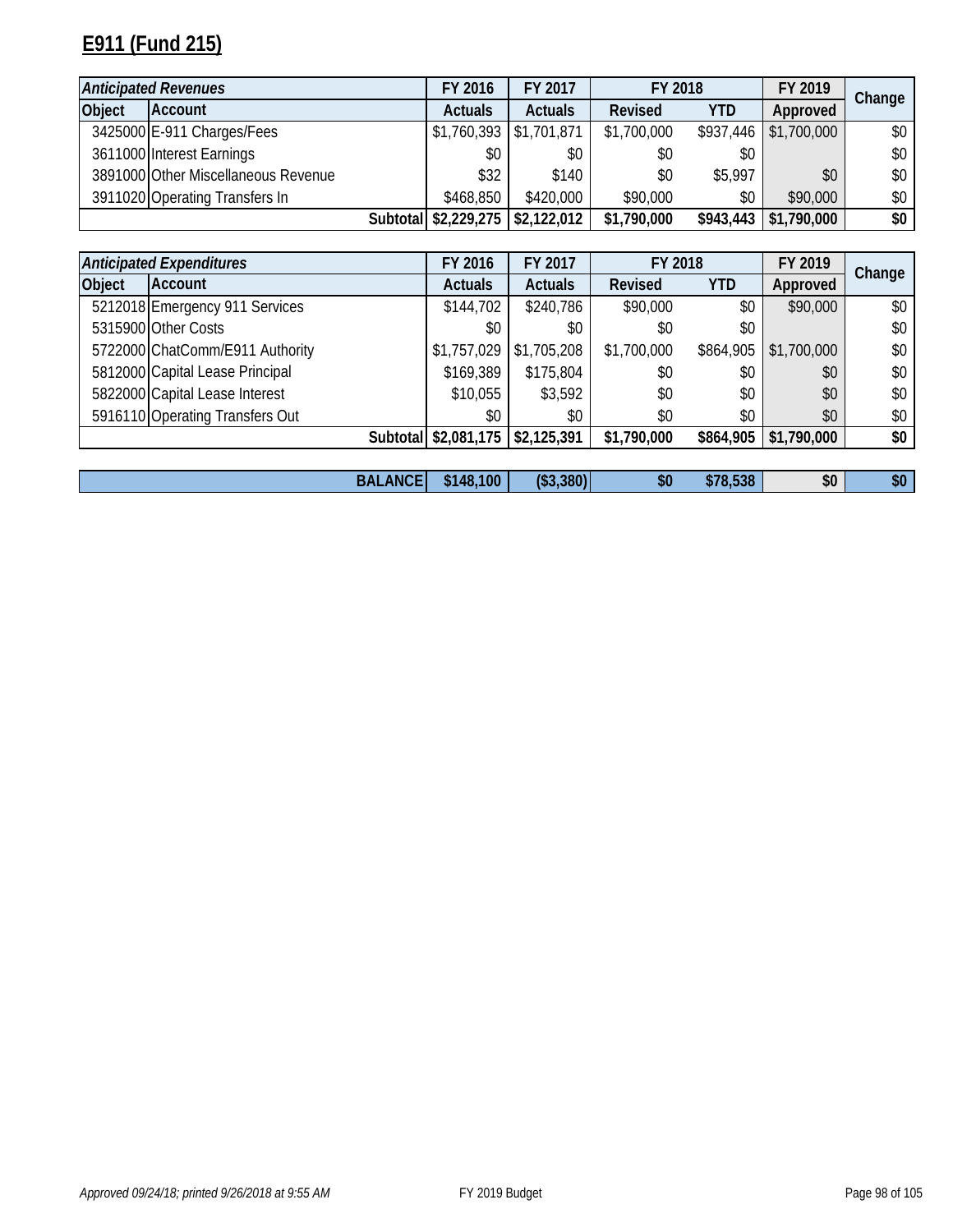# **Hotel/Motel Tax (Fund 275)**

| <b>Anticipated Revenues</b> |                         | FY 2016   | FY 2017   | FY 2018   |           | FY 2019   | Change   |
|-----------------------------|-------------------------|-----------|-----------|-----------|-----------|-----------|----------|
| Object                      | <b>IAccount</b>         | Actuals   | Actuals   | Revised   | YTD       | Approved  |          |
|                             | 3141000 Hotel/Motel Tax | \$501,955 | \$465,676 | \$450,000 | \$324,933 | \$490,196 | \$40,196 |
|                             | Subtotal                | \$501,955 | \$465,676 | \$450,000 | \$324,933 | \$490,196 | \$40,196 |

|        | <b>Anticipated Expenditures</b><br>FY 2017<br>FY 2016<br>FY 2018 |                | FY 2019        | Change    |            |           |          |
|--------|------------------------------------------------------------------|----------------|----------------|-----------|------------|-----------|----------|
| Object | Account                                                          | <b>Actuals</b> | <b>Actuals</b> | Revised   | <b>YTD</b> | Approved  |          |
|        | 5711010 Tourism Product Development (Contract with               | \$95,078       | \$285,200      | \$175,500 | \$127,698  | \$192,647 | \$17,147 |
|        | 5711020 Tourism Promotion (Transfer to CVB)                      | \$161,328      | \$149,668      | \$144,000 | \$104,433  | \$157,549 | \$13,549 |
|        | 5916110 Operating Transfers Out (to General Fund)                | \$143,358      | \$132,997      | \$130,500 | \$92,801   | \$140,000 | \$9,500  |
|        | Subtotal                                                         | \$399,765      | \$567,866      | \$450,000 | \$324,933  | \$490,196 | \$40,196 |
|        |                                                                  |                |                |           |            |           |          |

|  | ANC.<br>BAL/ | 190<br>510 | \$102<br>190) | \$0 | ۴ſ<br>JС | (50) | (\$0<br>$\sim$ |
|--|--------------|------------|---------------|-----|----------|------|----------------|
|--|--------------|------------|---------------|-----|----------|------|----------------|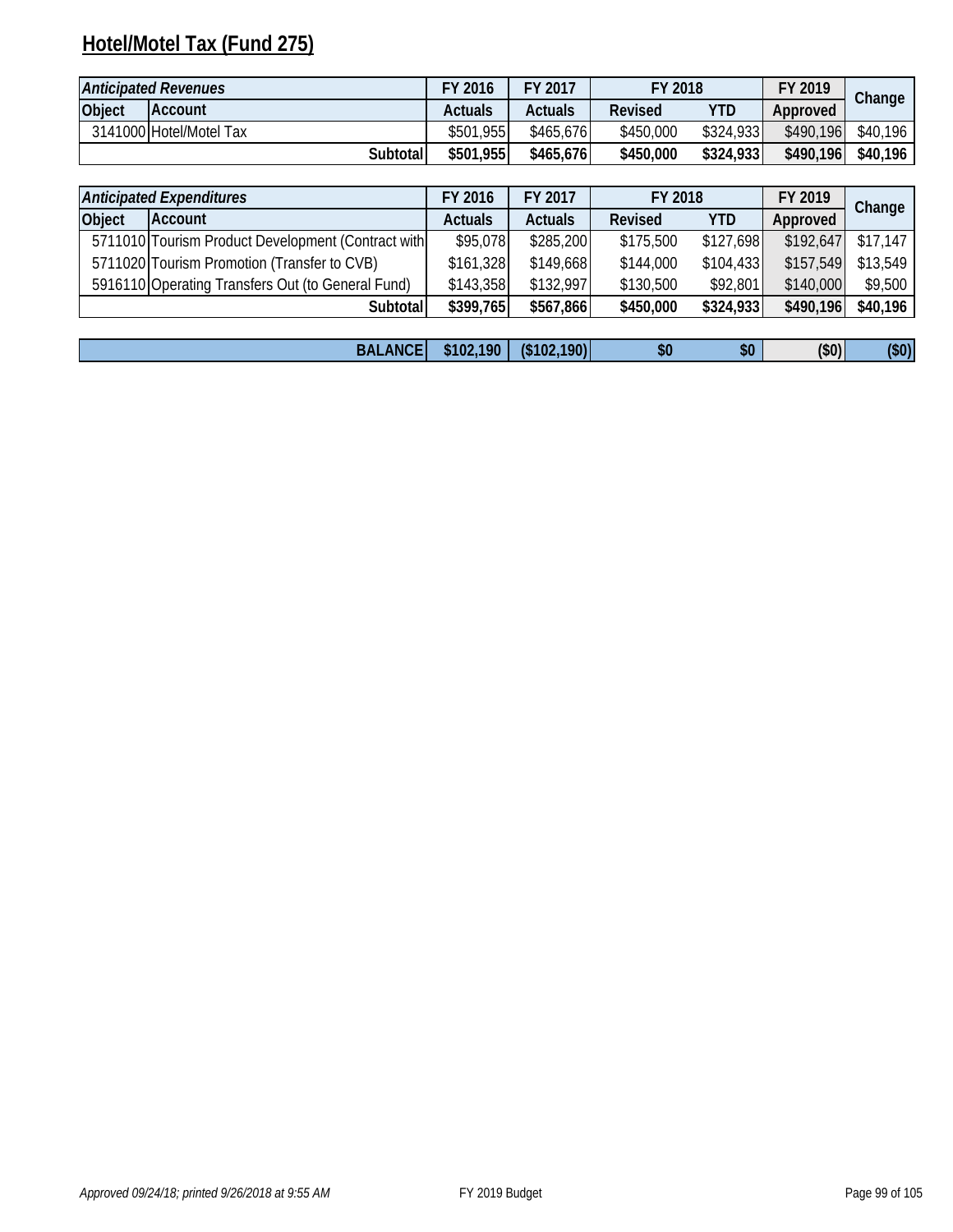# **Debt Funds**

*The City has four debts: (1) City Hall Certificate of Participation issuance, (2) Fire Station #62 – Fulton Certificate of Participation issuance, (3) Resurfacing Loan from Georgia Tollway Infrastructure Bank, and (4) Parks General Obligation Bond issuance. The first three are managed out of Fund 400 (Debt Service Fund) and the Parks Bond Debt is managed out of Fund 410 (Parks Bond Debt Service).* 

# **Debt Service (Fund 400)**

| <b>Revenues</b> |                                              | FY 2016        | FY 2017        | FY 2018        |                   | FY 2019     |
|-----------------|----------------------------------------------|----------------|----------------|----------------|-------------------|-------------|
| Object          | <b>Account</b>                               | <b>Actuals</b> | <b>Actuals</b> | <b>Revised</b> | <b>YTD (6/30)</b> | Approved    |
|                 | 3911020 Operating Transfers In               | \$605,891      | \$664,876      | \$1,202,761    | \$881,323         |             |
|                 | from Fire for Fire Station #62 - Fulton COPs |                |                |                |                   | \$263,212   |
|                 | from Public Works for GTIB Resurfacing Loa   |                |                |                |                   | \$273,717   |
|                 | from City Hall for City Hall COPS isuance    |                |                |                |                   | \$2,045,048 |
|                 | Subtotal                                     | \$605,891      | \$664,876      | \$1,202,761    | \$881,323         | \$2,581,977 |

|                                | Expenditures                            |                | FY 2017        | FY 2018        |                   | FY 2019     |
|--------------------------------|-----------------------------------------|----------------|----------------|----------------|-------------------|-------------|
| <b>Object</b>                  | <b>Account</b>                          | <b>Actuals</b> | <b>Actuals</b> | <b>Revised</b> | <b>YTD (6/30)</b> | Approved    |
|                                | 5812000 Capital Lease Principal         | \$446,907      | \$521,182      | \$484,380      | \$495,496         |             |
|                                | Fire Station #62 - Fulton COPs Issuance |                |                |                |                   | \$15,518    |
|                                | GTIB Resurfacing Loan                   |                |                |                |                   | \$117,015   |
|                                | City Hall COPS isuance                  |                |                |                |                   | \$610,048   |
| 5822000 Capital Lease Interest |                                         | \$158,984      | \$143,694      | \$718,381      | \$103,297         |             |
|                                | Fire Station #62 - Fulton COPs Issuance |                |                |                |                   | \$247,694   |
|                                | GTIB Resurfacing Loan                   |                |                |                |                   | \$156,702   |
|                                | City Hall COPS isuance                  |                |                |                |                   | \$1,435,000 |
|                                | Subtotal                                | \$605,891      | \$664,876      | \$1,202,761    | \$598,793         | \$2,581,977 |

# **FY2019 Debt Service Payment Schedules**

## **Fire Station #62 - Fulton COPs Issuance**

| Payment Date | Principal    | Interest    | P&I Payment  |
|--------------|--------------|-------------|--------------|
| 10/1/2018    | \$19,899.03  | \$2,039.38  | \$21,938.41  |
| 11/1/2018    | \$19,899.04  | \$2,039.38  | \$21,938.42  |
| 12/1/2018    | \$19,899.04  | \$2,039.38  | \$21,938.42  |
| 1/1/2019     | \$20,888.57  | \$1,044.43  | \$21,933.00  |
| 2/1/2019     | \$20,888.57  | \$1,044.43  | \$21,933.00  |
| 3/1/2019     | \$20,888.57  | \$1,044.43  | \$21,933.00  |
| 4/1/2019     | \$20,888.57  | \$1,044.43  | \$21,933.00  |
| 5/1/2019     | \$20,888.57  | \$1,044.43  | \$21,933.00  |
| 6/1/2019     | \$20,888.58  | \$1,044.43  | \$21,933.01  |
| 7/1/2019     | \$20,888.58  | \$1,044.43  | \$21,933.01  |
| 8/1/2019     | \$20,888.58  | \$1,044.43  | \$21,933.01  |
| 9/1/2019     | \$20,888.58  | \$1,044.43  | \$21,933.01  |
|              | \$247,694.28 | \$15,518.01 | \$263,212.29 |

### **GTIB Loan**

Payment Date Principal Interest P&I Payment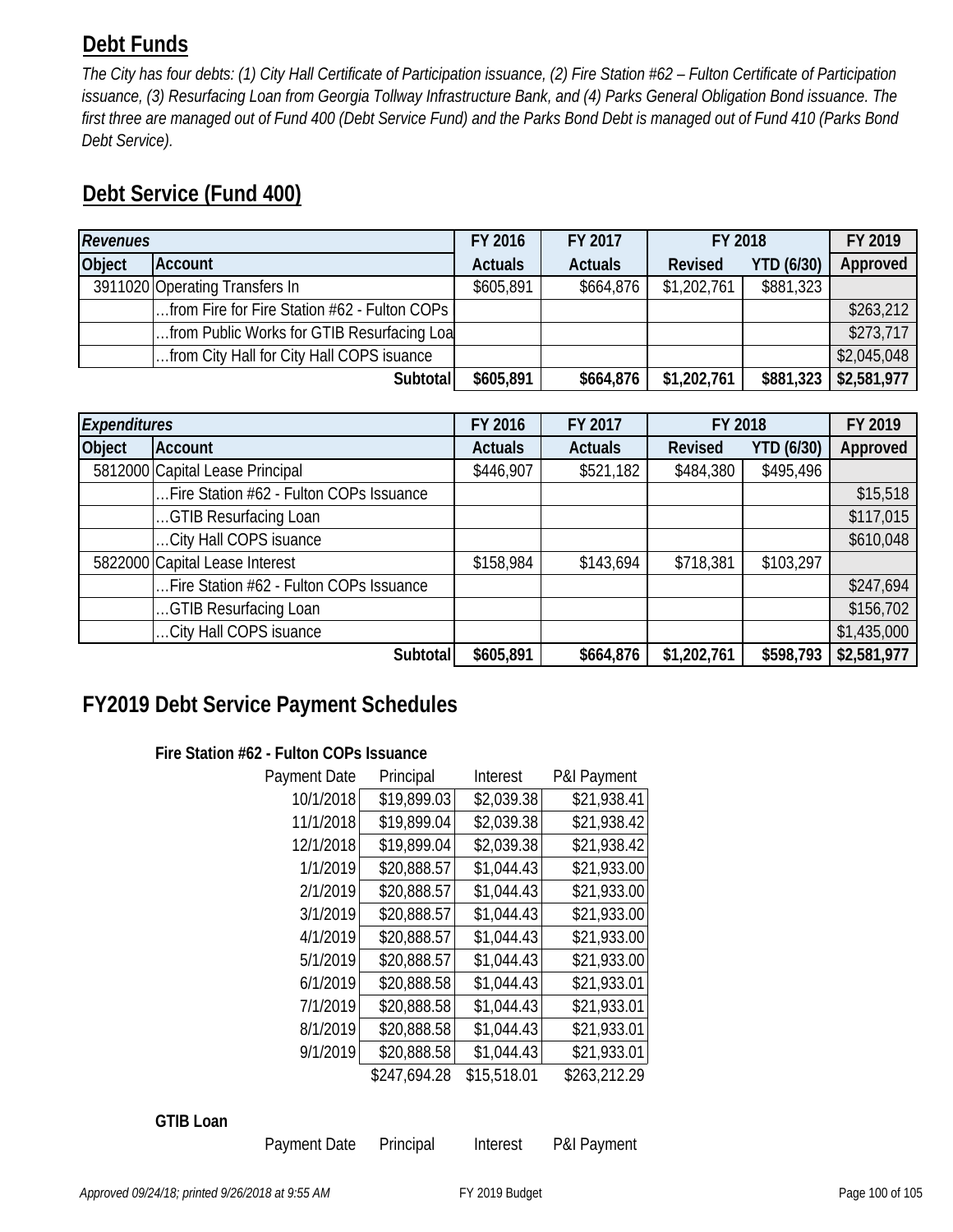| 10/1/2018 | \$12,862  | \$9,948   | \$22,810  |
|-----------|-----------|-----------|-----------|
| 11/1/2018 | \$12,897  | \$9,913   | \$22,810  |
| 12/1/2018 | \$12,933  | \$9,877   | \$22,810  |
| 1/1/2019  | \$12,968  | \$9,841   | \$22,810  |
| 2/1/2019  | \$13,004  | \$9,806   | \$22,810  |
| 3/1/2019  | \$13,040  | \$9,770   | \$22,810  |
| 4/1/2019  | \$13,076  | \$9,734   | \$22,810  |
| 5/1/2019  | \$13,112  | \$9,698   | \$22,810  |
| 6/1/2019  | \$13,148  | \$9,662   | \$22,810  |
| 7/1/2019  | \$13,184  | \$9,625   | \$22,810  |
| 8/1/2019  | \$13,221  | \$9,589   | \$22,810  |
| 9/1/2019  | \$13,257  | \$9,553   | \$22,810  |
|           | \$156,702 | \$117,015 | \$273,717 |
|           |           |           |           |

### **City Hall - COPs Issuance**

| Payment Date | Principal   | Interest  | <b>P&amp;I Payment</b> |
|--------------|-------------|-----------|------------------------|
| 3/1/2019     | \$0         | \$305,024 | \$305,024              |
| 9/1/2019     | \$1,435,000 | \$305,024 | \$1,740,024            |
|              | \$1,435,000 | \$610,048 | \$2,045,048            |

# **Debt Service Parks GO Bond (Fund 410)**

| <b>Revenues</b> | FY 2017                               |                | FY 2018     | FY 2019     |             |
|-----------------|---------------------------------------|----------------|-------------|-------------|-------------|
| <b>Object</b>   | Account                               | <b>Actuals</b> | Revised     | <b>YTD</b>  | Approved    |
|                 | 3111000 Property Taxes - Current Year | \$0            | \$2,047,514 | \$0         | \$2,009,218 |
|                 | 3112000 Property Taxes - Prior Year   | \$0            | \$0         | \$1,699,284 | \$83,717    |
|                 | 3611000 Interest Earnings             | \$0            | \$0         | \$151       | \$202       |
|                 | Subtotal                              | \$0            | \$2,047,514 | \$1,699,435 | \$2,093,138 |

| <b>Expenditures</b> |                        | FY 2017        | FY 2018        |                           | FY 2019                   |
|---------------------|------------------------|----------------|----------------|---------------------------|---------------------------|
| Object              | <b>Account</b>         | <b>Actuals</b> | <b>Revised</b> | <b>YTD</b>                | Approved                  |
|                     | 5812000 Bond Principal | \$0            | \$600,000      | \$600,000                 | \$630,000                 |
|                     | 5821000 Bond Interest  | \$0\$          | \$1,447.514    | $$1,447,514$ $$1,463,138$ |                           |
|                     | Subtotall              | \$0            | \$2,047,514    | \$2,047,514               | $\frac{1}{2}$ \$2,093,138 |

# **FY2019 Debt Service Payment Schedule**

**Parks GO Bonds, Series 2017**

| Date     | Principal | Interest    | Total $(P+I)$ |
|----------|-----------|-------------|---------------|
| 10/1/18  | \$0       | \$731,569   | \$731,569     |
| 4/1/2019 | \$630,000 | \$731,569   | \$1,361,569   |
|          | \$630,000 | \$1,463,138 | \$2,093,138   |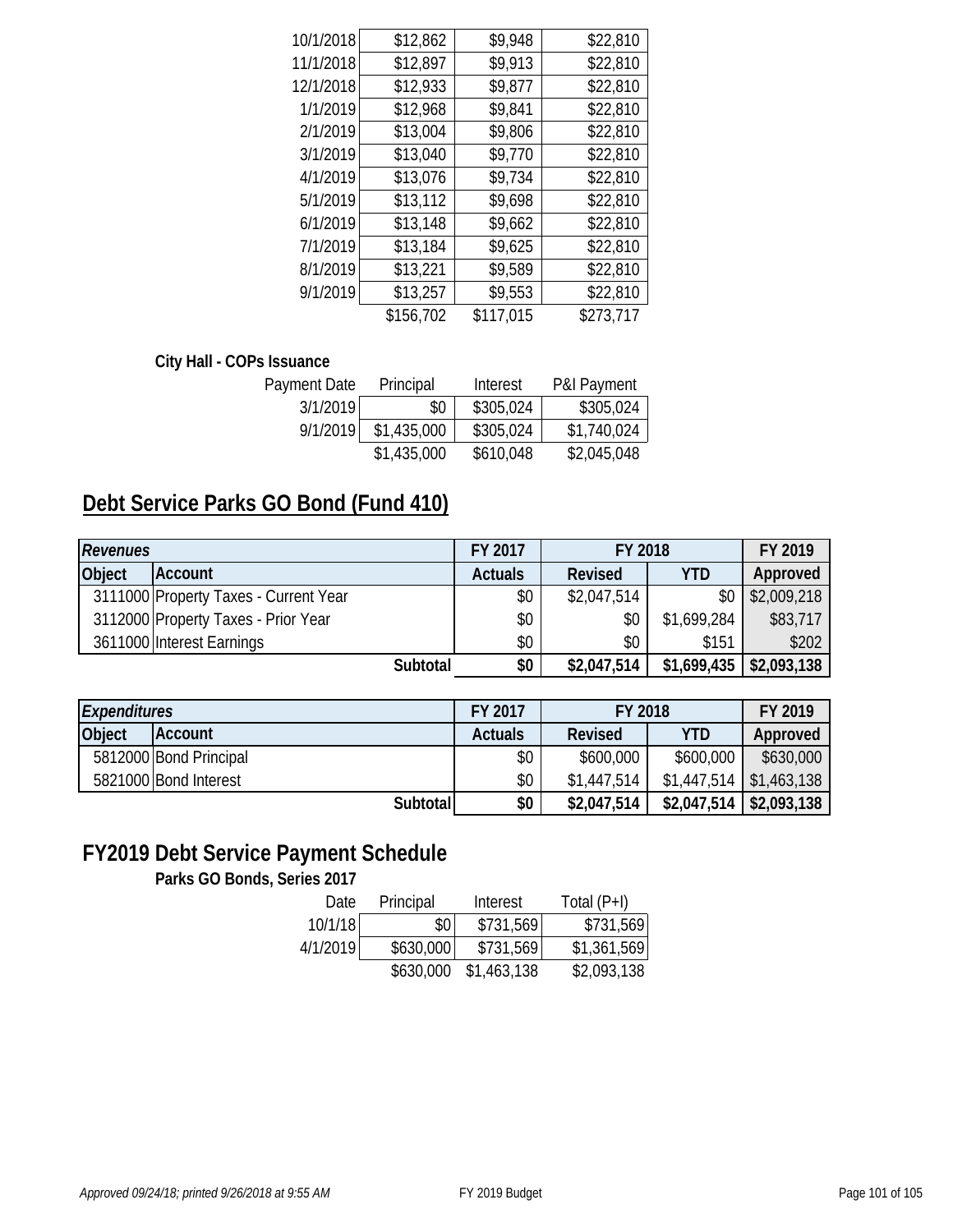### **Five-Year Capital Plan**

*Although the FY2019 Budget only authorizes those projects shown as funded, those projects represent only part of the known capital investments for the City over the five-year horizon. The Community Work Program in the Comprehensive Plan, as approved for transmission to the Atlanta Regional Commission and Department of Community Affairs o n August 13, 2018 , anticipates the City's capital investments through FY2023.* 

*The two lists of projects have been combined in the master list below. Items beginning with whole numbers (farthest left column) correspond to FY2019 requests from the Departments. Items numbered with decimal points correspond to the Community Work Program in the Comprehensive Plan. The combined lists have been alphabetized within each section.*

*Projects funded in FY2019 are listed in bold text . Unfunded FY2019 requests and unfunded FY2019 capital projects shown in the Community Work Program are listed with "\$0" in the FY2019 column and corresponding funding requests/estimates have been shifted to FY2020. Projects in the Community Work Program funded through other mechanisms (such as the Transportation Special Purpose Local Option Sales Tax (TSPLOST) or the Georgia Department of Transportation) are shown but only anticipated General Fund monies are listed. Although a number of the park improvement projects could be funded through the Parks Bond, only those specifically approved by Council for that funding have been shown as funded by the Parks Bond. Additional details about Parks Bond and TSPLOST funded projects can be found in those respective funds.* 

|                                         |                |                                                           | FY2019      | FY2020       | FY2021       | FY2022       | FY2023+      |
|-----------------------------------------|----------------|-----------------------------------------------------------|-------------|--------------|--------------|--------------|--------------|
|                                         |                | 5-Year Forecast of Capital Projects                       | \$7,948,700 | \$18,238,110 | \$18,939,500 | \$32,787,800 | \$25,878,740 |
|                                         |                |                                                           |             |              |              |              |              |
|                                         |                |                                                           | FY2019      | FY2020       | FY2021       | FY2022       | FY2023+      |
|                                         | 1 Com Dev      | Stormwater System Assessment Phase III                    | \$250,000   |              |              |              |              |
|                                         | 2 Com Dev      | Stormwater - Stream Gauge System                          | \$80,000    |              |              |              |              |
|                                         | 3 Fire         | Fire Station #64 (construction)                           | \$2,600,000 |              |              |              |              |
|                                         | 4 Fire         | Fuel Pump for Station #64 (construction)                  | \$19,000    |              |              |              |              |
|                                         | 5 Fire         | <b>Rescue Lift Bag Replacements</b>                       | \$3,150     |              |              |              |              |
|                                         | 6 Fire         | <b>Headset System for Rescue Boat</b>                     | \$10,800    |              |              |              |              |
|                                         | 7 Fire         | Rapid Intervention Bags                                   | \$6,425     |              |              |              |              |
|                                         | 8 Fire         | Wireless Headsets for FAOs                                | \$0         | \$9,500      |              |              |              |
|                                         | 9 Fire         | Portable Two-Way Radios Spares                            | \$0         | \$26,850     |              |              |              |
|                                         | 10 Fire        | Knox Key Secure Device Replacement                        | \$0         | \$11,150     |              |              |              |
|                                         | 11 Info. Tech. | ERP adding Com Dev to Implementation                      | \$350,000   | \$150,000    |              |              |              |
|                                         |                | 12 Info. Tech. Electronic Plan Review                     | \$40,000    |              |              |              |              |
|                                         | 13 Info. Tech. | Website Content Management System                         | \$20,000    |              |              |              |              |
|                                         | 14 Police      | Polygraph, Chair, and Components                          | \$8,325     |              |              |              |              |
|                                         | 15 Police      | <b>Automated License Plate Recognition</b>                | \$55,000    |              |              |              |              |
|                                         | 16 Police      | <b>Drone for Accident Reconstruction</b>                  | \$8,500     |              |              |              |              |
|                                         | 17 Police      | <b>Body Worn Cameras</b>                                  | \$400,000   |              |              |              |              |
|                                         | 18 Police      | Video Throw Phone                                         | \$0         | \$30,000     |              |              |              |
|                                         | 19 Police      | Crime Scene 3D Scanner                                    | \$0         | \$102,000    |              |              |              |
|                                         |                |                                                           |             |              |              |              |              |
| <b>Public Works Department Requests</b> |                | FY2019                                                    | FY2020      | FY2021       | FY2022       | FY2023+      |              |
|                                         | 22 System      | <b>Buice Road Traffic Calming</b>                         | \$250,000   |              |              |              |              |
|                                         | 28 System      | Enhanced Signal Monitoring and Emergency Preemption       | $\$0$       | \$250,000    |              |              |              |
|                                         | 26 System      | Pedestrian Improvements (2020: Taylor Rd, Queensbury      | \$0         | \$150,000    | \$150,000    | \$150,000    | \$150,000    |
|                                         | 1.1 System     | Traffic Signal System Improvements*                       | \$0         | \$1,000,000  | \$500,000    | \$500,000    | \$500,000    |
|                                         | 1.2 System     | Crosswalks at entrances to schools and other activity cer |             | TBD          |              |              |              |
|                                         | 1.3 System     | Traffic Calming Policy-driven improvements for neighborl  | \$0         | \$400,000    | \$200,000    | \$200,000    | \$200,000    |
|                                         | 25 Roads       | <b>Abbotts Bridge Sound Abatement</b>                     | \$1,250,000 |              |              |              |              |
|                                         | 23 Roads       | Collector Improvements                                    | \$0         | \$500,000    | \$500,000    | \$500,000    | \$500,000    |
|                                         | 3.2 Roads      | Abbotts Bridge (from Jones Bridge to Parsons) - widening  | GDOT        | \$2,800,000  |              |              |              |

3.3 Roads Abbotts Bridge (from Parsons to Medlock Bridge) - widen GDOT 3.4 Roads Abbotts Bridge (from Medlock Bridge to Peachtree Indust GDOT

9.2 Roads Bell / Boles Corridor Rogers Bridge / Rogers Circle - oper \$0 \$2,083,620 2.1 Roads Bell Road Connector (from Bell to Tech Park) - new road TSPLOST 2.2 Roads Findley Road Extension - new road TSPLOST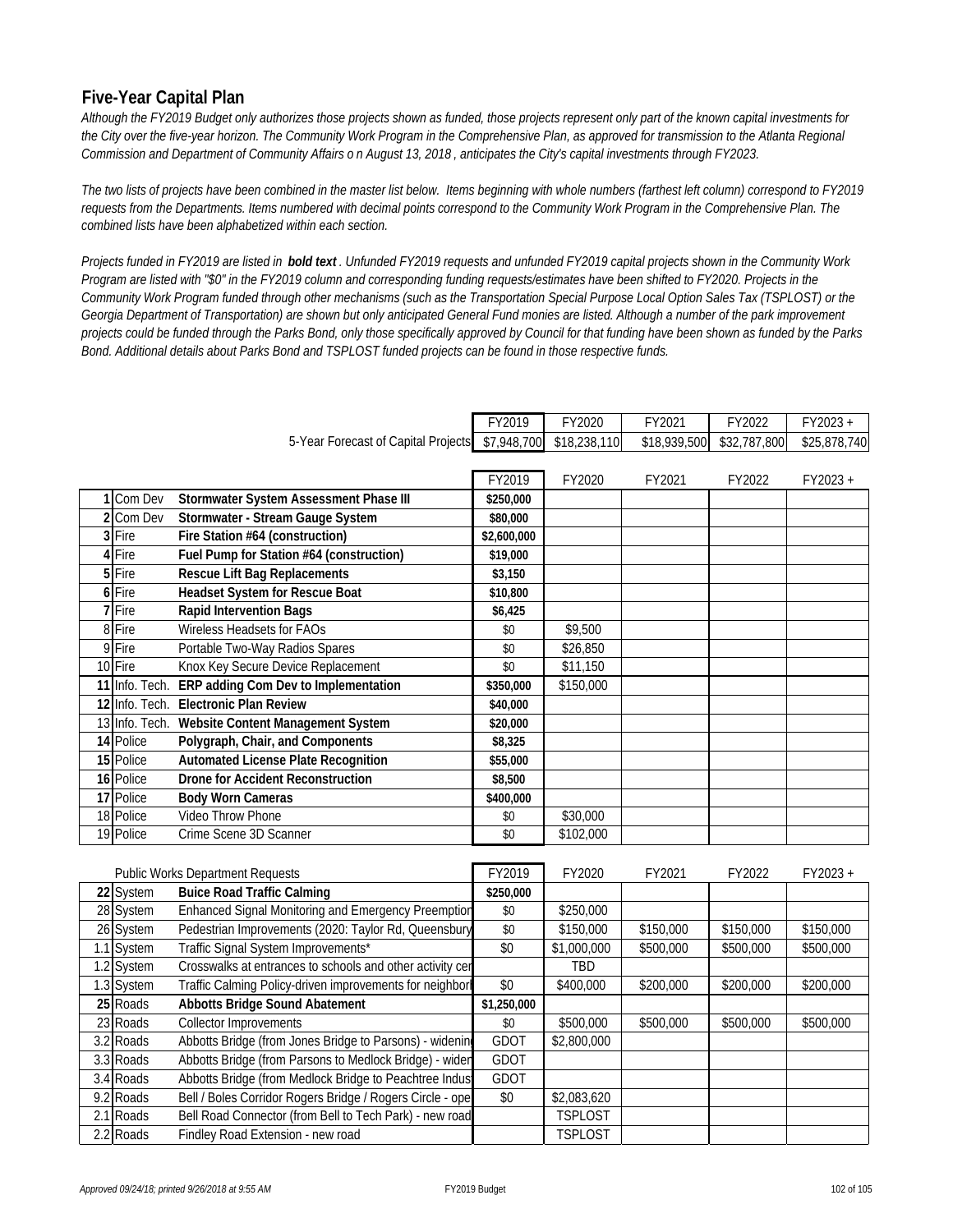|    | 4.1 Roads      | Haynes Bridge (Old Alabama to Mansell) - capacity impro                   | <b>TSPLOST</b>      |                |             |             |             |
|----|----------------|---------------------------------------------------------------------------|---------------------|----------------|-------------|-------------|-------------|
|    | 4.6 Roads      | Jones Bridge (McGinnis Ferry to Douglas) - capacity imp                   |                     | <b>TSPLOST</b> |             |             |             |
|    | 4.2 Roads      | Jones Bridge (north of Waters) - capacity improvement                     |                     | <b>TSPLOST</b> |             |             |             |
|    | 3.6 Roads      | Kimball Bridge (from State Bridge to Jones Bridge) - wide                 | GDOT                |                |             |             |             |
|    | 2.3 Roads      | Loop Road - Hospital Way between Memory Care and El                       |                     |                |             | \$6,000,000 |             |
|    | 3.1 Roads      | McGinnis Ferry (from Douglas to Sargent) - widening                       | <b>TSPLOST</b>      |                |             | \$4,500,000 |             |
|    | 4.7 Roads      | Medlock Bridge (McGinnis Ferry to Chattahoochee River                     |                     | <b>TSPLOST</b> |             |             |             |
|    | 4.4 Roads      | Old Alabama (Jones Bridge and Buice) - capacity improv                    |                     | <b>TSPLOST</b> |             |             |             |
|    | 4.3 Roads      | Old Alabama (Nesbit Ferry to Old Alabama Connector)                       | <b>TSPLOST</b>      |                |             |             |             |
|    | 7.1 Roads      | Rogers Bridge with Rogers Circle - realignment                            |                     |                |             |             | \$2,347,000 |
|    | 3.5 Roads      | State Bridge (from Medlock Bridge to Chattahoochee) - v                   | <b>TSPLOST</b>      |                |             |             |             |
|    | 4.5 Roads      | State Bridge (Kimball Bridge to Medlock Bridge) - capacit                 |                     | <b>TSPLOST</b> |             |             |             |
|    | 20 Sidewalks   | Sidewalk/Trail (Additions)                                                |                     |                |             |             |             |
|    |                |                                                                           | \$1,000,000         |                |             |             |             |
|    | 5.26 Sidewalks | Autrey Mill to Buice Road                                                 |                     |                |             |             | TBD         |
|    | 5.27 Sidewalks | Bell / Boles (Woodward Academy to Shakerag Elementa                       |                     |                | \$67,000    |             |             |
|    | 5.18 Sidewalks | Bell Road (from McGinnis Ferry to Boles) northern and w                   |                     |                | \$2,000,000 |             |             |
|    | 5.17 Sidewalks | Bell Road (from McGinnis Ferry to Boles) southern and e                   |                     |                | \$1,000,000 |             |             |
|    | 5.19 Sidewalks | Boles Road (from Bell to Abbotts Bridge)                                  |                     |                | \$1,000,000 |             |             |
|    | 5.2 Sidewalks  | Brumbelow (Mackinac to Stoney Ridge)                                      | (completed in 2018) |                |             |             |             |
|    | 5.3 Sidewalks  | Brumbelow (south of Stoney Ridge)                                         | \$0                 | \$1,165,000    |             |             |             |
|    | 5.7 Sidewalks  | Buice Road (Dolvin Elementary to Old Alabama)                             |                     |                |             |             | \$2,355,000 |
|    | 5.8 Sidewalks  | Buice Road to State Bridge (through western side of Peri                  |                     |                |             | \$2,003,000 |             |
|    | 5.11 Sidewalks | Georgia Power Right-of-Way from Morton Park to Grand                      |                     |                |             |             | \$2,734,000 |
|    |                | 5.4 Sidewalks Haynes Bridge (Berkshire Manor and Alvin)                   | <b>TSPLOST</b>      |                |             |             |             |
|    |                | 5.13 Sidewalks Johns Creek Parkway (complete missing segments)            |                     |                |             | \$3,410,000 |             |
|    | 5.5 Sidewalks  | Jones Bridge / Barnwell (Redcoat to Holcomb Bridge)                       |                     |                |             | \$2,995,000 |             |
|    | 31 Sidewalks   | Long Indian Creek Sidewalks                                               | \$0                 | \$300,000      |             |             |             |
|    | 5.25 Sidewalks | Nesbit Ferry (missing sections)                                           |                     |                |             |             | TBD         |
|    | 5.6 Sidewalks  | Old Alabama (Jones Bridge to Buice)                                       |                     | <b>TSPLOST</b> |             |             |             |
|    | 5.9 Sidewalks  | Old Medlock Bridge to Medlock Bridge commercial area                      |                     |                |             |             | \$1,119,000 |
|    |                | 5.12 Sidewalks Parsons from Abbotts Bridge to Medlock Bridge              | (completed in 2018) |                |             |             |             |
|    | 5.20 Sidewalks | Rogers Bridge (from McGinnis Ferry to Bell) eastern side                  |                     |                |             | \$1,000,000 |             |
|    | 5.21 Sidewalks | Rogers Bridge (from McGinnis Ferry to Bell) western side                  |                     |                |             |             | \$497,540   |
|    | 5.24 Sidewalks | Rogers Bridge (missing sections)                                          |                     | \$3,177,820    |             |             |             |
|    | 5.1 Sidewalks  | Spruill Road (Old Alabama to Buice)                                       |                     |                |             | \$2,679,000 |             |
|    |                | 5.10 Sidewalks St. Ives to Publix and Regal Cinema                        |                     |                |             |             | \$1,500,000 |
|    |                | 5.16 Sidewalks Taylor Road Middle School to Hampstead Way                 |                     | \$216,000      |             |             |             |
|    |                | 5.14 Sidewalks Taylor Road Middle School to North Bridges Drive           |                     | \$136,200      |             |             |             |
|    |                | 5.15 Sidewalks Taylor Road Middle School to Touraine Court                |                     | \$735,000      |             |             |             |
|    |                | 5.23 Sidewalks Technology Circle (Johns Creek Parkway to Brookhaven       | \$0                 | \$162,740      |             |             |             |
|    |                | 5.22 Sidewalks Wilson Road (Medlock Bridge to Parsons)                    | \$0                 | \$623,530      |             |             |             |
|    |                | 6.4 Bridges, etc Barnwell over Hogan's Creek                              | <b>TSPLOST</b>      |                |             |             |             |
|    |                | 6.6 Bridges, etc Bell over tributary to Chattahoochee                     |                     |                |             |             |             |
|    |                |                                                                           |                     | \$300,000      |             |             |             |
|    |                | 6.3 Bridges, etc Buice over Johns Creek (Pedestrian Bridge)               |                     |                |             |             | \$300,000   |
|    |                | 6.5 Bridges, etc Brumbelow over tributary to Chattahoochee (Pedestrian    | (completed in 2018) |                |             |             |             |
|    |                | 34 Bridges, etc Brumbelow over tributary to Chattahoochee                 |                     |                |             | \$2,000,000 |             |
|    |                | 6.9 Bridges, etc Medlock Bridge underpass to Johns Creek High School      |                     |                |             |             | \$6,350,000 |
|    |                | 6.8   Bridges, etc Medlock Bridge underpass to Linear Park                |                     |                |             | \$4,280,000 |             |
|    |                | 6.1 Bridges, etc Old Alabama over Johns Creek                             |                     |                |             |             | \$2,500,000 |
|    |                | 6.2 Bridges, etc Old Alabama over Sal's Creek                             |                     |                |             |             | \$2,500,000 |
|    |                | 6.7 Bridges, etc Rogers Bridge Replacement                                | Parks Bond          |                |             |             |             |
|    |                | 21 Intersection Intersection Improvement Study                            | \$100,000           |                |             |             |             |
| 27 |                | Intersection Intersection Improvement Design, Engineering, Cons           | \$750,000           | \$1,000,000    | \$1,000,000 | \$1,000,000 | \$1,000,000 |
|    |                | 8.2 Intersection Autrey Mill Middle School - Rebuild western driveway     |                     | \$345,000      |             |             |             |
|    |                | 8.11 Intersection Barnwell - Study Intersections (Jacobean, Aubusson, Bar | \$0                 | \$150,000      |             |             |             |
|    |                | 8.13 Intersection Barnwell at Holcomb Bridge - Add turn lanes and regrade | <b>TSPLOST</b>      |                |             |             |             |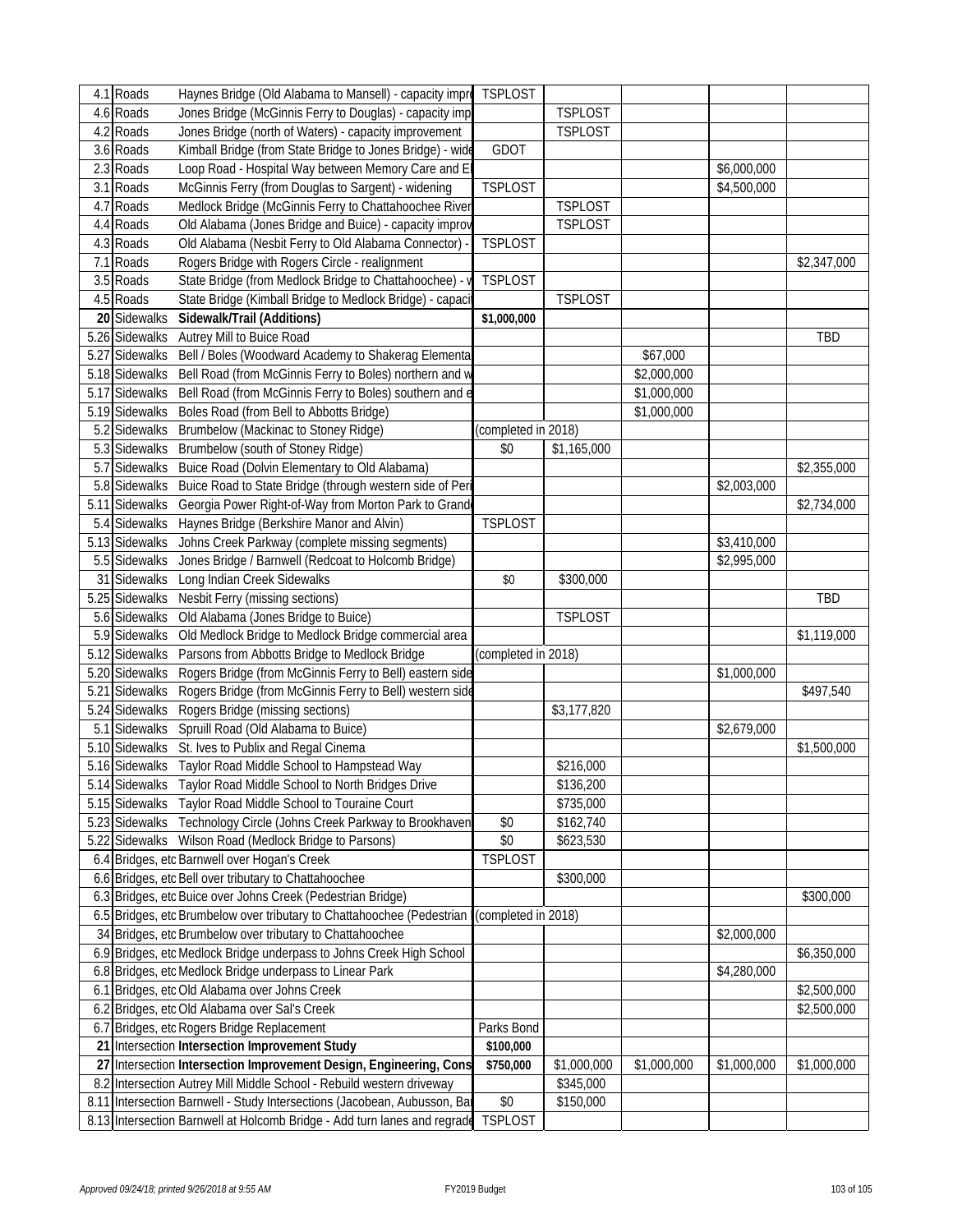| 8.10 Intersection Bell /Boles - Study Corridor                               | (completed in 2018) |                |          |           |  |  |
|------------------------------------------------------------------------------|---------------------|----------------|----------|-----------|--|--|
| 8.3 Intersection Brumbelow at Tuckerbrook - Study Intersection               | (completed in 2018) |                |          |           |  |  |
| 30 Intersection Brumbelow at Tuckerbrook - Roundabout                        | \$0                 | \$900,000      |          |           |  |  |
| 8.5 Intersection Buice - Study Intersections (Candacraig and Spruill)        |                     |                | \$50,000 |           |  |  |
| 8.7 Intersection East Morton - Study entrance to Atlanta Chinese Christia    | \$0                 | \$30,000       |          |           |  |  |
| 8.8 Intersection Findley - Study at Findley Oaks Elementary School           |                     |                |          | \$30,000  |  |  |
| 8.12 Intersection Jones Bridge and Barnwell Curve Reduction - Engineerin     | \$0                 | \$418,000      |          |           |  |  |
| 8.1 Intersection Old Alabama - Study Intersections (Haynes Bridge, Foxw      |                     | <b>TSPLOST</b> |          |           |  |  |
| 24 Intersection Old Alabama at Falls of Autry Mill - Traffic Signal Addition | \$0                 | \$250,000      |          |           |  |  |
| 29 Intersection Old Alabama at Spruill Road - Traffic Signal Addition        | \$0                 | \$250,000      |          |           |  |  |
| 8.9 Intersection Parsons - Study Intersections (Wilson, Glenhurst, Wilshir   |                     |                |          | \$120,000 |  |  |
| 8.6 Intersection Taylor Road - Study at Chattahoochee High School            | \$0                 | \$30,000       |          |           |  |  |
|                                                                              |                     |                |          |           |  |  |

*\*funding included in Infrastructure Maintenance Accrual*

|     |              | Recreation and Parks Division Requests                            | FY2019     | FY2020    | FY2021    | FY2022    | FY2023+              |
|-----|--------------|-------------------------------------------------------------------|------------|-----------|-----------|-----------|----------------------|
|     |              | 2.1 Autrey Mill Bus Turnaround and Parking Lot expansion          | Parks Bond |           |           |           |                      |
|     |              | 2.2 Autrey Mill Archery range (16-target lanes, viewing shelter)  |            |           |           |           | \$50,000             |
|     |              | 2.3 Autrey Mill Wayfinding signage                                |            | \$10,000  |           |           |                      |
|     |              | 2.4 Autrey Mill Second community pavilion                         |            |           |           |           | \$180,000            |
|     |              | 2.5 Autrey Mill Additional 30 parking spaces for the new pavilion |            |           |           |           | \$28,000             |
|     |              | 2.6 Autrey Mill Forest Management and Wildlife Plan               | (underway) |           |           |           |                      |
|     |              | 2.7 Autrey Mill Additional restroom facility                      |            |           |           |           | $\overline{$}90,700$ |
|     |              | 2.8 Autrey Mill Check-in / HQ building with five parking spaces   |            |           |           |           | \$377,500            |
|     | 32 Newtown   | The Wall That Heals Plan                                          | \$2,500    |           |           |           |                      |
|     | 33 Newtown   | <b>Pickle Ball Courts</b>                                         | \$25,000   |           |           |           |                      |
|     | 34 Newtown   | Pedestrian Bridge into Park (Brumbelow entrance)                  | \$0        | \$300,000 |           |           |                      |
|     | 37 Newtown   | <b>Ticketed Concert Event</b>                                     | \$0        | \$36,000  |           |           |                      |
|     | 38 Newtown   | <b>Extending Terrace at Amphitheater</b>                          | \$40,000   |           |           |           |                      |
|     | 3.1 Newtown  | Landscaping improvements with shade trees                         |            | \$17,500  |           |           |                      |
|     | 3.2 Newtown  | Signage and Wayfinding System                                     |            | \$20,000  |           |           |                      |
|     | 3.3 Newtown  | Lighting for Tennis Courts                                        |            |           | \$60,000  |           |                      |
|     | 3.4 Newtown  | Shade Structure for Tennis Courts                                 |            |           | \$18,000  |           |                      |
|     | 3.5 Newtown  | Natural trail amenities (benches, swings, etc.)                   |            |           |           | \$14,300  |                      |
|     | 3.6 Newtown  | Soft surface trails below the dam                                 |            |           |           | \$94,000  |                      |
|     | 3.7 Newtown  | Bocce ball court expansion (by Park Place)                        |            |           | \$20,000  |           |                      |
|     | 3.8 Newtown  | Horseshoe pits (by Park Place)                                    |            |           | \$1,000   |           |                      |
|     | 3.9 Newtown  | Shuffleboard courts (by Park Place)                               |            |           | \$5,000   |           |                      |
|     | 3.10 Newtown | Bus for day trips from Park Place                                 |            |           |           |           | \$150,000            |
|     | 35 Ocee      | <b>Artificial Turf</b>                                            | \$650,000  |           |           |           |                      |
|     | 4.1 Ocee     | Restroom to serve lower fields                                    | (underway) |           |           |           |                      |
| 4.2 | Ocee         | Convert tennis courts to pickle ball courts                       |            | \$49,700  |           |           |                      |
|     | 4.3 Ocee     | Shade structure for new pickleball courts                         |            | \$12,000  |           |           |                      |
| 4.4 | Ocee         | Landscaping improvements with shade trees                         |            |           | \$17,500  |           |                      |
|     | 4.5 Ocee     | Adventure playground (adults/children joint play)                 |            |           | \$157,000 |           |                      |
|     | 4.6 Ocee     | Soft-surface nature trail                                         |            |           |           | \$94,000  |                      |
|     | 4.7 Ocee     | Nature trail amenities (benches, etc.)                            |            |           |           | \$14,300  |                      |
|     | 4.8 Ocee     | Signage and Wayfinding System                                     |            |           |           | \$15,000  |                      |
|     | 36 Shakerag  | <b>Cricket Cages</b>                                              | \$30,000   |           |           |           |                      |
|     | 5.1 Shakerag | Wildlife observation deck / blind                                 |            |           |           | \$30,000  |                      |
|     | 5.2 Shakerag | Fishing pier                                                      |            |           |           | \$50,000  |                      |
|     | 5.3 Shakerag | Ping pong tables with shade structure                             |            | \$28,000  |           |           |                      |
|     | 5.4 Shakerag | Playground (2-5 age-range) by picnic structures                   |            | \$45,000  |           |           |                      |
|     | 5.5 Shakerag | Landscaping improvements with shade trees                         |            | \$17,500  |           |           |                      |
|     | 5.6 Shakerag | Connector trail to National Park Service Land                     |            |           |           | \$748,000 |                      |
|     | 5.7 Shakerag | <b>Lights for Artificial Turf Field</b>                           |            |           |           | \$361,200 |                      |
|     | 5.8 Shakerag | <b>Baseball field renovations</b>                                 |            |           |           |           | \$275,000            |